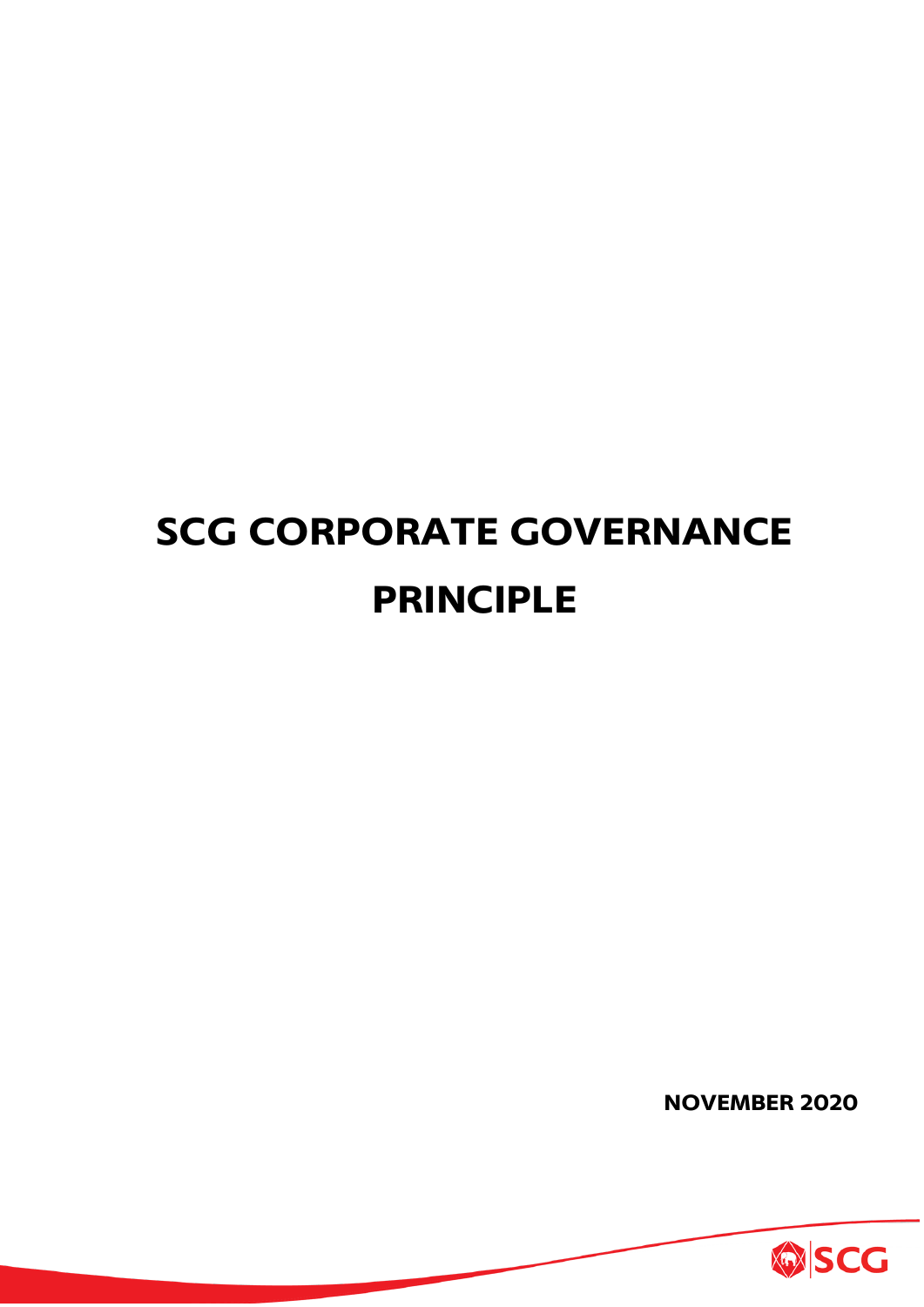# **CONTENT**

# **Message from the Board of Directors**

# **Part 1 Introduction**

- Four Core Values of SCG
- SCG Code of Conduct

# **Part 2 Corporate Governance Structure, Policies and Guidelines**

- Corporate Governance Structure
- Corporate Governance Policy
- Charter of The Board of Directors
- Charter of The Audit Committee
- Charter of The Governance and Nomination Committee
- Charter of The Remuneration Committee
- Charter of The CSR Committee for Sustainable Development
- Charter of Internal Audit

# **Part 3 Policies related to Compliance with SCG Corporate Governance Principles**

# **3.1 Policies and Guidelines on the Responsibilities of the Board of Directorsand the Management**

- Policy on Director Qualifications and Nomination
- Qualifications of Independent Directors of the Company
- Policy on the Target Share of the Independent Directors on the Board
- Policy on Limitation of the Number of Listed Companies Where Directors May Hold Directorship
- Policy and Guidelines on SCG Top Executive's Directorship in Organizations outside SCG
- Policy on Attendance at the Board of Directors Meetings
- The Formulation of a Systematic Director Training and Development Plan
- **Insider Trading Policy**
- **Blackout Period**

# **3.2Policies and Guidelines on the Organization Management**

- Compliance Policy
- Policy for the Appointment of Directors and Executives to Subsidiaries
- SCG Risk Management Policy
- Connected Transaction and Related Party Transaction
- Anti-Corruption Policy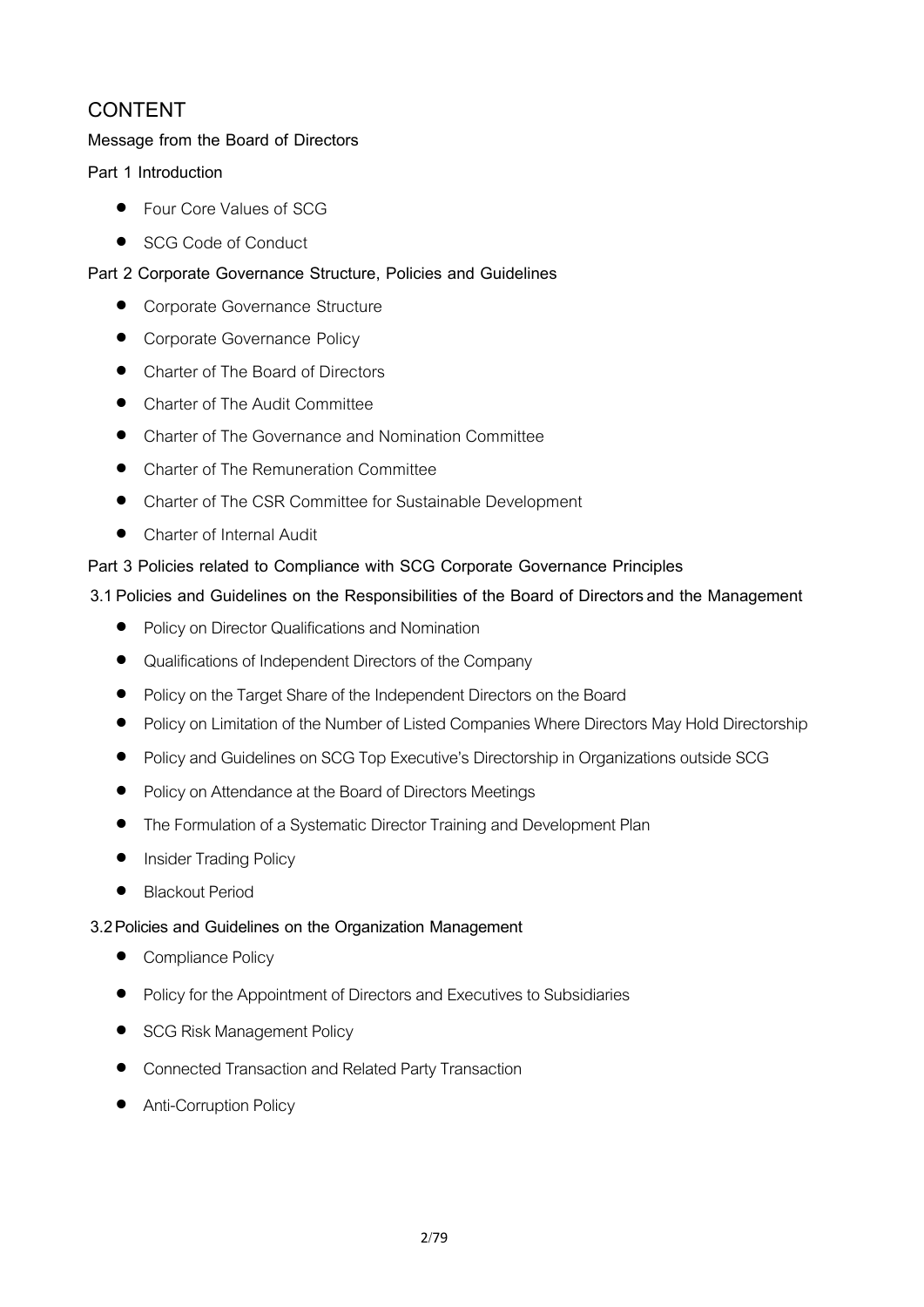- Policy on Protection and Fairness for Employees Who Inform on or Disclose of Wrongful Conduct or Non-Compliance with Laws, Rules and Regulations, the Company's Articles of Association, and SCG Code of Conduct (Whistleblowing Policy)
- SCG Disclosure Policy
- Investor Relations Code of Conduct
- Human Right Policy
- SCG Privacy Policy
- Intellectual Property Policy (IP Policy)

# **3.3 Policies and Guidelines toward Stakeholders**

- Stakeholder Engagement Policy
- Policy and Guideline on Stakeholders
- Diversity and Inclusion Policy
- Dividend Policy
- SCG Supplier Code of Conduct
- **•** SCG Antitrust Policy
- SCG Procurement and Vendor Selection Policies and Guidelines
- SCG Environment and Climate Policy

# **Part 4 Appendix**

• Definitions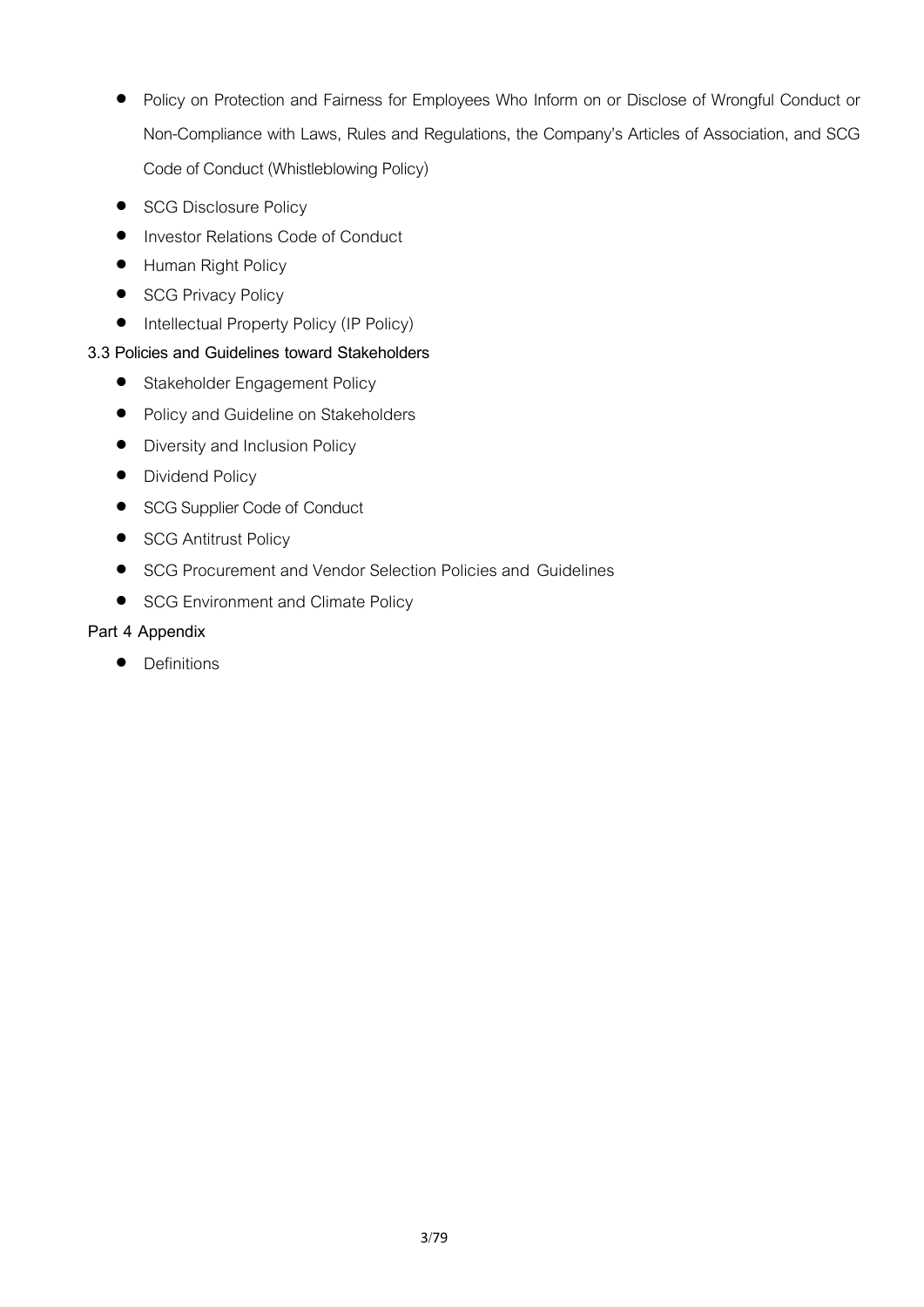#### **Message from the Board of Directors**

SCG has continuously carried on its business for over 100 years under the thorough supervision of the Board of Directors to fulfill its commitment to just and responsible business conduct toward every stakeholder and adherence to the long-standing principles observed and practiced since the Company's establishment. All of this is achieved under the Code of Conduct, which is constantly reviewed and adjusted to reflect economic and social changes on the basis of balanced and sustainable growth.

The Board of Directors has deemed that the principle of Corporate Governance is a universally-accepted organizational management guideline that closely corresponds with SCG's core values and Code of Conduct. As such, the Company has compiled and employed various bodies of knowledge and practices relevant to organizational management in its business conduct, which is rooted in ethics, integrity, and social responsibility, as consistently practiced and passed down from generation to generation insofar as it is evident and accepted that such guidelines truly correspond with and achieve the same objectives as the principles prescribed by the SCG Corporate Governance. Therefore, these guidelines have been compiled in SCG Corporate Governance, first published in 2003.

Given the shifting social and economic landscape as well as the global climate of attempts to define guidelines and principles for organizational management that are in line with international corporate governance standards so as to create confidence in stakeholders and promote sustainable growth, the Board of Directors has approved a revision of the content of SCG Corporate Governance to keep it aligned with current changes. The revision is carried out in adherence to The Principles of Good Corporate Governance for Listed Companies 2012 stipulated by the Stock Exchange of Thailand, Corporate Governance Code for Listed Company 2017 stipulated by The Securities and Exchange Commission, and The Thai Institute of Directors Association as well as the ASEAN Corporate Governance Scorecard, which aims to elevate corporate governance of listed companies in ASEAN nations to international standards.

SCG aims to develop the organization as a model in Corporate Governance and has declared such a commitment in SCG visions because of its conviction that SCG Corporate Governance is a management system that will create fairness, transparency, return, and added values for shareholders in the long run as well as create confidence in every stakeholder and promote the Company's competitive capability for sustainable growth.

> **Air Chief Marshal Satitpong Sukvimol Chairman of the Board of Directors**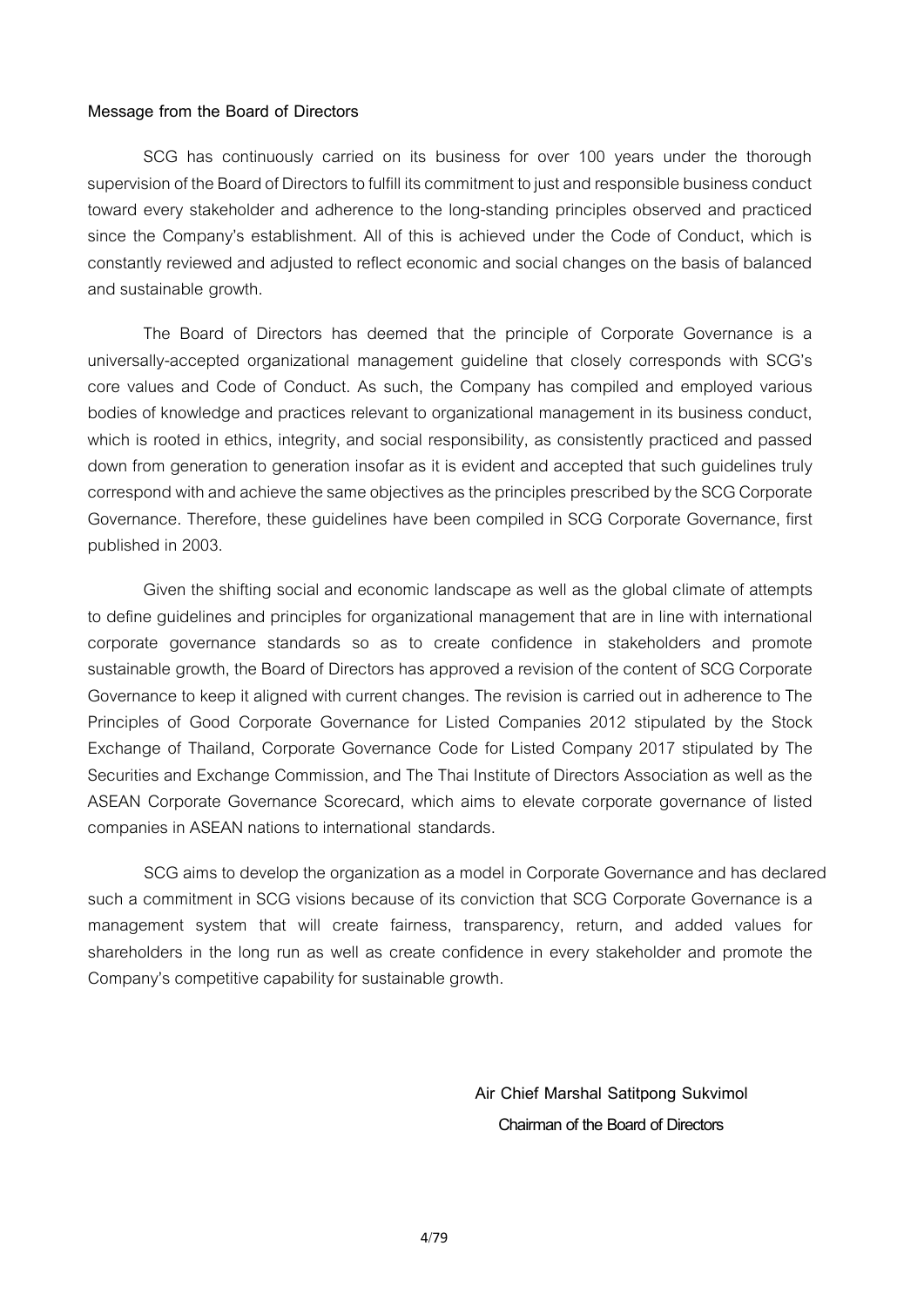As an individual prospers in life through moral conduct, so does a company through ethical practices.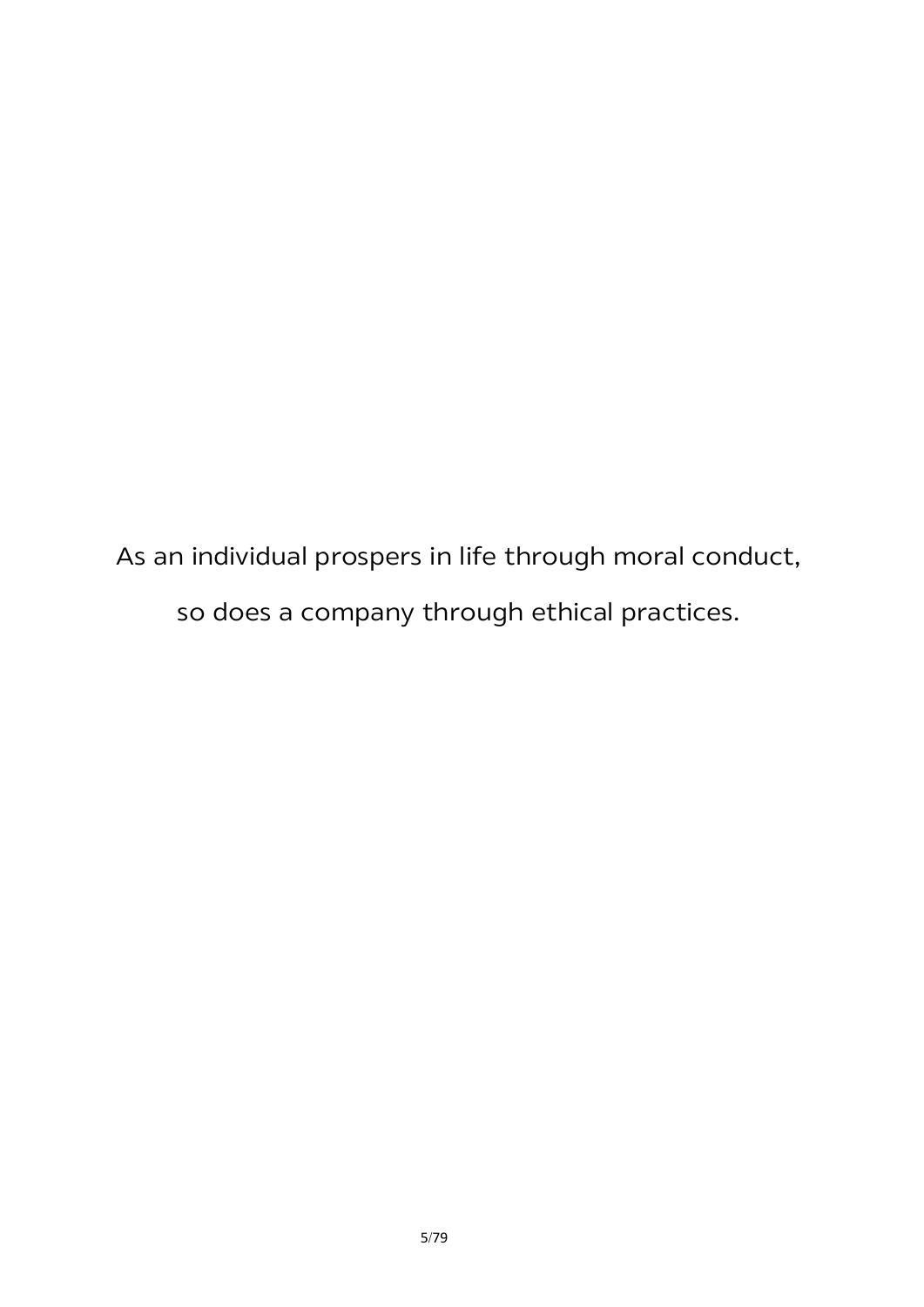**Part 1**

**Introduction**

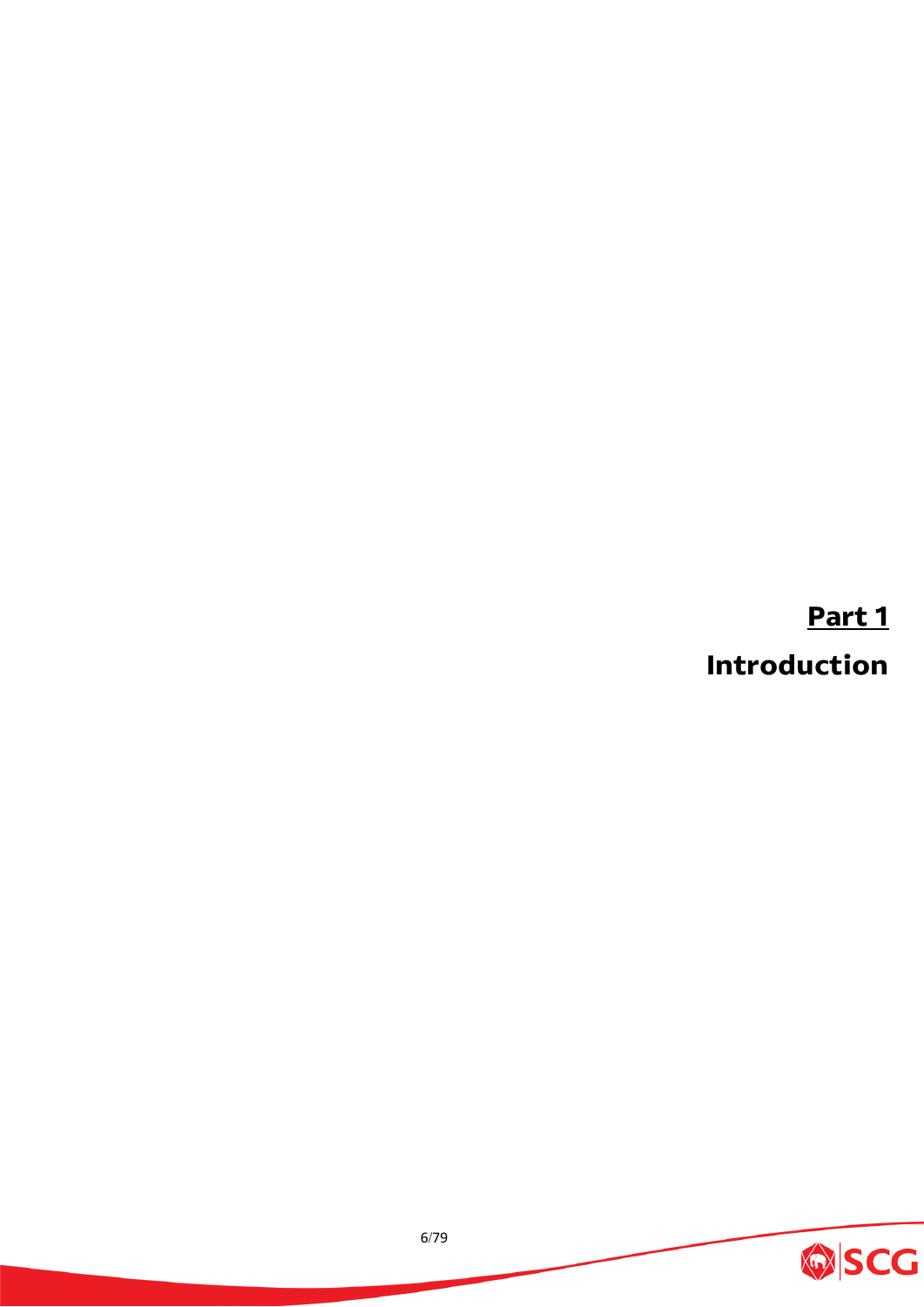# **Part 1 Introduction**

# **Four Core Values of the Siam Cement Group (SCG)**

The present prosperity, success, and stability of SCG are the result of conducting business according to its ethical core values – the ideals that have been held in high regard and put into practice by the Board of Directors, by management, and by staff at all levels. They are:

- **Adherence to fairness**
- **Dedication to excellence**
- **Belief in the value of the individual**
- **Concern for social responsibility**

#### **Adherence to Fairness**

It is the responsibility of SCG to ensure that all who come in contact with us are treated with equal fairness. For example:

- Customers who use our goods and services will obtain maximum benefit in terms of quality and cost.
- Shareholders will receive a proper rate of return on their investment.
- Employees will enjoy both appropriate compensation and a good standard of living.
- All groups of stakeholders will be fairly treated.

#### **Dedication to Excellence**

SCG is dedicated to right conduct and achieving the best results in all we undertake.

All employees and persons who come into contact with SCG recognize the total effort, knowledge, and skill we devote to constantly improving what we do. We strive to learn and pursue whatever we can to help us overcome obstacles and advance in the path of growth and sustainability. This dedication will generate the best results for both SCG and all stakeholders

#### **Belief in the Value of the Individual**

SCG is convinced that each of our staff constitutes our most valuable assets. SCG has managed to prosper through the efforts of our good and knowledgeable people, who have chosen to spend their careers with us. We select the most ethical and capable individuals we can find, and then enrich them to cope with challenges of our changing times. In return, we provide all our employees with security and a sense of belonging. With such care and concern between the Company and staff, little wonder that our personnel work so hard and skillfully for the progress of SCG.

#### **Concern for Social Responsibility**

SCG behaves as a good corporate citizen in all communities and countries where we operate. We diligently perform our social duties and responsibilities while engaging in activities to preserve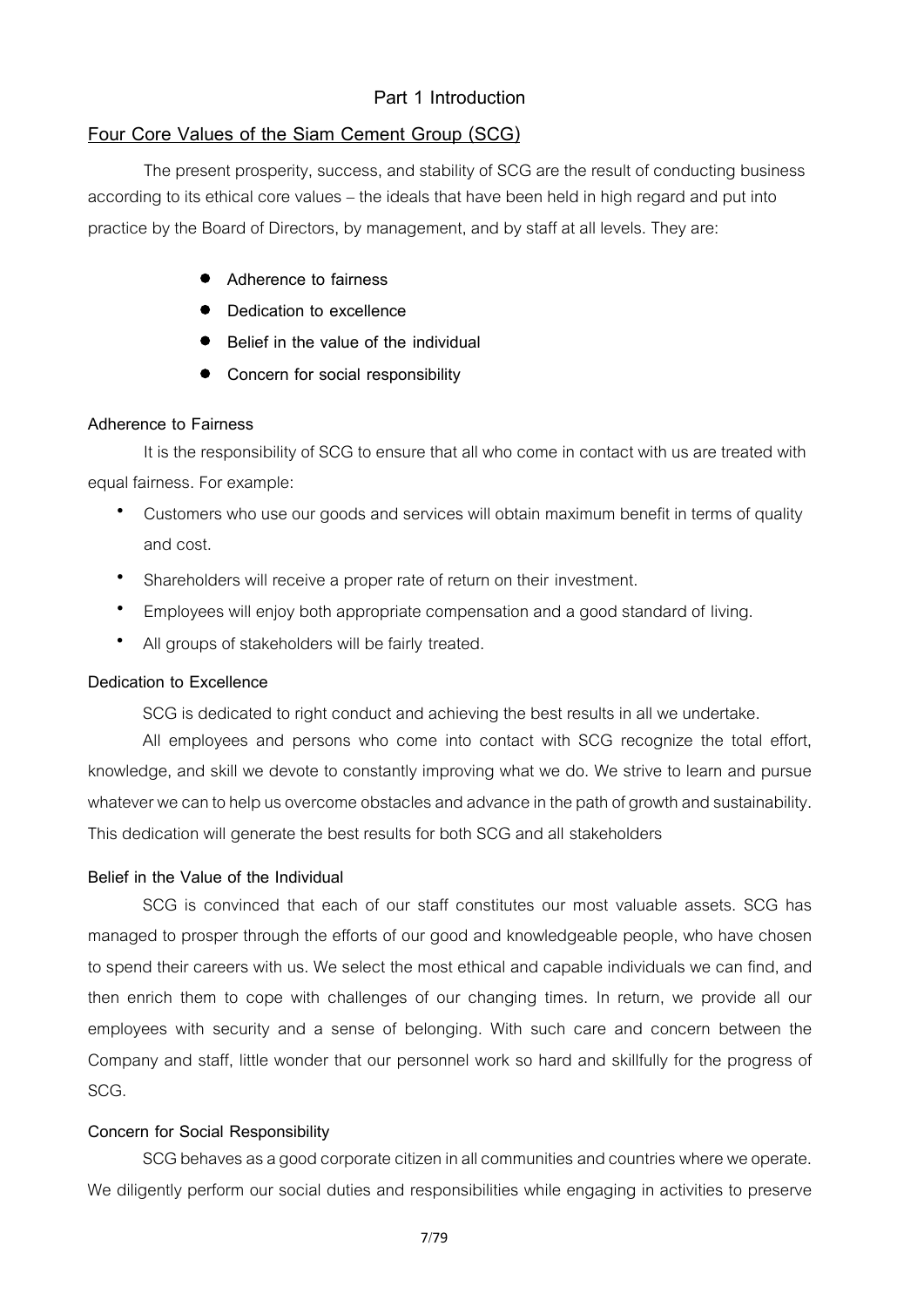natural resources and sustainability of the environment.

# **SCG Code of Conduct**

#### **Implementing the Code of Conduct**

# **1. Persons Obliged to Observe the Code of Conduct**

All employees of SCG are obliged to observe principles and guidelines stipulated in SCG Code of Conduct, and Directors shall serve as role models of such conduct.

# **2. Advice Concerning the Code of Conduct**

- 1) Study principles and guidelines stipulated in SCG Code of Conduct, particularly in areas relevant to your roles and responsibilities.
- 2) Consult your supervisors or refer to the Code of Conduct consultation system if you are not certain whether an action is in line with SCG Code of Conduct.
- 3) Communicate with colleagues and relevant parties to establish an understanding of practices prescribed in SCG Code of Conduct
- 4) Notify the Company upon encountering violations of SCG Code of Conduct via provided channels and cooperate in the fact-finding process.

# **3. Non-compliance with SCG Code of Conduct**

- Non-compliance with the principles and practices stipulated in SCG Code of Conduct may result in disciplinary or legal actions, to be reviewed on a case by case basis, and may be liable to penalties as prescribed.
- In addition to non-compliance with SCG Code of Conduct mentioned above, any promotion of non-compliance, failure to report non-compliance, obstruction of factfinding processes, and unfair treatment of informants also constitutes non-compliance with SCG Code of Conduct.

#### **4. Responding to non-compliance with SCG Code of Conduct**

SCG has put in place a whistleblowing system in accordance with international standards. If you are aware or encounter a case of non-compliance or if you have been affected by corruption or violations of laws, regulations, the company's articles of association, or its Code of Conduct, you may provide relevant information by following these steps:

 $\bullet$  File a complaint via channels provided and ensure that the information is neither false nor submitted with malice intent, both of which will constitute a violation of human resources regulations.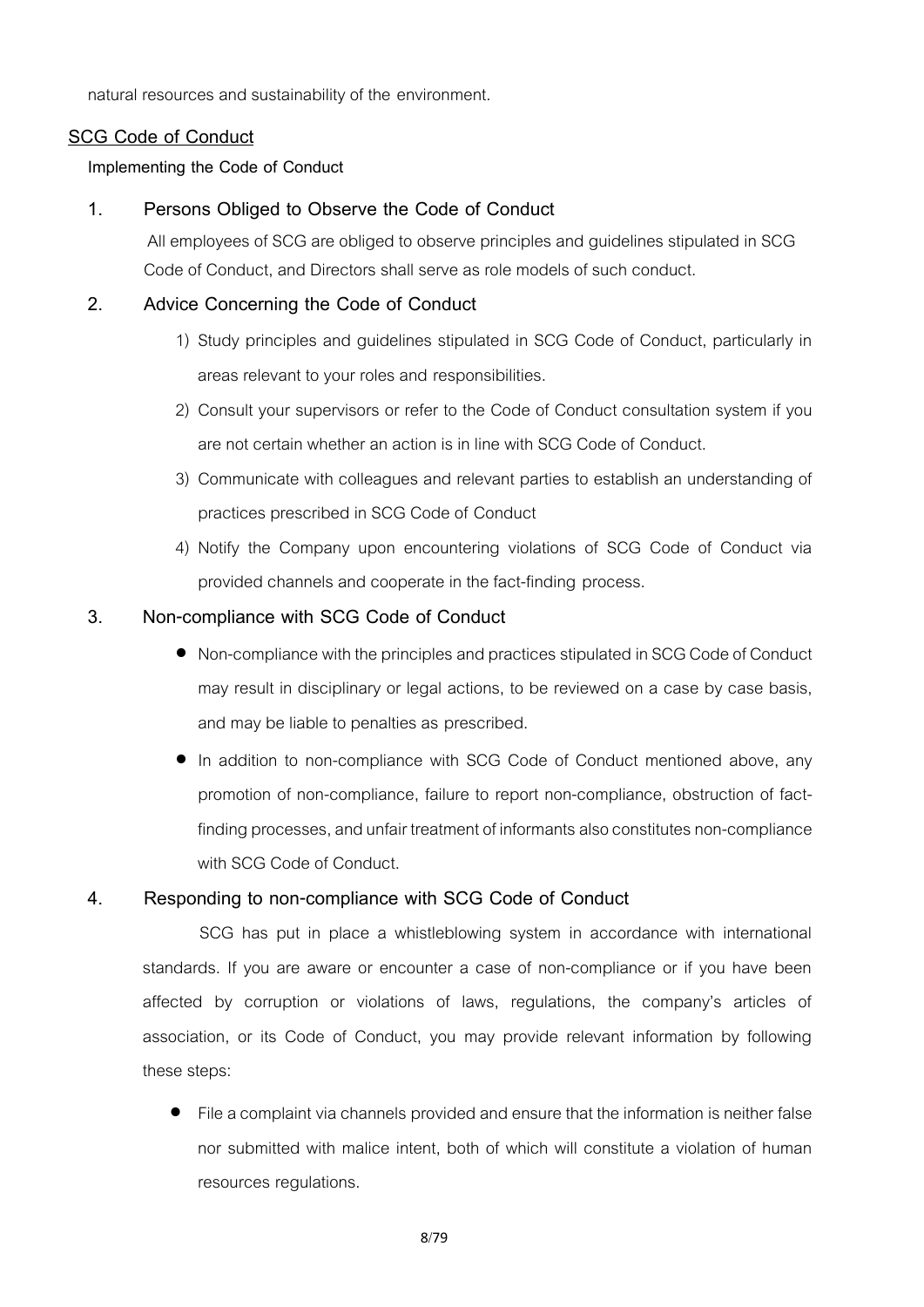• The Company has a procedure for handling complaints and providing protection to whistleblowers and informants.

# **5. Whistleblower protection policy**

SCG has put in place a whistleblower protection policy to ensure fair treatment of whistleblowers, informants, fact-finding committees, and investigation committees related to a case of corruption or violations of laws, regulations, the company's articles of association, or its Code of Conduct. The details are as follows.

- 1. If the whistleblower or informant reveals their name, the company will be able to notify them of progress and mitigate impact with greater ease and convenience.
- 2. SCG considers all relevant information confidential and will reveal only as much as necessary, taking into consideration the safety and possible consequences to the whistleblower, information sources, or parties related to SCG.
- 3. If the whistleblower feels that their safety is threatened or that they may affected, they may request appropriate protection measures from the company. The Company may prescribe protection measures without such a request if it appears that the whistleblower is likely to be affected or put in danger.
- 4. Those affected will receive compensation through an appropriate and fair process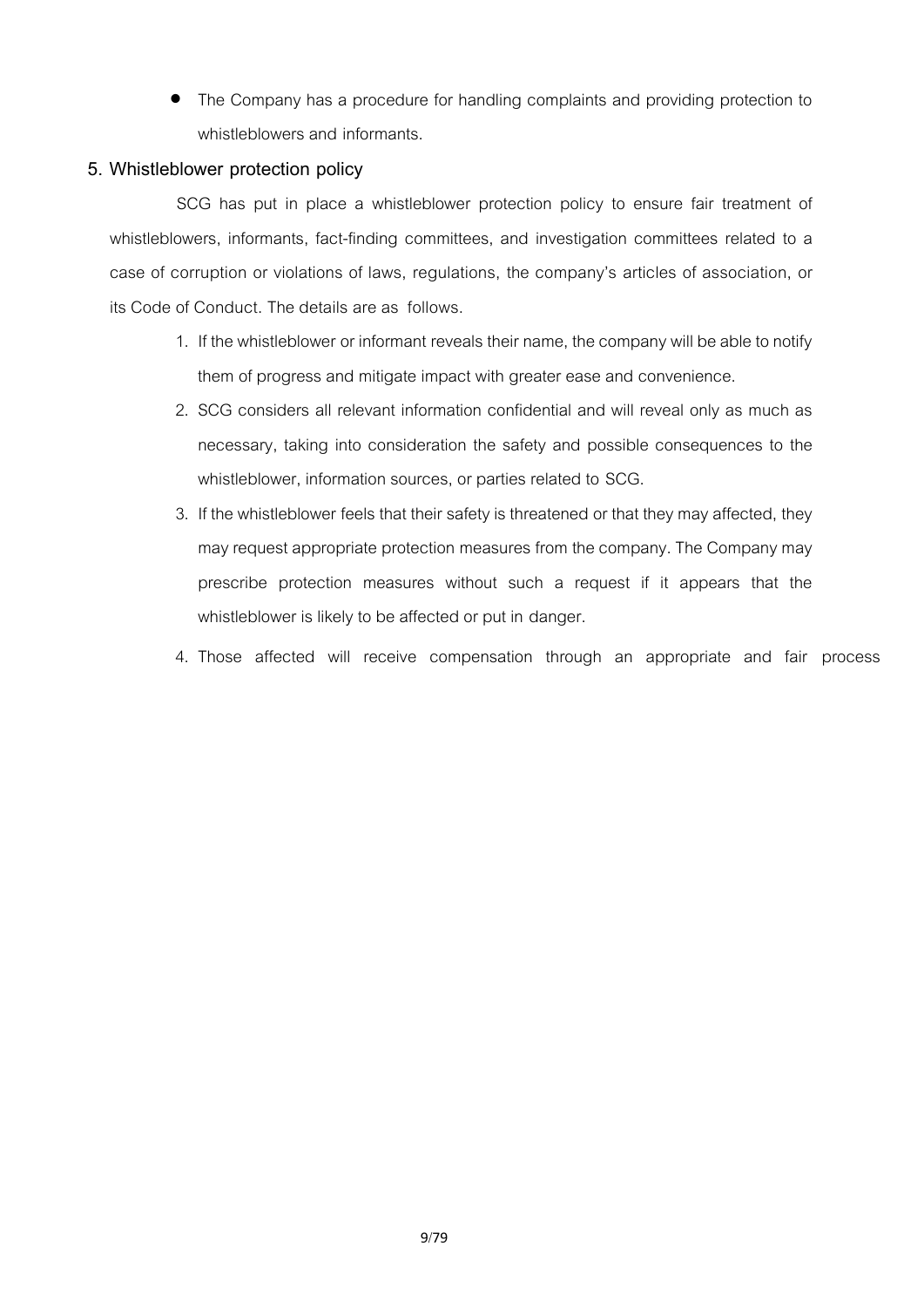# **1. Human and Labor Rights**

SCG is aware of respecting human rights of every individual so it treats everyone fairly without discrimination. It promotes and supports human rights and avoids human rights violation. Moreover, SCG has realized importance of labour so it treats the employees in compliance with labour laws and relevant regulations on a fair basis.

# **2. Environment, Health, and Safety**

# **2.1 Environment**

SCG is determined to take care of the environment through all its value chain starting from environment impact assessment before investing in any business, design of, production process, machine and equipment and adoption of appropriate technology to prevent possible impacts on the environment and raise awareness of these issues among employees and parties relevant to business operation to comply with the guidelines.

# **2.2 Health and Safety**

SCG has paid great attention to health and safety of employees, contractors, customers, communities and stakeholders throughout our business value chain. Health and safety impact assessment must be carried out before investment or joint- venture is made. Place of business, production process, technology, machines, equipment and raw materials must be taken care of to ensure safety to health. Moreover, employees and relevant parties must be raised awareness in safety consciousness to comply with the health and safety regulations.

# **2.3 Safety of Products and Services**

SCG has ensured that all the products and services' safety complies with or is higher than those stipulated by laws, has standard compatible with industrial and international standards and as agreed with the customers. This covers design and production process, provides information or warnings about the products and services and appropriate use for the whole life cycle. In addition, SCG pays attention to safety of products SCG hires others to produce, import and uses for sale promotion activities.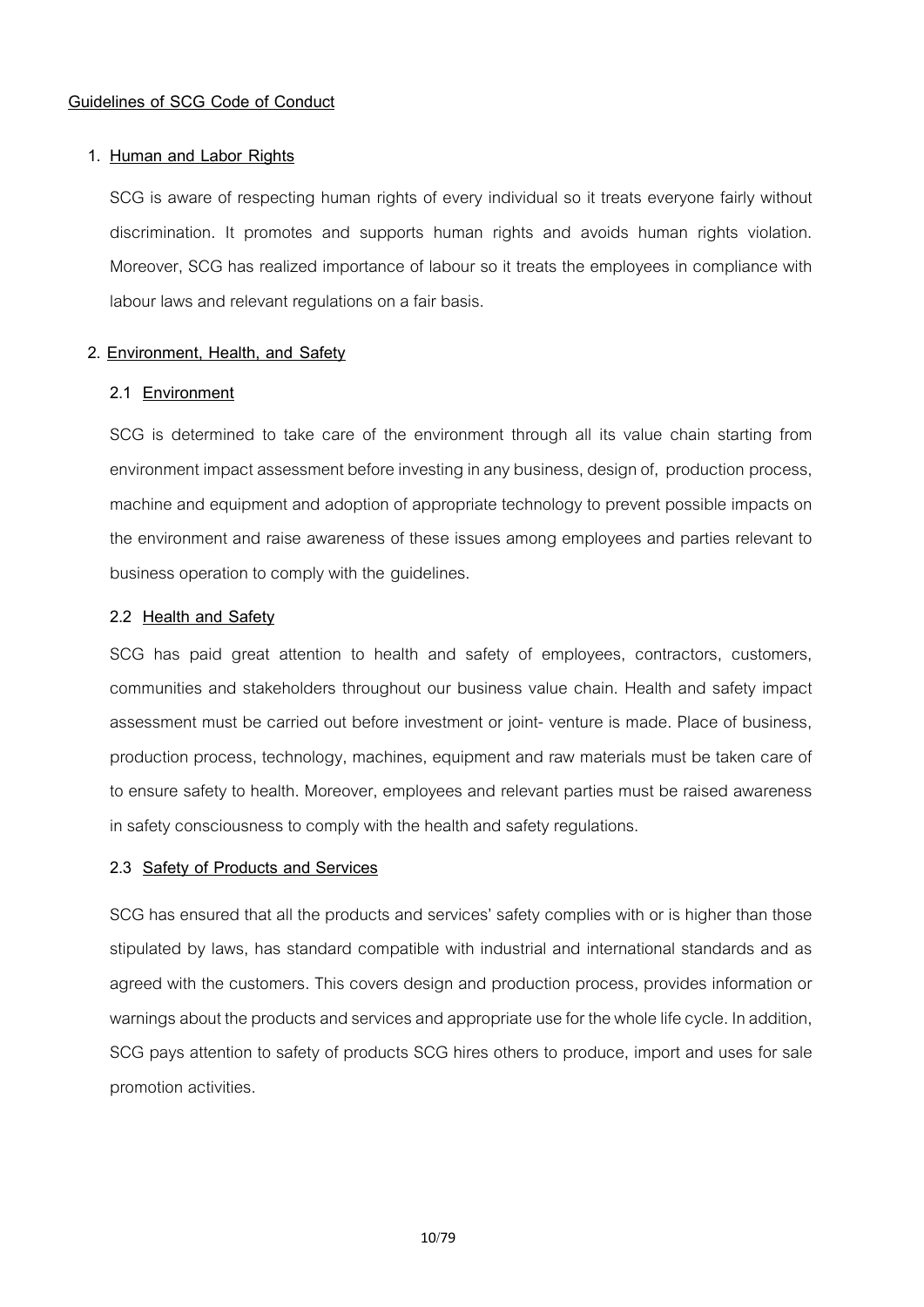#### **3. Anti-Corruption**

SCG' s business should be conducted with stakeholders in correct, transparent, honest and traceable ways with no corruption. The business must comply with relevant laws and SCG's Anti-Corruption Policy ensuring it shall not cause condemnation or loss of reputation.

#### **4. Gifts and Entertainment**

Receiving and giving benefits including items of value, services, facilitating or entertainment with persons involved in business must be made in accordance with the customs of each locality or country and relevant laws, provided that the value of such is appropriate and it will not motivate an unfair decision making.

# **5. Conflicts of Interest**

SCG is determined to do right things with an aim for excellence. Therefore, employees must aim to maximize SCG's benefits, comply with the laws and ethics, and avoid action creating conflicts of interest that may affect any decision.

#### **6. Political Activities**

SCG remains politically neutral, and does not give financial support or support any particular political party, political group, or candidates of any kind in local, regional or national levels or person with political influence. Nonetheless, SCG recognizes and respects the freedom of employees to exercise their political rights, such as voting or being members of any political party.

#### **7. Handling of Information and Assets**

#### **7.1 Personal Information**

SCG respects privacy of relevant person, therefore, personal information of employees and relevant business parties such as status, biographical, career- related, financial record contact information, health-related or other kinds of data must be protected not to use, disclose or transfer to other parties which shall be deemed an infringement.

#### **7.2 Recording, Reporting, and Storing Information**

SCG has realized the importance of internal information management. Recording and storing of information must comply with SCG's standard and be complete as prescribed by law. For storing, all employees are obligated to ensure that the information involved with their work remains safe and available for reference or use by SCG whenever needed.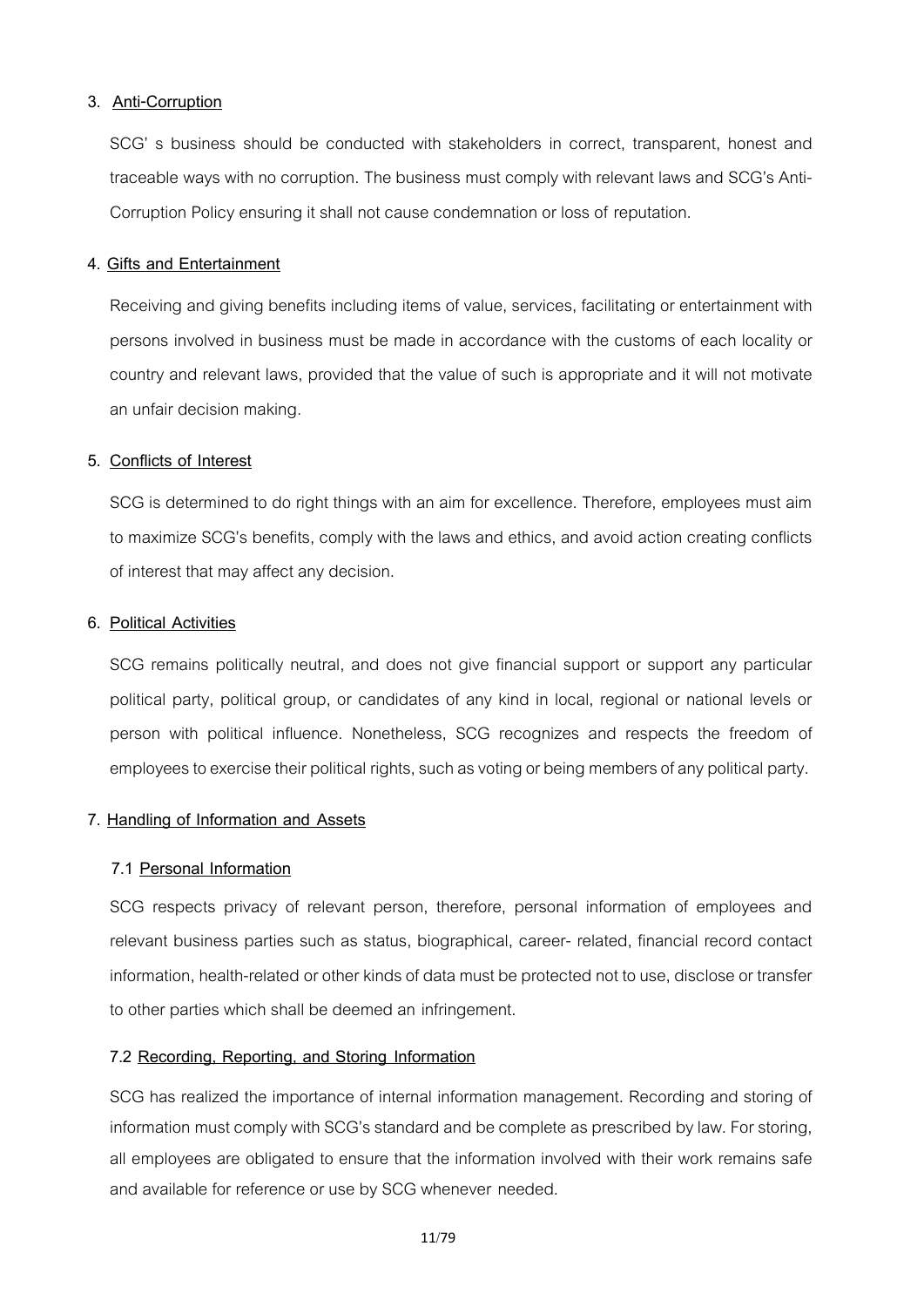# **7.3 Buying and Selling Securities and Use of Inside Information**

Use of inside information which is material must be appropriately done considering impacts on all stakeholders and legitimacy. The information must not be used for personal or other people' s benefits.

# **7.4 Use and protection of the Company's assets**

SCG has made efficient and full use of its assets and promoted the employees to protect them from damage, loss or personal use for themselves and otherpeople.

# **7.5 Use and Protection of Information Technology System**

SCG desires that information technologies are used efficiently and safely according to SCG e-Policy to protect and preserve them from infringement or use without permission.

# **7.6 Use and Protection of Intellectual Property**

SCG regards intellectual property as valuable assets to SCG. Employees must strictly follow established 'SCG Intellectual Property (IP) Policy' and protect SCG's intellectual property from unauthorized use or disclosure and must respect and not infringe other people's intellectual properties.

#### **8. Information Disclosure and Communication**

#### **8.1 Information Disclosure**

SCG' s disclosure of information is based on fairness, transparency and traceability. It must be ensured that the information is correct, clear, complaint with law on fair basis regardless of format as written and verbal, press conference or any other manner.

#### **8.2 Communication**

SCG' s communication including SCG brand communication to internal and external target, marketing communication of brands in SCG, use of SCG logo and communication via social media must be properly and accurately done considering fairness to every stakeholder and must not lead to damages to SCG. The Brand Communication Guidelines and SCG Social Media Policy should be strictly observed.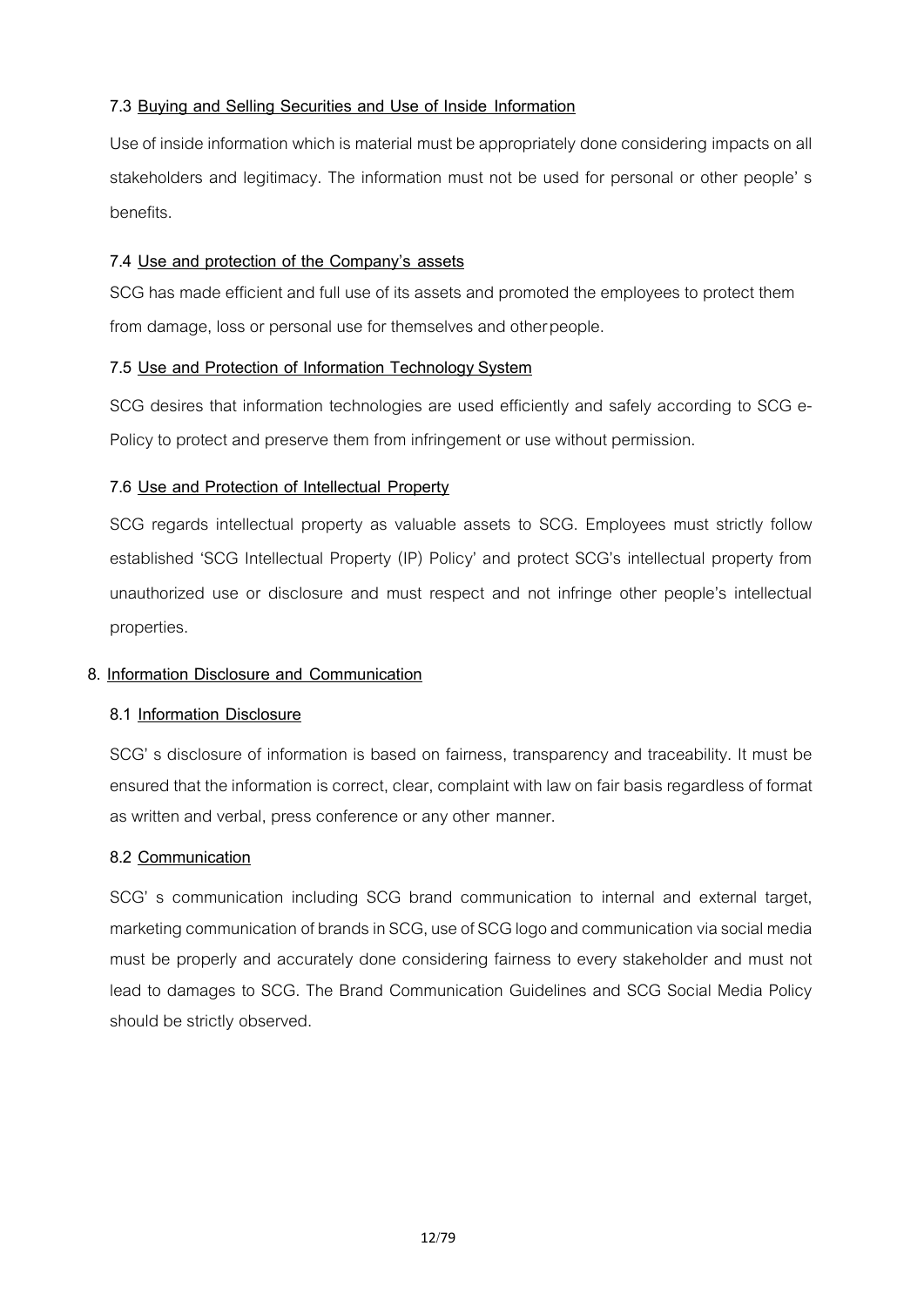# **9. SCG's Transactions**

# **9.1 Transactions between Companies in SCG**

Doing business or performing work which incur related transaction between **SCG group** of companies must abide by the laws and regulations issued by State agencies, the regulations and delegation of authority of **SCG**, as well as the principles and conditions prescribed in each locality.

# **9.2 Transaction between SCG and External Parties**

Transactions with external parties must strictly comply with guidelines and procedure as specified by laws and regulations issued by state agencies as well as **SCG**' s policy and delegation of authority. Moreover, it must comply with the conditions agreed upon straightforwardly, transparently and traceably. Avoid transactions that may cause trouble or damage to **SCG** or external parties.

# **10. Doing Business Abroad and International Trading**

# **10.1 Doing Business Abroad**

All of SCG business operation abroad including establishing a company, plant, office, branch, agent; trading with dealer; or doing acquisition overseas must comply with the laws and rules applicable in that country which SCG has invested and perform as good citizen in each locality. Moreover, such business operation must also take into account the circumstances, customs, traditions, and culture of each locality.

#### **10.2 International Trading**

Import and export of products or any transactions of SCG relating to foreign countries must strictly comply with relevant laws such as laws on import and export, customs act, product safety and consumer protection laws including relevant SCG's regulations and guidelines.

# **11. Business Competition**

SCG is committed to fair competition to both SCG's customers and vendors by considering code of business ethics and competition laws in every country where SCG conducts its business and conduct its business in accordance with relevant SCG's guidelines.

#### **12. Anti-Laundering Measures**

SCG complies with all guidelines and laws pertaining to the suppression of money laundering. SCG will not accept transfers or conversions of assets or support such actions insofar as they are related to criminal activities, and will prevent anyone using SCG as a channel or instrument for the dispersion or concealment of illegally obtained assets.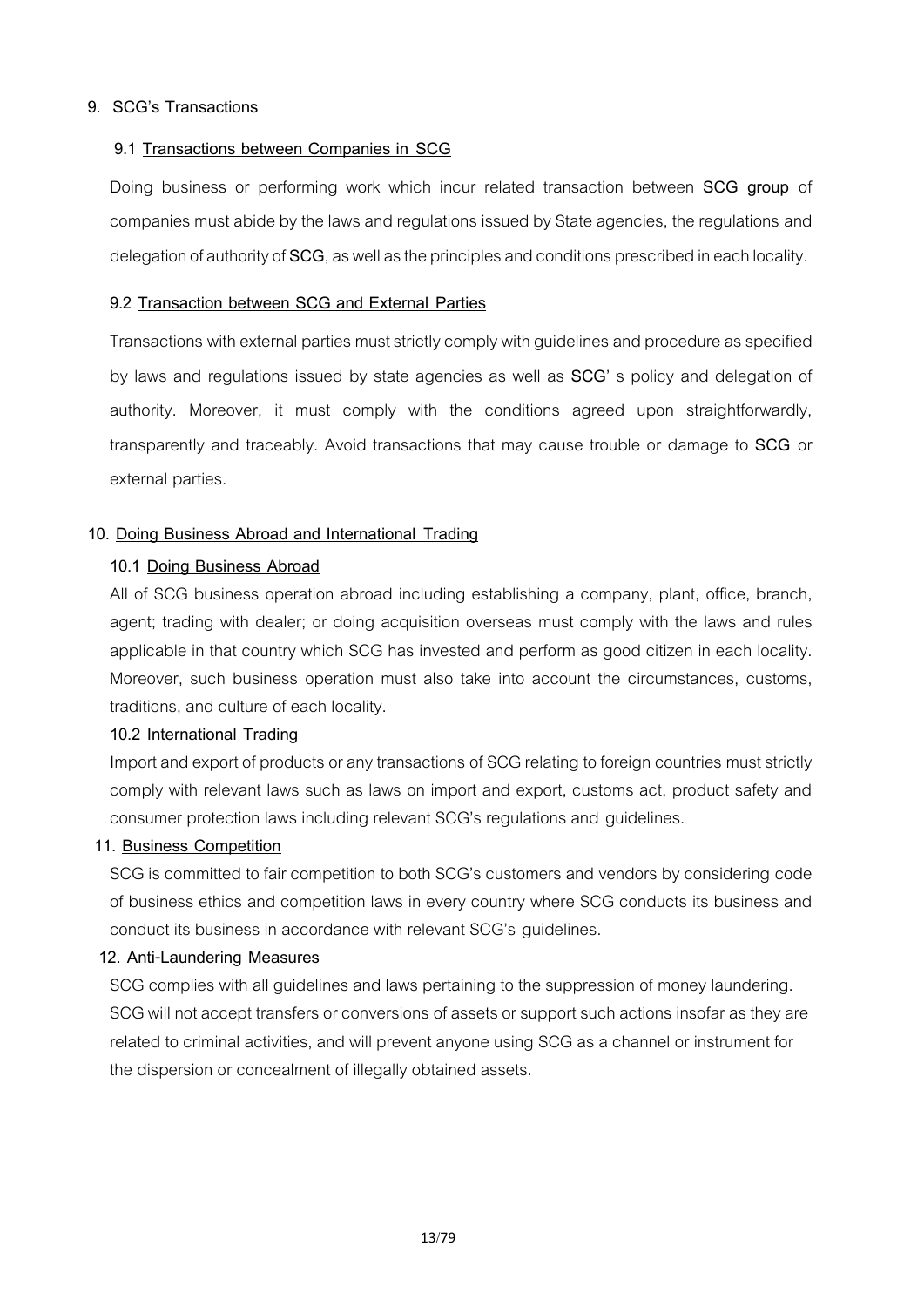# **Part 2**

# **Corporate Governance Structure,**

# **Policies and Guidelines**

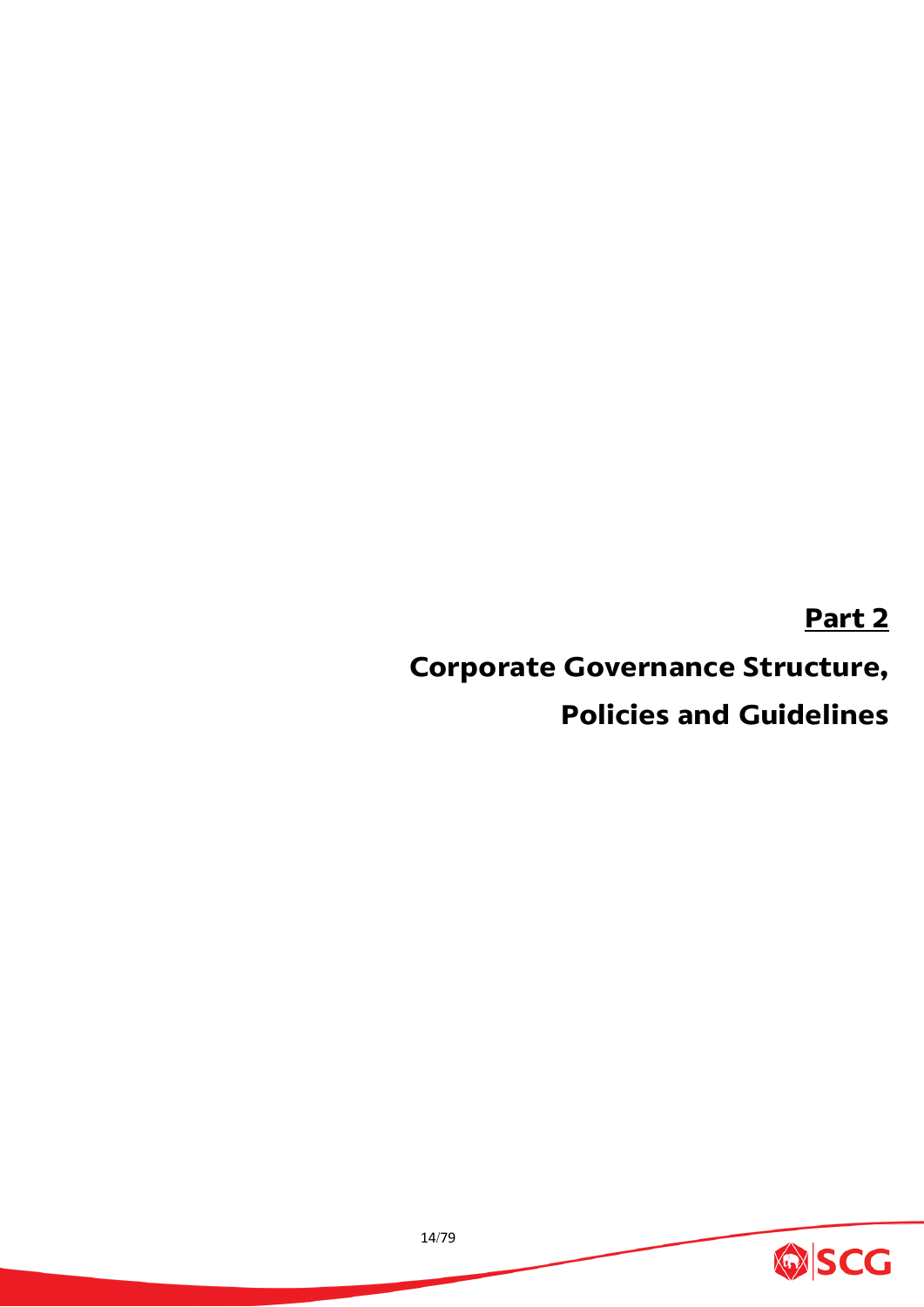

#### **SCG CORPORATE GOVERNANCE STRUCTURE**

------ Reporting Line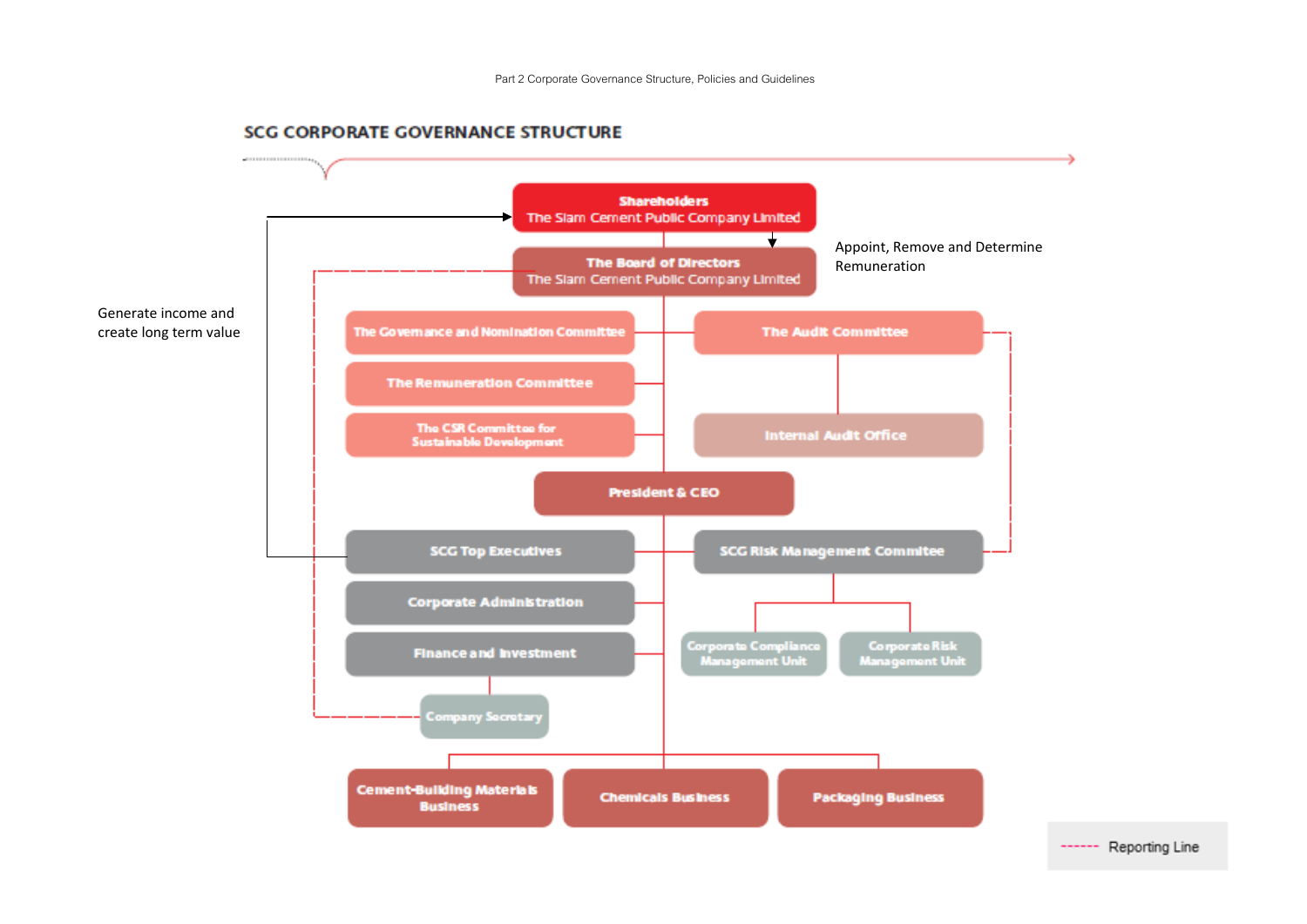# **Corporate Governance Policy**

SCG operates its business with responsibility, transparency and fairness, observes the principles that have been practiced through generations and are outlined in SCG Code of Conduct, as well as operates on the basis of balanced and sustainable success, with the Company's Board and top executives serving as role models in adhering to SCG Code of Conduct and Corporate Governance principles.

SCG's corporate governance is considered an integral part of its business policy. The Governance and Nomination Committee is entrusted with overseeing SCG's corporate governance matters, encompassing the establishment of policy and guidelines as well as monitoring the performances of the Board of Directors and the Management to ensure their compliance with SCG's corporate governance policy. The Committee also monitors and evaluates the corporate governance practices as well as regularly reviews the guidelines to ensure their alignment with business operations and corporate governance practices on national and international levels. Moreover, corporate governance is specified as one of the main items on the agenda at the Board of Directors' meeting.

# **CHARTER OF THE BOARD OF DIRECTORS**

(Revised as of November 25, 2020 by the Board of Directors' resolution)

The Board of Directors is the driving force of the organization. Its roles and duties are to set strategies and policies pertaining to business operation of the company. The Board of Directors must perform its duties responsibly, carefully, loyally, and in the best interest of the Company on the basis of social and environmental responsibility and fairness to all stakeholders under the principles of good corporate governance. In addition, the board plays an important role in overseeing and assessing the performance of SCG Management Committee and the President & CEO to ensure the accomplishment of SCG's action plan. The Board of Directors has thus resolved to adopt this Charter of the Board of Directors so that every director is aware of his/her duties and responsibilities and performs them correctly and completely, so as to create value to SCG, customers, stakeholders, and society as a whole in a sustainable manner.

# **1. Scope of Duties**

The duties of the Board of Directors are as follows:

Take responsibility as the leaders who sustainably bring value to the Company's business

- 1.1 Acting in a best interest of shareholders (Fiduciary Duty) by observing the following four main practices:
	- 1.1.1 Performing its duties with responsibility and all due circumspection and caution (Duty of Care).
	- 1.1.2 Performing its duties with faithfulness and honesty (Duty of Loyalty).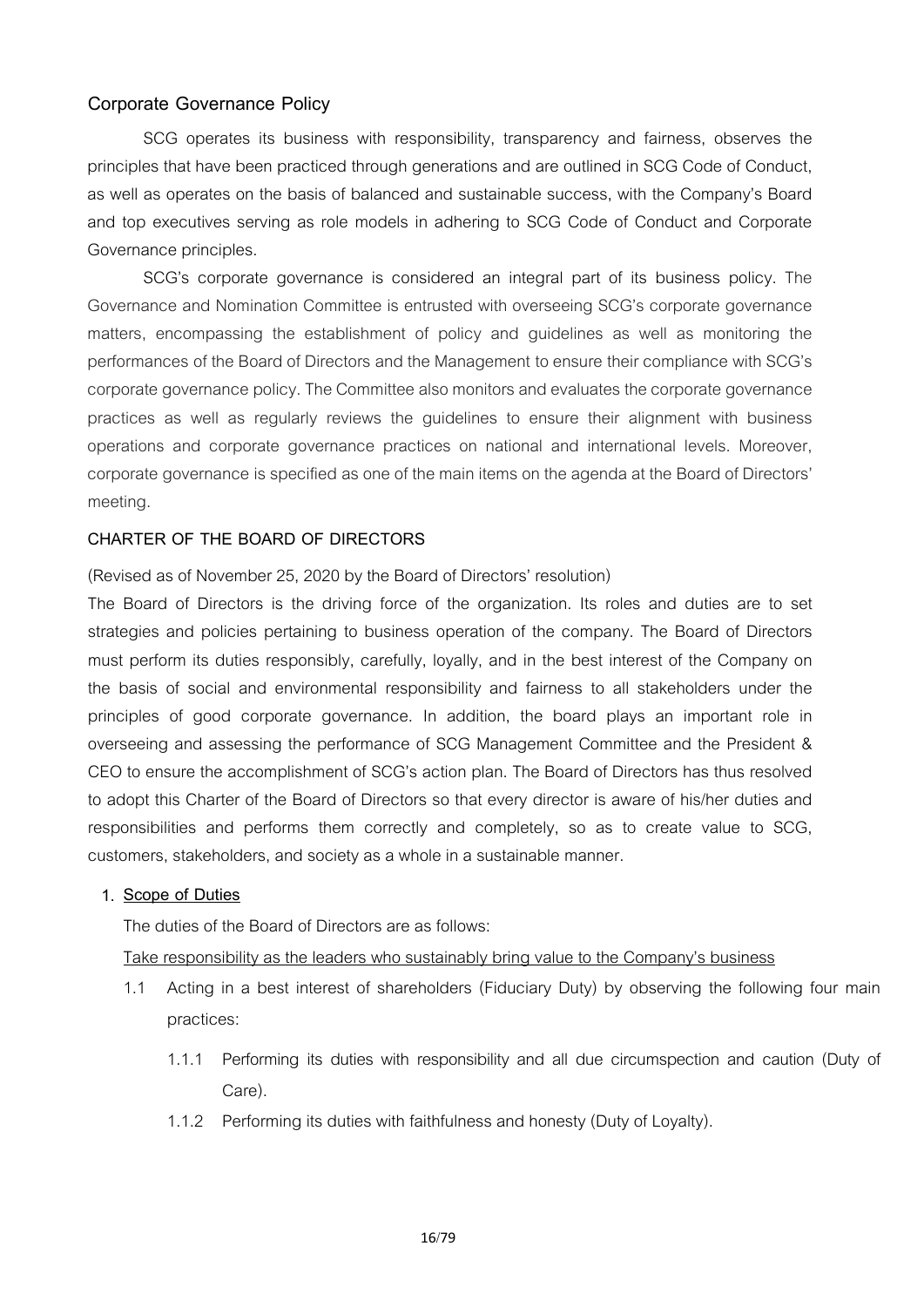- 1.1.3 Performing its duties in compliance with laws, objectives, Company's Articles of Association, the resolution of the board of directors, and resolutions of shareholders' meetings (Duty of Obedience).
- 1.1.4 Disclosing information to shareholders accurately, completely, and transparently with verification and timeliness. (Duty of Disclosure).
- 1.2 Directing SCG's visions, missions, and business strategies, subject to annual revision and approval, to create value to SCG, customers, stakeholders, and society as a whole in a sustainable manner.
- 1.3 Directing the Company' s operation in compliance with the laws, objectives, Articles of Association, resolutions of the Board of Directors and resolutions of Shareholders' Meetings in good faith and with care, prudence, and integrity to preserve the highest interests of the Company with fairness to all stakeholders.
- 1.4 Overseeing and developing SCG's corporate governance to keep it consistent with international standards to provide guidelines for business operations while monitoring to ensure compliance and being a role model in complying with the principles of good corporate governance and SCG Code of Conduct.

#### Define key objectives and business goals that promote sustainable value creation

1.5 Reviewing the major operating plan, budgets, business goals, and business policies and enhancing the capabilities of SCG to reach a globally competitive level.

# **Strengthen Board effectiveness**

- 1.6 Defining and reviewing the structure of the Board of Directors, number of directors, proportion of independent director as well as Board diversity and director qualifications, including knowledge, expertise, experience, and specializations to align with SCG's business operations; and appointing the chairmen and members of sub-committees to assist and support the board's discharge of duties.
- 1.7 Assessing the performance of the Board of Directors annually by performing three types of assessments, namely that of the Board and its Sub-committees as a whole, that of each individual director as a self-assessment, and that of the chairman together with monitoring the assessment results of the Board and its Sub-committees which will be jointly deliberated by the Board of Directors as well as reviewing the assessment results of the Board and Sub-committees on a regular basis.
- 1.8 Overseeing and monitoring to ensure the selection and nomination process of a director is carried out transparently and the remunerations for directors and Sub-committee members are determined appropriately.
- 1.9 Devoting sufficient time to performing their duties, attending all meetings of the Board of Directors and Shareholders' Meetings, except in unavoidable circumstances. The directors who are unable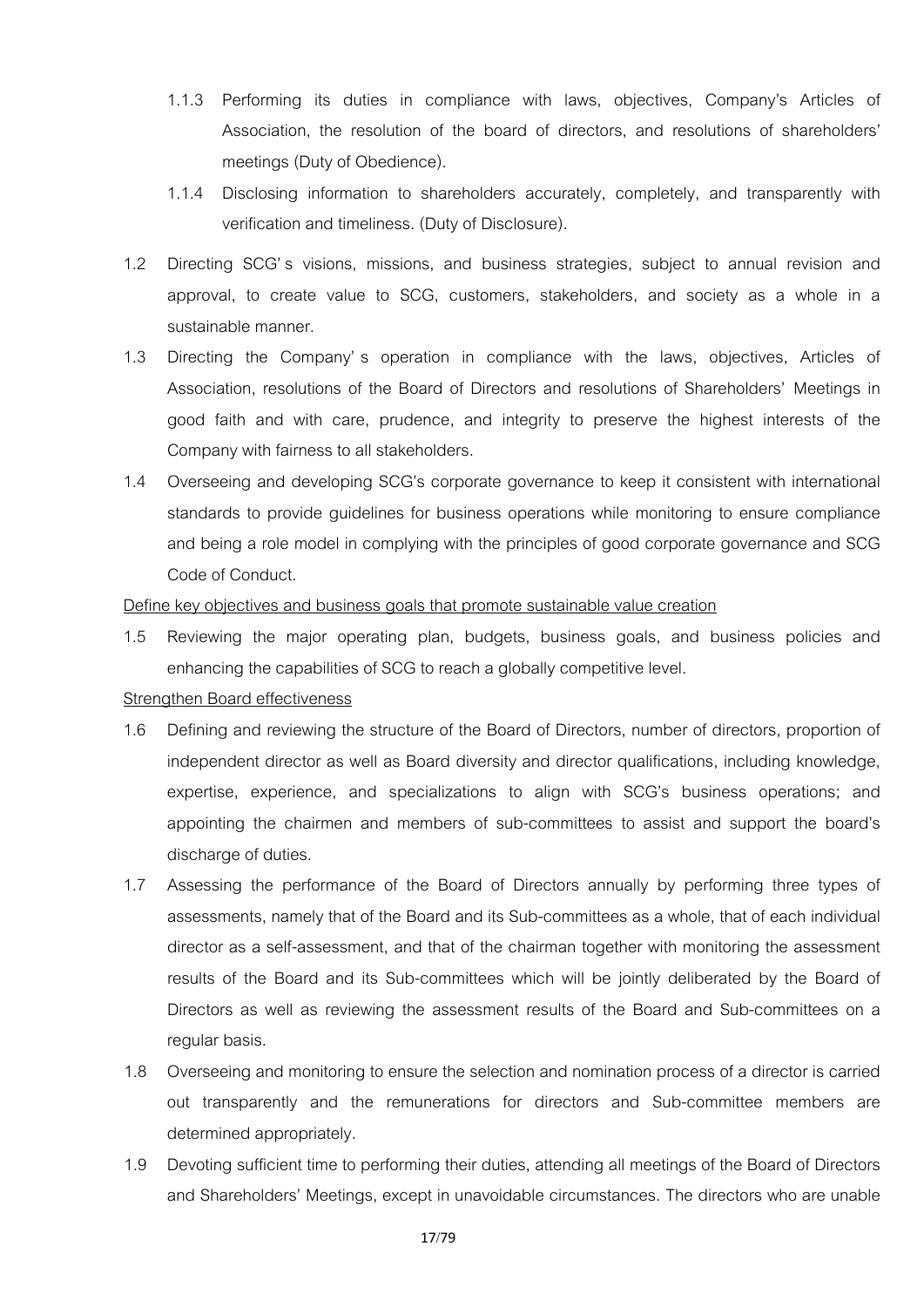to attend a meeting must notify the Chairman or the Secretary to the Board in advance of the meeting.

1.10 Developing their knowledge and competency related to their duties through courses or curricula related to directorial duties or seminars that enhance their knowledge.

Nominate top executives and encourage development of their skills, and manage the

#### Company personnel

1.11 Reviewing top executive development plans and the succession plan for the President & CEO while overseeing to ensure the effective performance assessment of top executives on an annual basis and determining appropriate remuneration in line with the Company's operating results to provide both short-term and long-term incentives.

# Promote innovation and responsible business

- 1.12 Overseeing to ascertain shareholders' involvement in the decision making of SCG's important matters, respecting the rights of shareholders, ensuring the equitable and transparent treatment of shareholders and other stakeholders, establishing a clear process and channels for receiving and handling complaints from informants or stakeholders effectively and ensuring an opportunity for every stakeholder to contact or lodge complaints about potential issues directly to the Board of Directors.
- 1.13 Overseeing and monitoring IT management and the implementation of the IT security system.
- 1.14 Overseeing and monitoring the implementation of the Company's strategies; overseeing and monitoring of each business unit's and SCG's overall performance by requiring their performance reports periodically; and setting policies to develop and improve the business operations with concern for safety, hygiene, social and environmental responsibility and development of SCG's employees.

# Monitor the implementation of effective risk management and internal control systems

- 1.15 Specifying risk management policies and overseeing to ensure effective risk management systems and internal control together with reviewing and assessing the systems periodically and in the wake of a change in risk levels.
- 1.16 Encouraging staff at all levels to be conscious of ethics and morality and comply with SCG's principles of corporate governance, Code of Conduct and the Anti-corruption policy while overseeing the proper internal control system and internal audits to reduce the risk of fraud and abuse of authority and prevent any illegal act.
- 1.17 Monitoring and managing any potential conflicts of interest between the Company, the Management, the Board of Directors, or shareholders as well as overseeing to prevent misuse of SCG's assets and the entering into inappropriate transactions with persons connected with SCG.

# Ensure disclosure and financial Integrity

1.18 Overseeing and monitoring the Company's liquidity and debt service coverage together with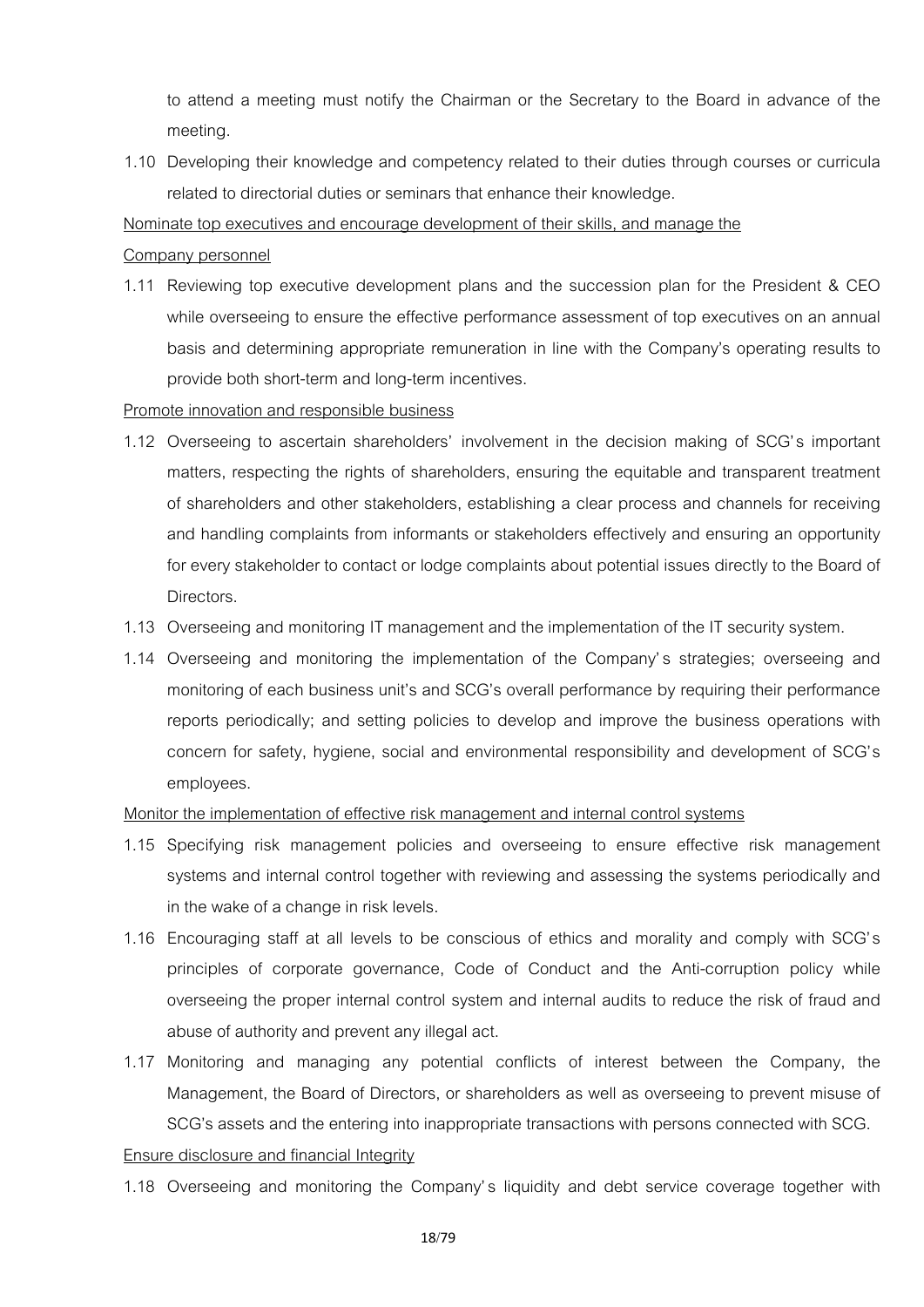emergency plans and mechanisms in case of problems arising.

1.19 Overseeing and monitoring to ensure that the preparation of financial statements and disclosure of material information are accurate, sufficient, and timely and are in compliance with the relevant regulations and guidelines.

#### Ensure engagement and communication with shareholders

1.20 Overseeing and supporting the creation of innovations that create value for SCG as well as all stakeholders. Acting with social and environmental responsibility, and ensuring that the Management manages and allocates resources effectively and efficiently.

In performing its duties, the Board of Directors may seek external consultation from independent consultants or experts in various fields, as deemed necessary and appropriate.

#### **2. Scope of Authority of the Chairman of the Board of Directors**

The Chairman of the Board of Directors has the following authority:

- 2.1 Sets Board meeting agenda in consultation with the President & CEO and oversees to ensure Board members receive accurate, complete, timely, and clear information prior to the meeting to assist in their decision making process.
- 2.2 Provides leadership and direction to the Board of Directors and chairs meetings of the Board.
	- 2.2.1 Conducts a Board meeting according to the agendas, the Company's Regulations, and applicable laws.
	- 2.2.2 Encourages and allocates sufficient time to each Board member to discuss and express their free and frank opinion with due circumspection and concern for all stakeholders.
	- 2.2.3 Sums up the Board meeting resolutions and the actions to take clearly.
	- 2.2.4 Sets up a Board meeting without the presence of the Executive Director.
- 2.3 Chairs meetings of shareholders according to the agendas, the Company's Articles of Association, and relevant laws by allocating time appropriately along with providing opportunities for shareholders to express their opinions equitably and ensuring that shareholders' inquiries are responded to appropriately and transparently.
- 2.4 Supports and be a role model in compliance with the principles of good corporate governance and SCG Code of Conduct.
- 2.5 Fosters a positive working relationship between the Board of Directors and the Management and supports the performance of the duties of the President & CEO and the Management in accordance with the Company's policy.
- 2.6 Oversees to ensure the transparent disclosure of information and management in the event of conflicts of interest.
- 2.7 Oversees to ensure the Board of Directors has appropriate structure and composition.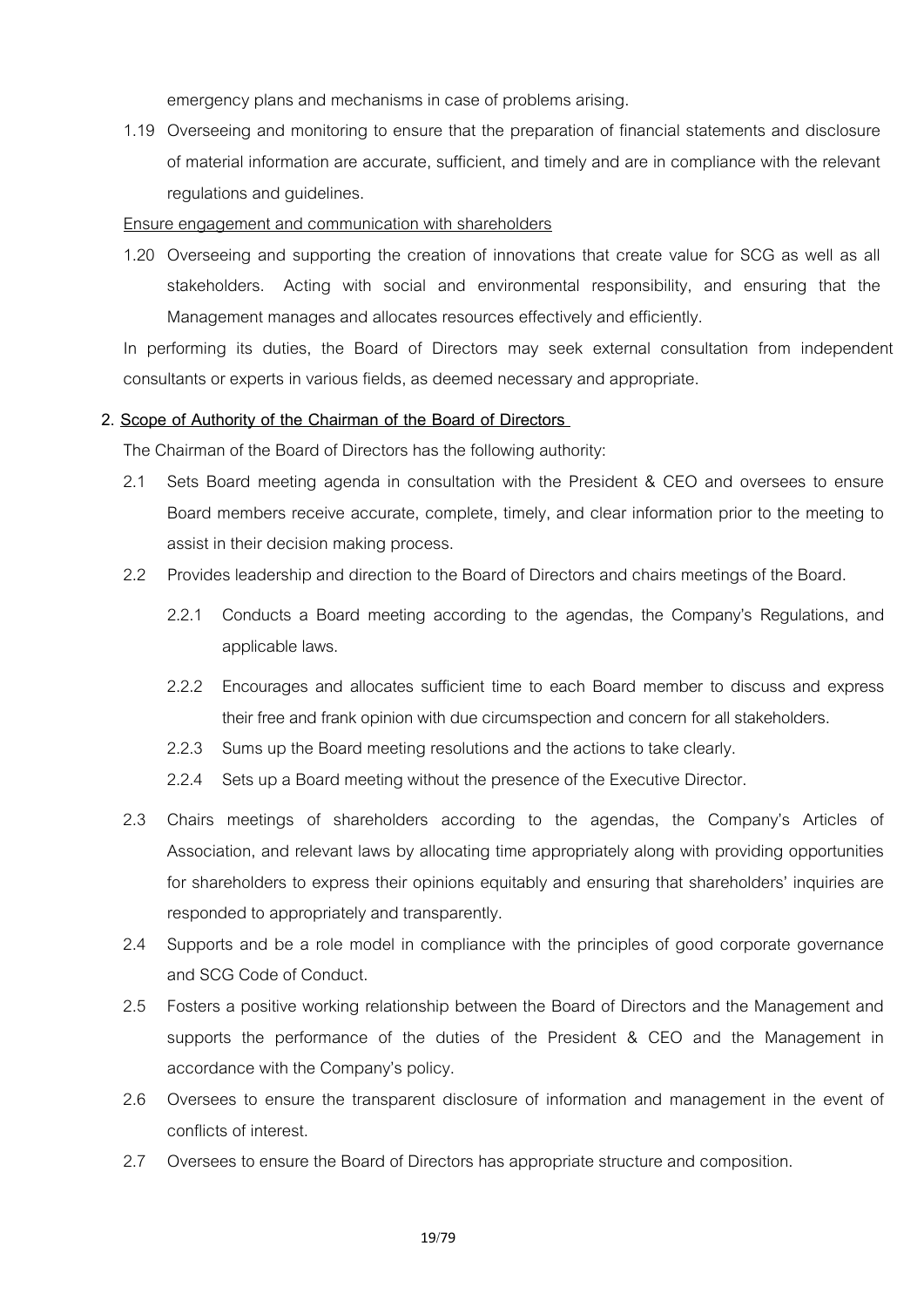2.8 Oversees that the Board of Directors as a whole, Sub-committee members, and each individual director perform their duties effectively and efficiently.

# **3. Composition of the Board of Directors**

The compositions of the Board of Directors are as follows:

- 3.1 The Board of Directors consists of not less than 9 but not more than 12 directors, each of whom shall be appointed and removed by shareholders' meeting. Not less than half of the directors shall be residents of the Kingdom.
- 3.2 The Board of Directors consists of independent directors which shall total up not less than half of the directors, representatives of major shareholders, and directors from SCG Management.
- 3.3 The Board of Directors shall elect one of their members to be the Chairman of the Board.

When a person is appointed as a director of the Company, the Company shall provide he/she with SCG's director orientation and present to every new director a Director's Manual and various relevant information so that he/she acknowledges his/her roles and duties as a director of the Company.

#### **4 Qualifications of Company Directors**

- 4.1 Company directors must be qualified pursuant to the requirements set forth in the Public Limited Company Act and Company's Articles of Association, they must not have any trustworthiness according to Notification of the Office of Securities and Exchange Commission.
- 4.2 Company directors must have a capacity of leadership, wide-ranging vision, and knowledge of SCG's business.
- 4.3 Each company director must be able to perform his/her duty and express opinions independently, and be able to devote sufficient time to perform his/her duties.
- 4.4 Each company director must not hold directorship in no more than a total of four other listed companies on The Stock Exchange of Thailand.

#### **5 Terms of Office**

At the annual general meeting of shareholders, one third of the directors, or if their number is not multiple of three, then the number nearest to one-third must retire from the office. The director who has held office longest shall retire. However, a retiring director is eligible for re-election.

Apart from the vacancy upon the expiration under the Company's Articles of Association, a director shall vacate office when:

- 1) he/she is no longer qualified for the office according to the Company's Articles of Association or any laws and regulations.
- 2) he/she gives notice of resignation to the Board of Directors, which shall be effective from the date that on which the Company receives the resignation letter;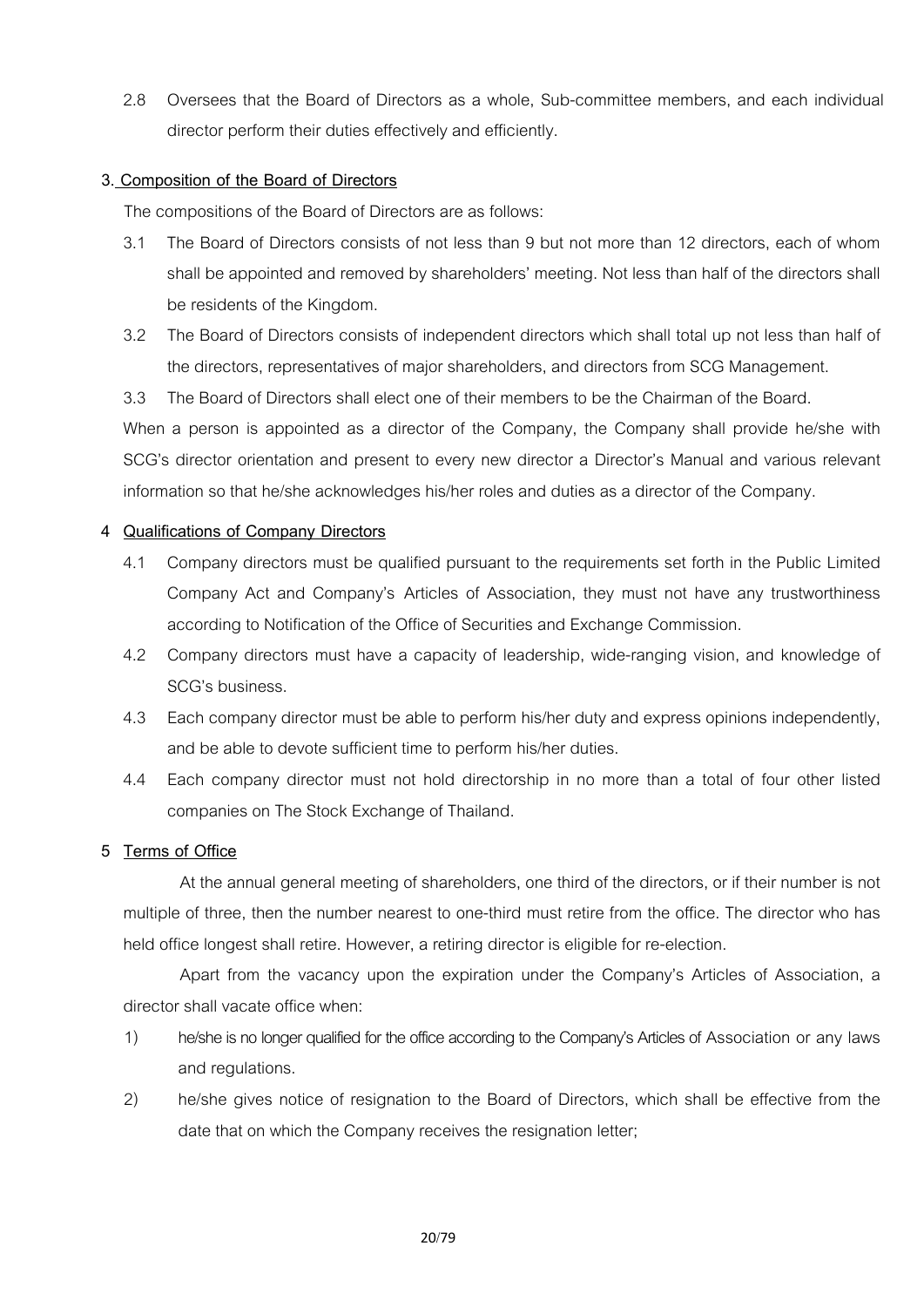- 3) he/she has been absent from three consecutive regular meetings of the Board of Directors without leave of absence, and the Board of Directors has passed a resolution by a vote of not less than half of all the directors that he/she retire from his/her office;
- 4) The shareholders pass a resolution removing him/her from office in accordance with the provisions of the Public Limited Company Act;
- 5) the court so orders;
- 6) he/she dies.

In case of vacancies of all members in the Board of Directors, the said Board of Directors may perform any act in the name of the Board of Directors only in matters necessary until a new Board of Directors takes over.

In case of a vacancy in the Board of Directors for any reason other than the expiration of the director's term of office, the Board of Directors shall elect a person who is fully qualified as the substitute director at the next meeting of the Board of Directors, unless the remaining term of office of the said director is less than 2 months. The substitute director shall hold office only for the remaining term of office of the director whom he/she replaces.

#### **6 Meetings of the Board of Directors**

The Company has stipulated that there shall be at least 8 meetings of the Board of Directors per year. For each meeting, the main items of the agenda are to be clearly determined in advance. Special meetings may be called to consider important or urgent matters. The Chairman and the President& CEO will together determine the agenda and their matters to be considered at the meeting.

In calling a meeting of the Board of Directors, the Chairman or the Secretary to the Board of Directors, by order of the Chairman, shall serve a written notice calling for such meeting to the directors not less than 7 days prior to the date of the meeting. Where it is necessary or urgent, the meeting may be called by other methods and an earlier meeting date may be choosing.

In a board meeting, the Chairman of the Board of Directors or the chairman of the meeting may choose to conduct the meeting electronically according to defined criteria and methods to enable discussions and exchange of opinions among attendees who may not be in the same location.

#### **7 Quorum**

At a meeting of the Board of Directors at least half the number of directors must attend to constitute a quorum. In case the Chairman is absent or unable to perform his/her duty but the Vice-Chairman is present, the Vice-Chairman shall perform the duty on behalf of the Chairman. If there is no Vice-Chairman or such Vice-Chairman is not present at the meeting, or cannot perform his or her duties, the directors in attendance shall appoint one director to perform the duty on behalf of the Chairman.

Decision in the meeting shall be made by a simple majority vote. Each director is entitled to one vote. In the event of tie vote, the Chairman of the meeting shall have a casting vote.

Each director is entitled to one vote, but a director who has an interest in any matter shall not be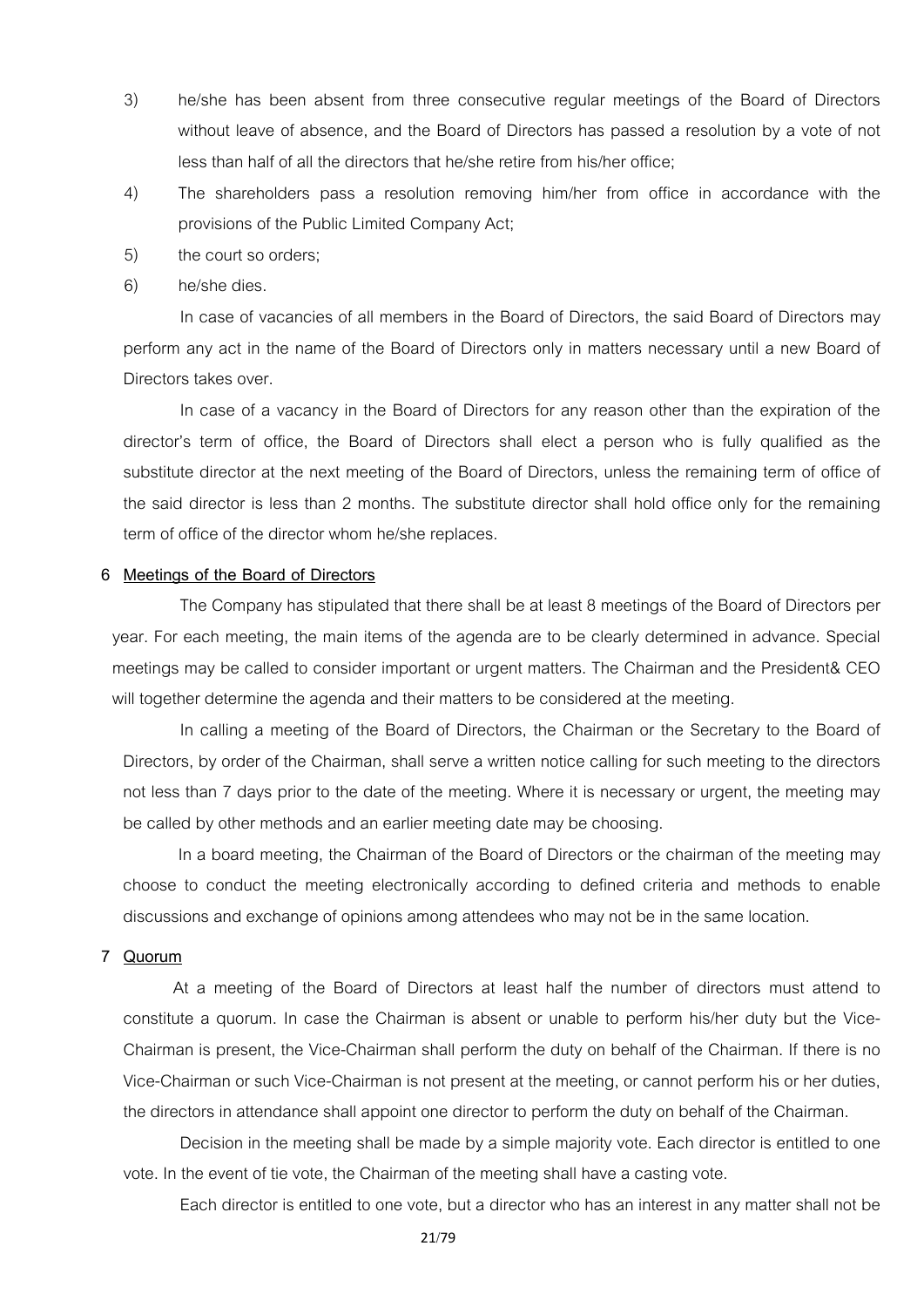entitled to vote on such matter.

In case of vacancies in the Board of Directors resulting in the number of directors being less than the number required for a quorum, the remaining directors may perform any act in the name of the Board of Directors only in matters relating to the calling of a shareholders' meeting to elect directors to replace all the vacancies, and that such shareholders' meeting shall be held within one month from the date the number of directors falls below the number required for a quorum.

#### **8 The Board of Directors' Authorization**

The Board of Directors is empowered to authorize various matters in accordance with the scope of authority stipulated by laws, the Company's regulations, Articles of Association, the Board of Directors charter, and the shareholders' meeting resolutions. Such matters include delegation of authority, defining and reviewing corporate vision, mission, operating strategies, operating plans, risk management policy, annual budget and business plans, and medium-range business plan. Added to this is the defining of the target operating results, following up and assessing the operating results to ensure they are consistent with the plan, and overseeing capital expenditure, significant connected transactions, merger and acquisition, corporate spin-off, and joint venture deals.

#### **9 Remuneration**

The directors shall be paid a remuneration, the amount of which shall be fixed by the shareholders' meeting.

# **CHARTER OF THE AUDIT COMMITTEE**

(Revised as of July 29, 2020 by the Board of Directors' resolution)

The core values of The Siam Cement Public Company Limited are "Adherence to Fairness, Dedication to Excellence, Belief in the Value of Individual, and Concern for Social Responsibility" They have always been the ethical codes of the Company – ones that have been guided by in all business operations. This moral code for doing business and the Company's rules of practical conduct for employees, which have always been consistently implemented, often as corporate 'traditions' handed on from one generation to the next, were scattered about in various places. The Company finally compiled them in writing as its "Code of Conduct" and publicized in 1987.

The existence of the Audit Committee is a part of good corporate governance, and thus the Board of Directors has resolved to adopt this Charter of the Audit Committee guided by the Company's Code of Conduct, along with the relevant criteria and laws, which have been applied to form this present Charter.

#### **1. Scope of Duties**

The duties of the Audit Committee are as follows: Oversight, Risk Management, Oversight of Performance of Duties, and Internal Controls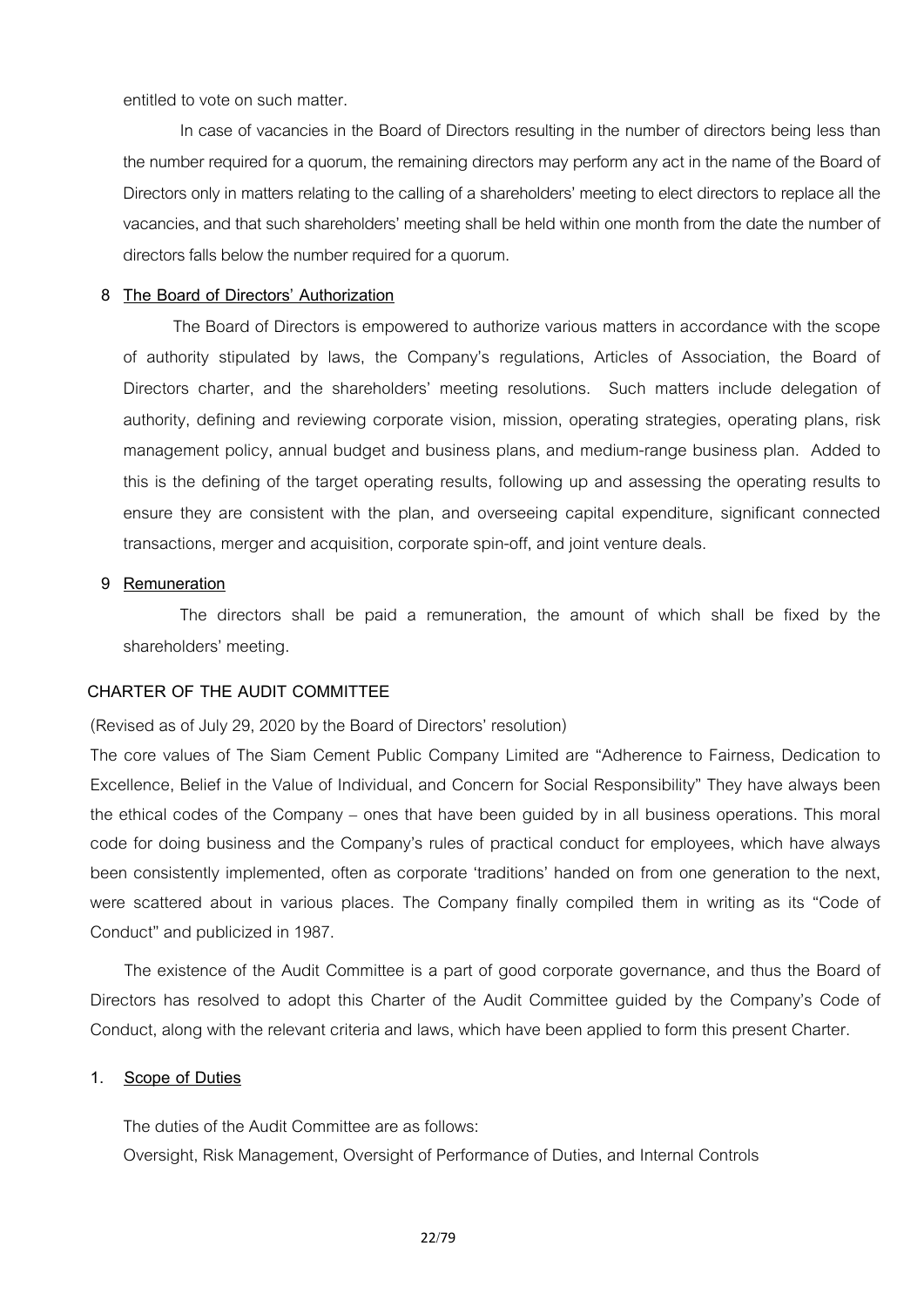- 1.1 Review the appropriateness of the financial reporting system and disclosure of information in its financial statements in accordance with the legally defined Financial Reporting Standards and promote the development of financial reporting systems in compliance with International Financial Reporting Standards.
- 1.2 Consider connected transactions, acquiring or selling of assets, or those with possible conflict of interest to ensure compliance with all pertinent laws and requirements of the Securities and Exchange Commission, Thailand.
- 1.3 Review the presence of the Company's risk management, work processes, control, oversight of performance of duties, IT governance, as well as Information and Integrated Network Security to ensure their effectiveness and compliance with international standards.
- 1.4 Review the Company's effective Anti-corruption procedures to ensure the compliance with relevant governance bodies' guidelines such as The Collective Action Coalition Against Corruption (CAC), The Thai Institute of Directors Association (IOD) and The National Anti-Corruption Commission starting from promoting and raising the awareness, assessing the risks, internal control, incorporating the proactive preventive system, offense reporting, auditing, as well as reviewing the self-assessment form regarding anticorruption measures as assessed by Internal Audit Office.
- 1.5 Review the Company's Compliance Procedure in accordance with the Securities and Exchange Act, rules, regulations and other laws relevant to the Company's business.
- 1.6 Review the compliance of the Company's Internal Control System with Internal Control Framework ( COSO 2013) and the appropriateness and the effectiveness of the Company's Internal Audit System in accordance with internationally accepted approaches and standards. Also, review "The Assessment Form of the Adequacy of the Internal Control System" as audited and assessed by the Internal Audit Office to ensure that the Company has sufficient internal control system and propose to the Board of Directors for consideration.
- 1.7 Review the results of fraud investigation, establish the preventive measures in organization and review the internal processes of whistleblowing system.
- 1.8 Review the presence of proactive preventive system to enhance operating effectiveness and efficiency.

#### **Others**

1.9 Select and propose the appointment or discharge an independent person to perform the duties of the Company's auditor and also propose the remuneration of the Company's auditor and evaluate the effectiveness of auditor's performance.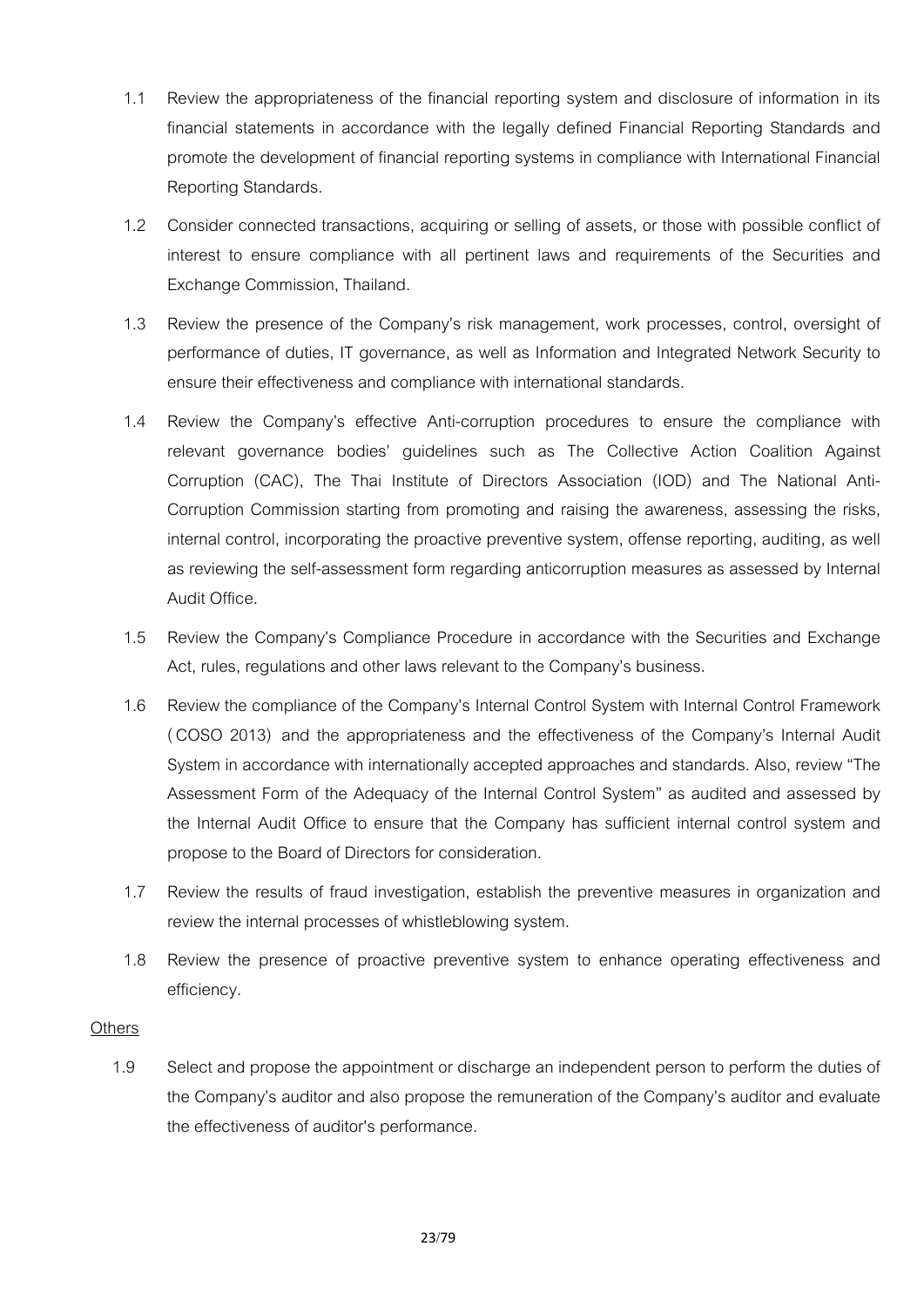- 1.10 Prepare the audit committee's report to be disclosed in the Company's Annual Report and duly signed by the Chairman of the Audit Committee and containing opinions on various matters as required by SET.
- 1.11 Review and give the opinion toward the audit practices of the Internal Audit Office and coordinate with the Company's auditors. Also, organize meetings with the Company's auditor, without the attendance of management, at least once a year.
- 1.12 Approve the internal audit plan, budget and manpower of the Internal Audit Office. Also, provide recommendations in respect of appointment, removal, transfer, or dismissal of the Director of Internal Audit Office.
- 1.13 Consider the independence of the Internal Audit Office based upon the execution of work, reports, and line of command. Also, review the execution of the Internal Audit Office for the performance assessment according to international standards.
- 1.14 Review the presence of the Audit Committee's performance assessment as a whole and as selfassessment on an annual basis.
- 1.15 Perform other actions as required by law or as assigned by the Board of Directors.

To fulfill its duties under its scope of authority, the Audit Committee is authorized to call for and order management, heads of offices, or employees concerned to present opinions, attend meetings, or submit necessary documents. In addition, the Committee may seek independent opinion from professional consultants as deemed appropriate, at the Company's expense.

The Audit Committee performs duties within its authority and responsibilities under the order of the Board of Directors. The Board of Directors is responsible for the Company's operations and is directly accountable to shareholders, stakeholders, and the public.

# **2. Composition of the Audit Committee**

The constituents of the Audit Committee are to be as follows:

- 2.1 The members of the Audit Committee must be appointed by the Board of Directors.
- 2.2 The Audit Committee must consist of not less than 3 members, at least 1 of whom must posses sufficient knowledge and experience in order to perform his/her/their duties of reviewing the credibility of the financial statements.
- 2.3 The Chairman of the Audit Committee may be appointed by either the Board of Directors or the Audit Committee

# **3. Qualifications of the Audit Committee**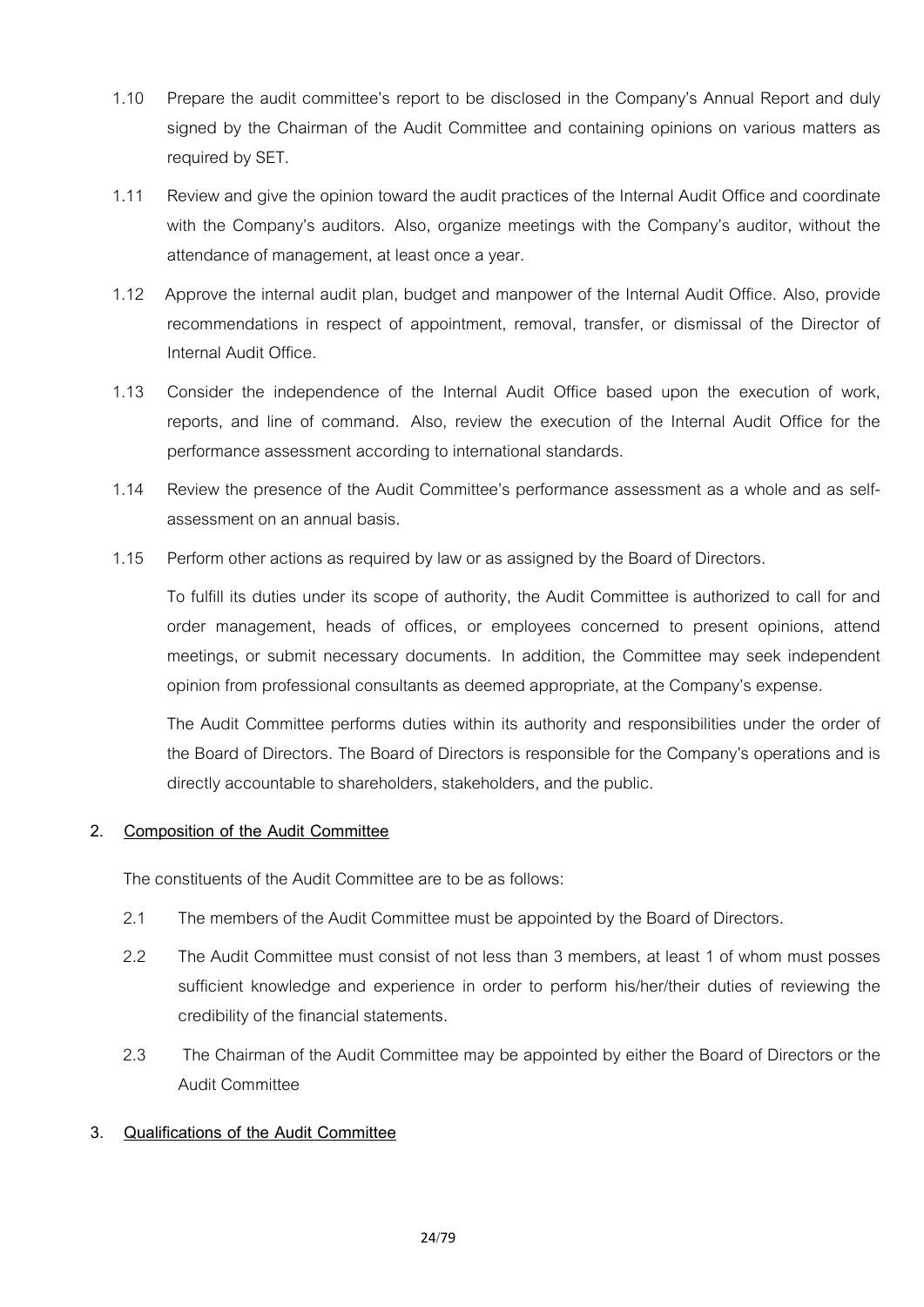The members of the Audit Committee must be directors of the Company who are qualified as independent directors pursuant to the definition announced by to the Company and in accordance with the stipulations of the Capital Market Commission and the regulations of the Stock Exchange.

#### **4. Terms of Office**

The term of office of the members of the Audit Committee is 3- year each, ending at the annual general meeting of shareholders. Nevertheless, a retiring member is eligible for re-appointment.

Apart from the vacancy upon the expiration as aforementioned, a member of the Audit Committee shall vacate office when:

- 4.1 he/she resigns;
- 4.2 he/she is no longer qualified for the office of the Audit Committee as specified in this Charter;
- 4.3 the Board of Directors passes a resolution removing him/her from office.

If a member of the Audit Committee wishes to resign, he/she shall give a notice of resignation to the Chairman of the Company's Board of Directors. The resignation shall be effective from the date on which the Chairman of the Company's Board of Directors receives the resignation letter.

If a member of the Audit Committee resigns or is dismissed from his/her position before his/her expiration of the term of office, the Company shall immediately inform the Stock Exchange of Thailand. The member of the Audit Committee who resigned or was dismissed may explain his/her reason to the Securities Exchange Commission (SEC) and the Stock Exchange.

In case of vacancies of all members in the Audit Committee, the said Audit Committee may perform any act in the name of the Audit Committee until a new Audit Committee takes over the duties.

In case of a vacancy in the Audit Committee for reason other than expiration of the term of office, the Board of Directors shall elect a person who is fully qualified as a substitute member of the Audit Committee so that the number of members of the Audit Committee remains in full as the Board of Directors had stipulated. The substitute member shall hold office only for the remaining term of office of the member whom he/she replaces.

# **5. Meetings**

Meetings of the Audit Committee shall be at least 4 meetings per year.

In calling a meeting of the Audit Committee, the Chairman or the Secretary to the Audit Committee, by order of the Chairman, shall serve a written notice calling for such meeting to members of the Audit Committee not less than 7 days prior to the date of the meeting. Where it is necessary or urgent, the meeting may be called by other methods or an earlier meeting date may be choosing.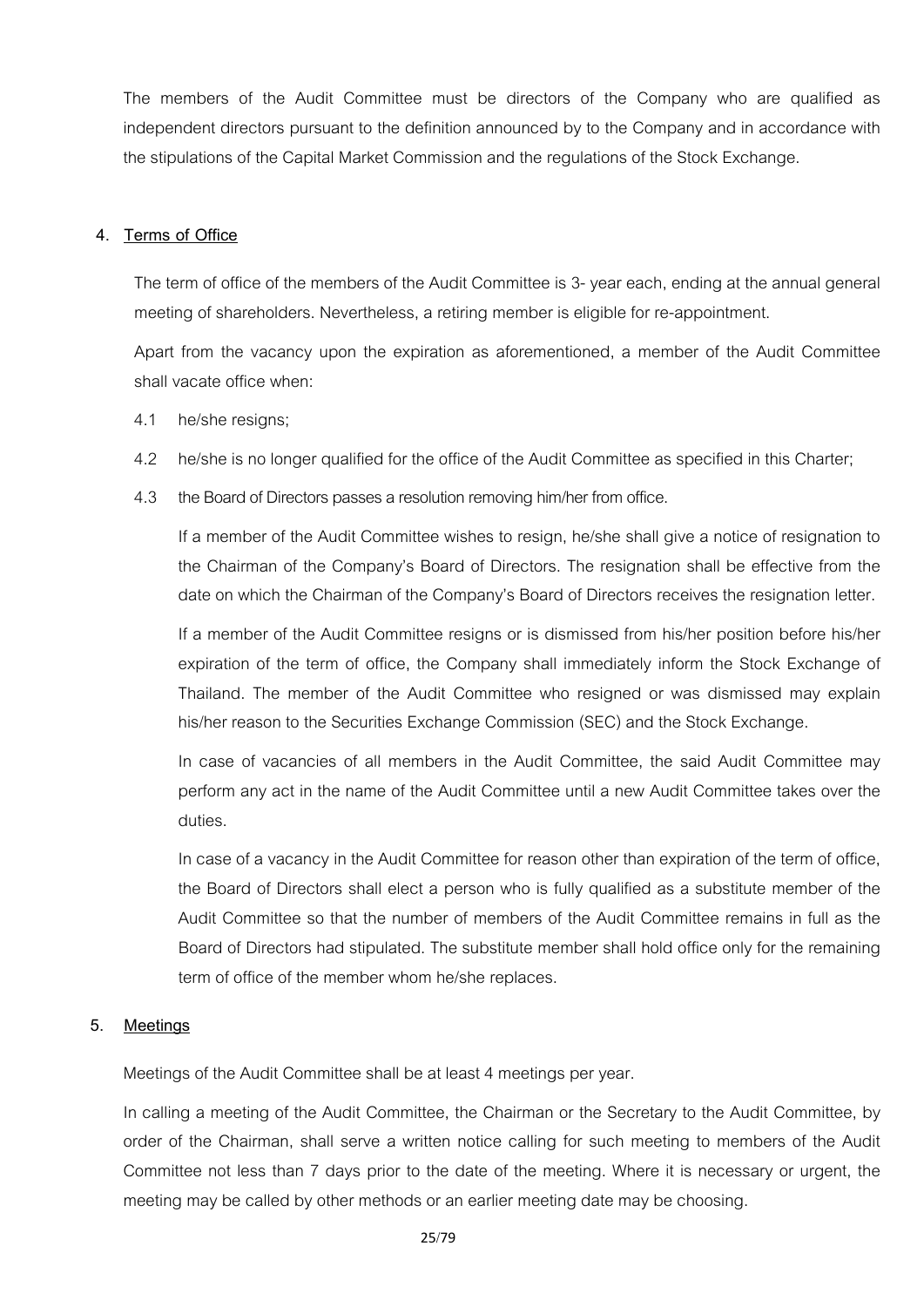In a meeting of the Audit Committee, the Chairman of the Audit Committee or the chairman of the meeting may choose to conduct the meeting electronically according to defined criteria and methods to enable discussions and exchange of opinions among attendees who may not be in the same location.

The Audit Committee should hold meetings to discuss matters within its scope of duties.

# **6. Quorum**

At a meeting of the Audit Committee at least half the number of the members of the Audit Committee must attend to constitute a quorum. In case the Chairman is absent or unable to perform his/her duty, the Audit Committee shall appoint a member who is attending the meeting to perform the duty on behalf of the Chairman.

Decisions in the meeting shall be made by a simple majority vote.

Each member of the Audit Committee is entitled to one vote, except the member of the Audit Committee who has a conflict of interest in any matter shall not be entitled to vote on such matter. In the event of tie vote, the Chairman of the meeting shall have a casting vote.

Resolutions of the Audit Committee may be made without meeting, and shall be deemed valid as if they were made at the meeting, when all members of the Audit Committee have adopted it by their signatures.

# **7. Responsibilities of the Audit Committee**

- 7.1 In case the Audit Committee is informed by the auditor about suspicious behavior of directors, managers or persons responsible for business operation of the Company, which may violate paragraph 2 of Section 281/2, Section 305, 306, 308, 309, 310, 311, 312 or 313 of the Securities and Exchange Act, the Audit Committee is to investigate the case and submit a preliminary report to the Securities and Exchange Commission (SEC), as well as to the auditor, within 30 days of the date it is informed.
- 7.2 Upon finding or having doubt about the following actions or transactions, which may significantly affect the financial position and performance of the Company, the Audit Committee is to report such events to the Board of Directors in order to find remedy within a period deemed appropriate by the Audit Committee:
	- (1) Transaction which may cause conflicts of interest.
	- (2) Fraud or irregular events or material flaws in the internal control system.

(3) Violations of laws pertaining to Securities and the Stock Exchange, the regulations of the Stock Exchange, or laws pertaining to the Company's business.

Should the Board of Directors or management fail to remedy the issues within the timeline specified by the Audit Committee, a member of the Audit Committee may report the issue to the SEC or the SET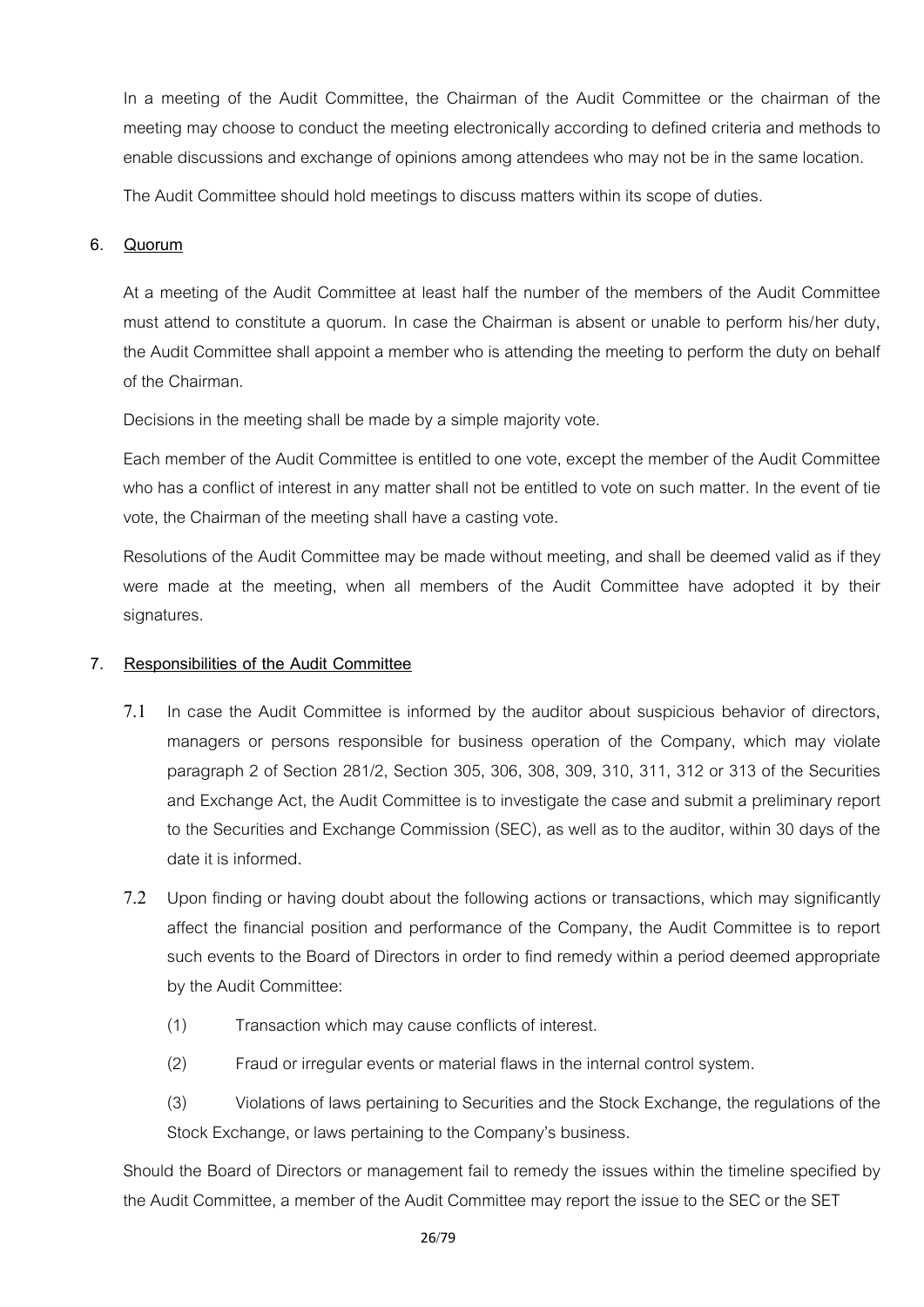#### **8. Remuneration**

The Audit Committee shall be paid a remuneration, the amount of which shall be approved at the general meeting of shareholders.

# **CHARTER OF THE GOVERNANCE AND NOMINATION COMMITTEE**

(Revised as of July 29, 2020 by the Board of Directors' resolution)

The Governance and Nomination Committee is a part of good corporate governance. The duties of the Governance and Nomination Committee are to recommend practices and procedures concerning corporate governance of SCG to the Board of Directors, and also to identify qualified candidates to replace directors retiring at the end of their terms, or for other cases. The Board of Directors has thus resolved to adopt this Charter of the Governance and Nomination Committee so that every member of the Governance and Nomination Committee is aware of his/her duties and responsibilities and performs them correctly and completely.

# **1. Scope of Duties**

The duties of the Governance and Nomination Committee are as follows:

- 1.1 Define the scope and policy of SCG's corporate governance and propose to the Board of Directors on a regular basis.
- 1.2 Make recommendations on the practice of SCG's corporate governance and give advice on corporate governance to the Board of Directors.
- 1.3 Oversee and monitor the performance of the Company's Board of Directors and the executive committee to ensure their compliance with SCG's corporate governance policy.
- 1.4 Review the practice of corporate governance within SCG to ensure it is appropriate for the Company's business operations and consistent with international best practices and make recommendations to the Board of Directors for further improvement and keeping it up-to-date.
- 1.5 Oversee the presence of appropriate and sufficient anti-corruption policy for business operations.
- 1.6 Review the independence of the Board of Directors, as well as any potential conflicts of interest in the performance of its duties.
- 1.7 Review the appropriateness of retaining the directorship should there be any change in a director's qualifications.
- 1.8 Develop director development plans to enhance the knowledge and skills of directors and foster their understanding of the roles and duties of directors, business, economic conditions, standards, risks, the environment, information technology, as well as laws and rules relevant to SCG's businesses; and formulate the Board Skill Matrix, taking into account the diversity of the board to suit SCG's business operations.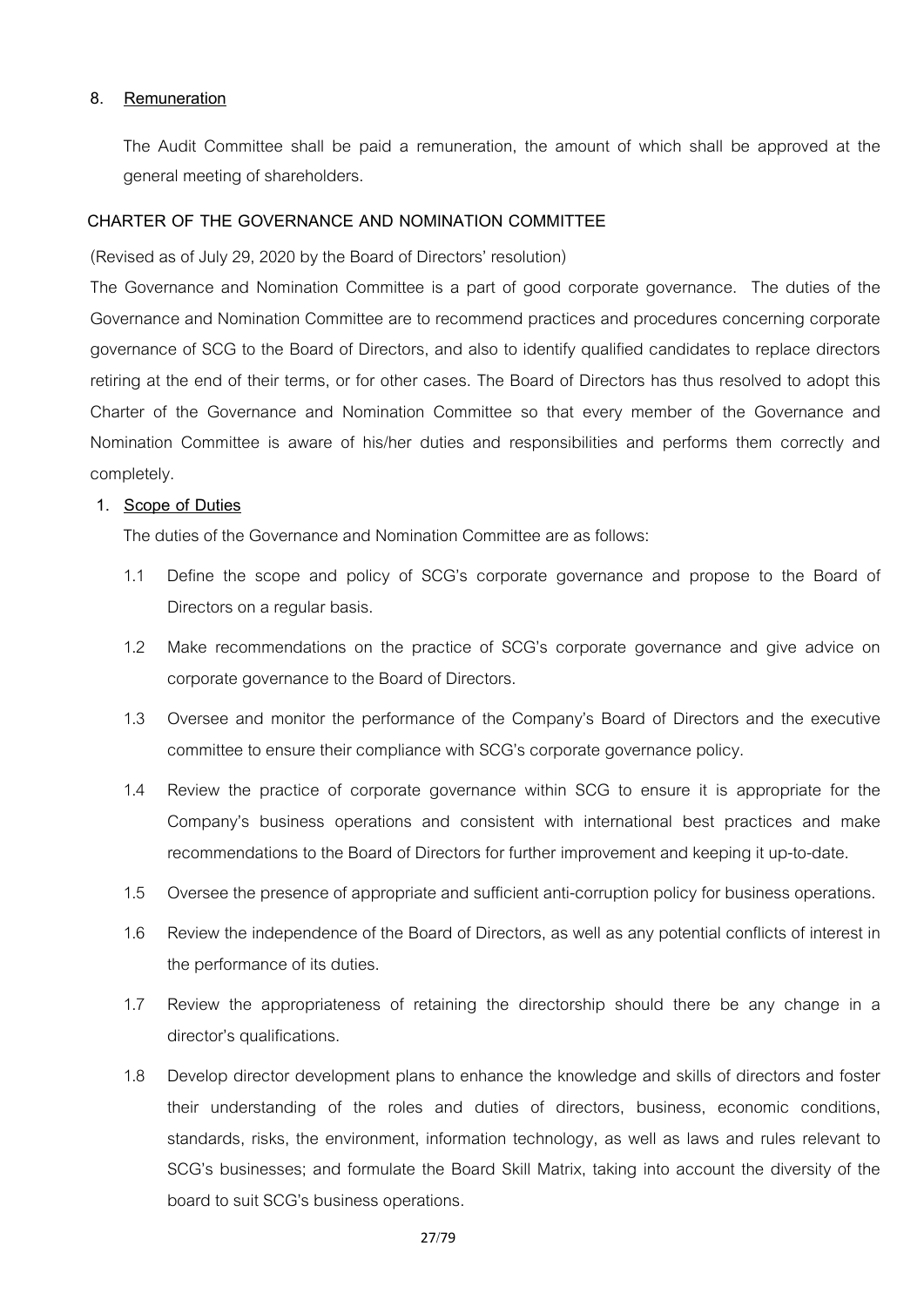- 1.9 Recommend methods for performance assessment of the Board of Directors, Sub-committees, and the Chairman on an annual basis as well as follow up and report the assessment results to the Board of Directors, allowing them to enhance their performance of duties and improve the directors' competency.
- 1.10 Report regularly a progress and performance results to the Board of Directors after every meeting of the Corporate Governance and Nomination Committee.
- 1.11 Define nomination and selection procedures and guidelines in accordance with applicable regulations and laws. Nominate qualified candidates for directorship to replace a director retiring at the end of their terms, or whatever the case may be, as well as nominate directors to subcommittees, to which authority and responsibilities are directly assigned by the Board of Directors, with the diversity of the board regarding knowledge, expertise, experience, and specializations beneficial to the Company taken into consideration, and submit a list of candidates to the Board of Directors and/or Shareholders' Meeting for approval.
- 1.12 Recommend a succession plan of the Company's President & CEO and the top executives to the Board of Directors for consideration.
- 1.13 Review and give advice to the Board of Directors on the structure, roles and responsibilities, and practices of the Board of Directors and the Sub-committees. Review the suitability of the Charter of the Board of Directors and the committees, the Governance and Nomination Committee annually.
- 1.14 Review the performance appraisal of the Governance and Nomination Committee on a regular annual basis as a whole and as self-assessment.
- 1.15 Promote ethics, integrity, as well as compliance with SCG Code of Conduct and good corporate governance principles.
- 1.16 Perform other duties as assigned by the Board of Directors.

To fulfill its duties under its scope of authority, the Governance and Nomination Committee is authorized to call for and order the management, heads of offices or employees concerned to give opinions, attend meetings or submit necessary documents. In addition, the committee may seek external consultation from independent consultants or experts in various fields, as deemed necessary and appropriate, at the Company's expense.

#### **2. Composition of the Governance and Nomination Committee**

The compositions of the Governance and Nomination Committee are as follows:

2.1 The Governance and Nomination Committee consists of not less than 3 members.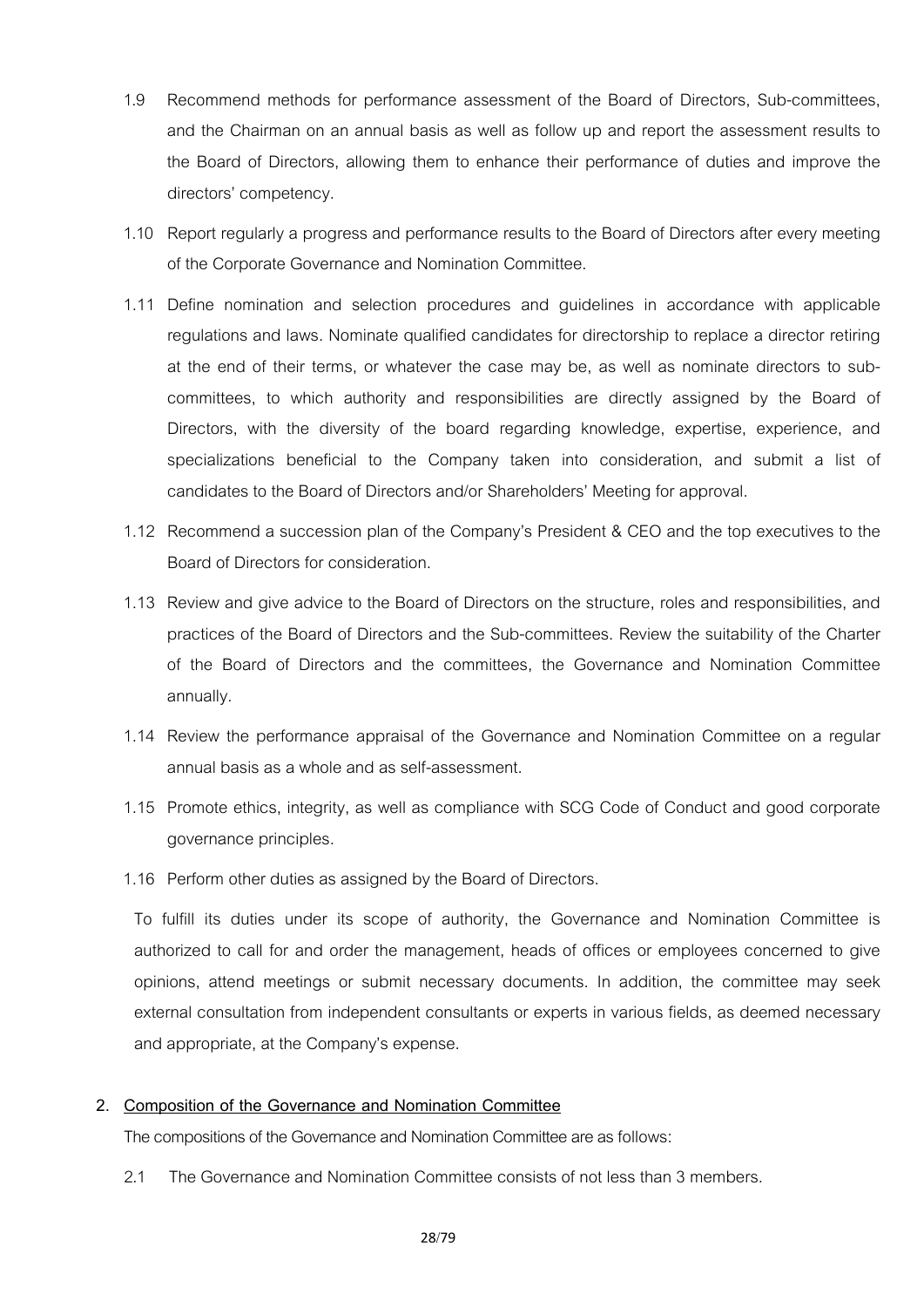- 2.2 The members of the committee must be appointed by the Board of Directors.
- 2.3 The Chairman of the Governance and Nomination Committee may be appointed by either the Board of Directors or the Governance and Nomination Committee.

# **3. Qualifications of the Corporate Governance and Nomination Committee**

- 3.1 Shall be Company directors.
- 3.2 Shall possess knowledge and good understandings on corporate governance.
- 3.3 Shall have wide-ranging vision, and keep updated continuously with changes of corporate governance internationally for further improvement of SCG's corporate governance policies.
- 3.4 Shall be able to independently perform his/her duties, express opinions, report on the performance of the assigned duties, and devote sufficient time to perform his/her duties.
- 3.5 The members of the Corporate Governance and Nomination Committee must be neutral in looking for and selection of persons qualified for nomination to hold the position of Company directors, replacing those whose terms of office expired or for other cases, and in preparation of sufficient biographical data of such persons for the consideration of the Board of Directors.

# **4. Terms of Office**

The term of office of the members of the Governance and Nomination Committee is 3-year each, ending at the annual general meeting of shareholders. A retiring member is eligible for re-appointment.

Apart from the vacancy upon the expiration as aforementioned, a member of the Corporate Governance and Nomination Committee shall vacate office when:

- 1) he/she resigns;
- 2) he/she is no longer qualified for the office of the Corporate Governance and Nomination Committee, as specified in this charter;
- 3) the Board of Directors pass a resolution removing him/her from office.

If a member of the Corporate Governance and Nomination Committee wishes to resign, he/she shall give notice of resignation to the Chairman of the Company's Board of Directors. The resignation shall be effective from the date on which the Chairman of the Company's Board of Directors receives the resignation letter.

In case of vacancies of all members in the Corporate Governance and Nomination Committee, the said Corporate Governance and Nomination Committee may perform any act in the name of the Corporate Governance and Nomination Committee only in matters necessary until a new Corporate Governance and Nomination Committee takes over the duties.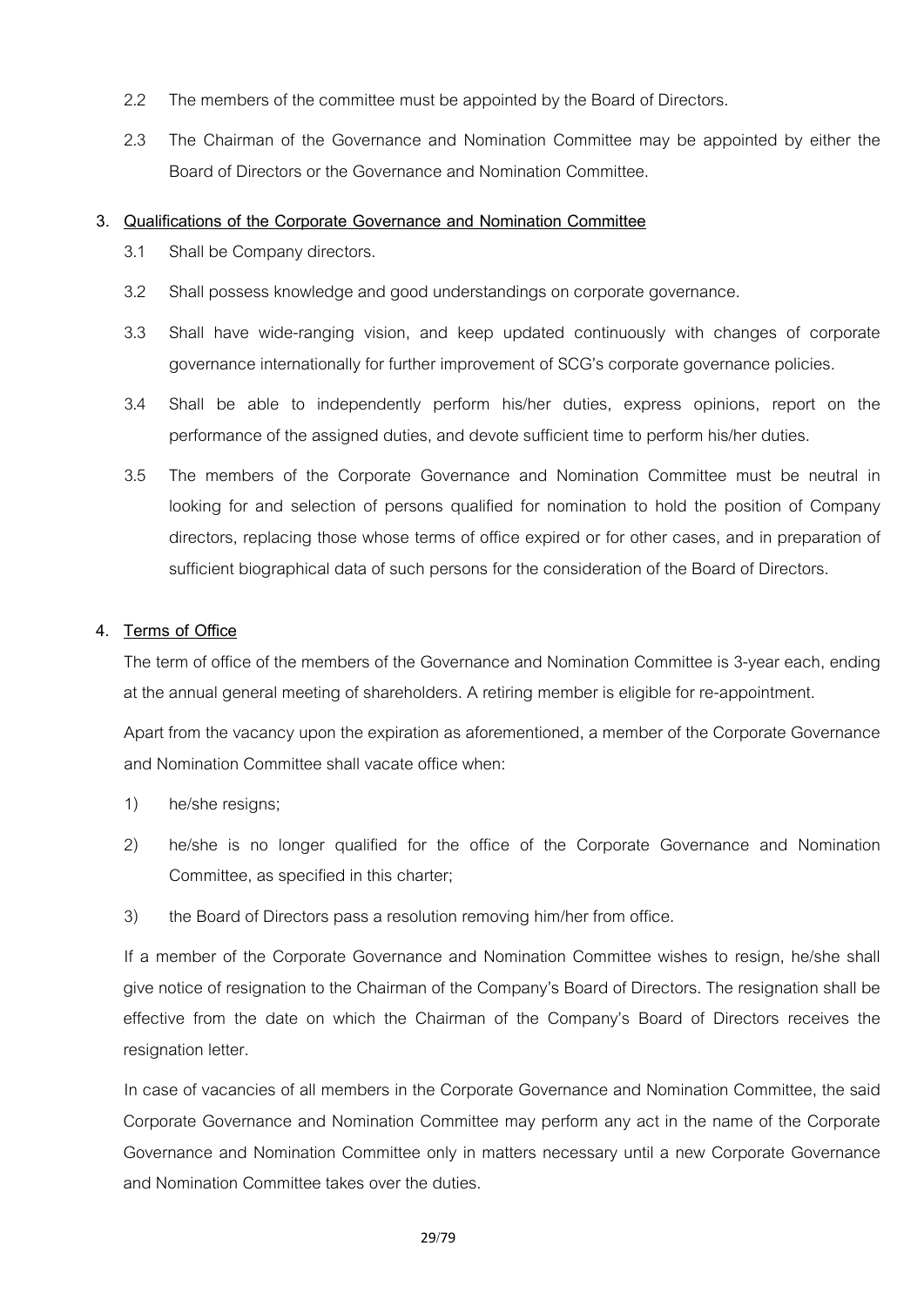In case of a vacancy in the Corporate Governance and Nomination Committee for reason other than expiration of the term of office, the Board of Directors shall elect a person who is fully qualified as a substitute member of the Corporate Governance and Nomination Committee so that the number of members of the Corporate Governance and Nomination Committee remains in full as the Board of Directors had stipulated. The substitute member shall hold office only for the remaining term of office of the member whom he/she replaces.

#### **5. Meetings**

Meetings of the Corporate Governance and Nomination Committee are to be called whenever the Committee or the Chairman of the Committee sees fit. There must be at least 4 meetings per year.

In calling a meeting of the Corporate Governance and Nomination Committee, the Chairman or the Secretary of the Corporate Governance and Nomination Committee, by order of the Chairman, shall serve a written notice calling for such meeting to members of the Corporate Governance and Nomination Committee not less than 7 days prior to the date of the meeting. Where it is necessary or urgent, the meeting may be called by other methods and an earlier meeting date may be choosing.

In a meeting of the Governance and Nomination Committee, the Chairman of the Governance and Nomination Committee or the chairman of the meeting may choose to conduct the meeting electronically according to defined criteria and methods to enable discussions and exchange of opinions among attendees who may not be in the same location.

The Corporate Governance and Nomination Committee should hold meetings to discuss matters within its scope of duties.

#### **6. Quorum**

At a meeting of the Corporate Governance and Nomination Committee, at least half the number of the members of the Corporate Governance and Nomination Committee must attend to constitute a quorum. In case the Chairman is absent or unable to perform his/her duty, the Corporate Governance and Nomination Committee shall appoint a member who is attending the meeting to perform the duty on behalf of the Chairman.

Decisions in the meeting shall be by a simple majority vote. Each member of the Corporate Governance and Nomination Committee is entitled to one vote. In the event of tie vote, the Chairman of the meeting shall have a casting vote. The member of the Corporate Governance and Nomination Committee who has an interest in any matter, he/she shall not be entitled to vote on such matter.

Resolutions of the Corporate Governance and Nomination Committee may be made without meeting, and shall be deemed valid as if they were made at the meeting, when all members of the Corporate Governance and Nomination Committee have adopted it by their signatures.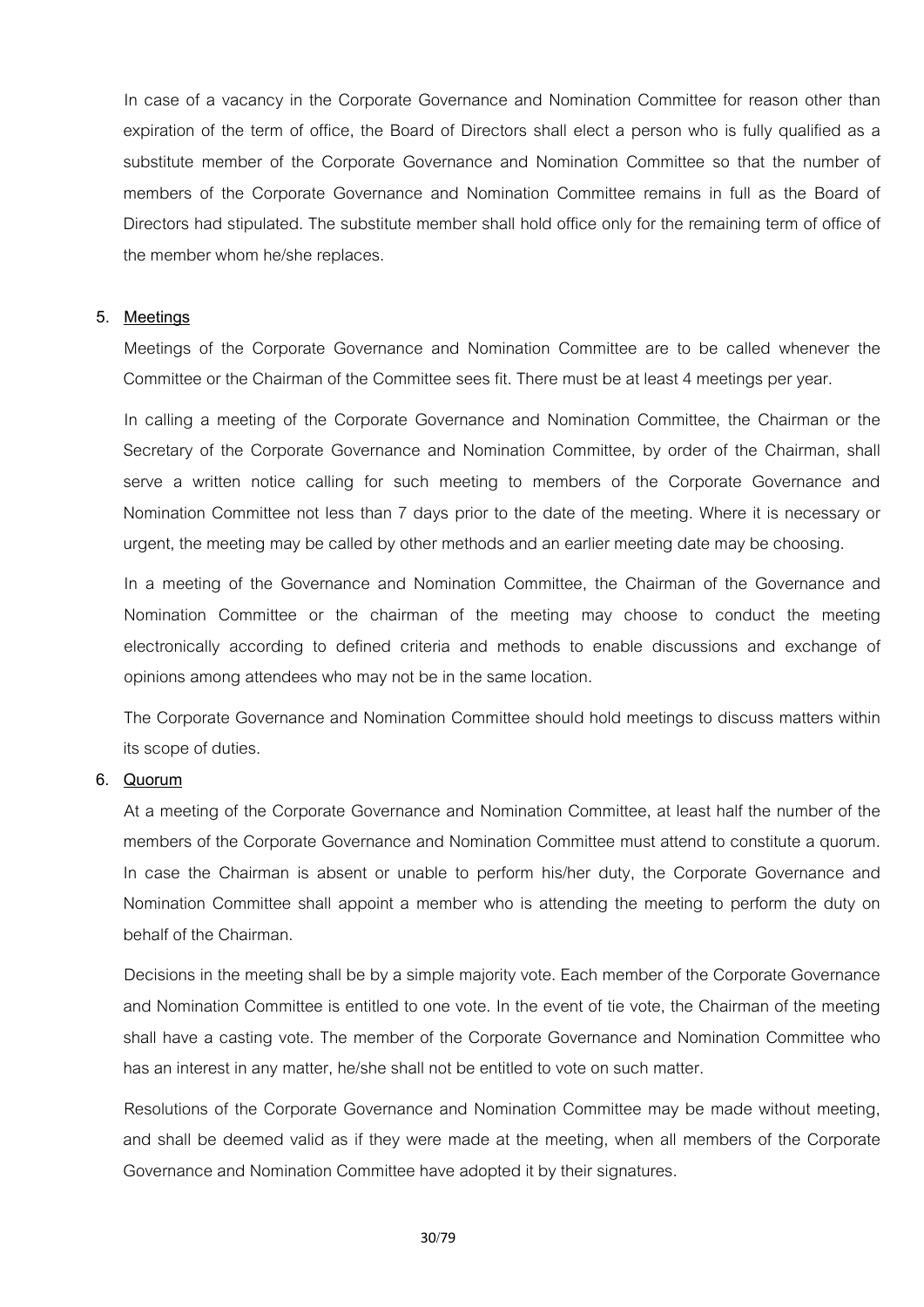# **7. Remuneration**

The Corporate Governance and Nomination Committee shall be paid a remuneration, the amount of which shall be fixed by the shareholders' meeting.

# **CHARTER OF THE REMUNERATION COMMITTEE**

(Revised as of July 29, 2020 by the Board of Directors' resolution)

The Remuneration Committee is a part of a good corporate governance system. The duties of the Remuneration Committee are to recommend remunerations of the Board of Directors and its subcommittees, propose them to the Board of Directors for approval at the general meeting of shareholders, and recommend the compensation of top executives of SCG for the Board of Directors' approval. The Board of Directors has thus resolved to adopt this Charter of the Remuneration Committee so that every member of the Remuneration Committee is aware of his/her duties and responsibilities and performs them correctly and completely.

# **1. Scope of Duties**

The duties of the Remuneration Committee are as follows:

- 1.1 Propose guidelines and methods for remuneration to be paid to the Board of Directors and the subcommittees appointed by the Board of Directors, including bonus and attendance fee.
- 1.2 Recommend the policy on SCG management Incentives including salary and annual bonus, in line with the Company's operating results and the performance of each SCG top executive. Whenever it deems appropriate, the Committee shall consider hiring of consulting firms to advise on project implementation.
- 1.3 Assess the performance of the President & CEO on an annual basis in order to determine his/her remuneration before proposing the Board of Directors for approval.
- 1.4 Assess the performance of each SCG top executive on an annual basis, based on the recommendation of President & CEO, in order to determine his/her remuneration before proposing the Board of Directors for approval.
- 1.5 Consider the annual budget for the salary increase, changes of wage and compensation, and bonus of top executives before proposing to the Board of Directors.
- 1.6 Review, study, and track regularly the changes and trends in remuneration for the Board of Directors and SCG top executives in order to propose for the approval of the Board of Directors.
- 1.7 Consider the remuneration of the Board of Directors and SCG top executives, as compared to the remuneration offered by other listed companies operating in the same business, to ensure that SCG retains its leadership in that industry and to motivate them to foster the Company's continuing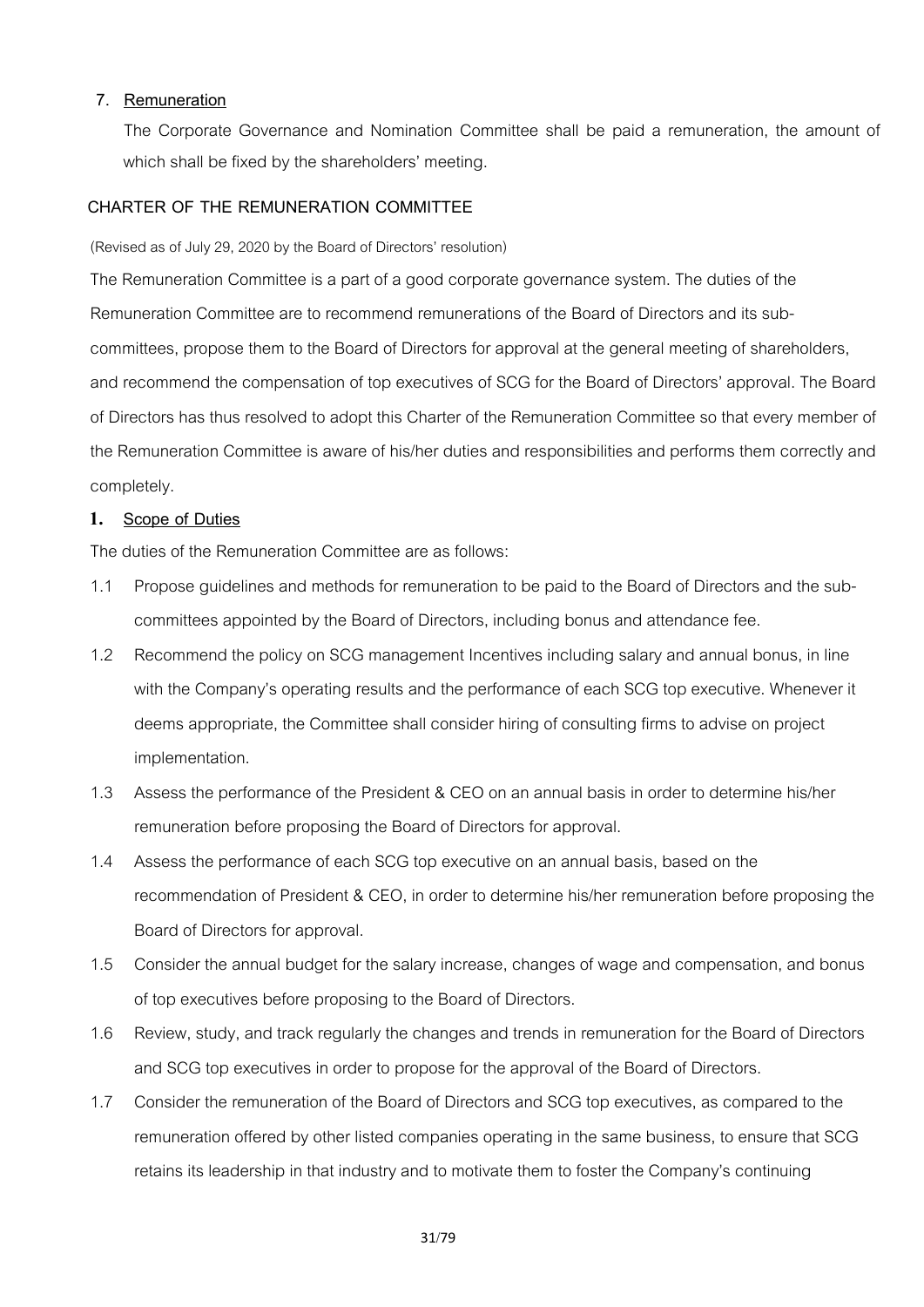development.

- 1.8 Report regularly a progress and performance results to the Board of Directors after every meeting of the Remuneration Committee.
- 1.9 Assess the performance of the Remuneration Committee and report the assessment results to the Board of Directors for acknowledgement.
- 1.10 Review and recommend for the Board of Directors' approval if there may be any alteration to the Charter of the Remuneration Committee in keeping it applicable and up-to-date.
- 1.11 Perform other duties as assigned by the Board of Directors.

To fulfill its duties under its scope of authority, the Remuneration Committee is authorized to call for and order the management, heads of offices or employees concerned to give opinions, attend meetings or submit necessary documents. In addition, the committee may seek external consultation from independent consultants or experts in various fields, as deemed necessary and appropriate, at the Company's expense.

# **2. Composition of the Remuneration Committee**

The compositions of the Remuneration Committee are as follows:

- 2.1 The Remuneration Committee consists of not less than 3 members.
- 2.2 The members of the Remuneration Committee must be appointed by the Board of Directors.
- 2.3 The Chairman of the Remuneration Committee may be appointed by either The Board of Directors and The Remuneration Committee.

# **3. Qualifications of the Remuneration Committee**

- 3.1 Shall be the Company directors.
- 3.2 Shall have wide-ranging vision, and keep updated with changes of the Company's performances for further improvement of SCG's guideline on remuneration determination.
- 3.3 Shall be able to independently perform his/her duties, express opinions, report on the performance of the assigned duties, and devote sufficient time to perform his/her duties.

# **4. Terms of Office**

The term of office of the members of the Remuneration Committee is 3- year each, ending at the annual general meeting of shareholders. A retiring member is eligible for re-appointment.

Apart from the vacancy upon the expiration as aforementioned, a member of the Remuneration Committee shall vacate office when:

- 1) he/she resigns;
- 2) he/she is no longer qualified for the office of the Remuneration Committee as specified in this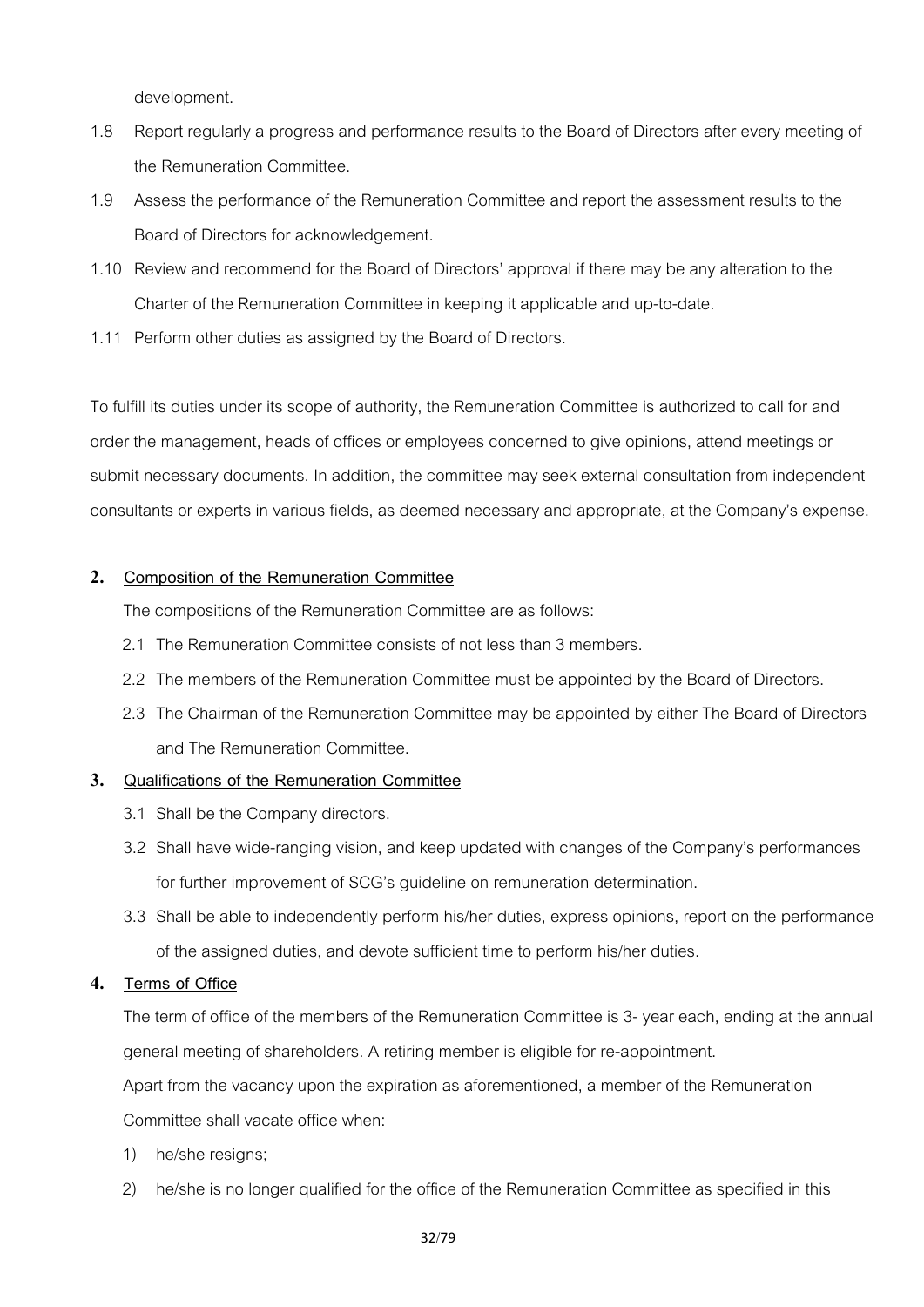Charter;

3) the Board of Directors passes a resolution removing him/her from office.

If a member of the Remuneration Committee wishes to resign, he/she shall give notice of resignation to the Chairman of the Company's Board of Directors. The resignation shall be effective from the date on which the Chairman of the Company's Board of Directors receives the resignation letter.

In case of vacancies of all members in the Remuneration Committee, the said Remuneration Committee may perform any act in the name of the Remuneration Committee until a new Remuneration Committee takes over the duties.

In case of a vacancy in the Remuneration Committee for reason other than expiration of the term of office, the Board of Directors shall elect a person who is fully qualified as a substitute member of the Remuneration Committee so that the number of members of the Remuneration Committee remains in full as the Board of Directors had stipulated. The substitute member shall hold office only for the remaining term of office of the member whom he/she replaces.

#### **5. Meetings**

Meetings of the Remuneration Committee are to be called whenever the Committee or the Chairman of the Committee sees fit. There shall be at least 5 meetings per year.

In calling a meeting of the Remuneration Committee, the Chairman or the Secretary to the Remuneration Committee, by order of the Chairman, shall serve a written notice calling for such meeting to members of the Remuneration Committee not less than 7 days prior to the date of the meeting. Where it is necessary or urgent, the meeting may be called by other methods and an earlier meeting date may be choosing.

In a meeting of the Remuneration Committee, the Chairman of the Remuneration Committee or the chairman of the meeting may choose to conduct the meeting electronically according to defined criteria and methods to enable discussions and exchange of opinions among attendees who may not be in the same location.

The Remuneration Committee should hold meetings to discuss matters within its scope of duties.

# **6. Quorum**

At a meeting of the Remuneration Committee at least half the number of the members of the Remuneration Committee must attend to constitute a quorum. In case the Chairman is absent or unable to perform his/her duty, the Remuneration Committee shall appoint a member who is attending the meeting to perform the duty on behalf of the Chairman.

Decisions in the meeting shall be made by a simple majority vote. Each member of the Remuneration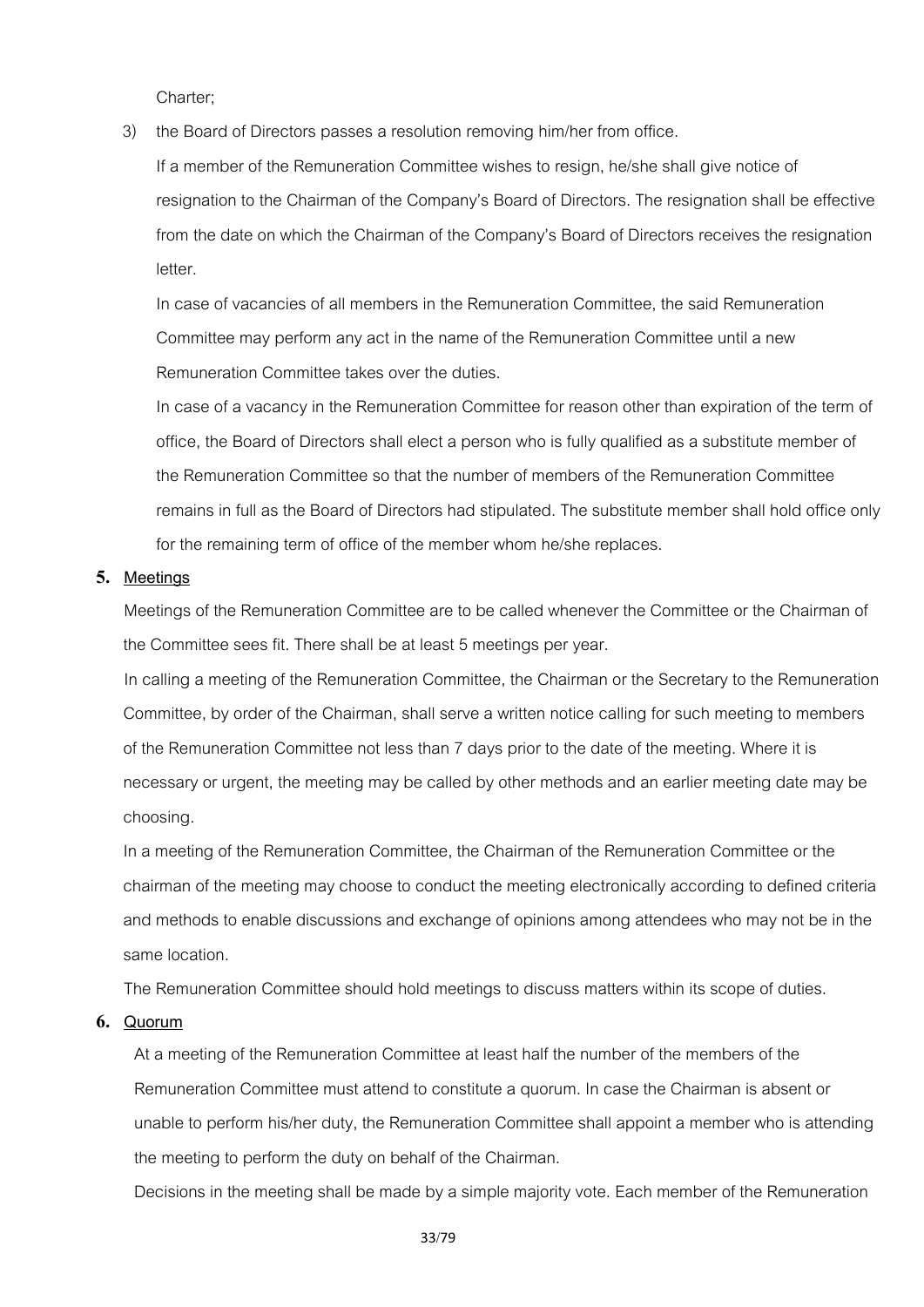Committee is entitled to one vote. In the event of tie vote, the Chairman of the meeting shall have a casting vote. The member of the Remuneration Committee who has a conflict of interest in any matter, he/she shall not be entitled to vote on such matter.

Resolutions of the Remuneration Committee may be made without meeting, and shall be deemed valid as if they were made at the meeting, when all members of the Remuneration Committee have adopted it by their signatures.

# **7. Remuneration**

The Remuneration Committee shall be paid a remuneration, the amount of which shall be approved at the general meeting of shareholders.

# **CHARTER OF THE CSR COMMITTEE FOR SUSTAINABLE DEVELOPMENT**

(Revised as of July 29, 2020 by the Board of Directors' resolution)

SCG pledges its commitment to carrying out socially-responsible activities to uplift the quality of life for the community and society where SCG has operations. Emphasis is placed on empowering communities to become more self-reliant and be able to keep pace with changes in a balancing manner. Thus, the Board of Directors has resolved to adopt this Charter of the CSR Committee for Sustainable Development (CSR for SD Committee) so that every member of the CSR for SD Committee is aware of his/her duties and responsibilities and performs them correctly and completely.

# **7.Scope of Duties**

The duties of the CSR for SD Committee are as follows:

- 7.1 Define the policy, direction and budget for socially-responsible activities and propose to the Board of Directors for approval on a yearly basis.
- 7.2 Follow up to ensure that the policy implementation is effectiveness according to plan and target setting by the Company's Board of Directors and the CSR for SD Committee.
- 7.3 Report regularly a progress and performance to the Board of Directors after every meeting of the CSR for SD Committee.
- 7.4 Review the performance appraisal of the CSR for SD Committee and report the performance results to the Board of Directors.
- 7.5 Review and recommend the revision of the Charter of the CSR for SD Committee to the Board of Directors for approval in order that the Charter retains its appropriateness and up-to-date.
- 7.6 Perform other duties as assigned by the Board of Directors.

To fulfill its duties under its scope of authority, the CSR for SD Committee is authorized to call for and order management, heads of offices, or employees concerned to present opinions, attend meetings, or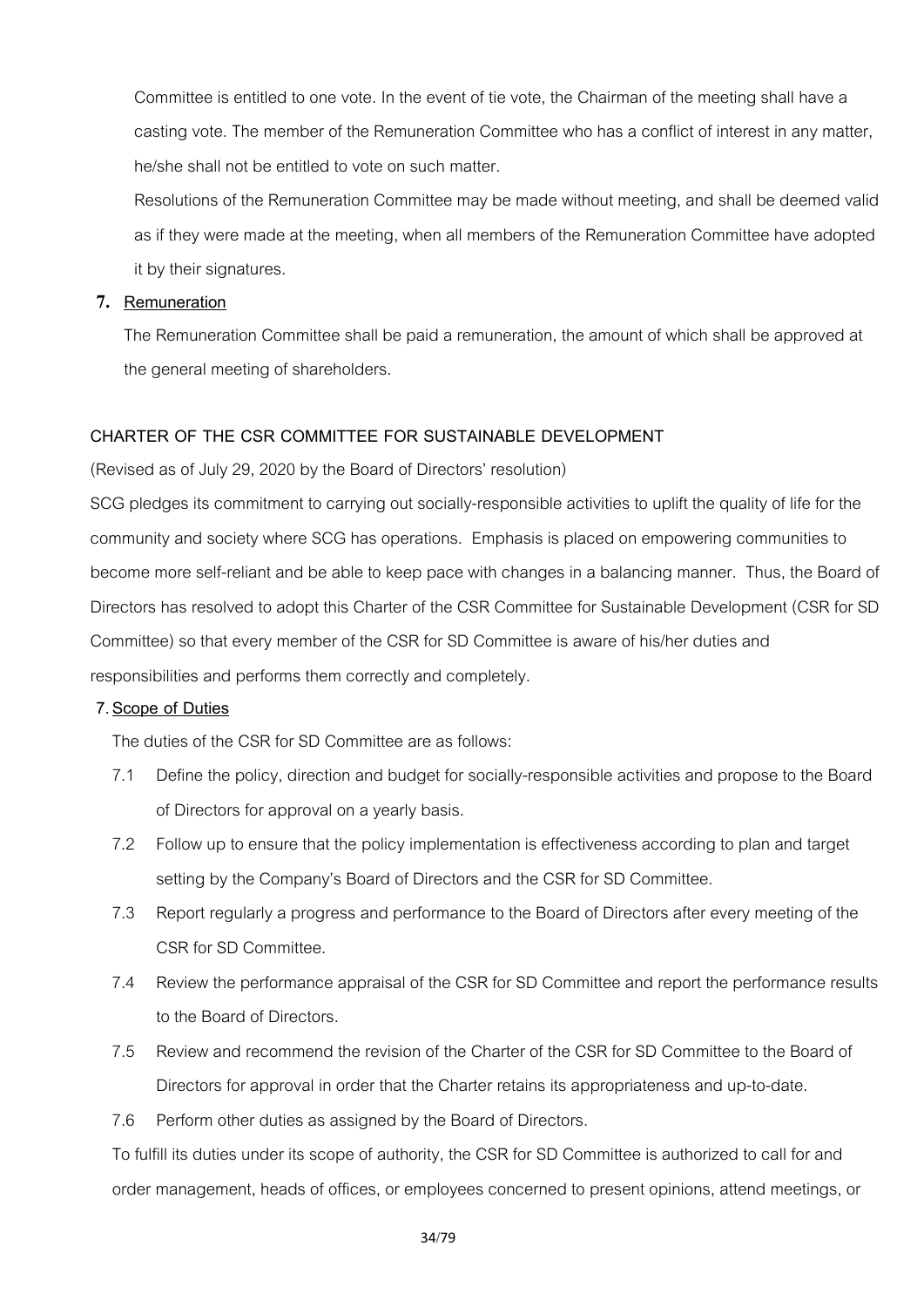submit necessary documents. In addition, the CSR for SD Committee may seek external consultation from independent consultants or experts in various fields, as deemed necessary and appropriate, at the Company's expense.

The expenses related to the performing duties of the CSR for SD Committee shall be paid by the Company.

# **8.Composition of the CSR Committee for Sustainable Development**

The compositions of the CSR for SD Committee are to be as follows:

- 8.1 The CSR for SD Committee consists of not less than 3 members from the Board of Directors and 3 members from SCG Management. The President of SCG shall be presumed as a member of the CSR for SD Committee by position.
- 8.2 The members of the CSR for SD Committee shall be appointed by the Board of Directors.
- 8.3 The Chairman of CSR for SD Committee may be appointed by either the Board of Directors and the CSR for SD Committee.

# **9. Qualifications of the CSR for SD Committee**

- 9.1 Shall be Company directors or executives as may deemed appropriate by the Board of Directors.
- 9.2 Shall possess knowledge and good understandings on socially-responsible practices and sustainable development.
- 9.3 Shall have wide vision, and keep updated continuously with international movement towards responsible practices and sustainable development for further improvement of SCG's CSR for sustainable development policy.
- 9.4 Shall be able to independently perform his/her duties, express opinions, report on the performance of the assigned duties, and devote sufficient time to perform.

# **10. Terms of Office**

The term of office of the members of the CSR for SD Committee is 3-year each, ending at the annual general meeting of shareholders. Nevertheless, a retiring member is eligible for re-appointment. Apart from the vacancy upon the expiration as aforementioned, a member of the CSR for SD Committee shall vacate office when:

- 1) he/she resigns;
- 2) he/she is no longer qualified for the office of the CSR for SD Committee, as specified in this charter;
- 3) the Board of Directors passes a resolution removing him/her from office.

If a member of the CSR for SD Committee wishes to resign, he/she shall give a notice of resignation to the Chairman of the Company's Board of Directors. The resignation shall be effective from the date on which the Chairman of the Company's Board of Directors receives the resignation letter.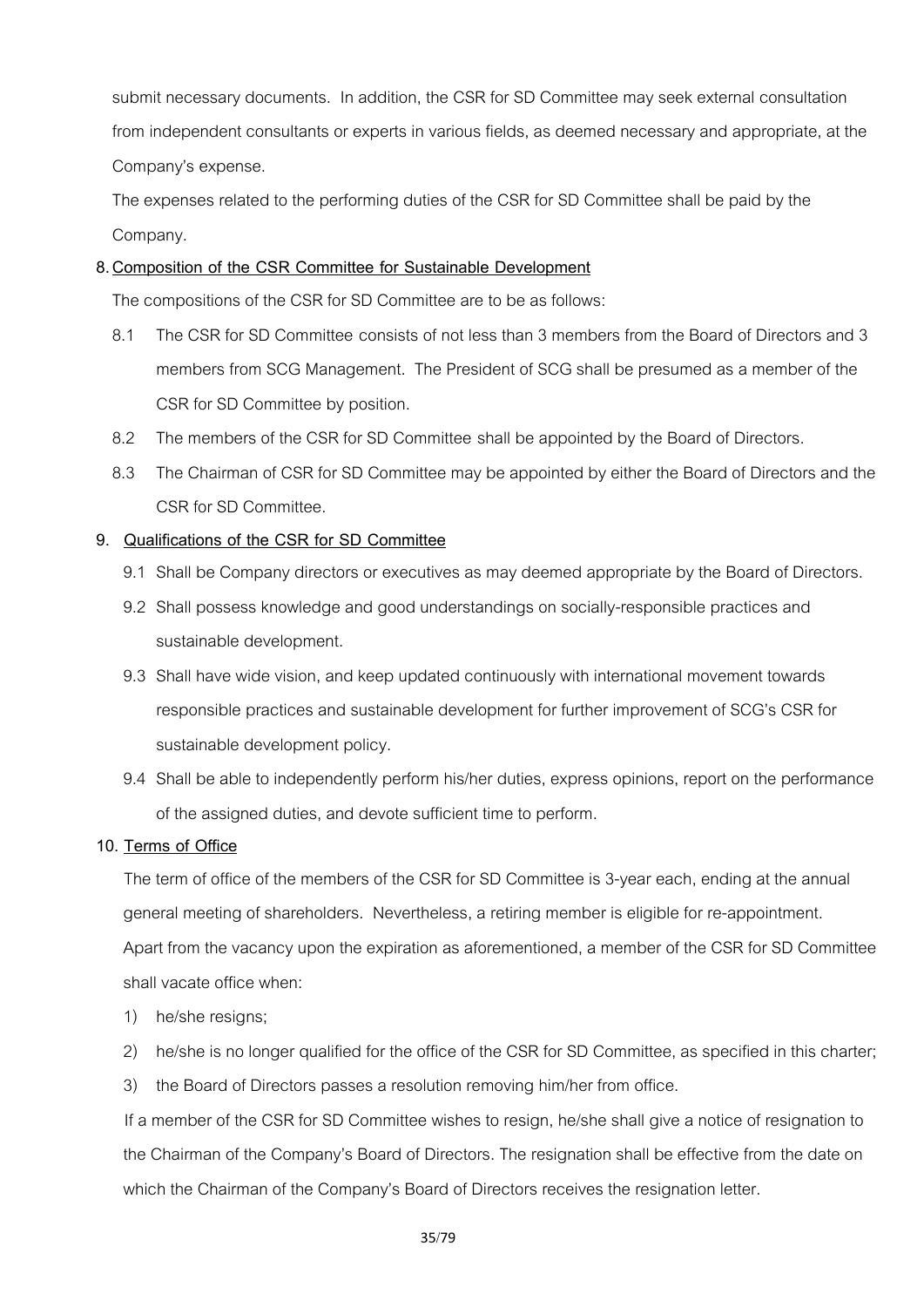In case of vacancies of all members in the CSR for SD Committee, the said CSR for SD Committee may perform any act in the name of the CSR for SD Committee only in matters necessary until a new CSR for SD Committee takes over the duties.

In case of a vacancy in the CSR for SD Committee for reason other than expiration of the term of office, the Board of Directors shall elect a person who is fully qualified as a substitute member of the CSR for SD Committee so that the number of members of the CSR for SD Committee remains in full as the Board of Directors had stipulated. The substitute member shall hold office only for the remaining term of office of the member whom he/she replaces.

#### **11. Meetings**

Meetings of the CSR for SD Committee are to be called whenever the Committee or the Chairman of the Committee sees fit. There must be at least 4 meetings per year.

In calling a meeting of the CSR for SD Committee, the Chairman or the Secretary of the CSR for SD Committee, by order of the Chairman, shall serve a written notice calling for such meeting to members of the CSR for SD Committee not less than 7 days prior to the date of the meeting. Where it is necessary or urgent, the meeting may be called by other methods and an earlier meeting date may be choosing. In a meeting of the CSR for SD Committee, the Chairman of the CSR for SD Committee or the chairman of the meeting may choose to conduct the meeting electronically according to defined criteria and methods to enable discussions and exchange of opinions among attendees who may not be in the same location.

The CSR for SD Committee should hold meetings to discuss matters within its scope of duties.

#### **12. Quorum**

At a meeting of the CSR for SD Committee at least half the number of the members of the CSR for SD Committee must attend to constitute a quorum. In case the Chairman is absent or unable to perform his/her duty, the CSR for SD Committee shall appoint a member who is attending the meeting to perform the duty on behalf of the Chairman.

Decisions in the meeting shall be made by a simple majority vote. Each member of the CSR for SD Committee is entitled to one vote. In the event of tie vote, the Chairman of the meeting shall have a casting vote. The member of the CSR for SD Committee who has an interest in any matter, he/she shall not be entitled to vote on such matter.

Resolutions of the CSR for SD Committee may be made without meeting, and shall be deemed valid as if they were made at the meeting, when all members of the CSR for SD Committee have adopted it by their signatures.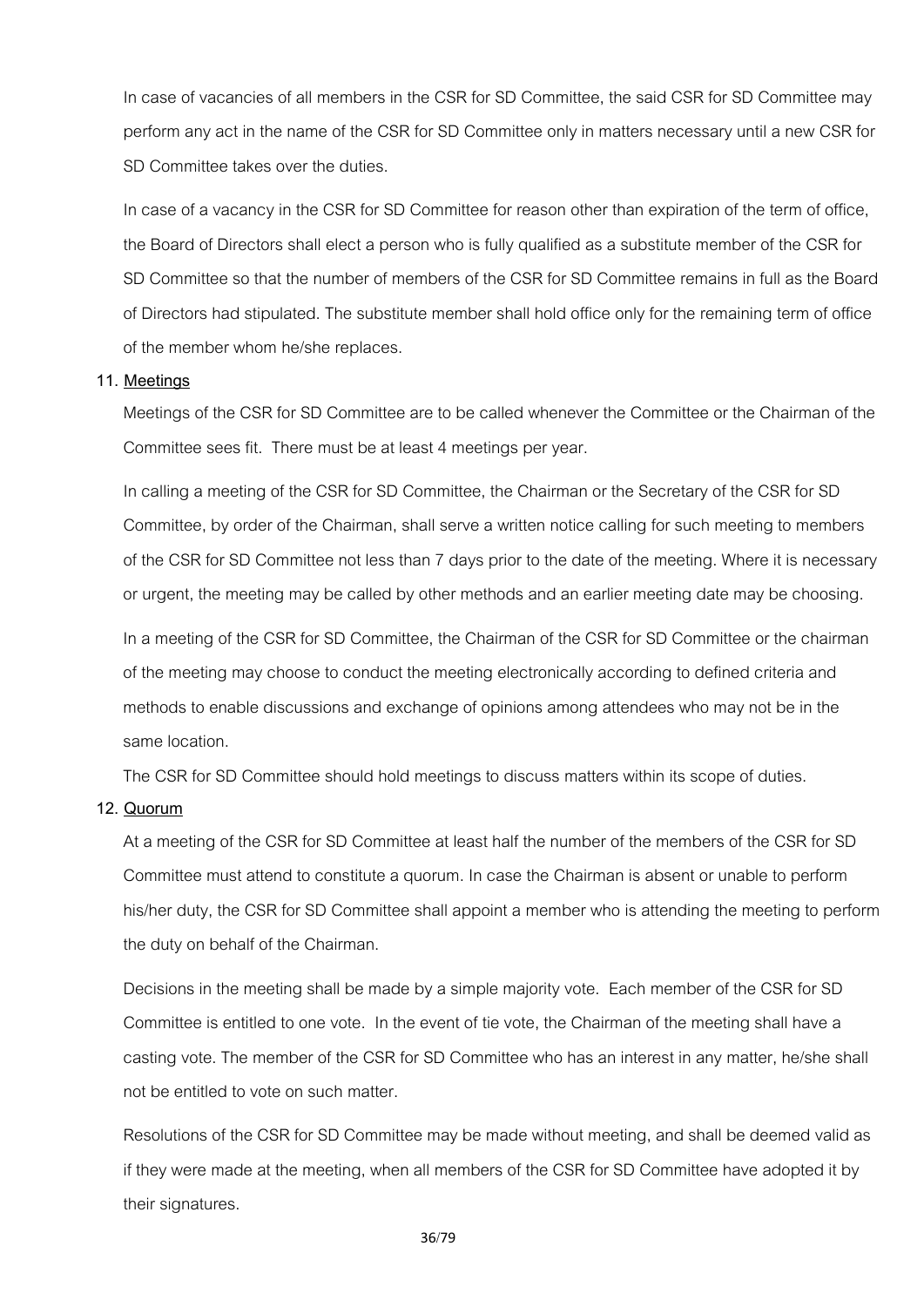#### **9. Remuneration**

The CSR for SD Committee is dedicated to perform duties without remuneration.

#### **CHARTER OF THE INTERNAL AUDIT OFFICE**

(Revised as of May14, 2020 by Audit Committee's resolution)

This charter has been established to set forth the mission, scope of operation, authority, duties, and responsibilities, as well as operational guidelines of the Internal Audit Office of the Siam Cement Public Company Limited (SCG) to ensure that the Board of Directors, the Management Team, and SCG's employees at all levels have a basic understanding of the following matters.

### **Mission**

The mission of the Internal Audit Office is to foster, safeguard, and protect the value of the organization by providing risk-based assurance in a fair manner and offering suggestions and business insights in accordance with SCG's corporate goals and strategies.

#### **Definition**

The Internal Audit Office is charged with providing assurance services and consulting services with independence and fairness to create added value and enhance the operations of companies under SCG. The office also helps businesses under SCG achieve defined goals by assessing and improving the efficiency and effectiveness of the risk management systems, internal controls, and corporate governance processes through a systematic and structured method.

#### **Duties and Responsibilities**

The Internal Audit Office has the following duties and responsibilities:

#### **Corporate governance, risk management, corporate compliance, and internal control**

- 1. The Internal Audit Office shall conduct audits to ensure that financial statements are prepared in accordance with domestic and international accounting standards, using accurate, complete, transparent, and reliable preparation processes and supplementary accounting documents, and that disclosure of information in notes to the financial statements is adequate. The Internal Audit Office shall also consider and report impacts of changes in accounting standards and choice of accounting policies to the Audit Committee.
- 2. The Internal Audit Office shall conduct audits on connected transactions, acquisition or disposition of assets, or transactions that may involve a conflict of interest to ensure compliance with laws and requirements of the Securities and Exchange Commission and the Stock Exchange of Thailand.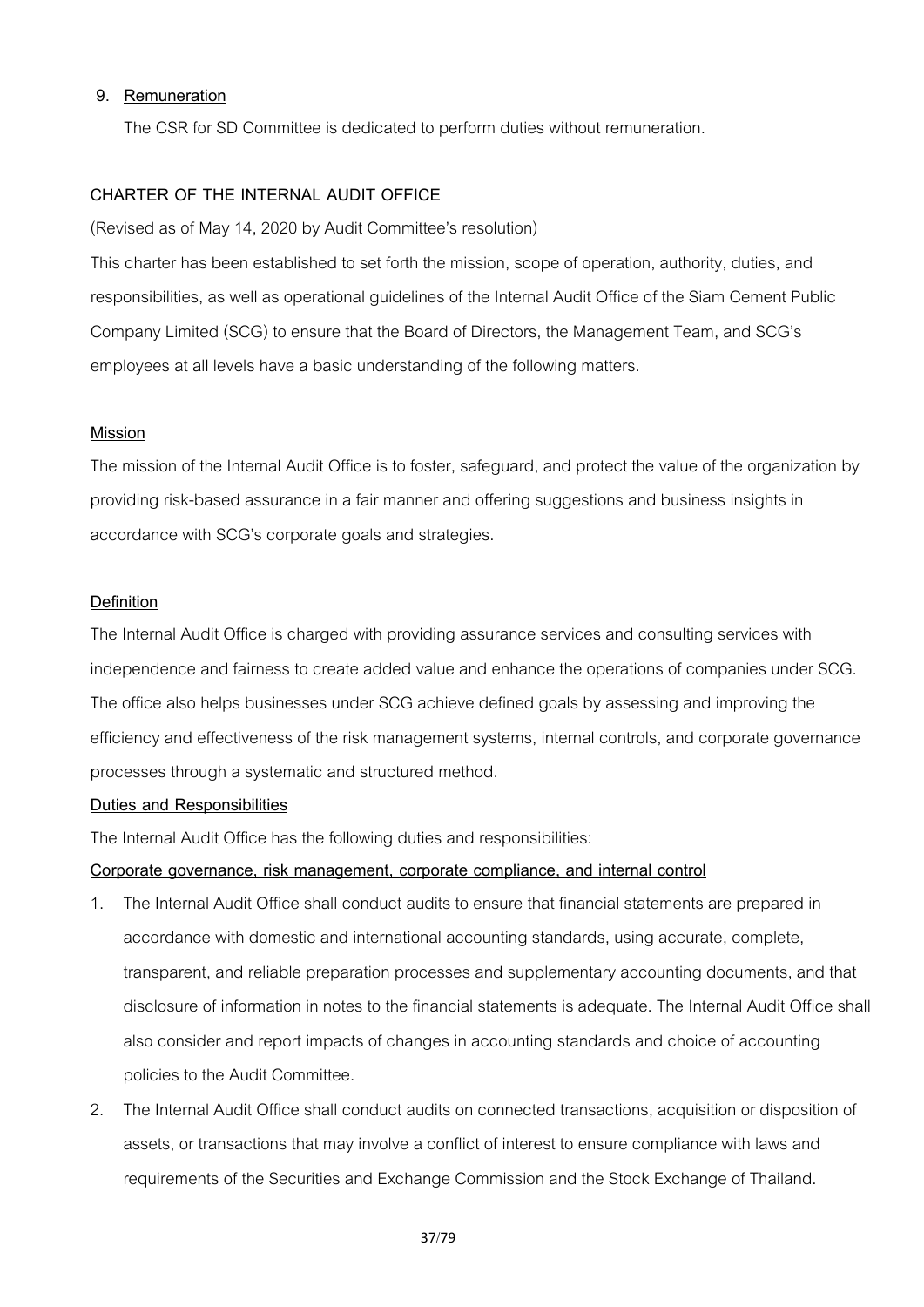- 3. The Internal Audit Office shall assess risk management systems and encourage companies under SCG to adopt international risk management standards so that they can identify key risks and manage them efficiently as well as establish suitable indicators. The Internal Audit Office shall also define warning signs and audit the accuracy and effectiveness of operational processes, risk management, corporate compliance, and the security of data and communication systems in accordance with international standards.
- 4. The Internal Audit Office shall assess the effectiveness of awareness building initiatives, risk assessment, internal control, proactive preventive systems and auditing as well as review the assessment of self-assessment forms related to SCG Anti-corruption Policy to ensure alignment with the guidelines of regulatory agencies, such as Thailand's Private Sector Collective Action Coalition Against Corruption (CAC), the Thai Institute of Directors (IOD), and the National Anti-Corruption Commission (NACC).
- 5. The Internal Audit Office shall audit work processes to ensure alignment with good corporate governance processes.
- 6. The Internal Audit Office shall audit the compliance control and monitoring process in accordance with laws related to securities and the Stock Exchange of Thailand, rules, regulations, and other laws relevant to SCG's businesses.
- 7. The Internal Audit Office shall assess internal control to ensure its suitability and adequacy for the protection of SCG's key business activities against material damage as well as assess the overall internal control of the company being audited in accordance with the 2013 COSO internal control framework.
- 8. The Internal Audit Office shall conduct audits on frauds and look into complaints filed in compliance with rules and legal requirements as well as establish guidelines for addressing and preventing frauds.
- 9. The Internal Audit Office shall establish and develop proactive preventive systems and audit methods to enhance SCG's preventive operations so as to benefit and add further value to the organization, enable it to achieve its objectives efficiently and effectively, and ensure compliance with SCG's rules and regulations, laws related to securities and the Stock Exchange of Thailand, and other relevant laws.

#### **Others**

10. The Internal Audit Office shall propose auditors, along with audit fees, to the Audit Committee for appointment, coordinate with auditors to exchange audit-related information, and hold at least one meeting per year with auditors without the presence of the Management Team.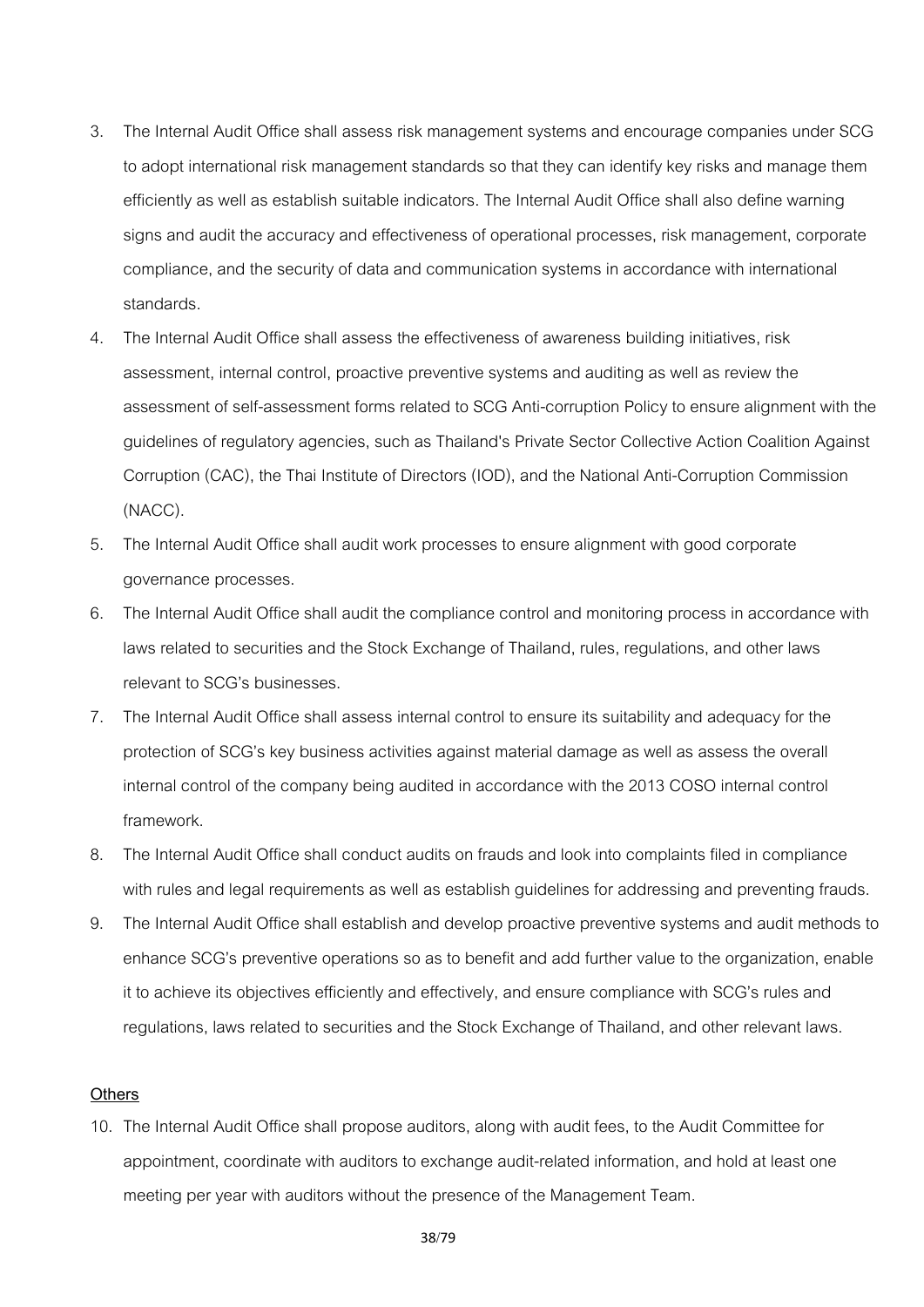- 11. The Internal Audit Office shall prepare the report of the Audit Committee and present it to the Audit Committee to be reviewed, signed, and disclosed in SCG's annual report.
- 12. The Internal Audit Office shall plan and present its budget and manpower to the Audit Committee for approval.
- 13. The Internal Audit Director is responsible for seeking independent opinions from other professional consultants on SCG's operations when necessary, with relevant expenses covered by SCG.
- 14. Performance assessment of the Audit Committee and its members shall be conducted every year.
- 15. The Internal Audit Office shall carry out any other tasks required by laws or assigned by the Board of Directors or the Audit Committee.

#### **Scope of Audit**

The Internal Audit Office is responsible for the internal audit of SCG and any subsidiaries where SCG has controlling power. It may also conduct audits on joint venture companies or other companies as assigned by the Audit Committee or top executives of each business unit or upon detecting irregular incidents in order to ensure that SCG's risk management systems, internal control, and corporate compliance are adequate, efficient, and in alignment with objectives. The Internal Audit Office may also propose improvements in all areas, such as management control, opportunities to generate profit, as well as corporate reputation and image, as follows:

- 1. Appropriate risk identification, assessment, and management
- 2. Appropriate and efficient internal control:
	- 2.1 Accurate, reliable, and timely information on finance, management, and vital operations
	- 2.2 Compliance with policies, standards, procedures, as well as other relevant laws and rules.
	- 2.3 Operational efficiency and effectiveness
	- 2.4 Cost-efficient acquisition, efficient use, and adequate control and protection of assets

#### **Audit Authority**

The Internal Audit Director, senior auditors, and auditors are authorized to access information, work systems, and personnel relevant to auditing as deemed necessary and appropriate. Management personnel at every level of companies under SCG have the duty to support the operation of the Internal Audit Office in achieving audit objectives and ensuring the best interest of SCG.

Any document and information acquired or made known to auditors through auditing shall be kept confidential and shall not be disclosed to a third party without permission from relevant authorized persons,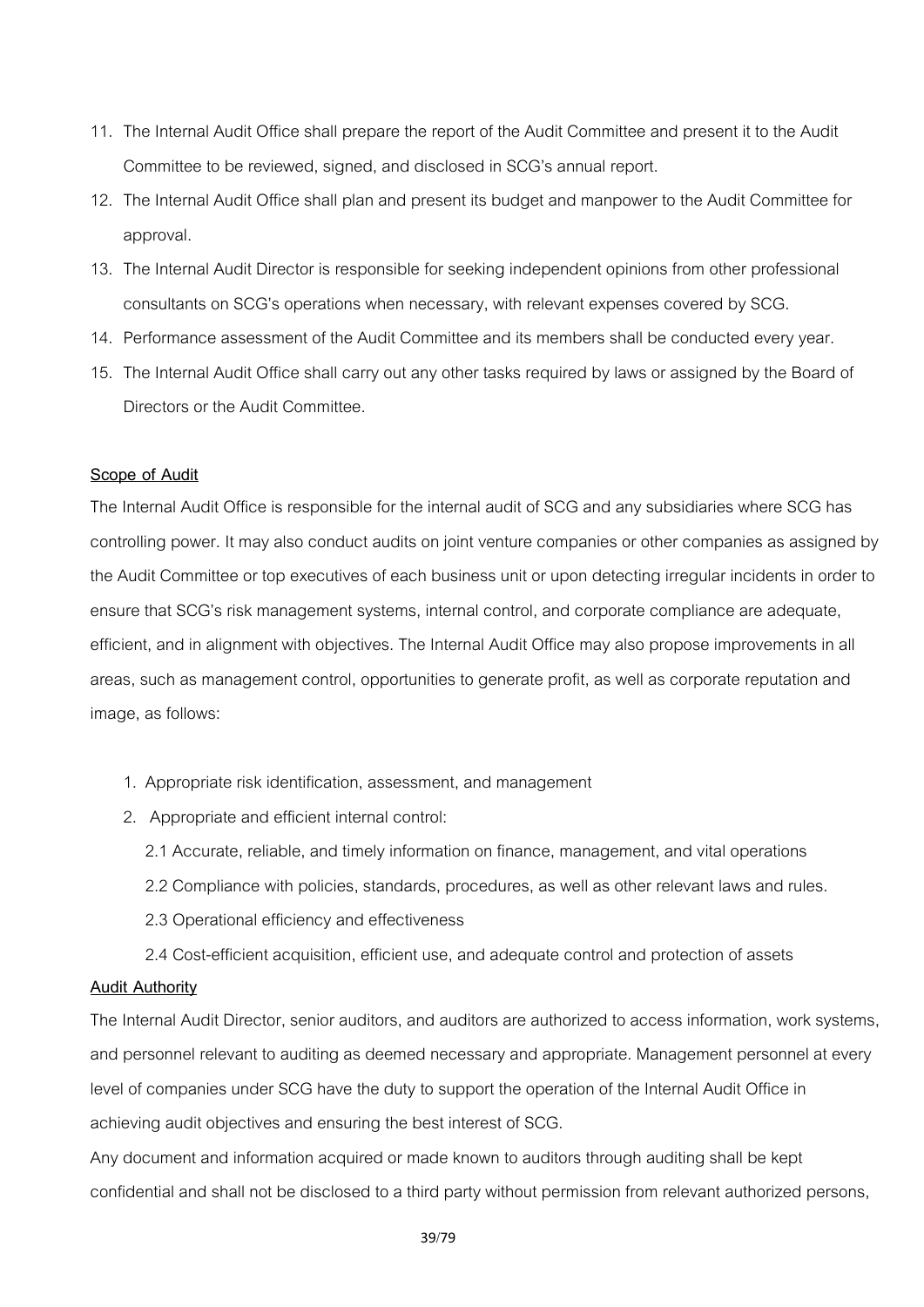except as required by the law.

#### **Reporting and Monitoring of Audit Results**

- 1. The Internal Audit Director is responsible for audit supervision and management to ensure that audits are conducted according to audit plans. It is also charged with preparing reports of audit results to present to the management of the company under audit as well as presenting a summary of the audit results to the Management Team and the Audit Committee of SCG. As for audit management, the Internal Audit Director reports to Vice President –Finance and Investment & CFO.
- 2. The Internal Audit Director is responsible for establishing and controlling monitoring systems and audit result reporting and for creating preventive systems that monitoring systems are put in place, audit results are reported, and preventive systems are established.

### **Independence and Objectivity**

- 1. Audit activities, including the audit scope, steps, timeframe, and content of audit reports, shall be free from any influence so as to ensure audit efficiency and accomplish established goals and audit plans.
- 2. The Internal Audit Director, senior auditors, and auditors shall maintain neutrality and impartiality and avoid conflicts of interest.
- 3. The Internal Audit Director, senior auditors, and auditors should refrain from auditing an activity previously under their responsibility. The provision of assurance to such activities in the previous year by senior auditors and auditors may be considered to compromise their objectivity.
- 4. In the event that objectivity is compromised, the details of the cause of such compromise should be disclosed to relevant parties as appropriate. The nature of the disclosure shall depend on the cause of the compromise.

#### **Qualifications of Internal Auditors**

- 1. Internal auditors shall possess knowledge, competency, and expertise in auditing.
- 2. Internal auditors shall possess knowledge and understanding of corporate governance, risk management, laws, regulations, rules, and orders. Information technology auditors shall also be knowledgeable about controls and techniques for information technology audits.
- 3. Internal auditors shall regularly develop their professional competency, effectiveness, as well as internal audit quality.
- 4. Internal auditors shall have good human relations skills and provide suggestions beneficial to SCG and compliant with international standards.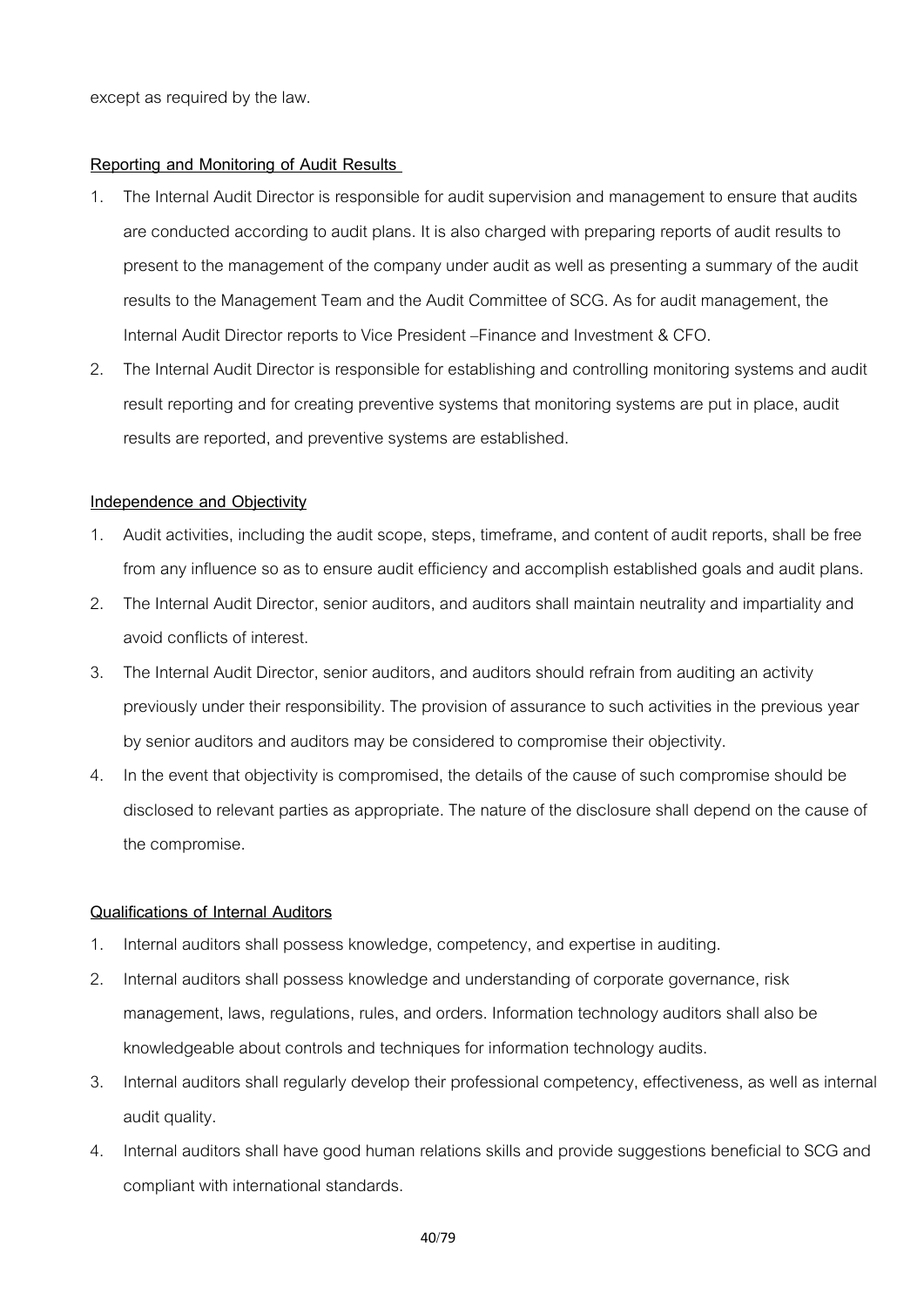5. Internal auditors shall maintain independence and shall have no interest in an activity under audit.

# **Code of Ethics**

Internal auditors shall carry out their duties in adherence to the code of ethics for professional internal audits, which consists of five principles:

- 1. Integrity
- 2. Objectivity
- 3. Confidentiality
- 4. Competency
- 5. Transparency

# **Standards for the Professional Practice**

The Internal Audit Office shall operates in compliance with the Standards for the Professional Practice of Internal Auditing.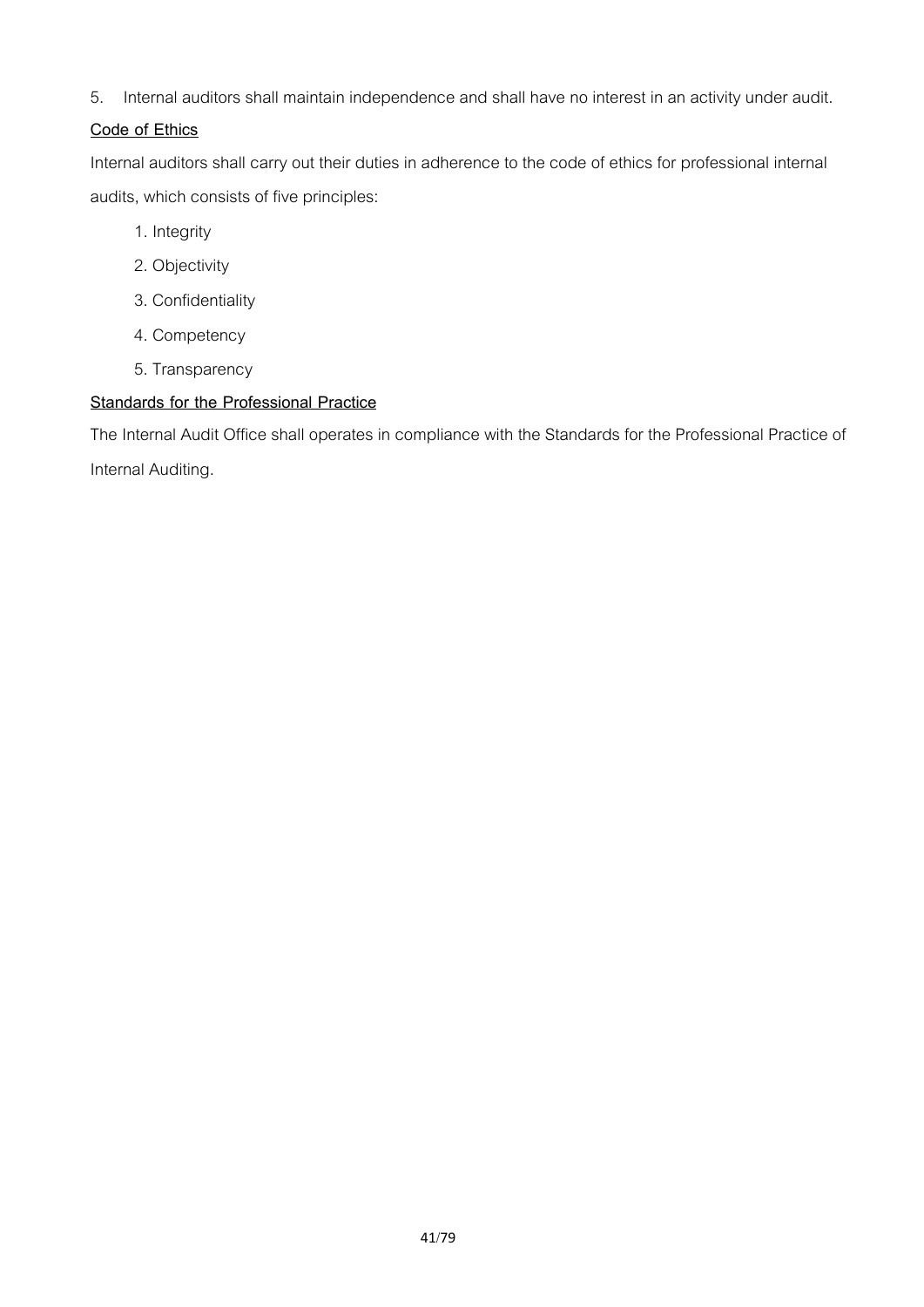# **Part 3**

# **Policies related to Compliance with**

# **SCG Corporate Governance**

**Pi i l**

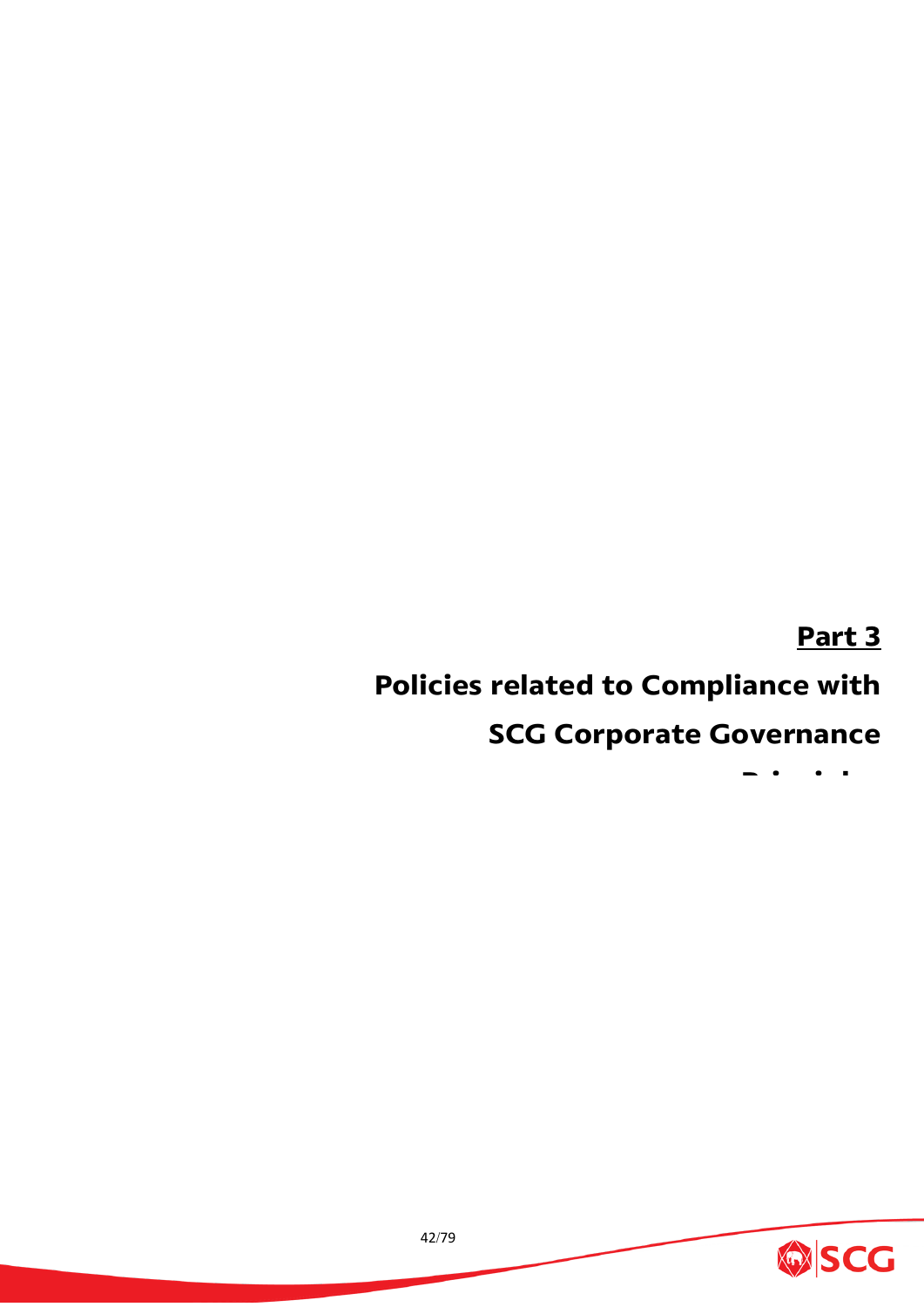# **Part 3: Policies related to Compliance with SCG Corporate Governance Principles**

### **3.1 Policies and Guidelines on the Responsibilities of the Board of Directorsand the Management**

### **Policy on Director Qualifications and Nomination**

#### **1. Principle**

In accordance with SCG Corporate Governance Principle, director nomination and selection is of paramount importance as the Board of Directors plays a critical role in formulating strategies and business directions for the sustainable growth of SCG. As such, the Board of Directors has deemed it appropriate to establish a Policy on Director Qualifications and Nomination.

#### **2. Policy on Director Qualifications and Nomination**

The Board of Directors must be composed of Directors who have all qualifications and possess none of the prohibited characteristics prescribed by the law and the Company's Article of Association, and should consist of a diverse range of skills, experiences, knowledge, and expertise beneficial to the Company, without any discrimination on the grounds of gender, age, ethnicity, nationality, religion, country of origin, cultural background and tradition, so to enable to the Company to achieve its objectives and business goals and promote a management system guided by SCG Corporate Governance Principle in order to bring about fairness and transparency as well as the ability to generate returns and added values in the long term to shareholders and inspire trust in all stakeholders, all of which will lead SCG towards sustainable growth.

#### **3. Director nomination**

The Board of Directors has entrusted the Governance and Nomination Committee with the task of nominating qualified candidates for directorship to replace Directors retiring by rotation or under other circumstances to the Board of Directors and/or the meeting of shareholders for appointment. The Governance and Nomination Committee selects candidates from a pool of qualified individuals with expertise from various disciplines who possess leadership, a breath of vision, integrity and ethics, clear and unblemished career records, as well as the ability to express opinion independently, without any discrimination on the grounds of nationality, ethnicity, gender, and cultural background.

In 2 020, in the nomination of qualified candidates to replace directors due to retire by rotation in 2020 , the Governance and Nomination Committee selected the qualified candidates without discrimination based on gender, age, ethnicity, nationality, country of origin, skin color, religion, cultural background, or customs, consisting of those nominated by the Company's directors and those listed as IOD's chartered directors, consistent with the Company's policy on director qualifications and nomination.

In addition, the following key components were also taken in the nomination of directors.

#### 3.1. Required qualifications of individual directors

The Governance and Nomination Committee should consider and prescribe a set of qualifications of individual candidates for directorship, such as: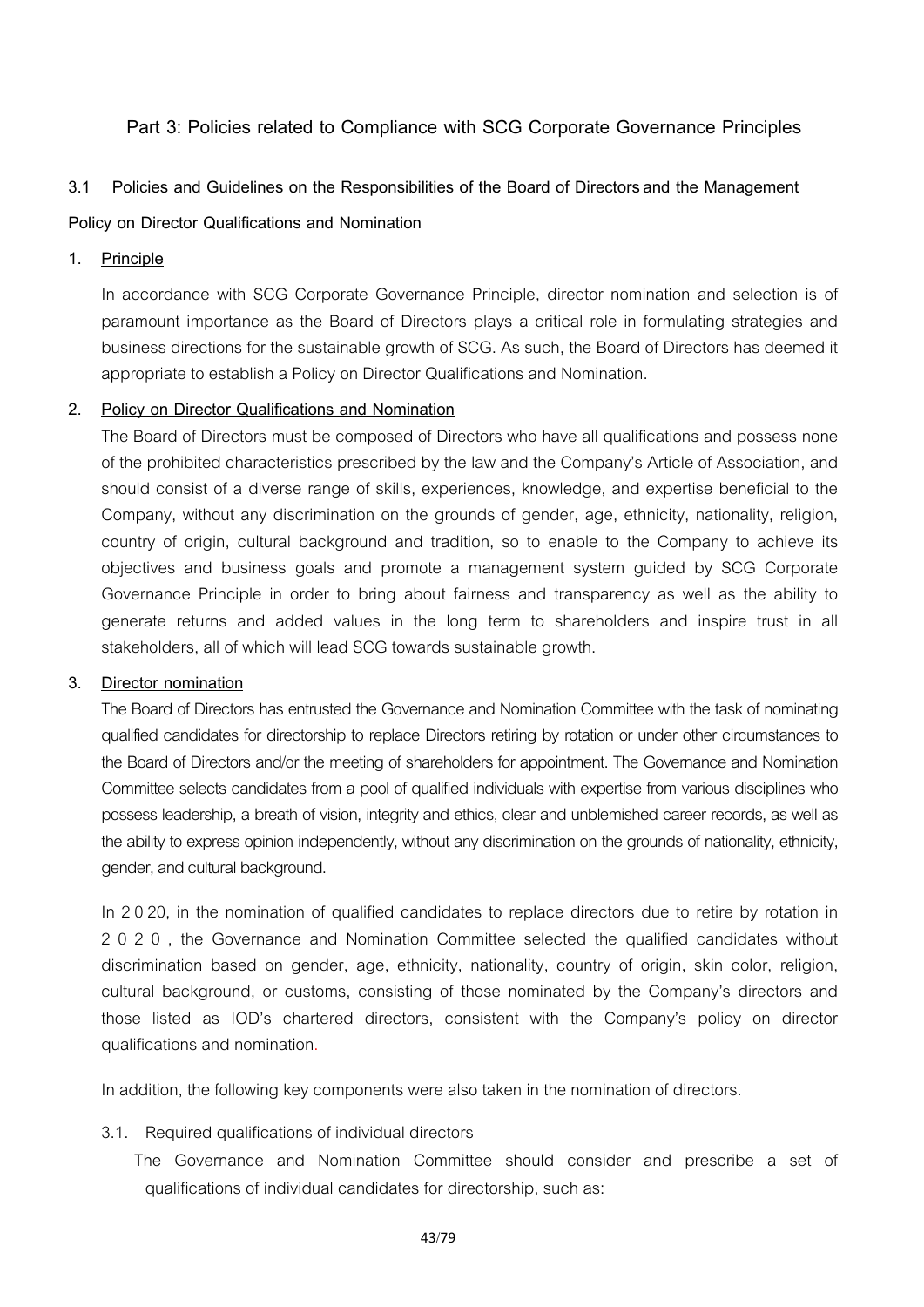- Integrity and accountability
- Ability to make informed judgments
- Maturity, firmness, and the ability to listen well and express independent opinion
- Commitment to principles and professionalism
- Other qualifications as the Governance and Nomination Committee deems vital
- 3.2 Required knowledge and expertise of the Board of Directors

The Governance and Nomination Committee should prescribe a set of knowledge and expertise requirements for the Board of Directors and formulate a Board Skill Matrix to help inform the selection and nomination of qualified candidates. These requirements should encompass knowledge and areas of expertise that will enhance the ability of the Board of Directors to formulate strategies and policies as well as ensure their effective implementation, such as:

- Accounting and finance
- Organization and human resources management
- Risk management
- Crisis management
- Industry knowledge
- International marketing
- Vision and Strategic planning
- Knowledge and specializations in areas that the Governance and Nomination Committee believes will become critical in the next 3-5 years, such as E-commerce, Research and Development, and Merger and Acquisition, Technological Skills, Cybersecurity, Data Management, Retail Business, Supply Chain, Health and Safety, and Experiences in Regional and International Organization Management
- 3.3 Diversity of the Board of Directors

In addition to the two aforementioned factors, the Governance and Selection Committee may consider prescribing other qualification requirements relevant to the diversity of the Board of Directors, such as gender, age, ethnicity, nationality, religion, country of origin, cultural background and tradition.

# **4. Nomination of Current Directors**

If the Governance and Nomination Committee nominates current directors, their performance should be considered.

# **Nomination and Selection Process of New Directors**

As leaders of the organization, directors have crucial roles, duties, and responsibilities. To ensure that the nomination and selection of directors follows clearly defined steps and is characterized by systematicity, transparency, and alignment with the Company's policy on director qualifications and nomination as well as SCG Corporate Governance Principle so as to obtain candidates who with qualifications, expertise, skills, and experiences in accordance with the Company's strategies, the Board of Directors, on the suggestion of the Governance and Nomination Committee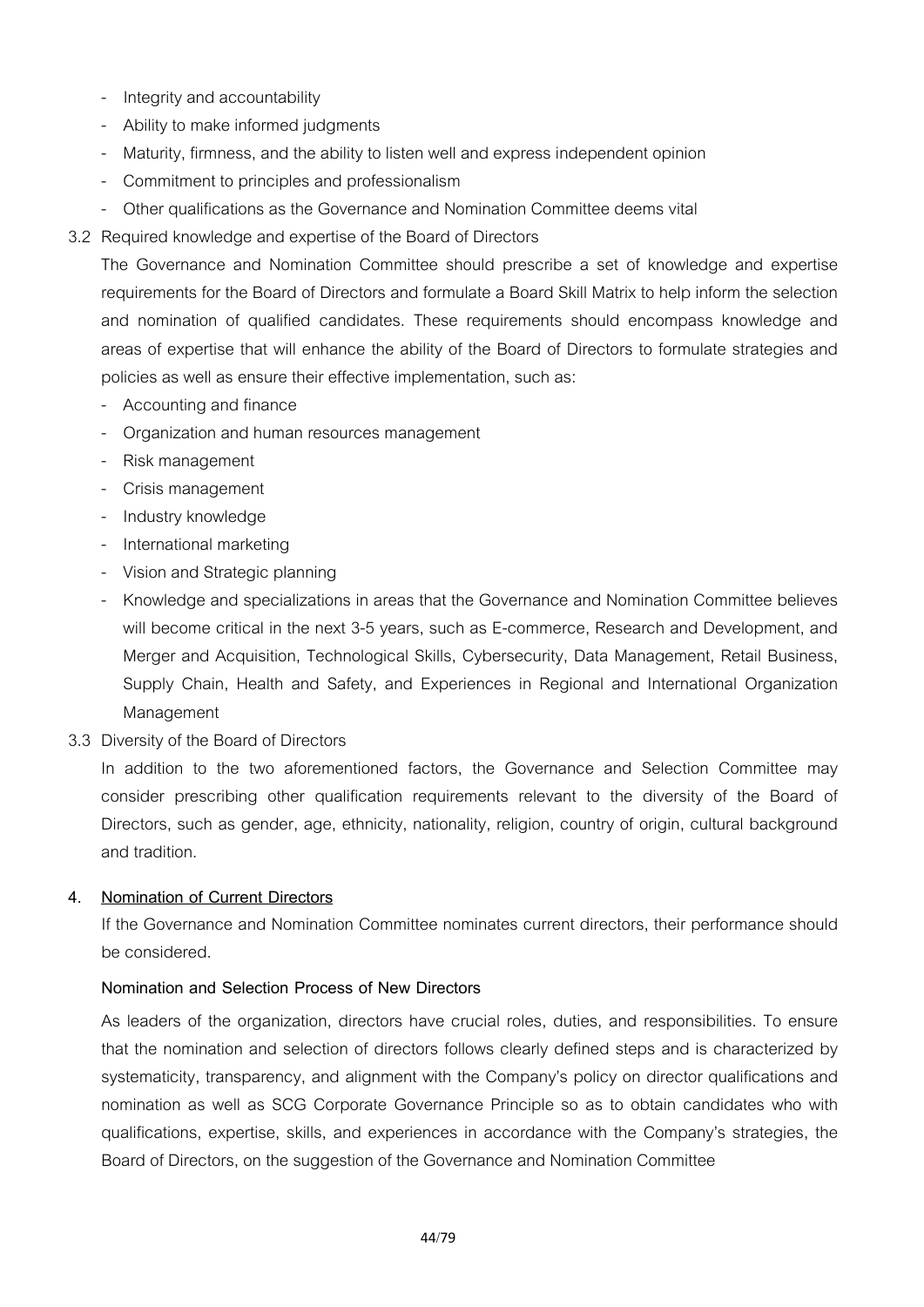#### **Rules and Procedures for the Election of Directors**

- 1. Prior to the Annual General Meeting of Shareholders, the Governance and Nomination Committee proposes to the Board the names of persons to replace directors to be retired by rotation. The nominees will then be listed for consideration for election during the Meeting. All shareholders have an equal right to propose other candidates. Authority to select directors' rests with shareholders.
- 2. A shareholder shall have one vote for each share he holds or represents.
- 3. At the election of Directors, the shareholders shall vote for each individual candidate nominated for Directors, but not exceeding the number of Directors required for that election. The vote shall not be distributed.
- 4. The candidates shall be ranked in descending order from the highest number of votes received to the lowest, and shall be appointed as directors in that order until all of the director positions are filled. If the votes cast for the candidates in descending order are tied, which would otherwise cause the number of directors to be exceeded, the chairman of the Meeting shall cast the deciding vote.

# **Qualifications of Independent Directors of the Company**

The Company's qualifications for independent directors were revised on July 26, 2019 to be more stringent than those prescribed by the Capital Market Supervisory Board. The Company's qualifications of Independent Directors are as follows:

- 1. Shall not hold shares exceeding 0.5% of the total number of voting shares of the Company, its parent company, subsidiary, associate, major shareholder or controlling person, including shares held by related persons of such independent director.
- 2. Shall neither be nor have ever been a director with management authority, employee, staff member, advisor who receives a salary or is a controlling person of the Company, its parent company, subsidiary, associate, same-tier subsidiary company, major shareholder or controlling person unless the foregoing status has ended not less than 2 years prior to the date of becoming a director. Such prohibitions shall not, however, include cases where the independent director previously served as a government officer or an advisor to a government agency which is a major shareholder or controlling person of the Company.
- 3. Shall not be a person related by blood or legal registration as father, mother, spouse, sibling, or child, including spouse of child of other directors, of an executive, major shareholder, controlling person, or person to be nominated as director, executive or controlling person of the Company or its subsidiary.
- 4. Shall neither have nor have ever had a business relationship with the Company, its parent company, subsidiary, associate, major shareholder or controlling person, in a manner that may interfere with his/ her independent judgment, and neither is nor has ever been a significant shareholder or controlling person of any person having a business relationship with the Company, its parent company, subsidiary, associate, major shareholder or controlling person, unless the foregoing relationship has ended not less than 2 years prior to the date of becoming an independent director.

The term ' business relationship' in the preceding paragraph shall include any normal business transaction, rental or lease of immovable property, transaction relating to assets or services or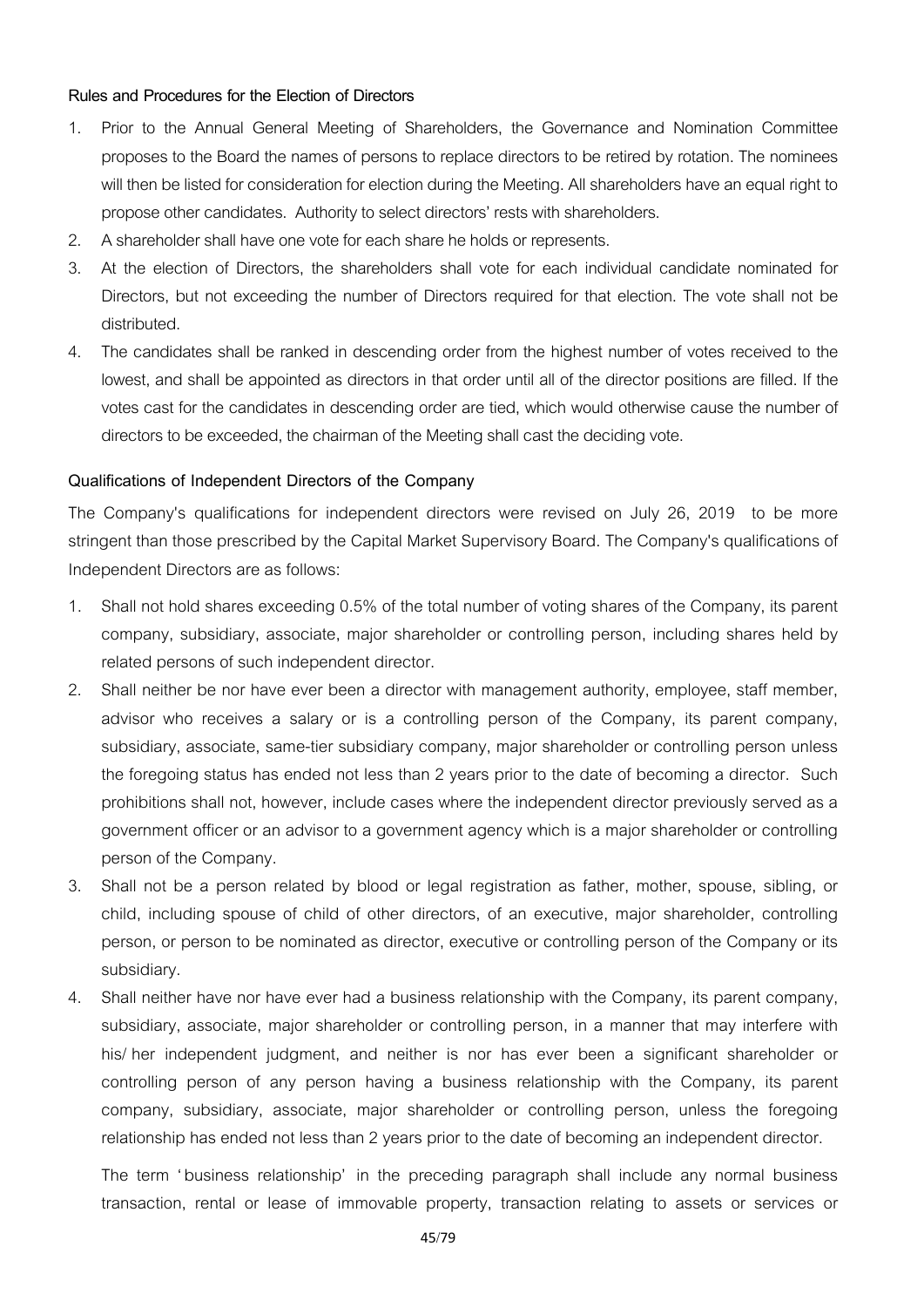granting or receipt of financial assistance through receiving or extending loans, guarantees, providing assets as collateral, and any other similar actions, which result in the applicant or his/her counterparty being subject to indebtedness payable to the other party in the amount of 3% or more of the net tangible assets of the applicant or twenty million baht or more, whichever is lower. The amount of such indebtedness shall be calculated according to the method for calculation of value of connected transactions under the Notification of the Capital Market Supervisory Board governing rules on connected transactions mutatis mutandis. The consideration of such indebtedness shall include indebtedness incurred during the period of 1 year prior to the date on which the business relationship with the person commences.

- 5. Shall not be nor have ever been an auditor of the Company, its parent company, subsidiary, associate, major shareholder or controlling person, and not be a significant shareholder, controlling person, or partner of an audit firm which employs auditors of the Company, its parent company, subsidiary, associate, major shareholder or controlling person, unless the foregoing relationship has ended not less than 2 years prior to the date of becoming an independent director.
- 6. Shall not be nor have ever been a provider of any professional services including legal advisor or financial advisor who receives service fees exceeding 2 million baht per year from the Company, its parent company, subsidiary, associate, major shareholder or controlling person, and not be a significant shareholder, controlling person or partner of the provider of professional services, unless the foregoing relationship has ended not less than 2 years prior to the date of becoming an independent director.
- 7. Shall not be a director appointed as representative of the Board of Directors, major shareholder or shareholder who is related to a major shareholder of the Company.
- 8. Shall not undertake any business in the same nature and in competition with the business of the Company or its subsidiary, nor be a significant partner in a partnership or director with management authority, employee, staff member or advisor who receives salary or holds shares exceeding 1% of the total number of shares with voting rights of another company which undertakes business in the same nature and in competition with the business of the Company or its subsidiary.
- 9. Shall be able to attend meetings of the Board of Directors and make independent judgment.
- 10. Shall not have any other characteristic that limits his or her ability to express independent opinions regarding the Company's operations.
- 11. Shall be able to look after the interests of all shareholders equally.
- 12. Shall be able to prevent conflicts of interest.
- 13. Shall not have been convicted of violating security or stock exchange laws, financial institution laws, life insurance laws, general insurance laws, anti-money laundering laws or any other financial law of a similar nature, whether Thai or foreign, by an agency with authority under that certain law. Such wrongful acts include those involved with unfair trading in shares or perpetration of deception, fraud, or corruption.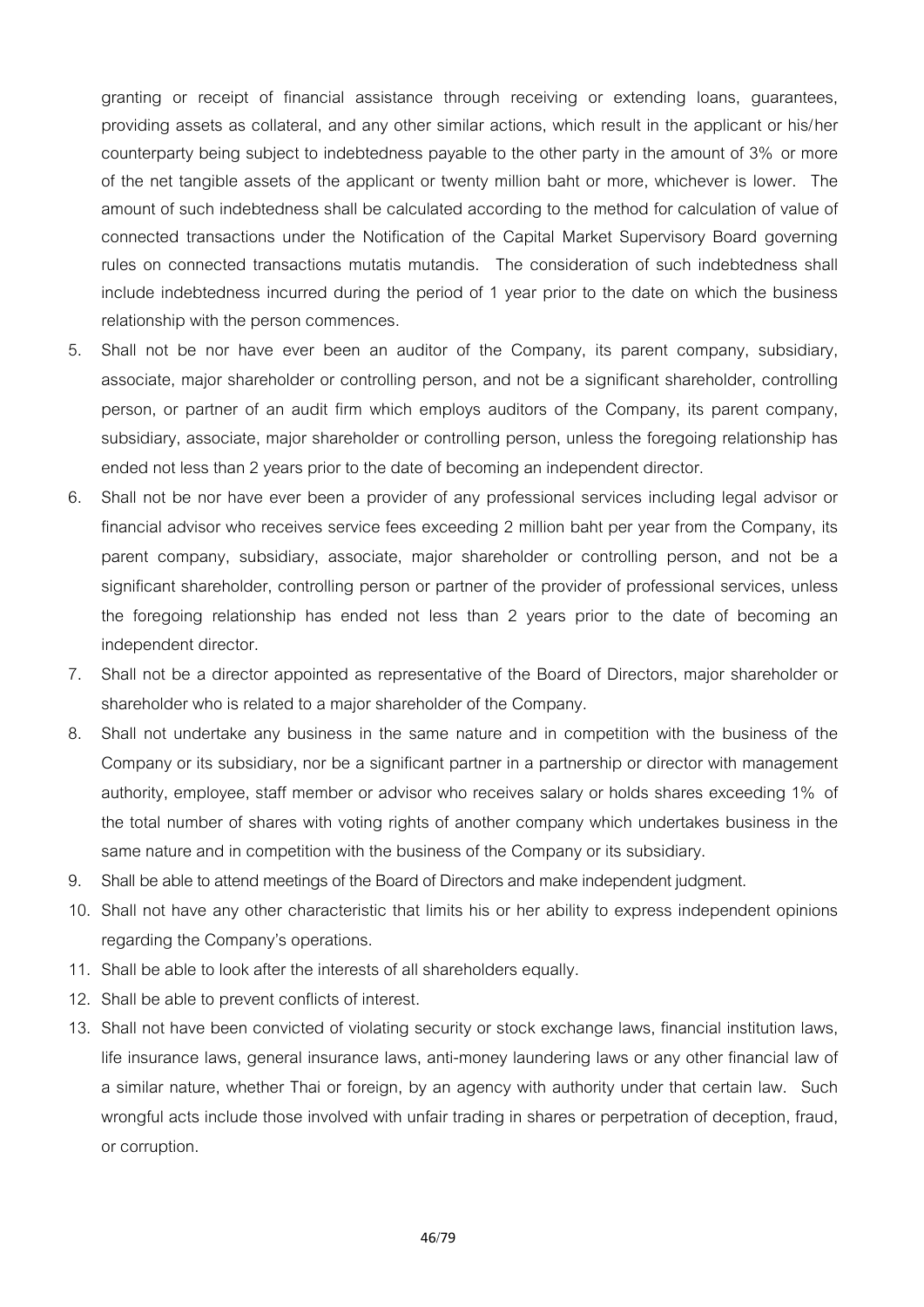After being appointed as an independent director with all qualification items 1-13 specified above, such independent director may be assigned by the Board of Directors to make decisions relating to business operations of the Company, its parent company, subsidiary, associate, same-tier subsidiary or any juristic person which may have a conflict of interest on the basis of collective decision, whereby such actions of the independent director are not deemed partaking of management.

In case that the appointed independent director is the person who has or used to have a business relationship, or provision of professional services at a value exceeding the specified amount under item 4 or 6, the Company shall be granted an exemption from such prohibition of having or having had a business relationship or provision of professional services at such excessive value, provided that the Company has obtained an opinion of the Board of Directors indicating that after a consideration in accordance with Section 89/7 of the Securities and Exchange Act, the appointment of such person does not affect the performance of duties and the giving of independent opinions, and that the relevant information is disclosed in the notice of shareholders' meeting under the agenda of the appointment of an independent director.

#### **Policy on the Target Share of the Independent Directors on the Board**

To strengthen the board composition on the principles of transparency, diversity and sufficient number of independent directors in order to ensure the Board capacity in overseeing the interest of the Company and every shareholder equitably, the Board of Directors has determined that the proportion of independent directors shall not be less than half of total number of the board members.

#### **Policy on Limitation of the Number of Listed Companies Where Directors May Hold Directorship**

To encourage the Company's directors to dedicate their time to fulfilling their duties efficiently, the Board of Directors has stipulated that each director shall hold directorship in no more than a total of four other listed companies on The Stock Exchange of Thailand.

#### **Policy and Guidelines on SCG Top Executive's Directorship in Organizations outside SCG**

The Board of Directors has established a policy allowing the President & CEO and the Company's management to hold a directorship in companies that are not SCG subsidiaries or associates or to spend the Company work hours carrying out directorships for external institutes for the three following organizations:

- (1) Governmental organizations that are not established for the benefit of a political party, in which their service represents their cooperation with the authorities and contribution to the general public.
- (2) Private organizations that are established for the benefit of the general public such as the Federation of Thai Industries, the Thai Chamber of Commerce, the Thailand Management Association, etc.
- (3) Private organizations that are established for trading purposes but present no conflicts of interest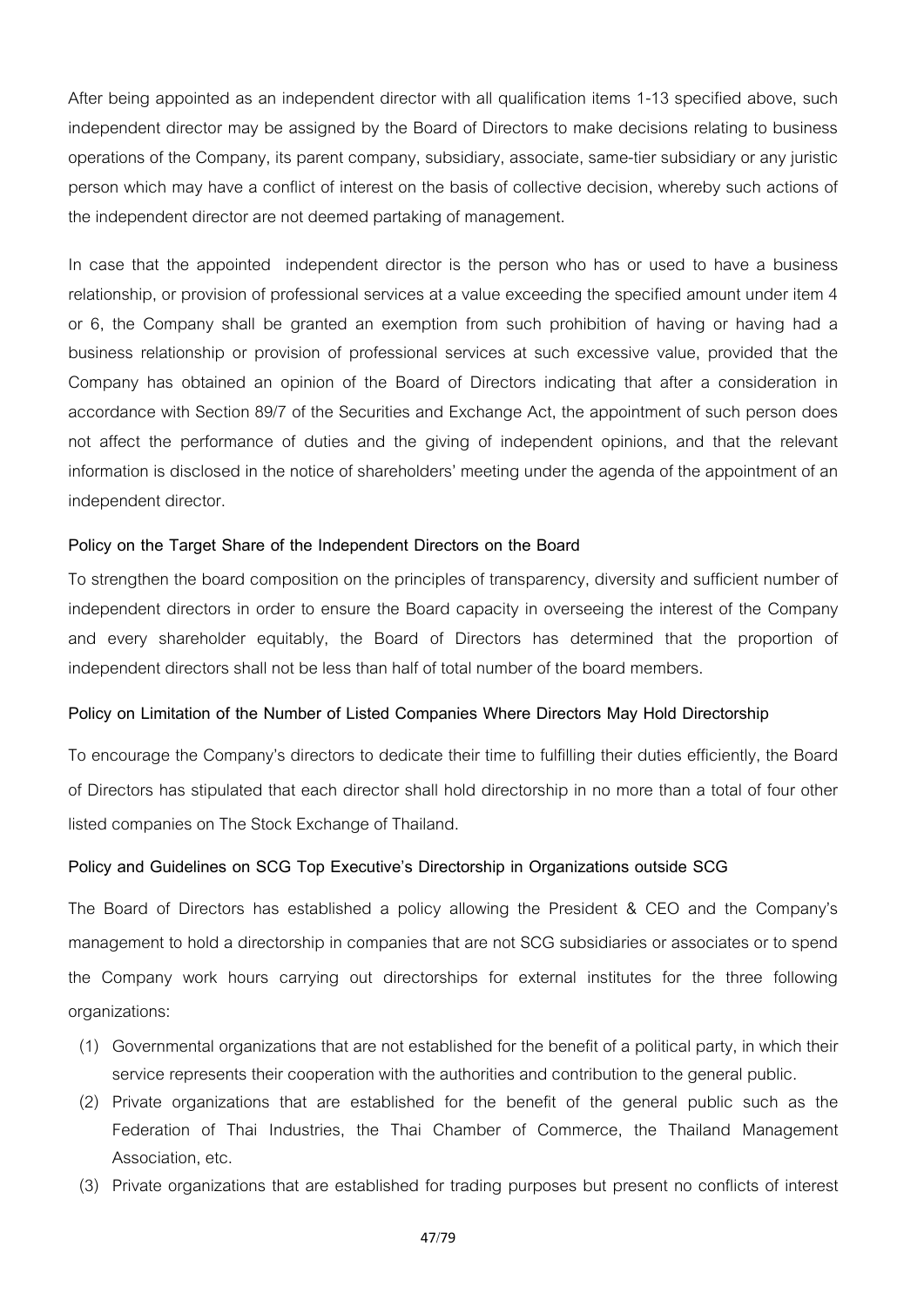with SCG and do not consume time to the extent that it is disadvantageous for the Company.

The President & CEO is to propose a directorship in other companies or external institutes for approval from the Board of Directors. As for management employees, the proposal must be submitted for approval in accordance with the Company's Approval Authority, in which case the proposal will be reviewed with consideration to the Company's intent to ensure that its employees demonstrate determination and effort and dedicate their working hours to their duties at the Company to the best of their ability, as well as adhere to the ethical guidelines regarding conflicts of interest, whereby employees do not engage in a conduct that constitutes a competitive with the Company's business. The approval of directorships or the use of the Company's working time on duties in external institutes/companies depends on the Company's judgment and is reviewed on a case-by-case basis. In this regard, the Company has informed relevant management employees of the aforementioned policy and process.

# **Policy on Attendance at the Board of Directors Meetings**

To encourage regular board meeting attendance, the Board of Directors has stipulated that each year's board meetings shall be attended by no less than 80 percent of the directors on average and each director shall attend at least 75 percent of the meetings held each year.

Should there arise any circumstances that cause a director to be unable to attend a board meeting, the said director shall inform the chairman of such necessity for absence at the first opportunity and prior to that meeting.

Board meeting attendance under this policy includes meetings via electronic media provided to enable directors who are in different locations to discuss and express their opinions.

# **The Formulation of a Systematic Director Training and Development Plan**

Today's business operations are grappled with intense competition and rapid change of the market and technology. In response to the circumstances and to maintain SCG's growth in a sustainable manner, the Board of Directors, as the leader of the organization, shall continuously enhance their skills, knowledge, competence. The Board of Directors deems it appropriate to establish a structured training and development program for directors in writing as follow:

| Step | Activity                                      | Responsible/approval        | <b>Time frame</b> |
|------|-----------------------------------------------|-----------------------------|-------------------|
|      |                                               | persons                     |                   |
|      | Determine the number and proportion of        | The Governance and          | May to June       |
|      | directors with skills, knowledge, competence, | <b>Nomination Committee</b> |                   |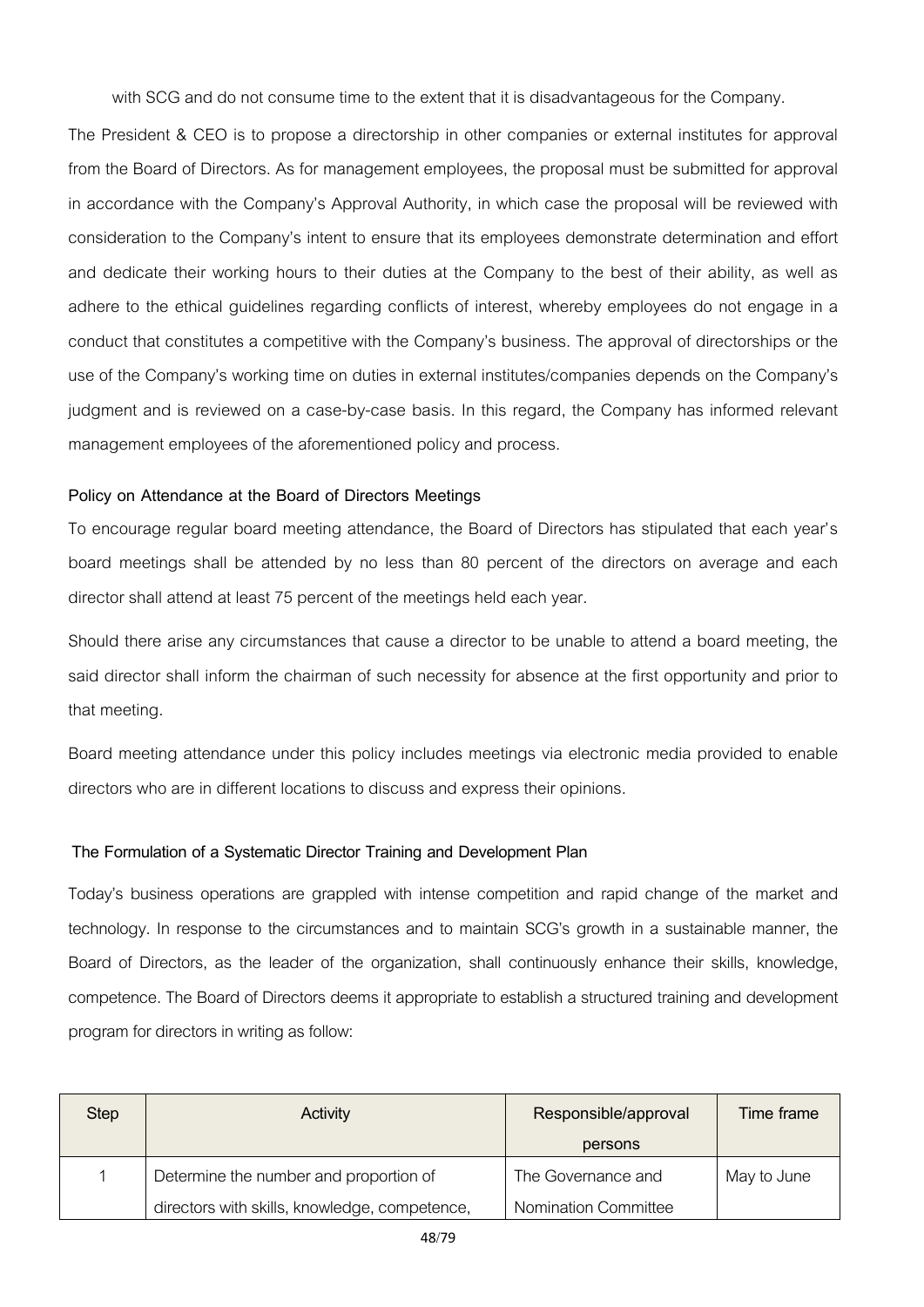| <b>Step</b>    | Activity                                              | Responsible/approval        | Time frame     |
|----------------|-------------------------------------------------------|-----------------------------|----------------|
|                |                                                       | persons                     |                |
|                | and experience required by the Company. The           |                             |                |
|                | requirement shall be in accordance with SCG's         |                             |                |
|                | vision, medium-term business plan, goals, and         |                             |                |
|                | strategies, including corporate governance,           |                             |                |
|                | relevant regulations, and laws.                       |                             |                |
|                |                                                       |                             |                |
| $\overline{2}$ | Self-assessment on the following:                     | <b>Directors</b>            | July to August |
| 2.1            | Skills, knowledge, competence, and experiences        |                             |                |
|                | according to the Board Skill Matrix                   |                             |                |
| 2.2            | The need to develop knowledge and experience          |                             |                |
|                | in the matters that support SCG's operations and      |                             |                |
|                | directors' duty performance                           |                             |                |
| 3              | Prepare the following information:                    | The secretary to the        | November to    |
| 3.1            | Training records and panel discussion                 | Governance and              | December       |
|                | participation of each director.                       | <b>Nomination Committee</b> |                |
| 3.2            | A table comparing the number/proportion of            |                             |                |
|                | directors with skills, knowledge, competence,         |                             |                |
|                | and experience required by the Company vs. the        |                             |                |
|                | existing ones.                                        |                             |                |
| $\overline{4}$ | Provide training and development program for          | The secretary to the        | November<br>to |
|                | directors by focusing on areas the directors are      | Governance and              | December       |
|                | lacking or directors' topics of interest, as follows: | Nomination Committee        |                |
| 4.1            | The program for the Board of Directors, e.g.,         | proposes to the meeting of  |                |
|                | providing a collection of interesting and useful      | the Governance and          |                |
|                | information, arranging a seminar to foster opinion    | Nomination Committee for    |                |
|                | exchange, and organizing a visit or exhibition        | consideration before        |                |
|                | within SCG.                                           | seeking approval from the   |                |
|                | The program designed for each director such as        | <b>Board of Directors</b>   |                |
| 4.2            | providing training or seminars organized by           |                             |                |
|                | external agencies                                     |                             |                |
|                |                                                       |                             |                |
| 5              | Proceed with the approved plan                        | The secretary to the        | January to     |
|                |                                                       | Governance and              | December       |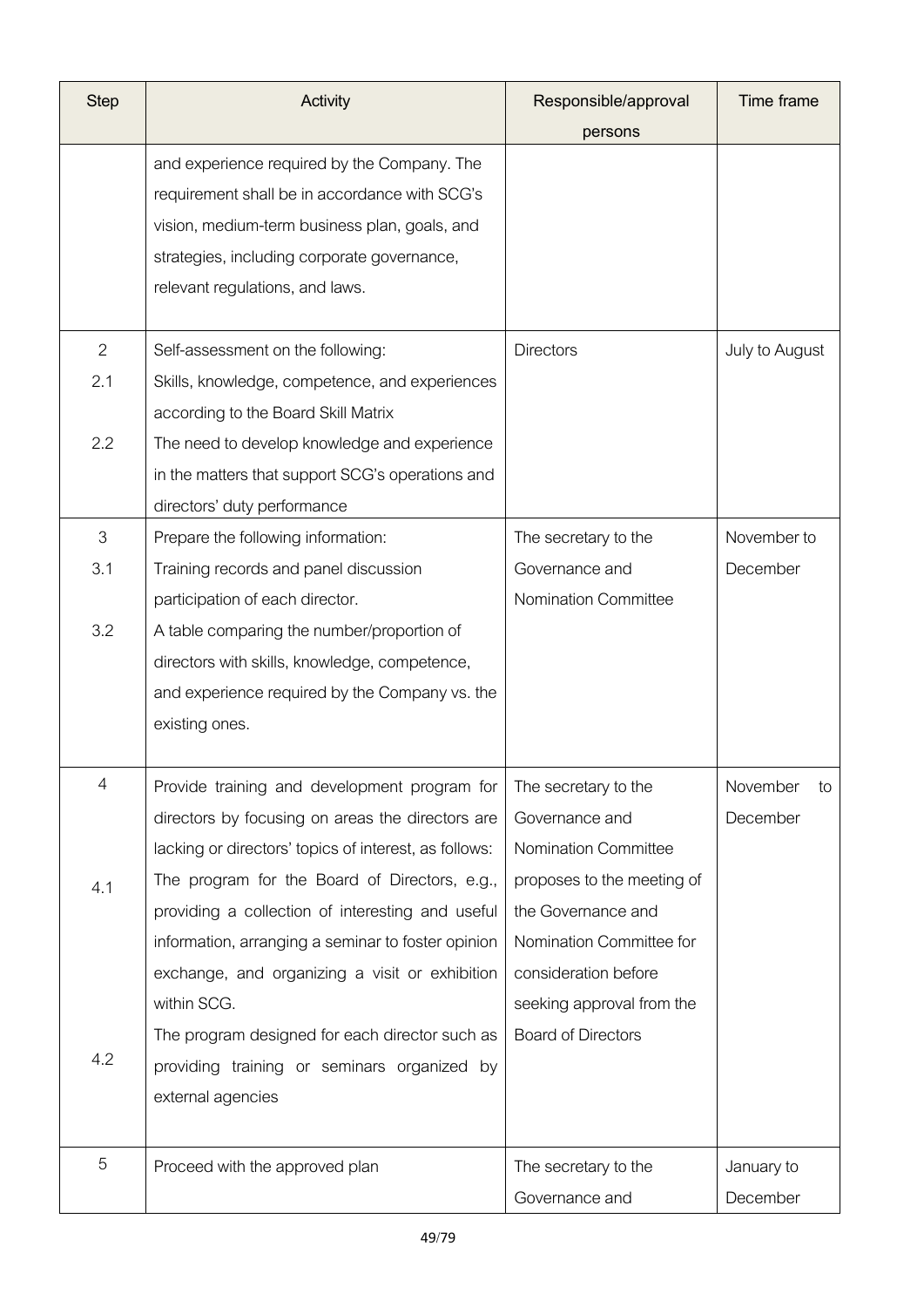| <b>Step</b> | Activity                                                                                                   | Responsible/approval                                                  | Time frame                           |
|-------------|------------------------------------------------------------------------------------------------------------|-----------------------------------------------------------------------|--------------------------------------|
|             |                                                                                                            | persons                                                               |                                      |
|             |                                                                                                            | <b>Nomination Committee</b>                                           | next year                            |
| 6           | Evaluate the performance of the program and<br>seek feedback from the directors for further<br>improvement | The secretary to the<br>Governance and<br><b>Nomination Committee</b> | November to<br>December<br>next year |

# **Insider Trading Policy**

In the operation of SCG, the Company's directors, executives, employees, and related parties must review and be informed of information that may affect securities prices and cannot be disclosed to shareholders, investors, or the general public. Therefore the use of insider information requires utmost management to prevent any leakage, misuse, or unfair advantage, which is not only illegal but may also affect the reputation of SCG.

As SCG has several guidelines on insider information management across various documents, such as SCG Code of Ethics, SCG Code of Conduct, SCG Employee Regulations, and other compliance measures, and as amendments and additions were made to the criteria related to insider information in the revised Securities and Exchange laws in 2016, the Board of Directors has approved the compilation of relevant practices and guidelines and the formulation of this insider trading policy in writing for every SCG director, executive, and employee to adopt and communicate accurately.

# **Policy**

- 1. SCG is committed to complying with laws relevant to insider trading in every country SCG operates or plans to conduct business.
- 2. Any SCG director, executive, employee, or any external party who is privy to or is in possession of insider information through their duties:
	- 2.1 shall safeguard SCG's insider information with utmost caution to prevent any possible leakage; and
	- 2.2 shall not disclose such information to another party not related to the operation to prevent the use of insider information for private interests or personal interests of others.

This is because such actions may affect the prices or value of the securities of SCG's listed companies or other listed companies related to the insider information or may influence investmentrelated decisions.

3. Any SCG director, executive, employee, or any external party who is privy to or is in possession of insider information through their duties must not purchase or sale securities related to insider information that has not been publicly disclosed, which would create an unfair advantage over other traders who are not aware of such information.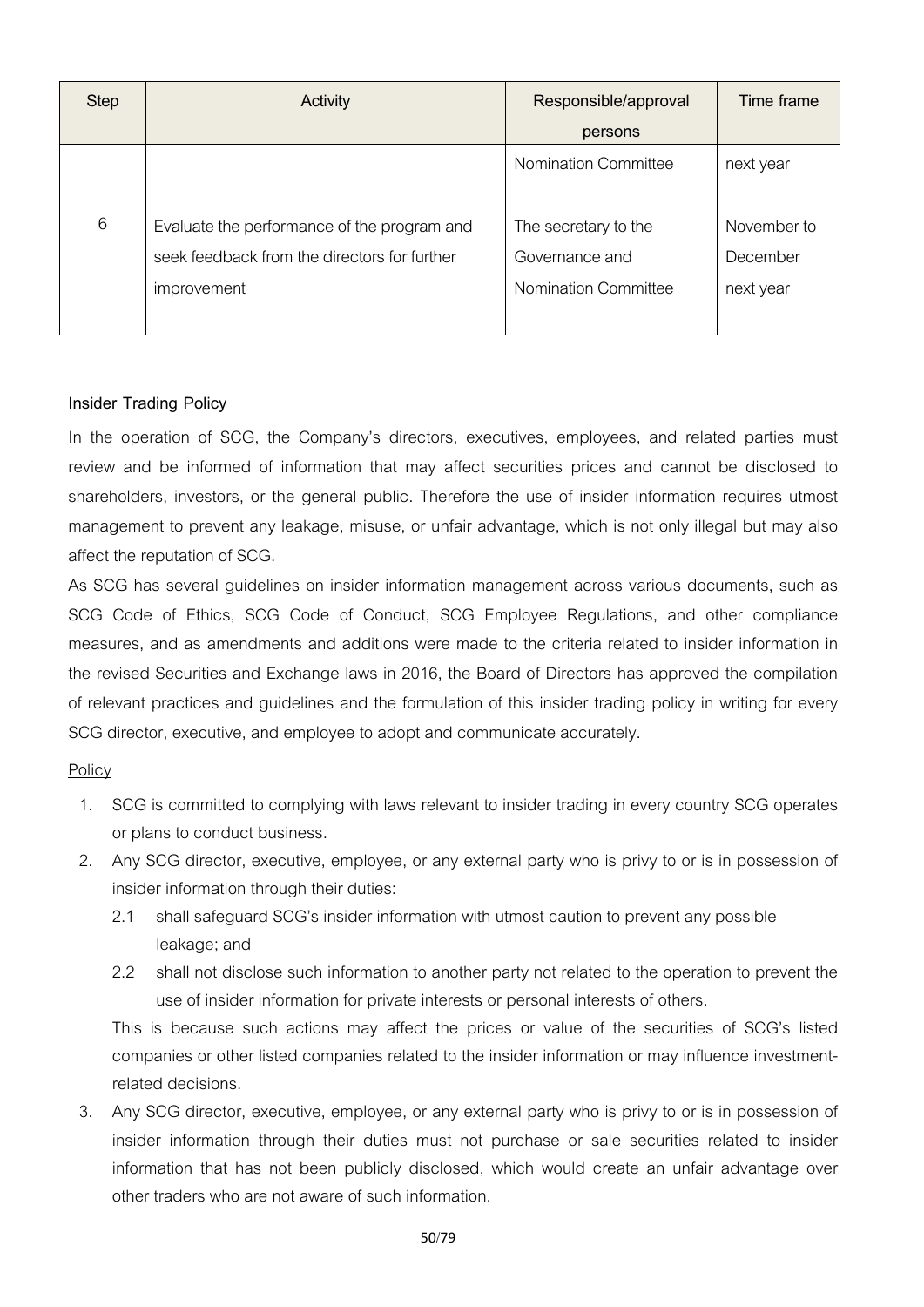- 4. SCG must impose a blackout period\* to prevent risks of misuse of insider information.
- 5. SCG must put in place an internal information management system to prevent any possible leakage and the use of insider information in purchasing or selling securities for private interests or personal interests of others
- 6. To ensure compliance with this policy, SCG Code of Ethics, SCG Code of Conduct, and the Company's antitrust guidelines shall also be applied.
- 7. Non-compliance with this policy is considered a violation of SCG Code of Conduct.

#### **Prohibition from Trading SCG Securities**

The Board of Directors, top executives, employees responsible for related functions (as well as their spouses or cohabiting couples) are prohibited from trading the securities of SCG or other listed companies related to insider information for one month prior to the public disclosure of quarterly and annual financial statements and for 24 hours after the disclosure of the information.

The Company's Directors, executives, and employees related to insider information (including their spouses or de facto partners) who are privy to undisclosed information that may affect the prices of securities of SCG's listed companies or other listed companies related to the insider information shall not trade in the securities of such companies until 24 hours following the public disclosure has elapsed

Remarks: Any person engaging in insider trading, regardless of whether it takes place during a blackout period, shall be liable to penalties in accordance with the Securities and Exchange Act B.E. 2535 by the Office of the Securities Exchange Commission (SEC), as follows:

1. Criminal punishment

Imprisonment for a term not exceeding two years or a fine of 500,000-2,000,000 baht, or both

- 2. Civil penalties
	- A fine not exceeding two times the benefit received or which should have been received but not less than 500,000 baht; or a fine of 500,000-2,000,000 baht if the benefit cannot be evaluated.
	- A compensation to the amount of the benefit received or which should have been received
	- A ban period of no more than five years during which the person is prohibited from trading in securities in the Stock Exchange of Thailand
	- A period of no more than ten years during which the person is prohibited from holding a directorial or managerial office in the company issuing the securities.
	- A compensation to the Office of the Securities and Exchange Commission for the investigation of the misconduct.

#### **3.2 Policies and Guidelines on the Organization Management**

#### **Compliance Policy**

The Board of Directors has approved the formulation of this compliance policy as guidance for SCG's compliance in the operation and proper decision making. Every SCG employee is expected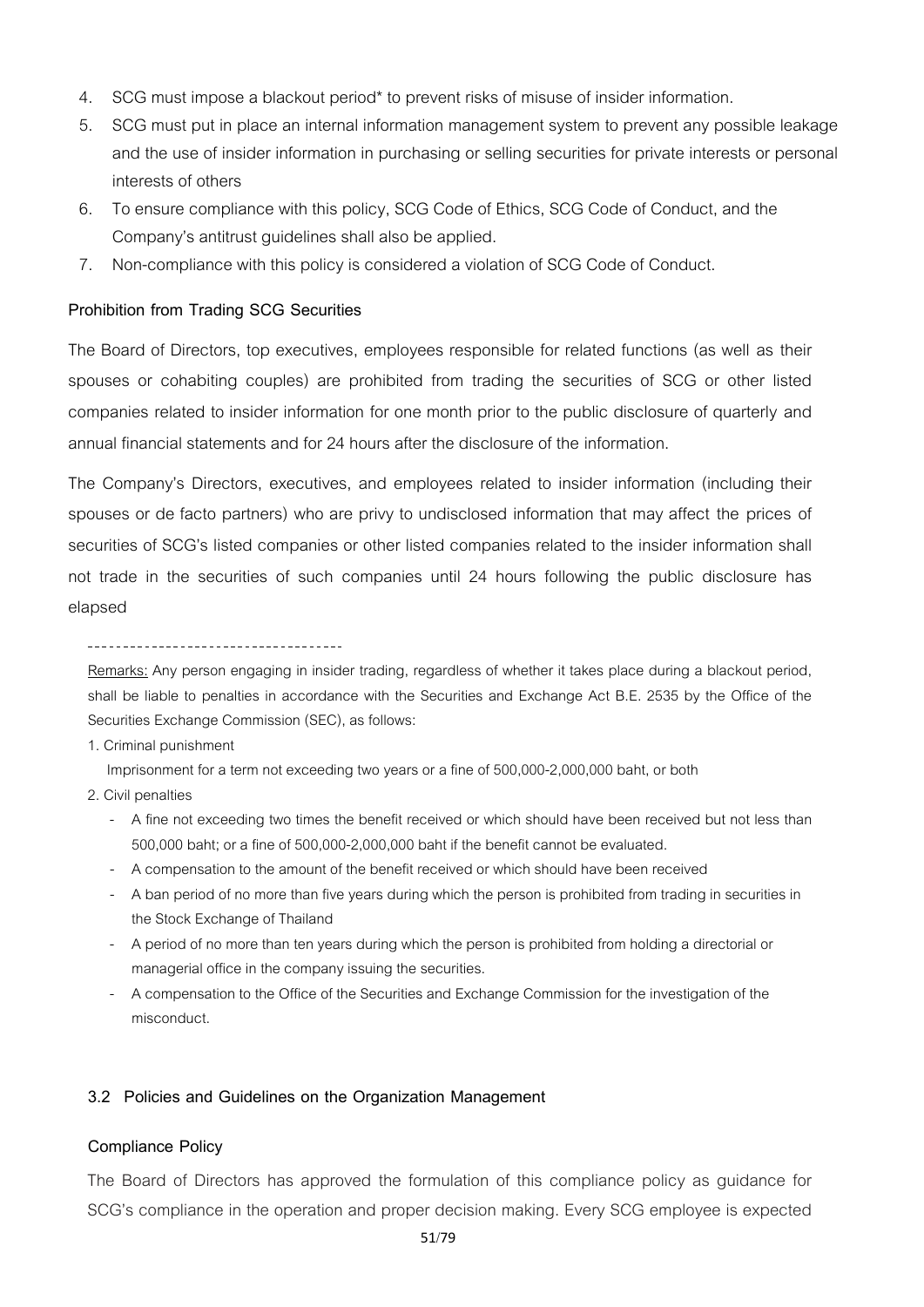to fulfill their duties with honesty, integrity and reliability, and in their operation to follow the company's four Core Values, namely "Adherence to Fairness, Dedication to Excellence, Belief in the Value of the Individual and Concern for Social Responsibility" , as well as to strictly adhere to best practices in accordance with SCG Code of Conduct. Furthermore, they are also expected to strive to be good citizens of every country where SCG operates to prevent risks that may arise and affect SCG, its directors, executives and employees or undermine the confidence of all stakeholders. Therefore, SCG has issued the following compliance policy.

- 1) Each SCG director, executive and employee shall strive for full compliance with the laws, regulations, orders, articles of association, contractual obligations, business ethics, policies, operational standards, best practices and public commitments in every country where SCG operates.
- 2) Compliance with domestic and international laws is of paramount importance that every SCG director, executive and employee shall respect and comply. Any illegal transactions are thus unacceptable.
- 3) Regulatory compliance constitutes part of the duties that each SCG director, executive, and employee shall fulfill actively, by initiating communications and fostering correct understanding, issuing compliance guidelines and ensuring correct implementation, as well as raising awareness and further fortifying SCG's culture of honesty, integrity and strengthening compliance.
- 4) SCG focuses on the implementation of a compliance management system in the operation to ensure compliance with the laws and key public commitments as prescribed by SCG Risk Management Committee or each business unit, by managing efficient compliance procedures in the operation and constantly improving such procedures to correspond with both internal and external business environment and any changes that may occur.
- 5) Any SCG employee who reports or provides information on an act that is or may constitute a violation of any law or key public commitment will be protected in accordance with SCG Whistleblowing Policy.

#### **Policy for the Appointment of Directors and Executives to Subsidiaries**

1. Rationale

The appointment of directors and executives of a subsidiary to oversee and manage its operation is a key governance mechanism that ensures the subsidiary complies with SCG's policy, goals, vision, medium-term business plans, and strategic growth plans efficiently. As such, the Board of Directors approved the formulation of the policy for the appointment of directors and executives to subsidiaries.

#### 2. The policy for the appointment of directors and executives to subsidiaries

The appointment of directors and executives to a subsidiary should be carried out with due consideration to ensure that the appointed person is qualified and knowledgeable and possesses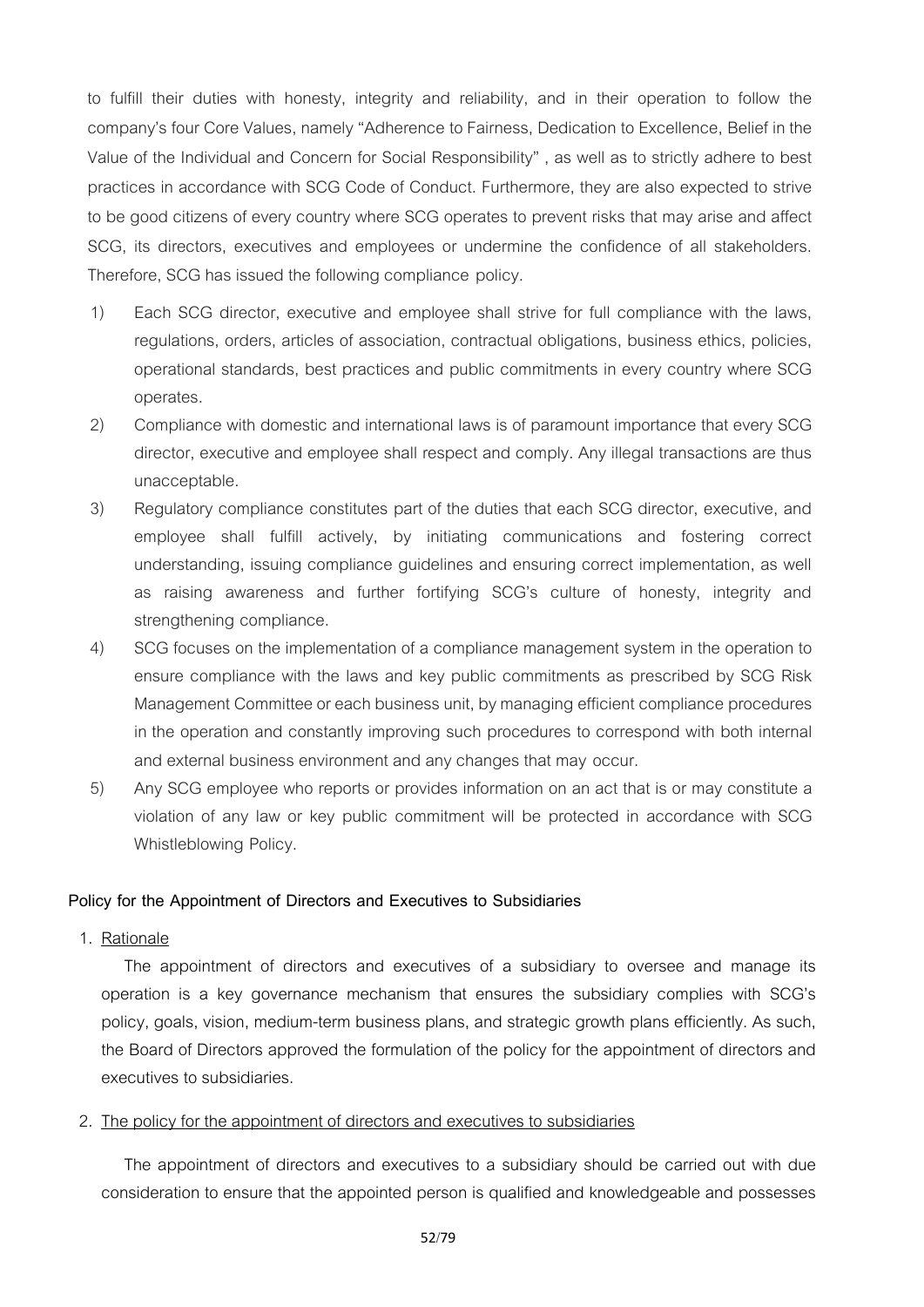work ethics, a sense of responsibility, and leadership qualities, all of which will enable them to manage the subsidiary efficiently, create long-term returns and added value for shareholders, inspire confidence in all stakeholders, promote proper auditing and the system of checks and balances in the subsidiary, as well as support the sustainable implementation of the company's policies.

### **3.** The authority to appoint directors and executives to subsidiaries

The Board of Directors has assigned the President & CEO of SCG and/or the President & CEO of each of SCG's core businesses to appoint and transfer the company's representative to the Board or an executive position in a subsidiary as deemed appropriate. Such an appointment or transfer shall be in compliance with relevant conceptual frameworks and the aforementioned policy and shall be reported to the Board of Directors as stipulated in the authority manual.

### 4. The roles and responsibilities of the persons to be appointed as directors or executives in subsidiaries

- 1) They shall be fully qualified and shall not possess prohibited characteristics stipulated by relevant laws or requirements.
- (2) They shall possess knowledge, competency, and experience beneficial to business operations and suitable for their duties and responsibilities.
- (3) They shall demonstrate leadership and a breadth of vision necessary for the driving and achievement of objectives of SCG's subsidiaries.
- (4) They shall be able to make rational decisions in line with corporate governance guidelines and SCG Code of Conduct.
- 5. The selection of the persons to be appointed as directors or executives in subsidiaries

The selection of persons to be appointed as directors or executives in subsidiaries should take into consideration their business size and complexity according to the following criteria:

(1) For a subsidiary which is a holding company with assets worth over 10,000 million baht:

An appropriate number of members of SCG's Management Team shall be selected for directorship in the subsidiary, taking into consideration diversity as well as checks and balances. The list should at the very least include SCG's Vice President –Finance and Investment & CFO and may also include no more than one executive officer in Level M4 from SCG.

- (2) For a subsidiary which is a holding company with assets worth over 10,000 million baht: The President & CEO and/or Vice Presidents of the business unit holding shares in the subsidiary shall be appointed as directors. No more than two executive officers in Level M4 may also be appointed to the subsidiary as directors.
- (3) For a subsidiary which is an operating company with assets worth over 10,000 million baht: Members of SCG's Management Team shall be selected for directorship in the subsidiary. The list should at the very least include SCG's Vice President –Finance and Investment & CFO, along with the President & CEO and/or Vice Presidents of the business unit holding shares in the subsidiary. Executive officers from Level M4 upwards from the aforementioned business unit may also be appointed to the subsidiary as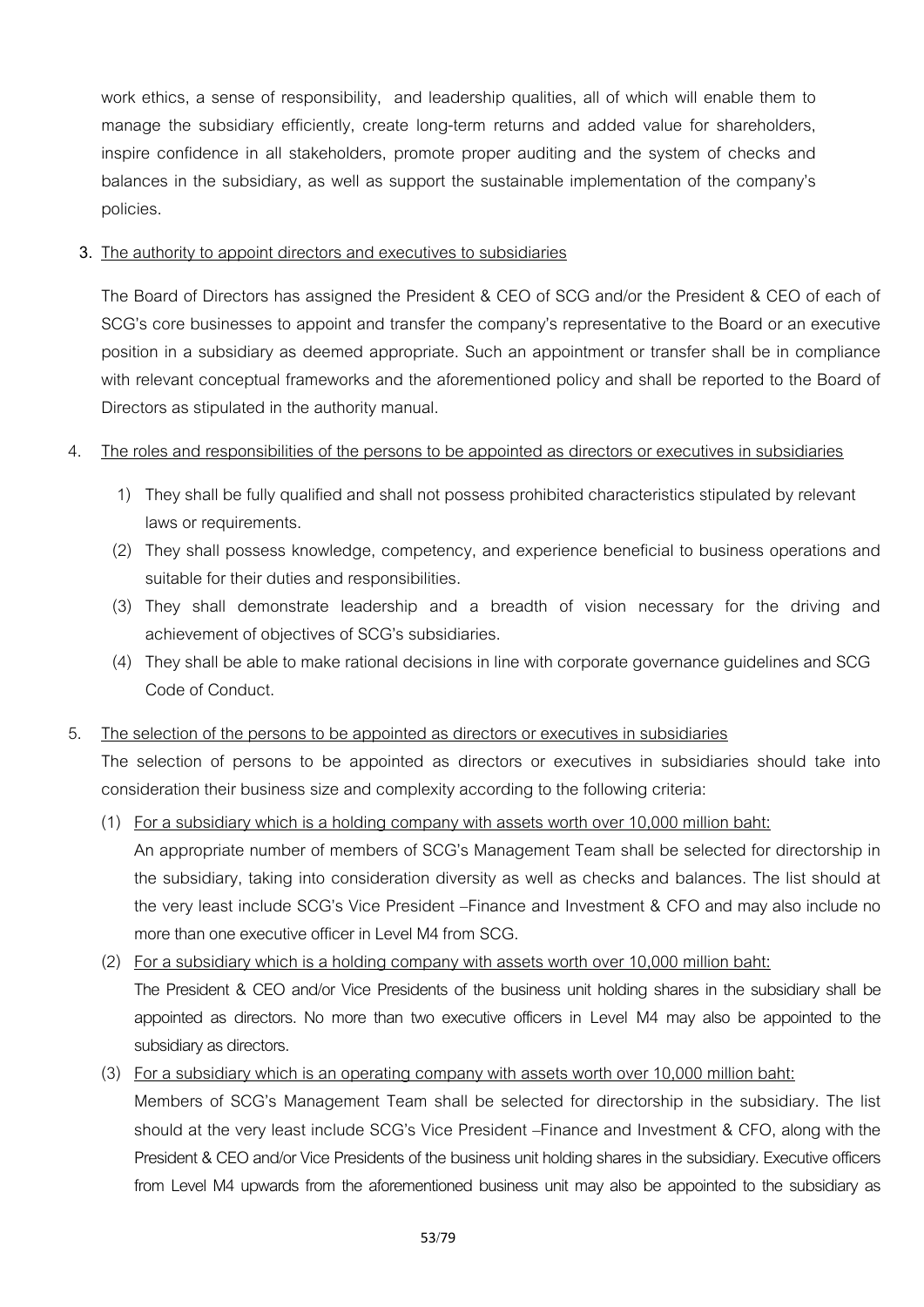directors.

- (4) For a subsidiary which is an operating company with assets worth 1,000-10,000 million baht: The President & CEO and/or Vice Presidents of the business unit holding shares in the subsidiary shall be appointed as directors. Executive officers in Level M3 upwards may also be appointed to the subsidiary as directors.
- (5) For a subsidiary which is an operating company with assets worth under 1,000 million baht:

The President & CEO and/or Vice Presidents of the business unit holding shares in the subsidiary shall be appointed as directors. Executive officers in Level M2 upwards may also be appointed to the subsidiary as directors.

In addition to the criteria above, the appointment of such persons shall also take into consideration other unique characteristics and conditions of each subsidiary, such as:

- (1) The status of the company that involves complex or high-risk criteria or requirements, such as the status as a public company listed in the Stock Exchange of Thailand or an overseas stock exchange
- (2) The shareholding percentage in the subsidiary with other joint venture partners, in which case requirements specified in the joint venture agreement shall be taken into account
- (3) Legal requirements of the country in which the subsidiary operates or is established

### **6.** The roles and responsibilities of the persons appointed as directors or executives in subsidiaries

- (1) They shall ensure the subsidiary's compliance with relevant laws, rules, regulations, and requirements, effective management, and adherence to SCG's corporate governance principles, code of conduct, and anti-corruption policy, as well as other policies of SCG and policies that correspond with those of SCG.
- (2) They shall provide guidance for the establishment of the subsidiary's strategic directions, policies, and business plans to ensure their alignment with SCG's directions as well as promote the adoption of additional innovation and technology to enhance the subsidiary's competitiveness.
- (3) They shall report the subsidiary's operating results and performance to SCG in an accurate, complete, and timely manner, especially material transactions that may affect the subsidiary's financial standing and operating results and any transactions other than its ordinary business transactions with significant impact on the subsidiary.
- (4) They shall oversee the subsidiary's business operations to ensure efficiency and appropriately manage SCG's return on investment in the subsidiary

#### **SCG Risk Management Policy**

#### **Objective**

SCG prioritizes enterprise risk management and has thus implemented risk management that both meets international standards and is integrated into the Company's business operation in order to be able to appropriately and promptly identify business risks and opportunities, keep risk levels within its risk appetite, seek opportunities to create added value to the organization, meet stakeholders' expectations, and support sustainable business conduct guided by good corporate governance.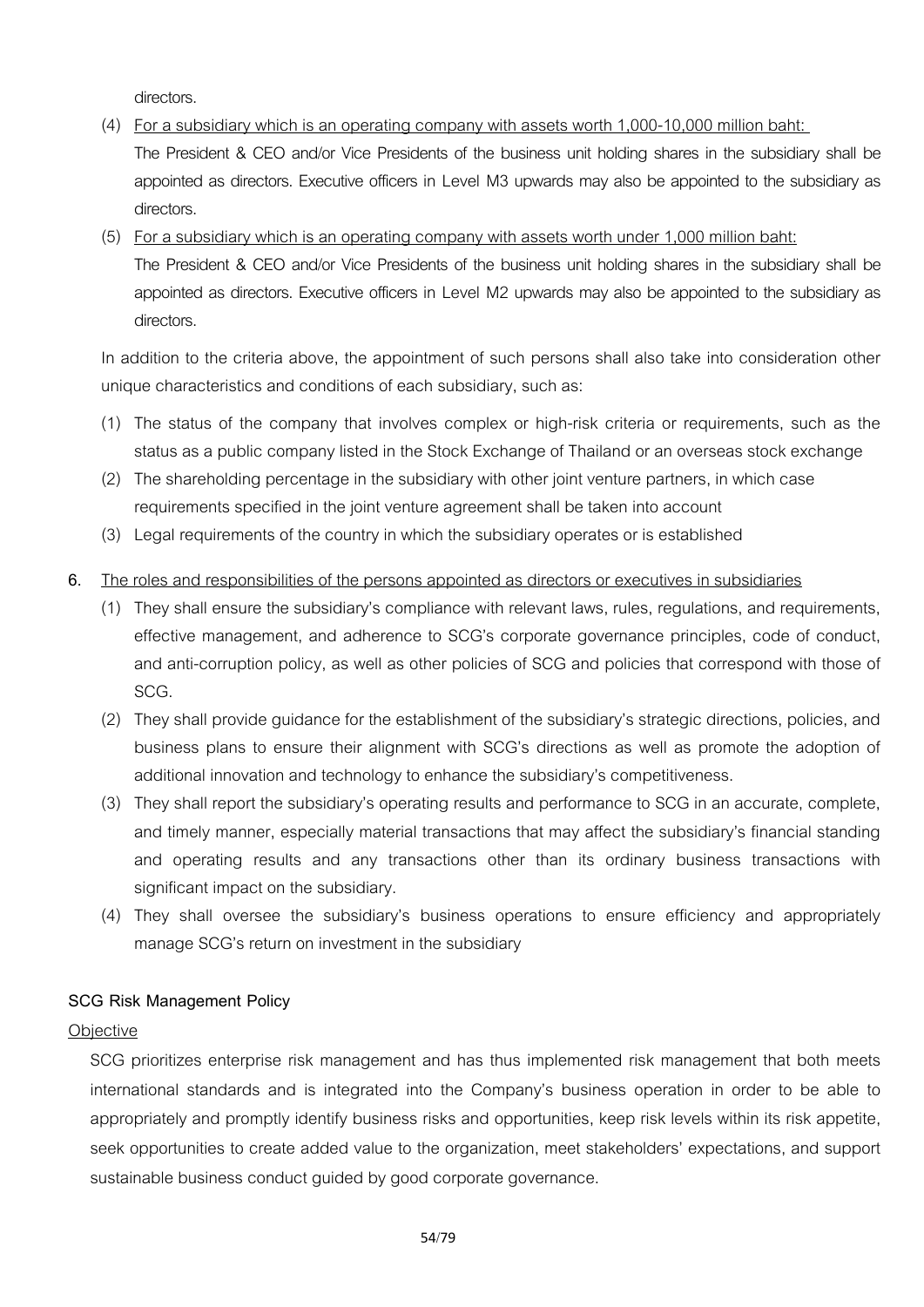#### Scope of application

SCG Risk Management Policy applies to Siam Cement Public Company Limited (henceforth "the Company") and its subsidiaries listed in its consolidated financial statements.

For subsidiaries that are listed companies or operate under different rules of another country, the policy may be adapted and applied as deemed appropriate.

#### Risk management policy

- 1. The Board of Directors is responsible for supervising corporate risk management. The Audit Committee is assigned to monitor and review risk management processes to ensure effectiveness and efficiency as well as identify material corporate risks. The committee is also tasked with ensuring appropriate assessment and management. The Management is assigned to manage SCG's risks and report outcomes to the Audit Committee and the Board of Directors respectively on a regular basis.
- 2. The Management is assigned to define risk management policy, frameworks, and processes in compliance with international standards for organization-wide implementation and integration into business decision making; ensure efficient and effective risk management at every level, from policy formulation, execution, and decision making for investments; and promote and develop state-of-the-art IT systems for use in the Company's risk management processes.
- 3. Directors are assigned to oversee risk management and that all executives and employees of SCG are risk owners and responsible for identifying, analyzing, and assessing opportunities and impacts of risks and opportunities; formulating balanced business and risk management strategies; managing business continuity under efficient and effective resource allocation; as well as regularly monitoring, reviewing, and reporting the efficiency of risk management and warning signs. All executives and employees shall also comply with the risk management policy, frameworks, and processes formulated by SCG.
- 4. Risk management is to be cultivated as part of the organizational culture, and employees' risk management knowledge and capabilities are to be continuously developed.
- 5. The risk management policy is to be regularly revised, taking into account material changes that affect the Company.

#### **Connected Transaction and Related Party Transaction**

The Board of Directors emphasizes the need for careful review and consideration before granting approval for related-party transactions, connected transactions, or transactions that may cause conflict of interest. SCG Code of Conduct has set forth a policy regarding such transactions as follows:

#### **1. Transactions between the Company and Its Subsidiaries**

SCG comprises a large number of companies whose businesses are bound to conduct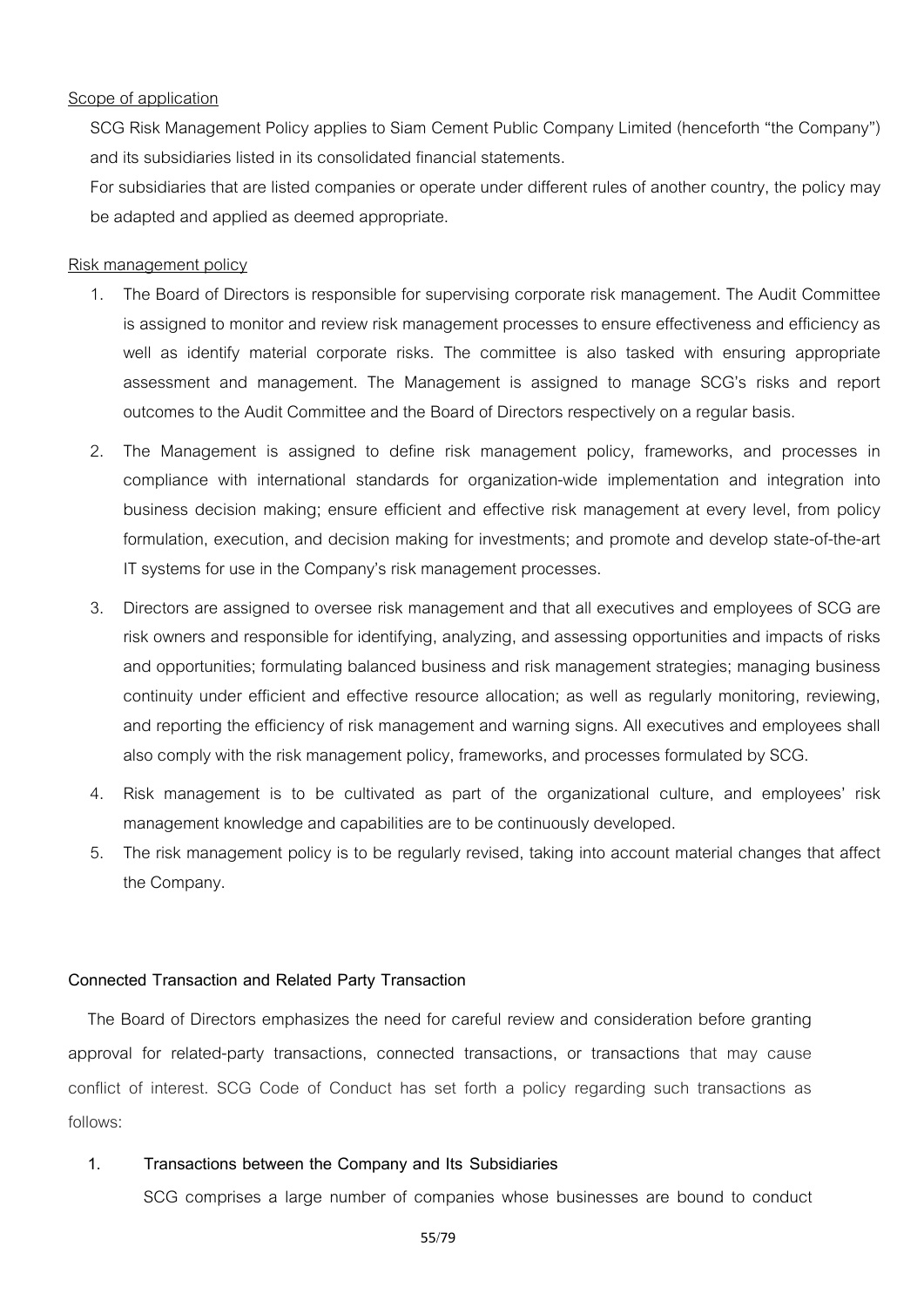transactions with one another in such ways as providing services, trading raw materials and products, or providing financial support, technical assistance, human resources, etc. In doing business or performing duties that constitute related-party transactions between SCG's companies, all employees and parties concerned are required to comply with the law, the rules and regulations of government agencies, the rules and scope of authority set forth by SCG, as well as to any criteria or conditions prescribed by local communities.

#### **2. Transactions with Outside Entities or Other Companies**

All transactions with external entities must be conducted in strict compliance with the criteria and procedure prescribed by the law, regulations issued by governmental agencies, and relevant policies of SCG, and must be approved in accordance the scope of authority prescribed by SCG. In addition, such transactions must be conducted in compliance with the terms and conditions as agreed upon in a straightforward, transparent, and accountable manner. Any transactions that may cause damage to SCG or an external party must be avoided.

The Company has formulated Stakeholder Engagement Policy and guidelines for treatment of stakeholders, under which the Company must comply with frameworks for honest trade competition, determine appropriate and fair purchase prices, consider the appropriateness of the prices, quality, and services obtained, as well as be able to provide reasonable explanations upon being audited.

In addition, the Company has formulated guidelines and procedures for approving relatedparty transactions, connected transactions, and transactions that may cause conflicts of interest. Executives shall disclose to the Company in advance whether they hold any stakes involving potential conflict of interest, and the Company, in turn, shall review relevant transactions. If the transactions require approval, the management shall propose the matter to the Board of Directors or at the Shareholders' Meetings, and shall disclose the information to investors in a transparent manner. The directors or management with conflict of interest shall not be allowed to participate in the process of considering the approval.

#### **3. Policy and Trends Regarding Future Related-Party Transactions**

Future related-party transactions of the Company will be regular trade transactions. In accordance with the Company's policy, the price mechanism of the market will be used in trading and negotiation, and there will be no transfer of interest between the Companies and its subsidiaries or related parties.

#### **4. Connected Transactions**

The Company strictly follows a policy to comply with the Notification of Capital Market

56/79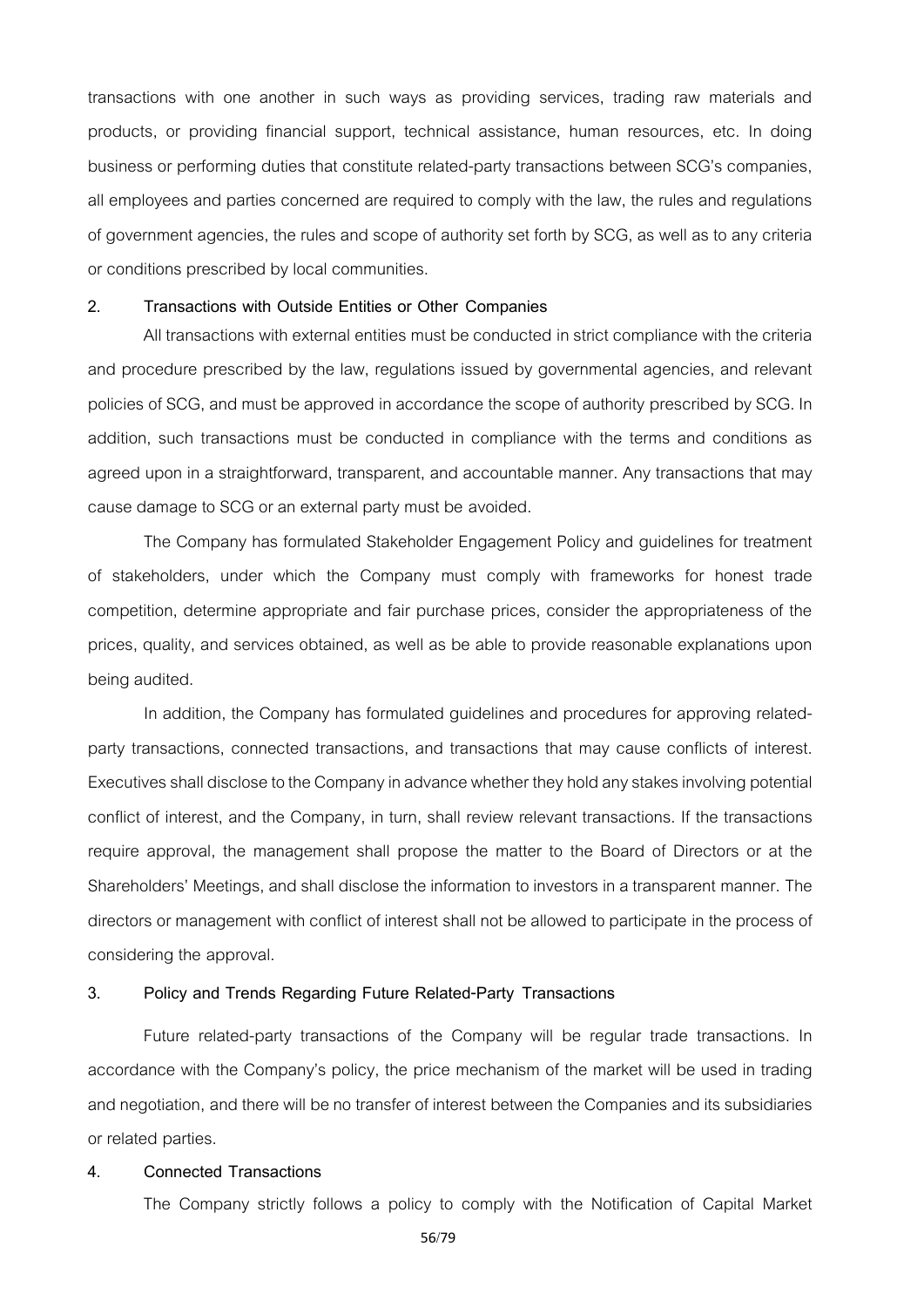Supervisory Board Re: Rules on Connected Transactions and the Notification of the Board of Governors of the Stock Exchange of Thailand Re: Disclosure of Information and Other Acts of Listed Companies Concerning connected transactions, as well as laws, regulations, notifications or orders relating to the execution of related party transactions.

#### **Anti-corruption Policy**

SCG conducts its business with fairness based on a philosophy that the Company shall demonstrate a keen sense to social responsibility and the best interests of its stakeholders in alignment with the principle of Corporate Governance, SCG code of conduct, and Stakeholders' Guidelines. In 2012, SCG participated "Collective Action Coalition in Anti-corruption Policy enacted by Thai Private Sector" in order to corroborate the Company's standpoint and emphasize on every Anti-corruption case.

To ensure that SCG has a proper policy determining responsibility, guideline, and regulation as a tool to prevent corruption from all business transactions, SCG has arranged a written guideline called 'Anti-corruption Policy' in order to prudently make a decision on any course of action that could possibly lead to corruption and to serve as an apparent guideline in performing business and effectively developing to sustainability organization.

#### **Anti-corruption Definition**

Corruption means any types of bribery; an offering, agreement to give, giving, promising to give, soliciting, or receiving of money, asset, or other inappropriate benefits from the government officers, government sectors, private sectors, or responsible person either in direct or indirect action so that such person could proceed or disregard his/her function in order to acquire, retain the business, recommend specific company to the entity, or achieve any improper benefits in business transaction. Exception shall be applied in case of laws, regulation, statement, standard, custom, or business traditions enable to do so.

#### **Anti-corruption Policy**

**Directors, Management, and SCG staffs are prohibited from operating or accepting every type** of corruption both in direct or indirect manner covering every business and related department in every country. The Anti-corruption Policy is needed to be reviewed regularly, including with a possible revision of such policy and implementation provision in order to accord with business changes, regulation, standard, and laws.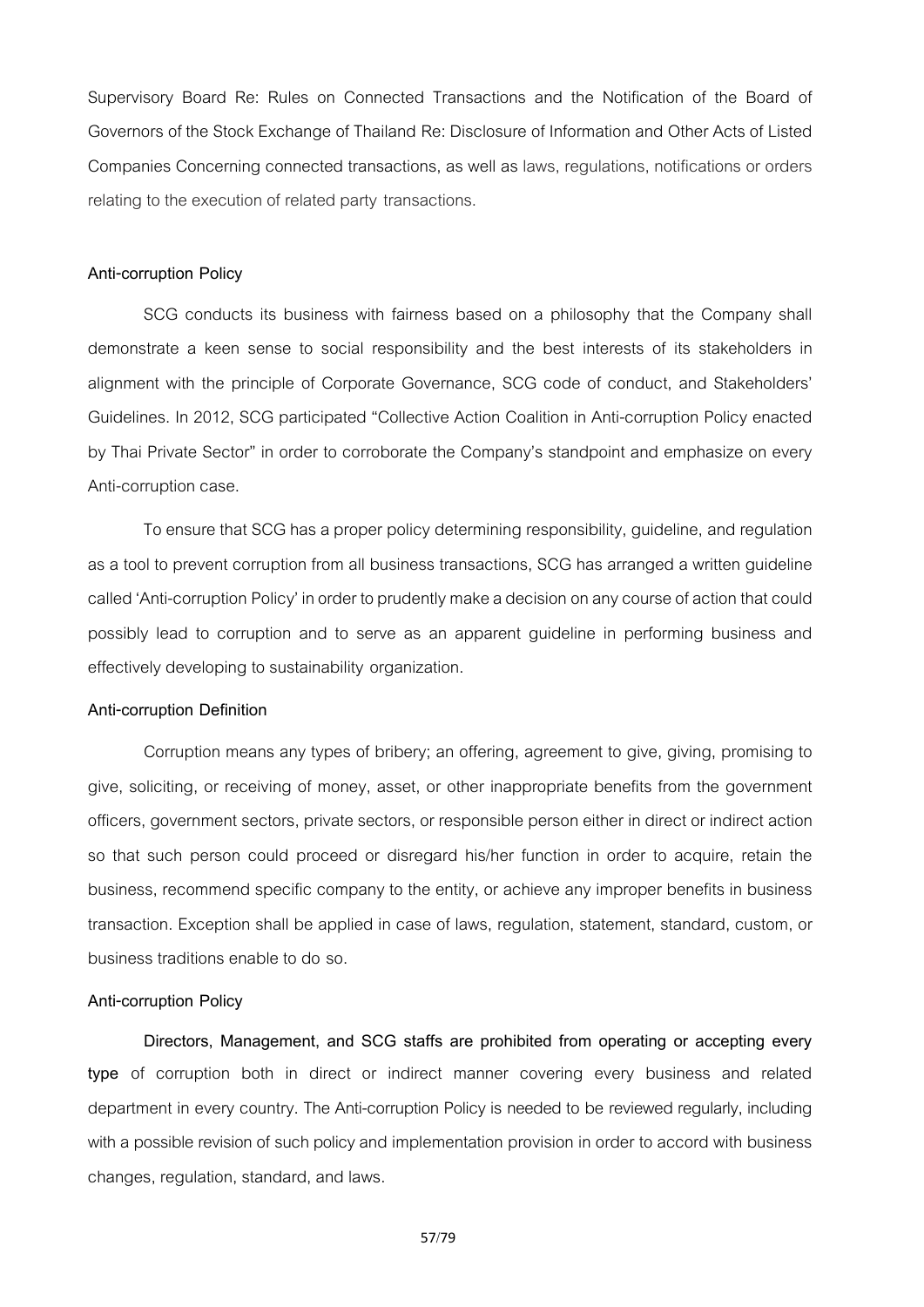#### Roles and Responsibilities

1. The Board of Directors is responsible for determining the policy, monitoring, and forming an effective system supporting Anti-corruption act in order to affirm that the Management Team intensively concerns, emphasizes, and cultivates Anti-corruption mindset as the company'sculture.

2. The Audit Committee is responsible for revision of financial and accounting reports, internal control, internal audit function, and risk management so that such operations are concise, appropriate, effective, and conformed to global standard.

3. Presidents & CEO, SCG Top Executives, and the Management are responsible for determining Anti-corruption system, promoting, and encouraging Anti-corruption manner conveyed to all staff and related parties. This also includes reconsideration on system or regulation in order to best adjust with business changes, regulation, standard, and laws.

4. Internal Audit Director is responsible for auditing, assessment, and evaluations in business transactions whether they are accurate and complied with guidelines, Approval Authority, standard, laws, and policy in such monitored department in order to assure that the internal controls are sufficient and suitable for probable risk in corruption. This shall be directly reported to the Audit Committee.

#### Anti-corruption Guidelines

1. The Board of Directors, the Management Team, and SCG staff in every level must follow with Anti-corruption Policy and the SCG Code of Conduct by avoiding involving with any course of corruption in direct or indirect manner.

2. SCG staff shall not be negligent in any corruption conditions involved directly with SCG. All staff must notify such act to supervisors or responsible person, including collaborate with investigation. Any queries or questions are needed to be consulted by the supervisor or a responsible person who monitors the SCG Code of Conduct compliance provided in particular channels.

3. SCG shall provide fairness and safeguard staff who denies or informs corruption cases relating to SCG by applying Protection Policy for appellant or persons who incorporate with Anticorruption information as stated in the Whistleblowing Policy.

4. A person who commits the corruption is equivalent to misconduct in the SCG Code of Conduct. This means such person is needed to consider discipline followed by SCG standard. Conviction on laws may be applied in case such act violates the laws.

5. SCG concerns the importance of dissemination, knowledge sharing, and communications with other people who involve or affect SCG so that those parties shall conform effectively to the Anti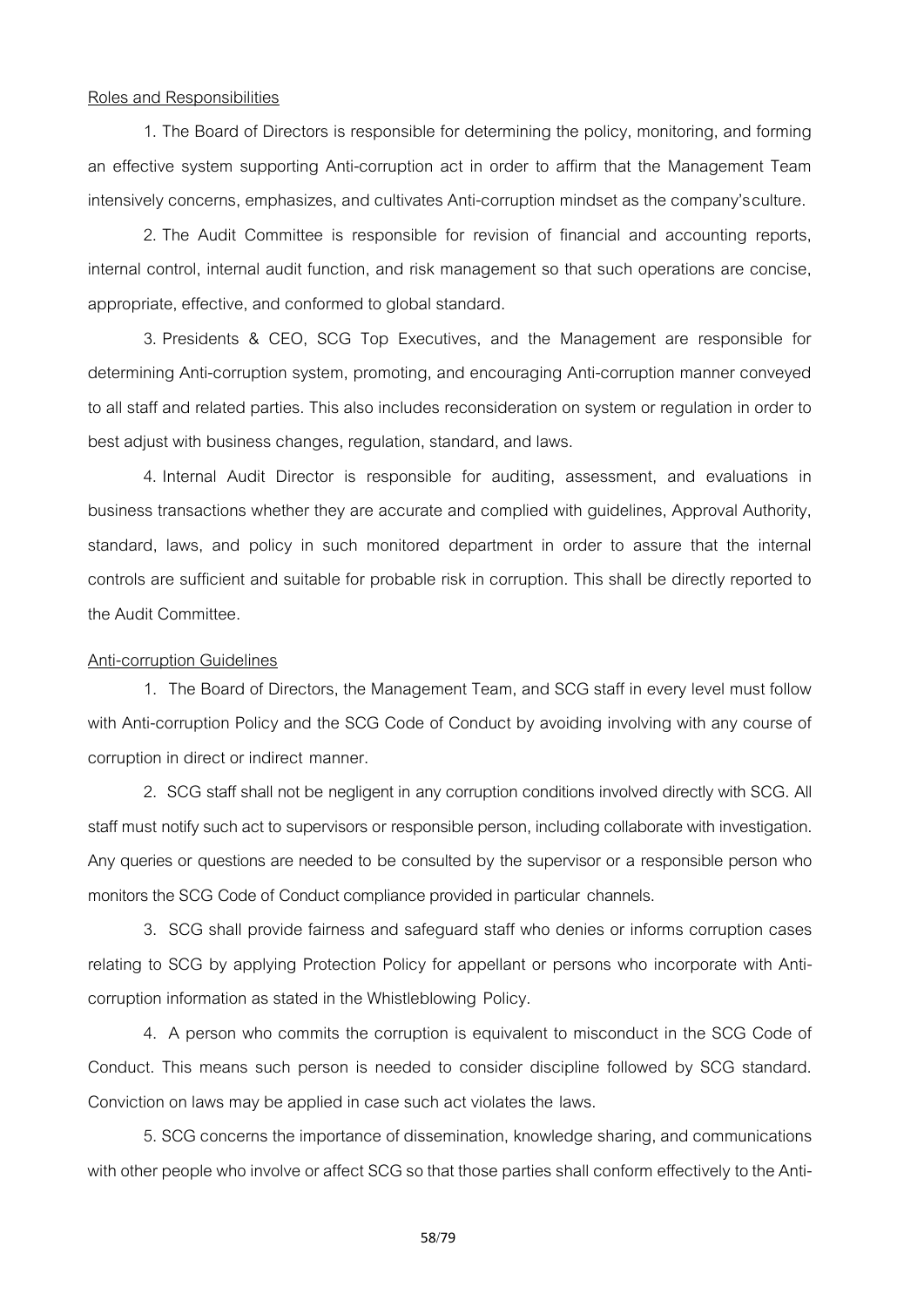corruption guideline.

6. SCG strives to create and sustain organization's culture representing that corruption is unacceptable in every business transaction dealing with both public and private sectors.

#### Provision in Implementation

1. This Anti-corruption Policy covers to Human Resource Management process starting from recruitment, promotion, training, evaluation, and benefits provided to staff. Every supervisor in every level must communicate to staff in order to apply in business transaction under their responsibility and to monitor such implementation effectively.

2. Implementation on Anti-corruption Policy should follow the guidelines in the SCG Code of Conduct, Corporate Governance guidelines, Stakeholders' Guidelines, standard, every SCG related operation manual, and additional guidelines which will be formulated afterward.

3.To stress the attention on processes which incur a high risk in corruption, the Board of Directors, the Management Team, and the SCG staff must conform carefully in the following course of action.

- 3.1 Gifts, Entertainment and Hospitality Offering gifts or entertainment and hospitality activities must be complied with the SCG Code of Conduct.
- 3.2 Charitable Contribution or Aid Granting contribution or receiving the aid must be transparent and in accordance with stipulated laws by confirming that such transaction shall not be claimed as a bribery act.
- 3.3 Business Relation and Procurement Process with the Public Sector All types of bribery or illegal payments are prohibited in all business transactions. SCG operation and connection with the government must be preceded transparently and in alignment with related laws and regulation.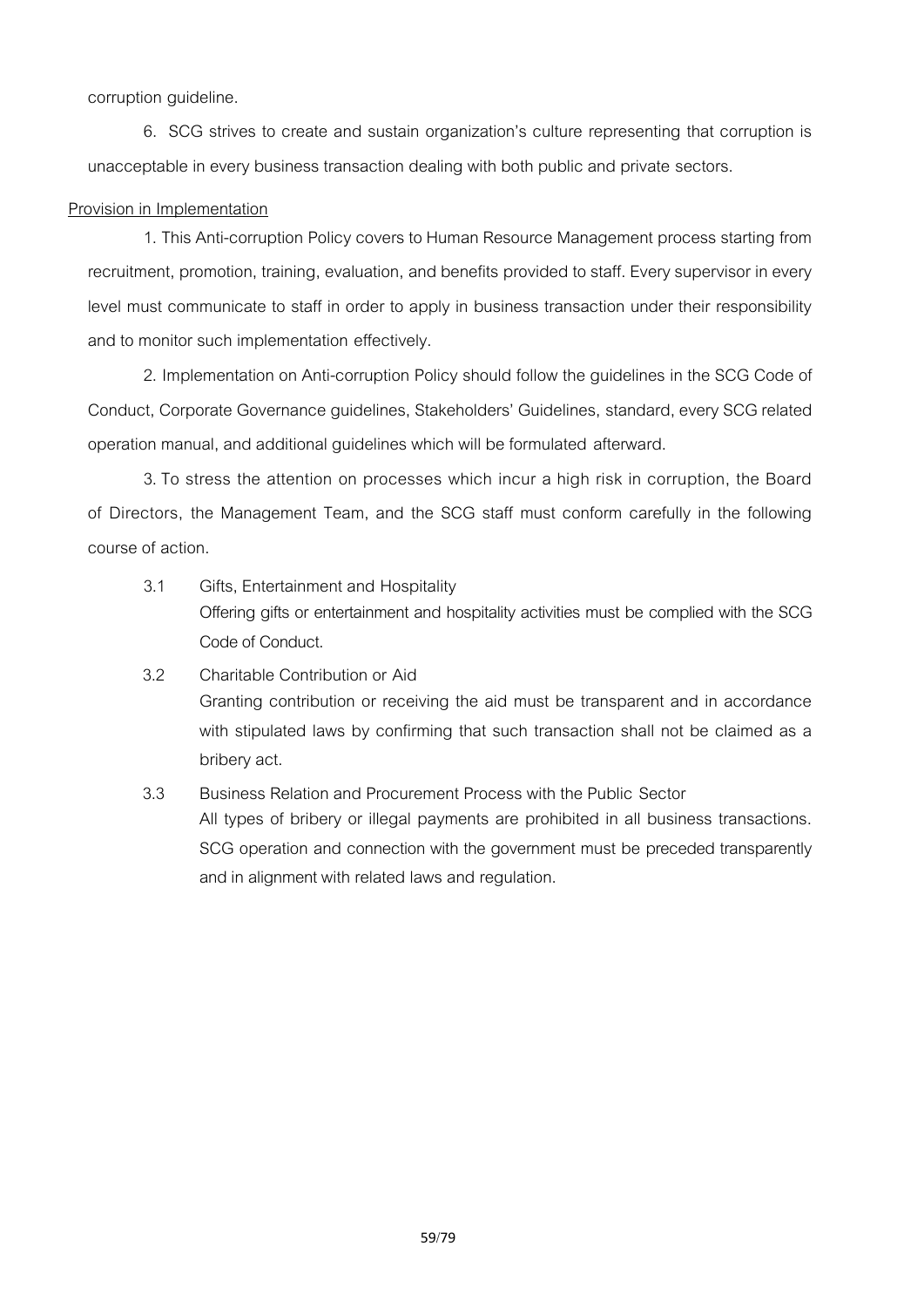**Policy on Protection and Fairness for Employees Who Inform on or Disclose of Wrongful Conduct or Non-Compliance with Laws, Rules and Regulations, theCompany's Articles of Association, and SCG Code of Conduct (Whistleblowing Policy)**

#### Persons Entitled to Complain

- 1. An employee who discovers an action that violates laws rules and regulations, the Company's Articles of Association, or the SCG Code of Conduct;
- 2. An employee who is abused, threatened, or disciplinary penalized, such as by a reduction in salary, being laid off, being fired, or targeted for treatment that is unfair and related to conditions of employment, due to that employee having complained, informed, or been about to inform, assist in an investigation, or gather facts for a person handling the complaint, including processing legal action, being a witness, giving testimony, or providing any cooperation to a court or governmental agency.

#### Persons Handling Complaints

- 1. An employee's supervisor, at any level, whom youtrust
- 2. The Director of the Corporate Human Resources Office
- 3. The Director of the Office of Internal Audits
- 4. The Secretary to the Board of Directors
- 5. Any member of the Company's Board of Directors

#### Procedure for Complaints

Complain to any person handling complaints as follows:

- 1. Complain directly, verbally or in writing.
- 2. Contact a person handling complaints by his/her e-mail address.
- 3. Send a letter to a person handlingcomplaints.
- 4. If the complainant chooses not to disclose his/her name, he/she must provide sufficient factual details or clear evidence to show that there are grounds to believe that a violation of laws, rules and regulations, the Company's Articles of Association, or the ethical code occurred in the business practices of SCG.

The complaint shall be deemed top secret. The complainant may complain through several channels, and does not need to disclose his/her identity. However, if he/she does disclose his/her identity, this would allow SCG to report him/her the outcome of the investigation or additional particulars concerning the matter of complaint.

#### Procedure for Investigating Facts

1. The person handling complaints will be the one to investigate and collect facts, or may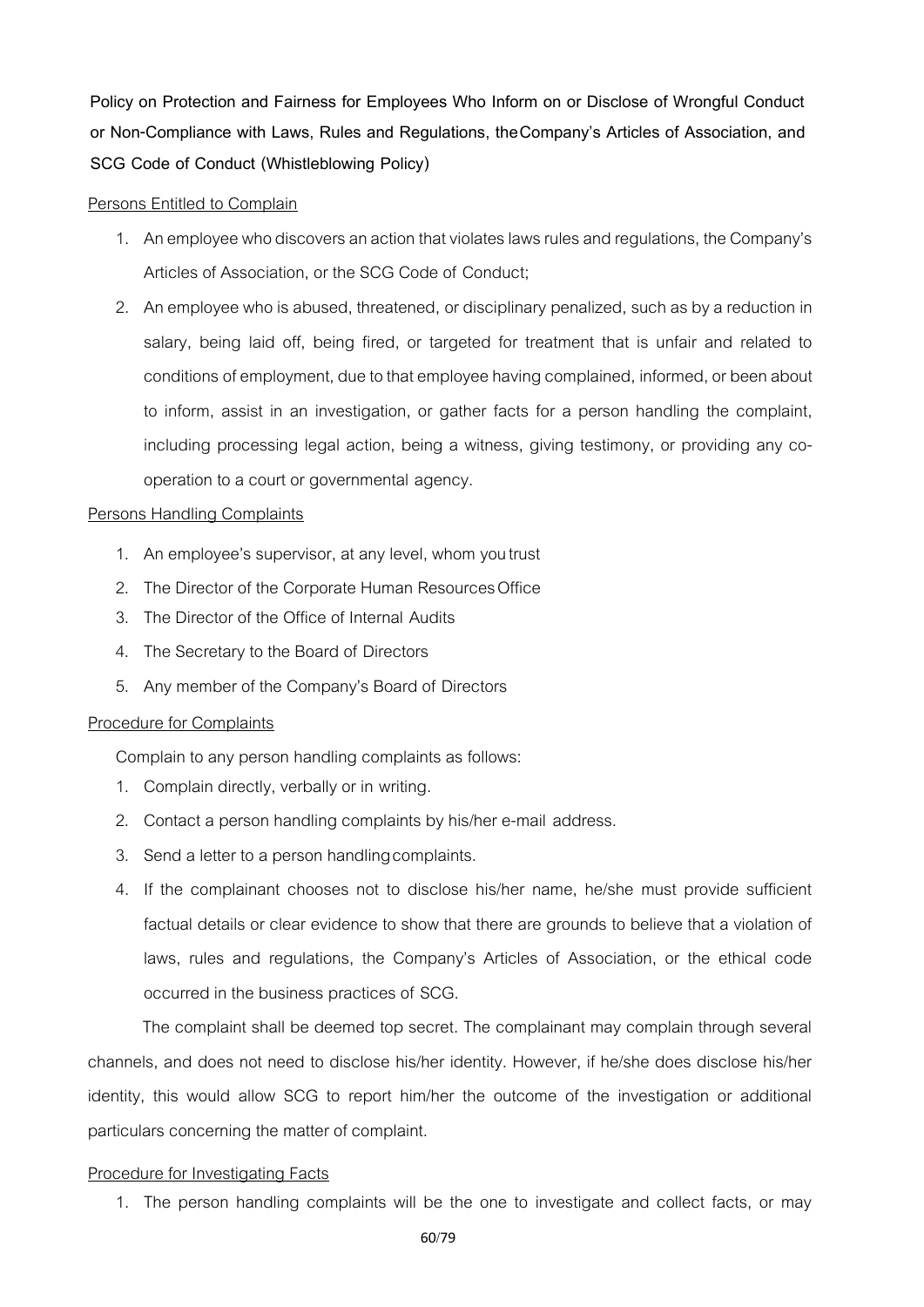authorize a trusted person or agency to investigate the facts.

- 2. The person handling complaints or the one authorized by that person may ask any employee to provide information or deliver any related document for the investigation of facts.
- 3. If the investigation reveals that a violation did occur, SCG will act as follows:
	- If the complaint is one in which SCG committed a breach of laws, rules and regulations, the Company's Articles of Association, or the SCG Code of Conduct, the person handling complaints or the one authorized by that person will submit the matter, opinion, and the appropriate course of action, to the person having authorities in SCG to consider courses of action. If the matter is important, such as one that affects the reputation and image or financial status of the Company, or conflicts with the Company's policies for conducting business, or involves a senior executive, it will be submitted to the Audit Committee or the Board of Directors for consideration.
	- **-** If the complaint has a detrimental impact on any person, an appropriate and fair method of mitigating that impact will be suggested to the person so affected.

### Protection and Defence of the Informant or Whistleblower

- 1. The complainant may choose not to disclose his/her identity if he/she believes that disclosure may harm him/herself, but he/she must provide sufficient factual details or clear evidence to show that there are grounds to believe that a violation of laws, rules and regulations, the Company's Articles of Association, or the SCG Code of Conduct occurred in the business practices of SCG. Nonetheless, if he/she does disclose his/her identity, this would enable the person handling the complaint to act more quickly.
- 2. SCG regards the information related to SCG as secret, and will disclose only so much of it as necessary to ensure the safety of and prevent harm to those who report, their sources, and other individuals involved. The persons responsible at each stage must guard the information obtained with the utmost secrecy and not reveal it to anyone. A breach would be considered a violation of discipline.
- 3. If the complainant believes that he / she will not be safe or incur harm, he / she may ask the Company to provide appropriate protection, or the Company may provide such protection without the complainant's request if it is believed that danger or harm is likely to occur.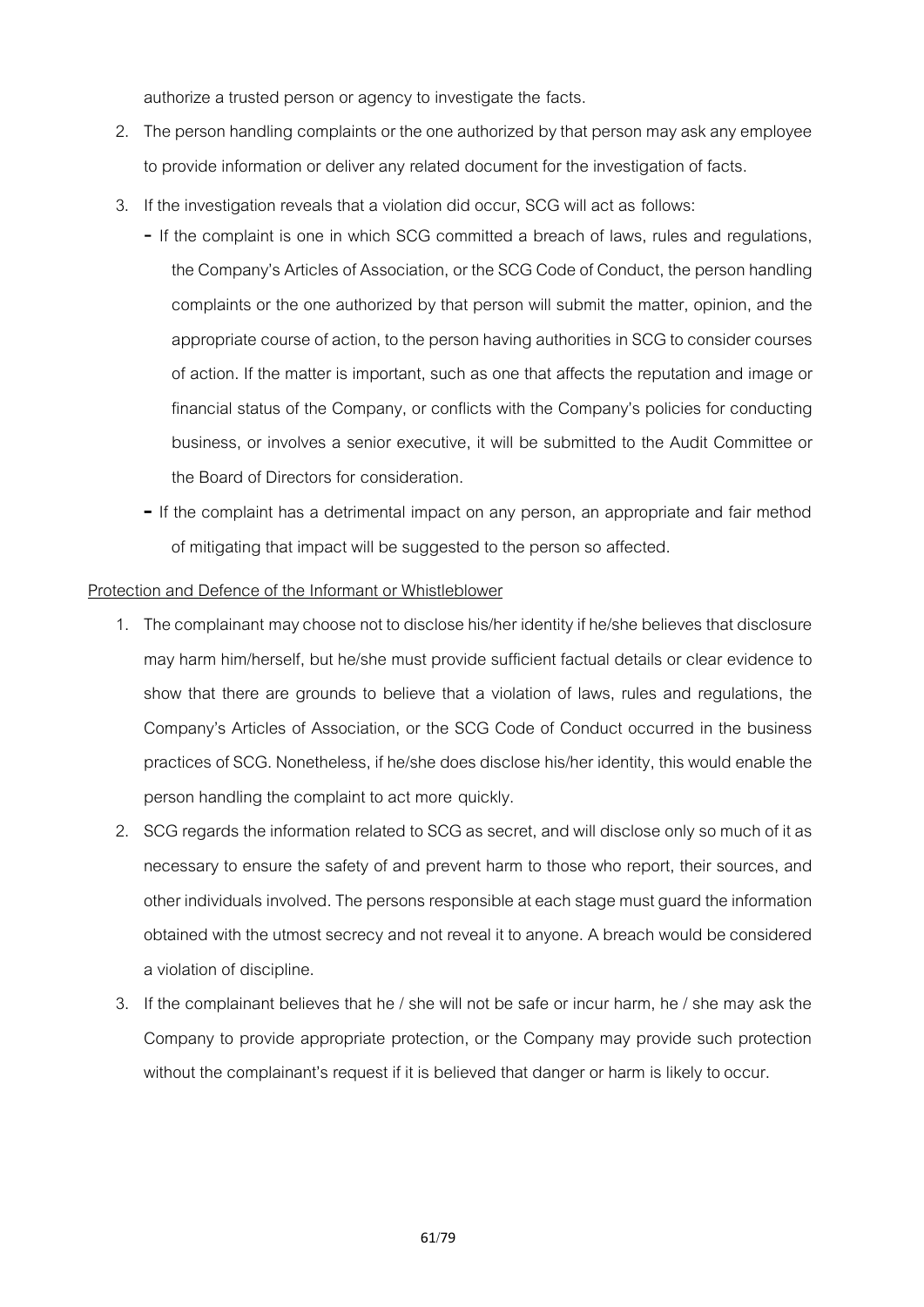- 4. If an employee is unfair to, mistreats, or harms other person due to that person having complained or informed about or disclose of wrongful conduct or non-compliance with laws, rules and regulations, the Company's Articles of Association, or the SCG Code of Conduct in the business practices of SCG including processing legal action, being a witness, giving testimony, or providing any co-operation to a court or governmental agency, such action is regarded as a breach of discipline that must be penalized. He/she may be penalized as the law stipulates if such action is deemed an illegal offence.
- 5. Those who incur harm will be compensated in a fair and appropriate manner.

#### **Disclosure Policy**

SCG's information disclosure has been consistently guided by fairness, transparency, and accountability, in accordance with the principle of corporate governance. As the Board of Directors deemed it appropriate, relevant guidelines were compiled, and SCG's disclosure policy was formulated in written form for the first time on October 21, 2008 to assure its shareholders, investors, stakeholders, and the general public that SCG's disclosure of information is clear, accurate, compliant with the law, and equitable.

As there have been amendments to laws relevant to disclosure, the Board of Directors has approved the revision of SCG's disclosure policy to keep it aligned with these developments.

#### **Policy**

- 1. SCG is committed to complying with laws relevant to disclosure in every country SCG operates or plans to conduct business.
- 2. SCG must disclose material non-public information accurately, completely, and with utmost caution so as not to distort its essence, in accordance with relevant laws, criteria, standards, and practices of agencies concerned. The disclosure must also be timely and fair to make certain that shareholders and investors receive sufficient information for decision making equitably and can easily access the information. To this end, the information may be disclosed through SCG's official channels or other channels defined by related agencies as deemed appropriate. Caution must be exercised with regard to the time of disclosure.

In addition, SCG must clearly define persons authorized to disclose material non-public information and their scope of authority, so that material information of the Company is disclosed through one channel to ensure consistency and prevent potential confusion. SCG employees are prohibited from disclosing material non-public information under all circumstances unless assigned by the President and CEO, Executive Vice President, or Vice Presidents, or Presidents of the Business Groups of SCG.

3. Disclosure of material public information must be clear and complete to prevent potential confusion. Furthermore, any related additional information that will be provided must be clear and consistent with the disclosed information to prevent any misunderstanding about the latter.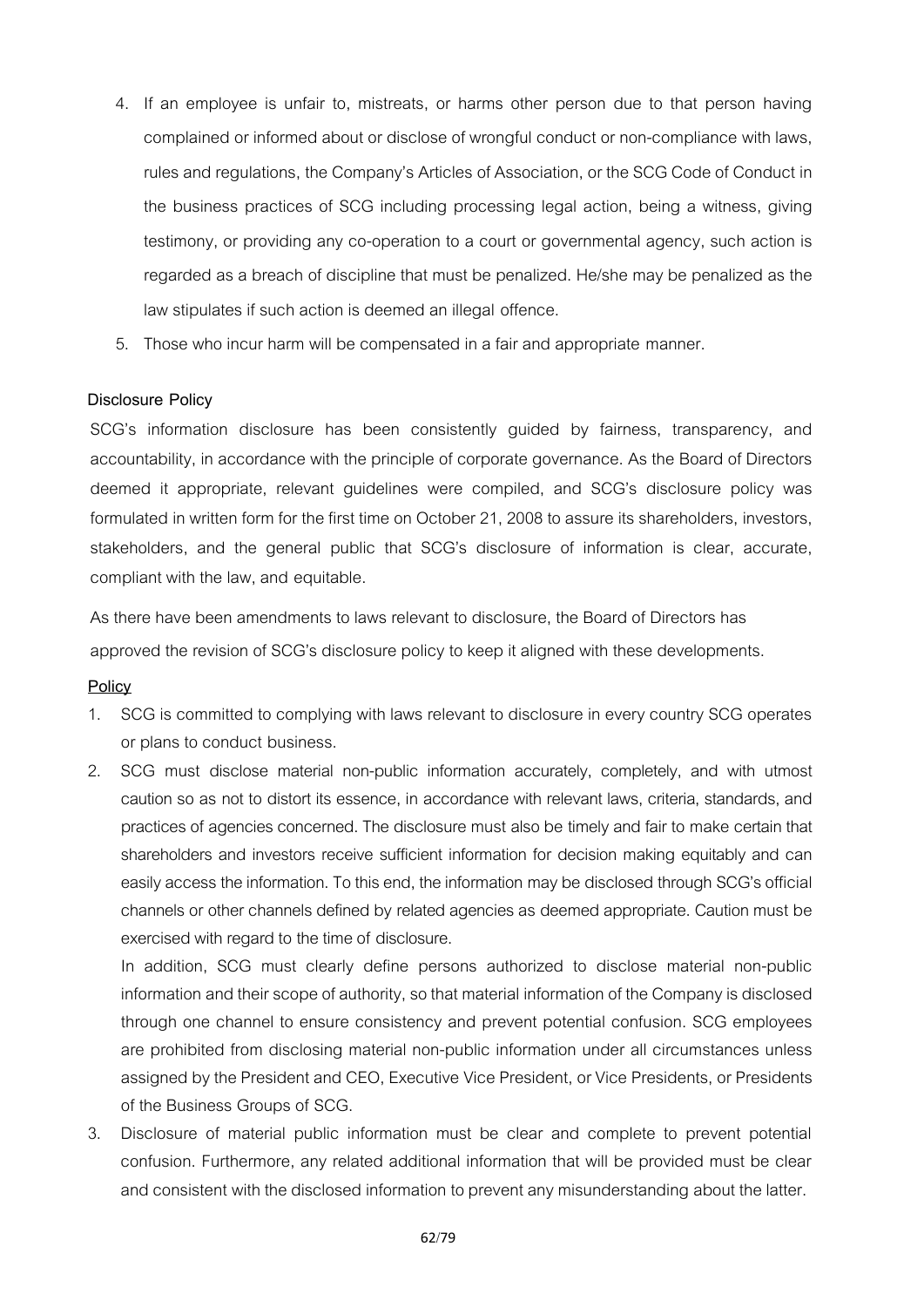- 4. Disclosure of forward-looking information must be conducted with utmost care to prevent any misunderstanding of the essence of the information, and the conditions or assumptions that inform the prediction must be set forth clearly. The source and accuracy of the information must be verified before it can be used in analyses and forecasts.
- 5. Non-material information must be disclosed on the basis of truthfulness and without an intent to mislead others with regard to facts about financial statements, operating results, and security prices. In addition, it must not be disclosed in such a manner that leads others to conceive that security prices are increasing or decreasing.
- 6. Disclosure of material information or other related information requires utmost caution. SCG must not disclose such information before the date of disclosure to the Stock Exchange of Thailand and the general public.
- 7. SCG must put in place information disclosure systems to ensure transparency, clarity, accuracy, timeliness, and sufficiency of information for investment-related decisions.
- 8. To ensure compliance with this policy, SCG Code of Ethics, SCG Code of Conduct, and the Company's antitrust guidelines shall also be applied.
- 9. Non-compliance with this policy is considered a violation of SCG Code of Conduct.

# **Investor Relations Code of Conduct**

The Siam Cement Public Company Limited has compiled this Investor Relations Code of Conduct to establish guidelines for correct and proper practices to which investor relations officers (IROs) can adhere. The Code of Conduct details fundamental principles regarding information disclosure, inside information protection, fair and equitable treatment of stakeholders, and integrity, all of which are consistent with SCG Corporate Governance and form a basis on which added value can be created and the Company can inspire confidence in its shareholders, investors, the general public, and every stakeholder.

The Investor Relations Code of Conduct comprises four main principles as follows:

- 1. Disclosing information material to investment decisions accurately sufficiently and timely
- 2. Handling and protecting inside information
- 3. Disclosing information fairly and equitably
- 4. Performing duties with integrity

# **1. Disclosing information material to investment decisions accurately, sufficiently and timely**

- 1.1 Disclose information material to investment decisions accurately, sufficiently, and in a timely fashion in accordance with the rules and regulations of the authorities concerned such as the Securities and Exchange Commission (SEC) and the Stock Exchange of Thailand (SET).
- 1.2 Exercise their discretion and caution in disclosing information and refuse to divulge trade secrets or information that may compromise the Company's competitiveness.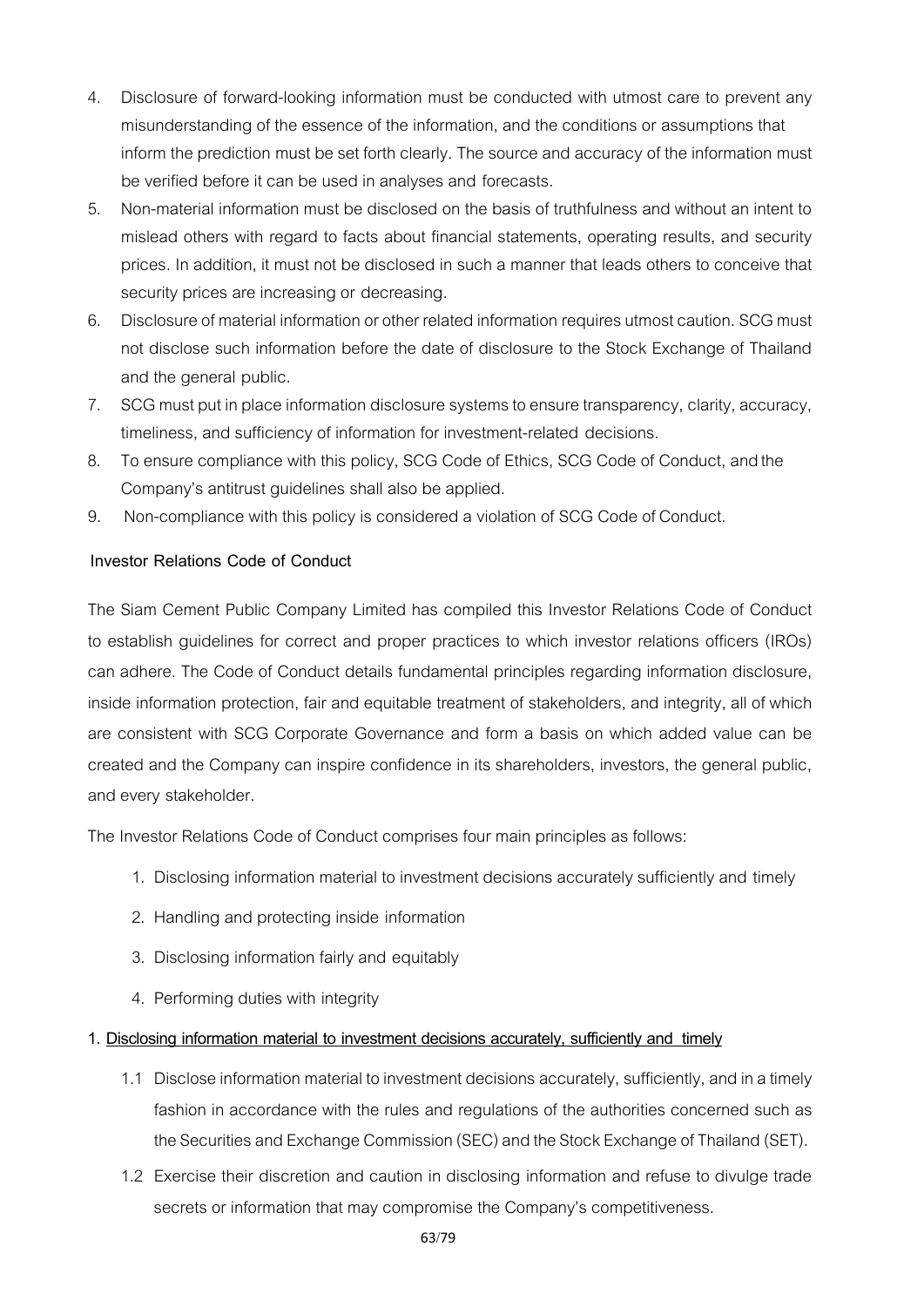- 1.3 Disclose information in a regular and clear manner and exercise caution to prevent misunderstanding or misinterpretation. In addition, they mustprovide both positive and negative facts, ensure sufficient detailsfor a clear understanding, and recognize that a disclosure of complete information will enable information receivers to better approximate and predicttheCompany's current and future performance.
- 1.4 Clarify facts to the general public in a timely manner in accordance with the rules and regulations of the SET and relevant authorities upon the surfacing ofrumors, news leaks, inaccurate understanding among stakeholders, or any information about the company that may significantly influence investment decisions or the price or value of the Company's securities.
- 1.5 Do not disclose inaccurate information or information that is conjectural or predictive in nature, either verbally or in written forms, prior to public disclosure with the intention to manipulate the purchasing of the Company's shares.
- 1.6 Do not provide negative or slanderous information about the Company's competitors or stakeholders.
- 1.7 Establish information dissemination channels or sources to ensure equitable disclosure of information.

#### **2. Handling and protecting inside information**

- 2.1 Do not use inside information which is material and not yet to be publicly disclosed for IROs' own interest or the interest of others and must not disclose such information until it has been publicly disclosed in accordance with relevant rules and regulations.
- 2.2 Comply with laws, rules, regulations, and the Company's policies related to handling of inside information. Material information that may affect performance should be disclosed through channels provided by the SET before it is relayed to any specific investorgroup.
- 2.3 Adopt a "Quiet Period" of at least two weeks prior to the disclosure of the Company's financial statements, during which IROs will not host a meeting or provide analysts and investors with information or answer questions related to the Company's short-term performance.

#### **3. Disclosing information fairly and equitably**

- 3.1 Host activities for different stakeholder groups as deemed appropriate to offer opportunity to each group for equal and fair access to information and ensure that no group is placed in a disadvantageous position or has their investment opportunities compromised.
- 3.2 Provide channel with equal opportunity for all stakeholders to contact and make enquiries and must not extend special privileges to any particular group of stakeholders.
- 3.3 Disclose promptly the information presented in exclusive meetings such as roadshow and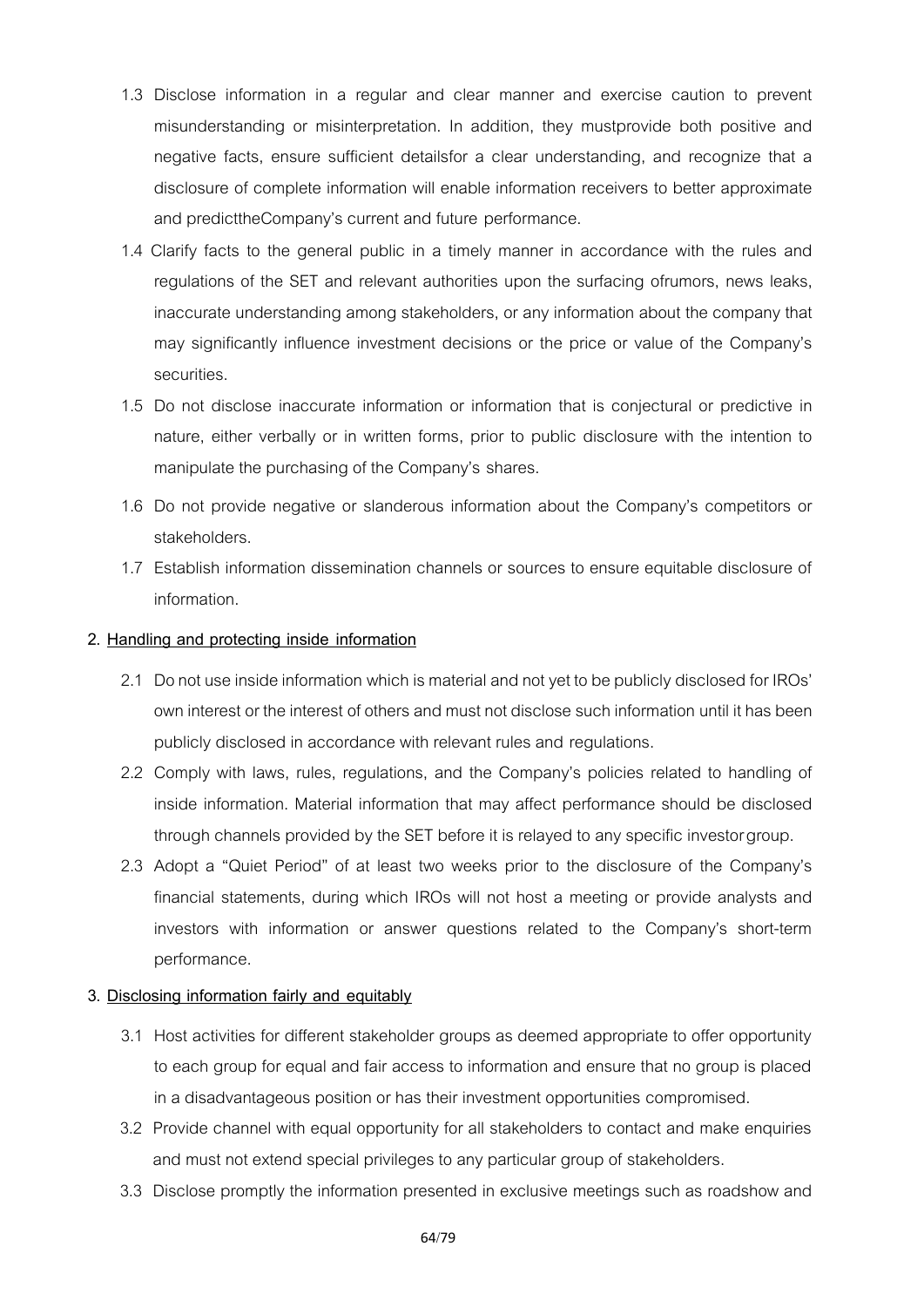analyst presentations on the Company's websites and channels provided by the SET after such meetings so that it becomes publicly available.

- 3.4 Treat each stakeholder group as the followingguidelines:
	- (1) Investors
		- Treat all investors, retail or institutional, equally.
		- Provide opportunity to retail investors for the same level of access to data as analysts and institutional investors.
		- Do not discriminate in accepting one-on-one meetings with institutional investors or investor groups.
	- (2) Analysts
		- Offer analysts from every securities company equal opportunities to attend analyst meetings arranged by the Company.
		- Do not give any gift or reward to analysts with the intention to influence them to write analysis for the Company or write reports on the Company solely in a positive light.
		- Respect the report and opinion of analysts. Should such a report of opinion includes or provides inaccurate information, IROs may offer clarifications.
	- (3) Media
		- Give opportunity to the media for equal access to accurate, clear, and pertinent information.
		- Do not disclose information that is about to be publicly disclosed in the media to any specific media outlet in advance.
		- Do not give any gift or reward to analysts with the intention to influence them to write groundless news or articles for the Company.
	- (4) Regulators
		- Cooperate in providing vital and appropriate information when requested by regulators.
		- Do not give any gift or reward to regulators with the expectation of special treatment in return.
	- (5) Internal parties
		- Host activities occasionally so that the executives of the Company can meet different stakeholder groups as deemed appropriate.
		- Report to the Board of Directors and the executives all useful information that helps add value to the Company such as results of investor relations activities, opinions of analysts and investors, and capital market sentiment.
		- Communicate the Company's Investor Relations Code of Conduct to employees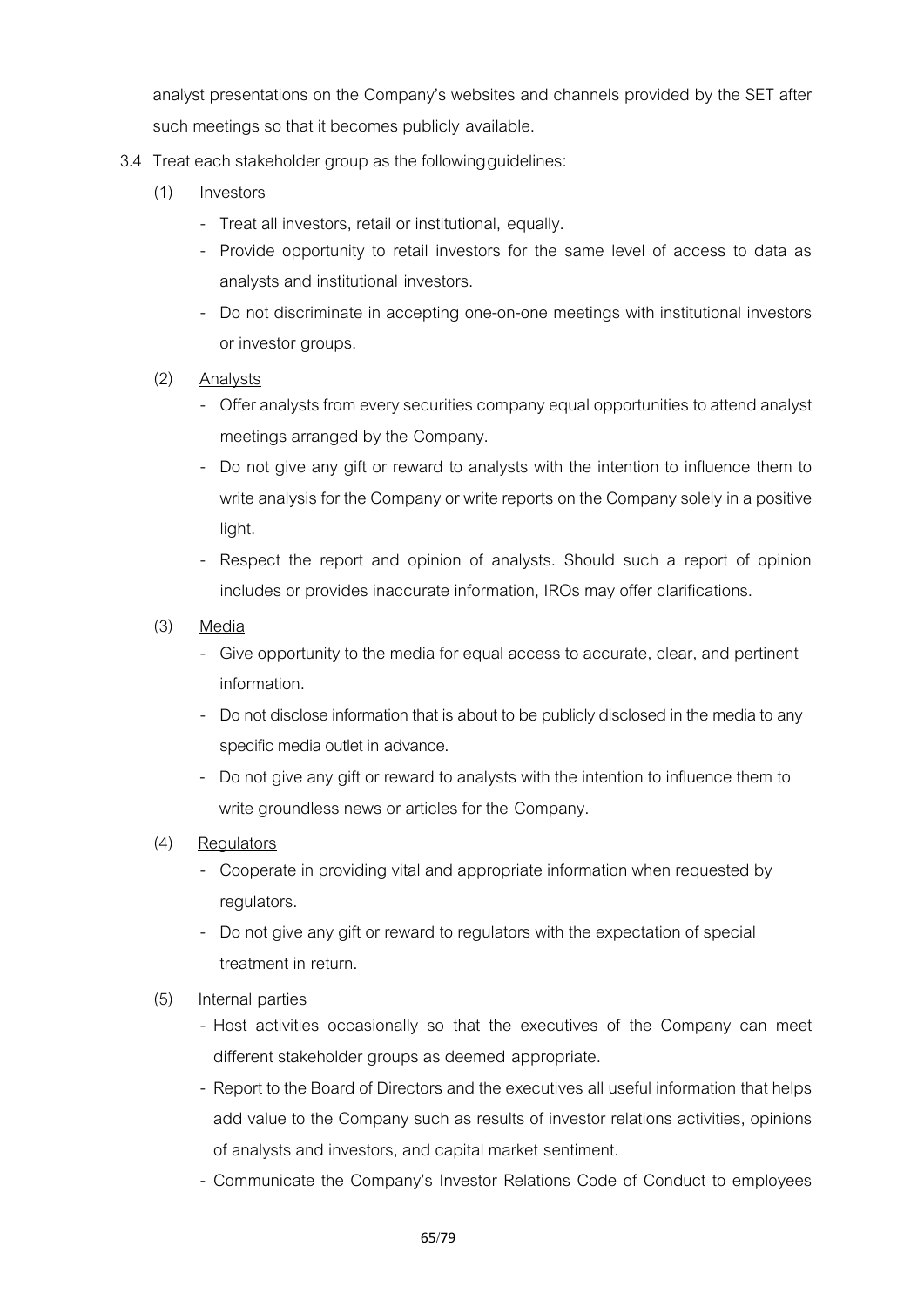with responsibilities relating to investor relations so as to establish a uniform practice consistent with that of IROs.

- (6) Other stakeholders
	- Disclose information to other stakeholders accurately, sufficiently, timely, and equitably. Should a disclosure be necessitated for certain business operations, utmost caution must be exercised to safeguard confidentiality.

#### **4. Performing duties with integrity**

- 4.1 Do not receive gifts or reward that may be construed as personal incentives or gain.
- 4.2 Avoid actions that constitute conflicts of interest with the Company such as the use of the Company's assets or information for personal gain.
- 4.3 Donot exploit their relationship or information obtained as IROs to seek personal gain.
- 4.4 Comply with SCG policies and Code of Conduct and report to supervisors should noncompliance of the Investor Relations Code of Conduct arise.

### **Human Right Policy**

SCG aims to conduct business with ethics holding on to responsibility to society and all groups of stakeholders based on Good Corporate Governance principle and SCG Code of Conduct**.** For human rights protection, SCG has strictly complied with laws and international standards especially giving support to and complying with Universal Declaration of Human Rights**:** UDHR, United Nations Global Compact**:** UNGC, United Nations Guiding Principles on Business and Human Rights**:** UNGP and the International Labor Organization Declaration on Fundamental Principles and Rights at Work**:** ILO**.**

To ensure that SCG**'**s business is free from human rights violation, the Board of Directors of The Siam Cement Public Company Limited considers, therefore, it is appropriate to define the Human Rights Policy and Guidelines to prevent violation of human rights in every activity of SCG**'**s business **(** direct activity**)**  including business partner in business value chain and joint venture**.**

#### Scope of Application

This Human Rights Policy is applicable to all activities of SCG **(**employees, direct business activities,

products and services**)** where SCG has management control such as own operations, companies 100**%**  owned by SCG, subsidiaries and joint ventures**.**

SCG expects business partners, such as associate companies or other investments where SCG does not have overall control, as well as contractors, suppliers and others to uphold and comply with this Policy**.**  Definition Terms in the Human Rights Policy

**"**Human Rights**"** are rights inherent to all human beings, regardless of physical or mental status, race, nationality, country of origin, ethnicity, religion, gender, language, age, skin color, education, social status, culture, tradition or any other status as stipulated by laws of each country and treaty each country has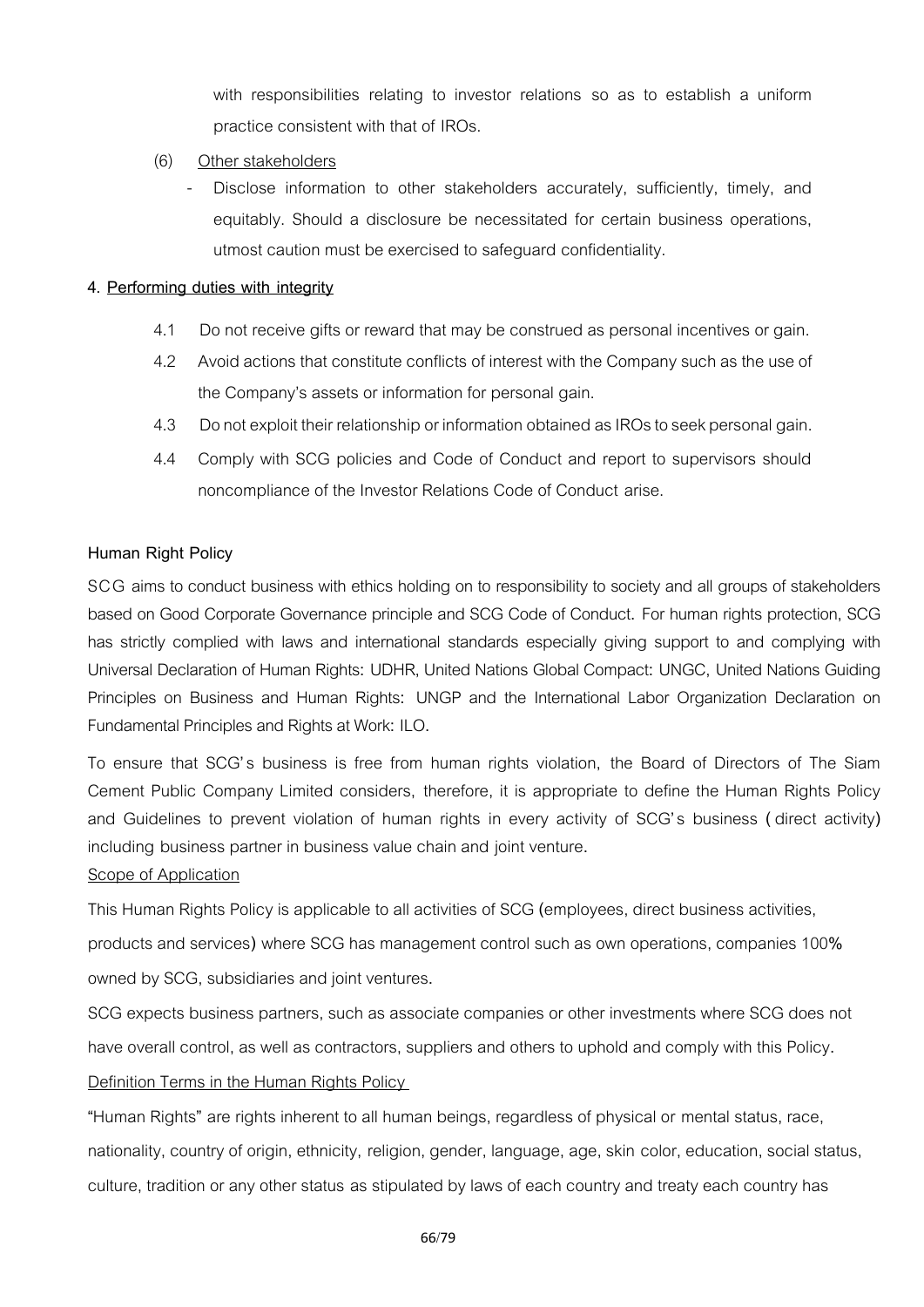commitment to**.** Human rights include the rights to life and liberty, freedom from slavery and torture, freedom of expression and gathering, the right to work and education, and many more**.** Everyone is entitled to these rights, without discrimination**.**

**"**SCG**"** means the Siam Cement Public Company Limited and subsidiaries of the Siam Cement Public Company Limited based on consolidated financial statements**.**

#### Human Rights Policy

The Board of Directors, executives, management and employees at all level shall be aware of importance of, respect human rights of every aspect of everyone including social and community, laws of each country and treaty each country is committed to and:

- treat everyone following human rights principle on equal basis without discrimination,
- avoid any act considered violation of human rights,
- support human rights protection,
- support communication, dissemination, education, creation of understanding, defining direction, monitor and provide any support to any stakeholders or business partner in the business value chain including supplier, contractor and those in the joint venture to join the business with ethics respecting human rights and treating everyone based on the human rights principle in this policy.

#### **Guidelines**

- 1. Everyone shall pay respect to human rights and treat each other with respect and honor on equality basis without considering differences in physical or mental status, race, nationality, country of origin, ethnicity, religion, gender, language, age, skin color, education, social status, culture, tradition or any other status.
- 2. Care must be taken when performing duty to prevent any risks in human rights violation in business. Everyone shall monitor and provide any support to protect human rights.
- 3. Everyone shall support actions to protect human rights.
- 4. Everyone shall support communication, dissemination, education, creation of understanding, defining direction, and provide any support to any stakeholders or business partner in the business value chain including supplier, contractor and those in the joint venture to join the business with ethics respecting human rights and treating everyone based on the human rights principle in this policy.
- 5. Everyone shall monitor and provide any support to protect human rights. They shall monitor human rights respect, not ignore or pay attention when finding any action matching human rights violation relating to SCG. Report must be made to supervisor or people of responsibility on this issue. Such person shall give cooperation to any inquiry or investigation of truth. In case of any doubt or question, such person shall consult his supervisor or people of responsibility via the assigned channels.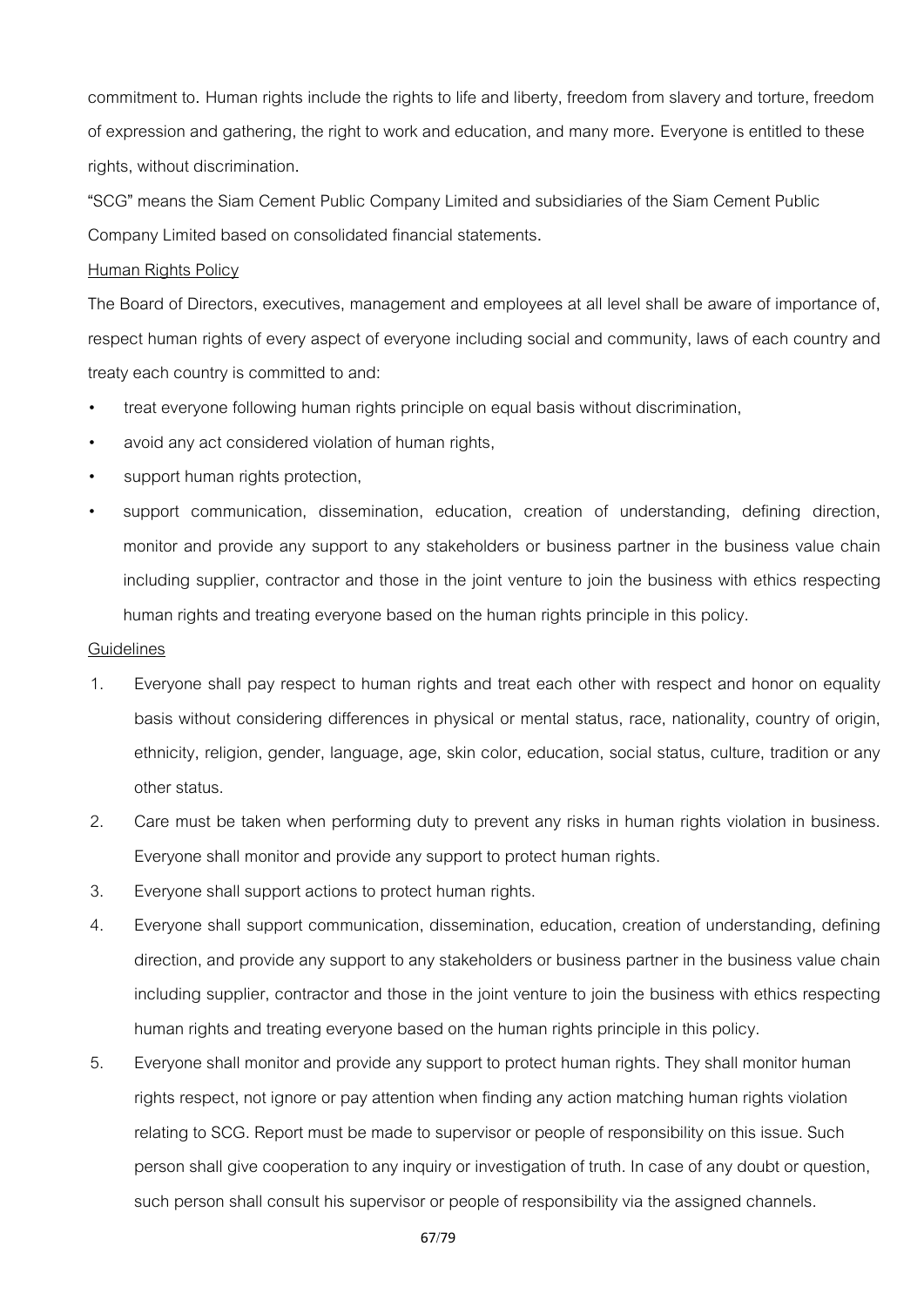- 6. SCG shall fairly treat and protect any whistleblower who reports a violation of the human rights of an individual related to SCG by implementing whistleblower protection measures to protect all whistleblowers and informants involved as stipulated in SCG Whistleblower Protection Policy.
- 7. SCG shall continuously develop and conduct a Due Diligence Process to identify human rights risks and impacts and potentially affected stakeholders, plan for corrective and preventive actions on addressing, preventing, and managing human rights violations, and to track and monitor the situation. Also, appropriate mitigation plan shall be set for human rights violation case.
- 8, SCG shall track and monitor the performance on human rights management following tracking and monitoring processes, including a provision of support and cooperation in the remediation of negative human rights impacts the company has caused or contributed to.
- 9. SCG is determined to create and maintain corporate culture aiming to respect human rights according to this Human Rights Policy.
- 10. Any person who violates the human rights which is also acting against SCG Code of Conduct shall be considered disciplinary penalty as defined by SCG and may be subject to legal punishment if the act is against the law.

# **SCG Privacy Policy**

SCG respects the privacy of customers, shareholders, SCG's employees, and persons relevant to SCG. To ensure that the rights of said persons shall be protected under the Personal Data Protection Act (PDPA), the Board of Directors of The Siam Cement Public Company Limited has thus resolved to issue the SCG Privacy Policy so that SCG can have clear and proper guidelines, mechanisms, governance measures, and management for personal data.

#### **1. Scope of Application**

This Privacy Policy is applied to SCG, SCG 's employees, and any person relating to personal data processing as instructed by or on behalf of SCG.

#### **2.** Definitions

- 2.1 Processing means any operation performed on personal data such as collecting, recording, organizing, structuring, storing, editing, retrieving, disclosing, forwarding, disseminating, transferring, combining, erasing, and destroying.
- 2.2 Personal Data means information that relates to an individual and thus makes it possible to identify the individual, either directly or indirectly, such as name, surname, e-mail, phone number, IP Address, image, nationality, religion, political opinions, Genetic data, and Biometric data.
- 2.3 Data Subject means any natural person who can be directly or indirectly identified by personal data.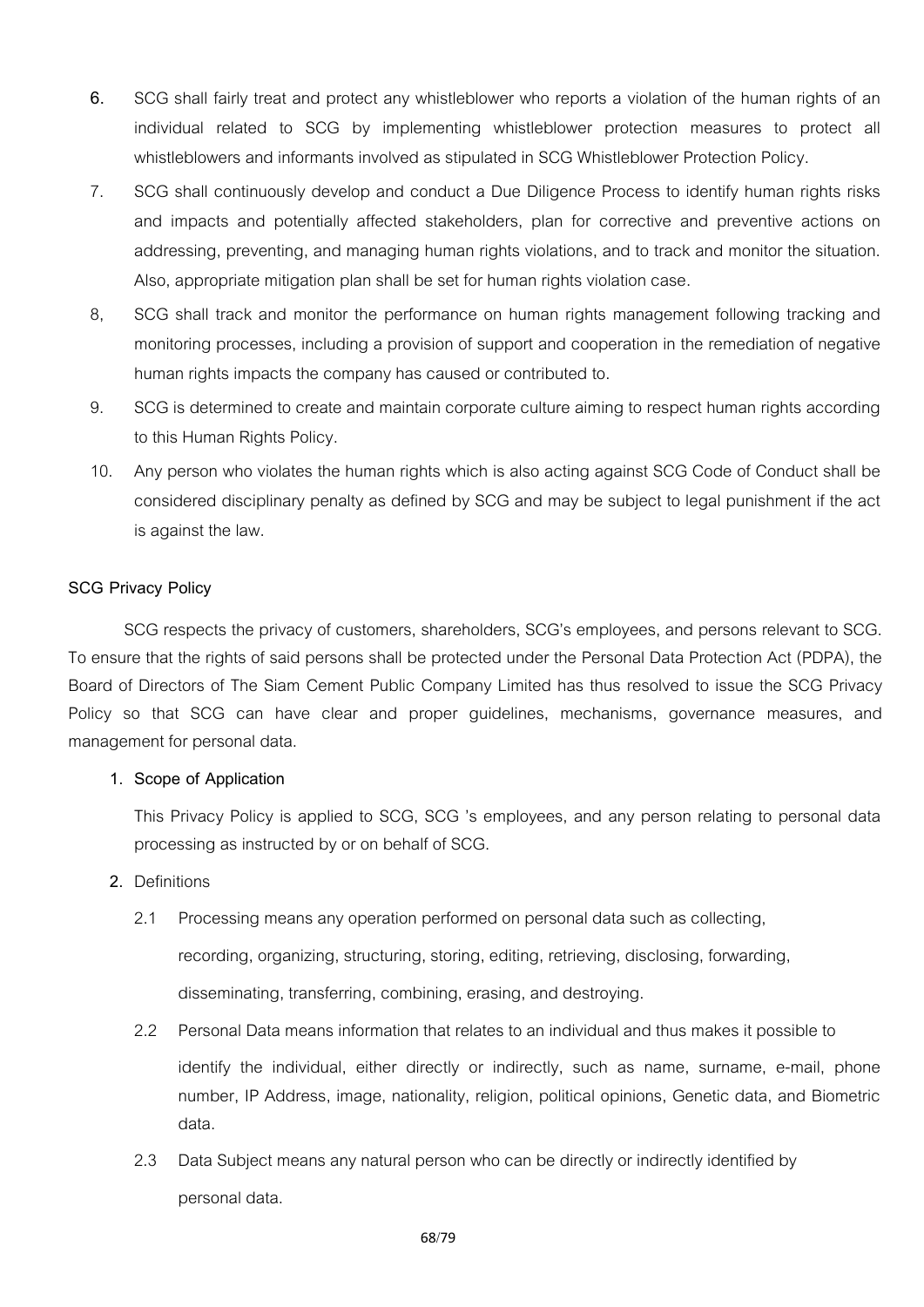- 2.4 Data Controller means a natural person or a juristic person that is authorized to make decisions concerning personal data processing.
- 2.5 Data Processor means a natural person or a juristic person which carries out operations concerning personal data processing as instructed by or on behalf of the Data Controller.
- 2.6 SCG means The Siam Cement Public Company Limited and its subsidiaries according to the consolidated financial statements of The Siam Cement Public Company Limited.
- **3. Privacy Policy: Personal Data Protection Governance**
	- 3.1 **SCG shall issue the structure of personal data governance so as to define proper methods and measures, in compliance with laws, as follows:**
		- (1) **Setting up Organizational Structure and clearly defining roles, missions and responsibilities of relevant departments and persons, so as to establish governance mechanisms, control, responsibility, operation, implementation, and monitoring of personal data protection measures in compliance with laws and SCG Privacy Policy;**
		- (2) **Appointing SCG Data Protection Officer (SCG DPO) with roles and duties as specified in SCG Privacy Policy.**
	- 3.2 SCG shall issue policies, standards, guidelines, procedures, and other documents relating to personal data protection in alignment with the law and SCG Privacy Policy.
	- 3.3 SCG shall issue Policy Management Process to oversee that SCG Privacy Policy is being constantly adhered to.
	- 3.4 SCG shall regularly carry out training for SCG's employees so that the employees will recognize the importance of the Privacy Policy, and to ensure that all of SCG's relevant employees are well-trained, understand personal data protection, and adhere to SCG Privacy Policy.

# **4.** Privacy Policy: **Personal Data Processing**

- 4.1 SCG, as a data controller and data processor, shall conduct personal data processing in a fair and transparent manner in compliance with laws while taking into account the accuracy of such personal data. The determination of scopes and objectives of personal data processing as well as the period of time personal data shall be stored, shall be carry out as necessary under lawful objectives and SCG's business practices. In addition, SCG Packaging shall sufficiently maintain confidentiality, integrity, and security of personal data.
- 4.2 SCG shall issue a process and oversee to manage personal data at every step to comply with laws and SCG Privacy Policy.
- 4.3 SCG shall issue and retain Records of Processing (RoP) for recording transaction and any activity relating to personal data processing in compliance with laws. In addition, Records of Processing shall be revised should there be any change of transactions or relevant activities.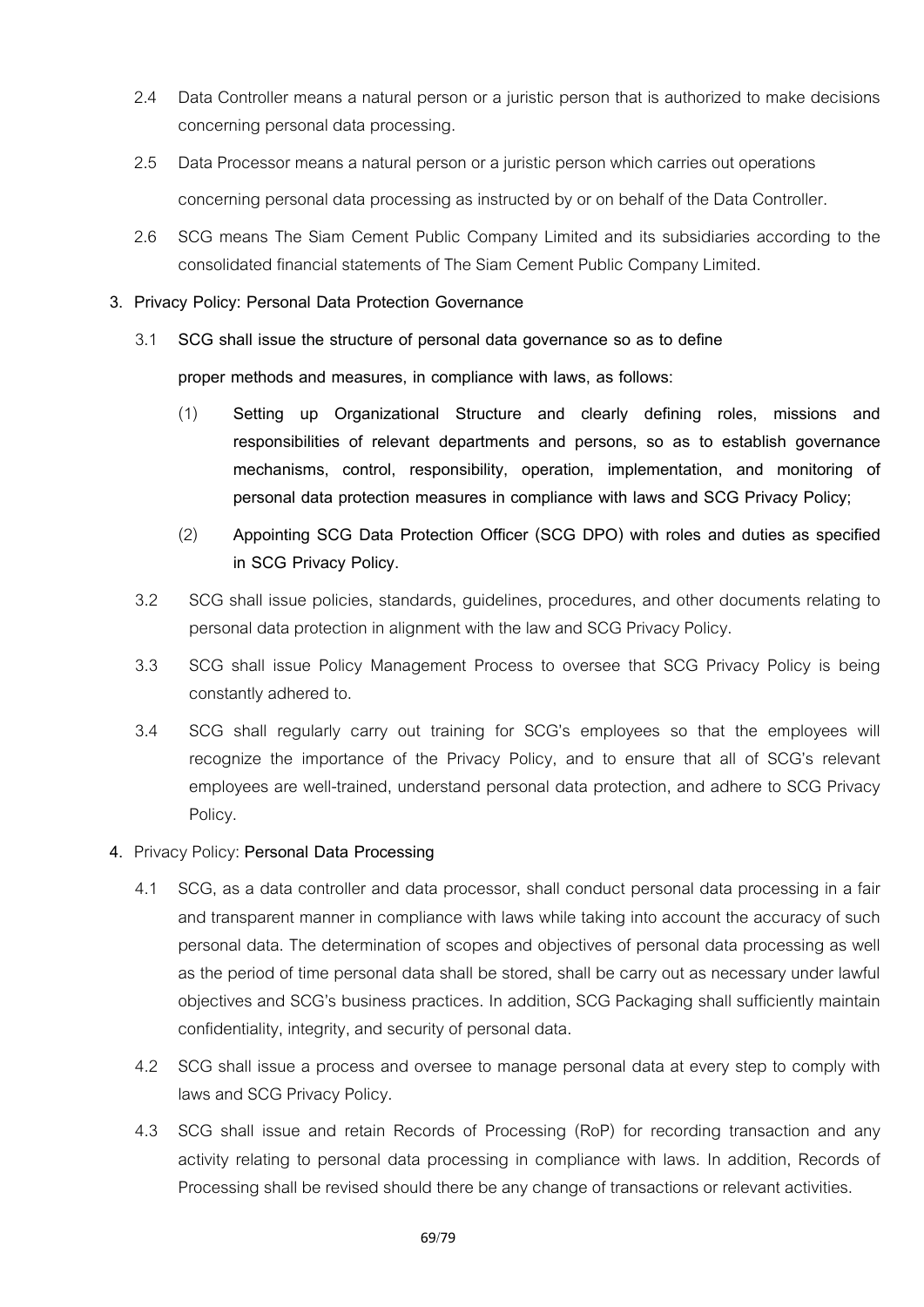- 4.4 SCG shall issue clear process to ensure that notice of objectives, and accumulation and details of personal data processing (Privacy Notices), as well as seeking consent from the data subjects are in compliance with laws. Governance measures for and validation of the said issues shall also be implemented.
- 4.5 SCG shall establish mechanisms for personal data validation and personal data correction.
- 4.6 In the case where SCG send, transfer, or allow any other person to use personal data, SCG Packaging shall have an agreement with data receivers or users to define rights and duties in compliance with laws and SCG Privacy Policy.
- 4.7 In the case SCG send or transfer personal data abroad, SCG shall proceed in accordance with laws.
- 4.8 SCG shall destroy personal data when it is due in compliance with laws and SCG's business practices.
- 4.9 SCG shall assess risks and set measures to prevent risks and reduce effects which may occur with personal data processing.

### **5. Privacy Policy: Data Subject Rights**

SCG shall provide measures, channels, and means so that the data subject are able to exercise their rights as stipulated by laws, and shall record and assess the response to data subjects' rights of access.

#### **6. Privacy Policy: Personal Data Security**

- 6.1 SCG shall sufficiently set forth personal data security measures, and prevent the personal data leaks and the use of personal data without permission.
- 6.2 SCG shall issue the Privacy Incident Management Policy and Incident Response Program so as to promptly identify and handle privacy incidents.
- 6.3 SCG shall provide notification process for data subjects, government officers, data controllers (in case SCG is the data processor or joint data controller), and other persons in compliance with laws.

#### **7. Privacy Policy: Personal Data Protection Compliance**

- 7.1 SCG shall provide monitoring process in case there is any amendment of laws, and regularly keep personal data protection compliance up-to-date and compliant with laws
- 7.2 SCG shall regularly review and revise the policy, standards, guidelines, procedures, and other documents relevant to personal data protection in order to keep them up-to-date, and compliant to the law and situation in each period.

#### **8. Roles, Duties and Responsibilities**

- 8.1 Board of Directors have roles duties, and responsibilities as follows:
	- (1) Oversee that the structure for personal data governance and internal control concerning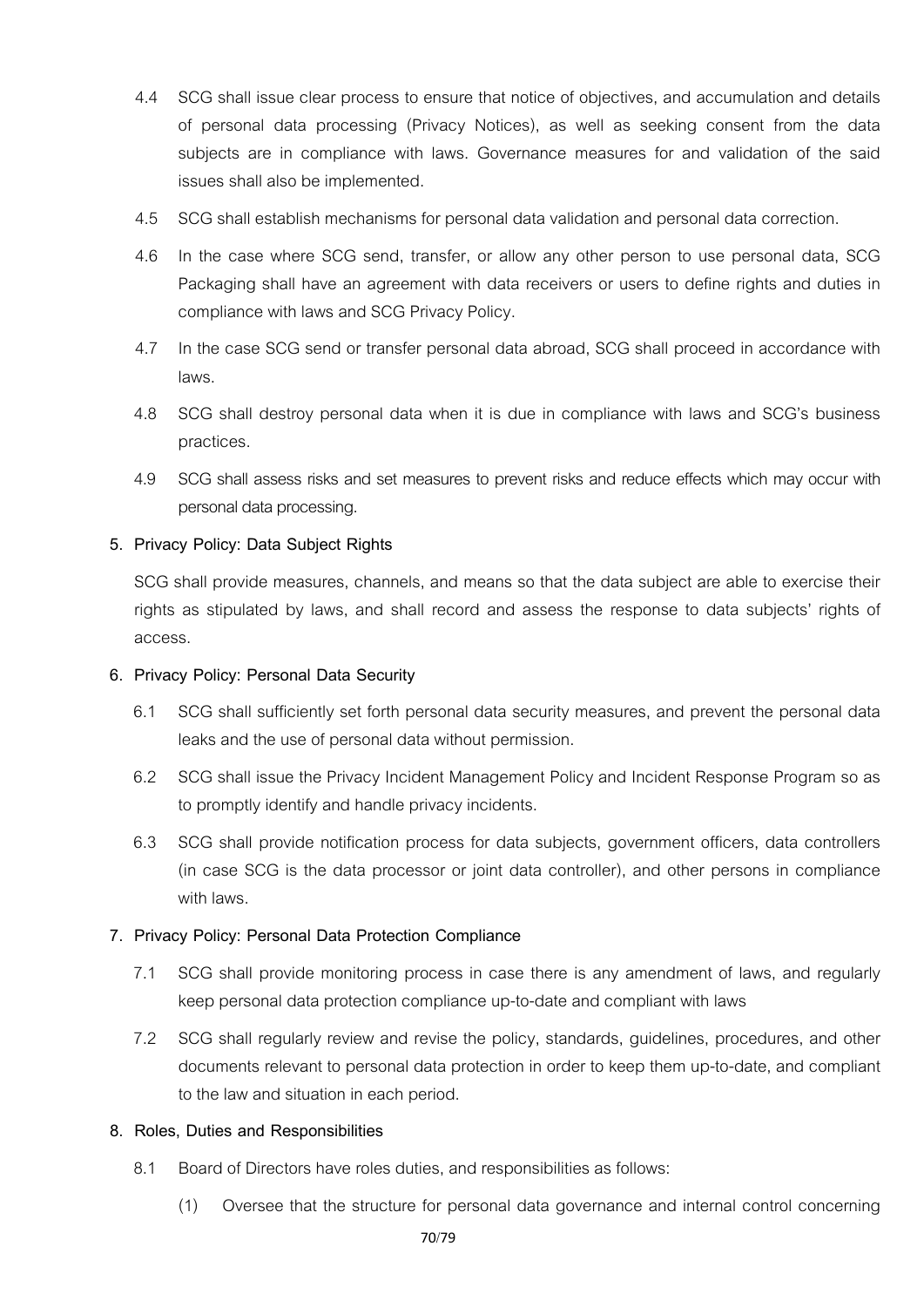SCG are set forth to ensure compliance with laws and SCG Privacy Policy.

- (2) Oversee and support SCG Packaging to carry out personal data protection with efficiency and compliance to laws.
- 8.2 Privacy Committee

Risk Management Committee shall be appointed to act as the Privacy Committee, which have roles, duties, and responsibilities as follows:

- (1) Set up the structure for personal data governance, relevant internal control, Privacy Incident Management Policy, and Incident Response Program so as to promptly identify and handle privacy incidents.
- (2) Assess the efficiency of compliance with SCG Privacy Policy and report the assessment results to the Board of Directors on a regular basis at least once a year, as well as supervise to ensure that any risk relating to personal data is properly handled and that proper risk management practices are implemented.
- (3) Define and review the standards and guidelines so that SCG's operation complies with laws and SCG Privacy Policy.
- (4) Appoint SCG Data Protection Office (SCG DPO)
- 8.3 The executives have roles, duties, and responsibilities to supervise departments in charge of overseeing compliance with SCG Privacy Policy and promoting awareness among SCG 's employees.
- 8.4 SCG's DPO has roles, duties, and responsibilities as stipulated by laws, include:
	- (1) Regularly report data protection status to the Privacy Committee and provide feedbacks so as to keep SCG's personal data protection up-to-date and compliant with the law
	- (2) Giving advice to SCG's employees regarding compliance with laws and SCG Privacy Policy.
	- (3) Supervise the operations of divisions in SCG to comply with laws and SCG Privacy Policy.
- 8.5 SCG employees have roles, duties, and responsibilities as follows:
	- (1) Comply with SCG Privacy Policy, standards, guidelines, procedures, and other documents relevant to personal data protection.
	- (2) privacy incidents, and non-compliance with laws and SCGP Privacy Policy to superior.

#### **9. Punishment for Non-Compliance with SCG Privacy Policy**

Non-compliance with SCGP Privacy Policy might be guilty of misconduct and lead to disciplinary actions, including punishments as specified by laws.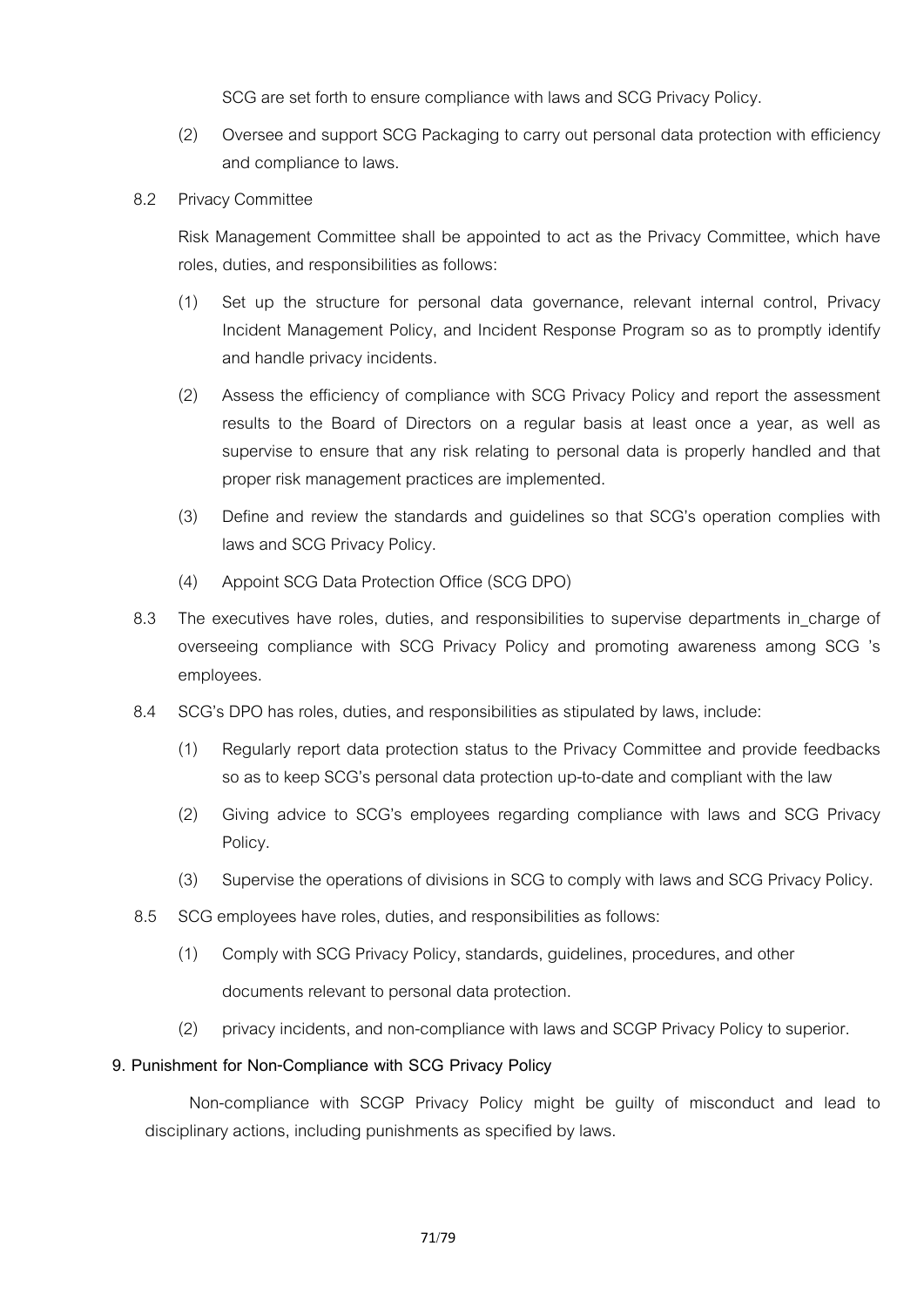# **Intellectual Property Policy**

# **Definitions**

- Intellectual property refers to patents, petty patents, copyrights, trademarks, trade secrets, knowledge, circuit diagrams, geographical indications, or any rights in connection with the aforementioned items.
- SCG refers to
	- 1. The Siam Cement Public Company Limited
	- 2. Subsidiaries of the Siam Cement Public Company Limited, which includes Subsidiaries defined pursuant to consolidated financial statements of The Siam Cement Public Company Limited.
- Company refers to any company within SCG.
- Employee refers to any Permanent employees under the employment agreement, probationary employees, and employees under special employment agreements and companies in SCG in every country where SCG operates.
- Business Associate refers to any person or group or legal entity with whom SCG has to deal in the normal course of business, including the government, state agencies, state enterprises, private-sector organizations, etc.

# **Objectives**

- 1. To inform SCG employees and organizational units of the practice guideline concerning the intellectual property for further implementation.
- 2. To inform business associates of the practice guidelines concerning intellectual property and SCG expects business associates to implement the said guideline in their business practices.

# **Scope**

This policy applies to all employees and all organizational units within SCG.

# **Principles**

SCG Intellectual Property Policy is based on the following guiding principles:

- 1. SCG respects the law and adheres to the principles of good governance in the management of the intellectual property
- 2. SCG fosters innovation and technology development for continuous and sustainable utilization.
- 3. SCG employs a system of rewards, appreciation, and encouragement to boost employees' engagement with processes for the creation of intellectual property.
- **1. Organization Structure**

SCG establishes a department dedicated to overseeing the management of the intellectual property and related laws to promote the intellectual property management

# **2. Awareness Promotion of Intellectual Property**

- 2.1 SCG promotes and supports the education of intellectual property among employees.
- 2.2 Employees must obtain education of intellectual property to gain knowledge, understanding for effective implementation.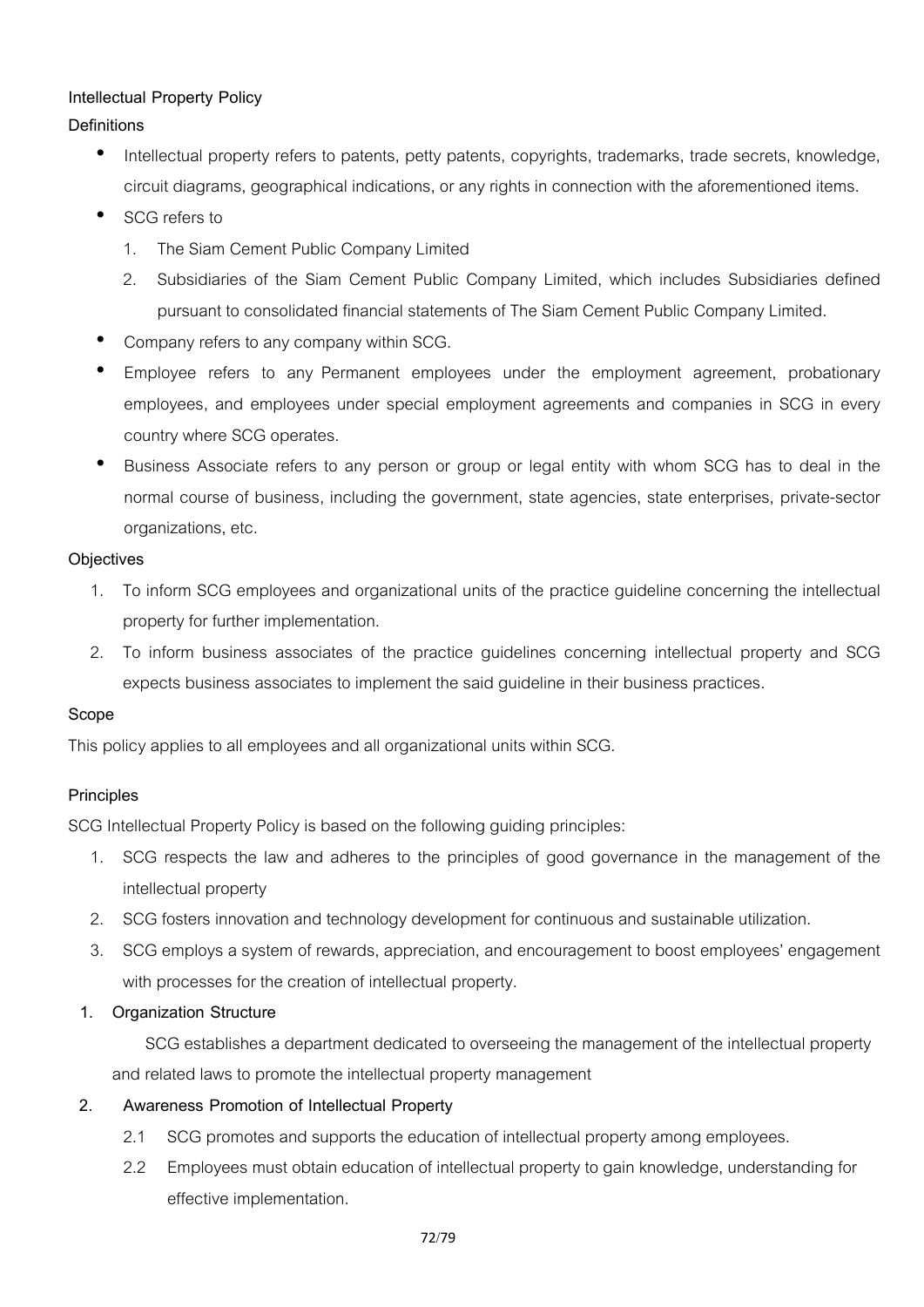# **3. Intellectual Property and Innovation**

- 3.1 Employees must respect the ownership rights of other creators
- 3.2 SCG attaches great importance to the use of the intellectual property as key tool for innovation creation
- 3.3 SCG owns intellectual property rights regardless of whether or not it seeks the legal protection for the creation which employees have invented as follows:
- (1) The creation developed under the employment contract or an employment contract with the purpose of facilitating the creation unless the employment contract is specified otherwise.
- (2) Creation using methods, statistics, or reports employees can use or access as an employee under the employment contract, even if the employment contract is not related to the creation.
- 3.4 SCG rewards employees to promote innovation creation and establish fairness in line with applicable laws or regulations.

## **4. Protection of Intellectual Property**

4.1 SCG provides appropriate protection of intellectual property.

Employees are responsible for providing cooperation and assistance in preserving the rights and obtaining the protection of the rights of the Company.

- 4.2 Employees understand the protection of trade secrets and adhere to the said policy.
- 4.3 Employees with relevant duties must perform a legal demonstration of rights and protections in accordance with appropriate intellectual property provisions on their work, products, services, logos, or advertisements.

# **5. Use of Intellectual Property**

- 5.1 SCG promotes the proper use of intellectual property, which is in line with the business situation.
- 5.2 SCG determines the valuation of intellectual property for the benefit of licensing or assigning rights to individuals or entities, both internal and external.
- 5.3 SCG establishes relevant guidelines and procedures for the licensing, transfer, purchase, or sale of intellectual property rights, including any other commercial uses for the benefit of intellectual property management in accordance with business strategy, research, and business planning.

# **6. Intellectual Property Monitoring and Auditing and Law Enforcement**

- 6.1 SCG has organized a monitoring and auditing process of intellectual property, products, and services to ensure appropriate action for preventing damage to the business and the Company's reputation, and others.
- 6.2 SCG will take appropriate legal action if any violation or activity is found, which may lead to an infringement of intellectual property rights.
- 6.3 Employees are responsible for cooperating and supporting the monitoring and auditing process of intellectual property, products and services according to Clause 6.1.

### **7. Partnership Between SCG and Business Associate**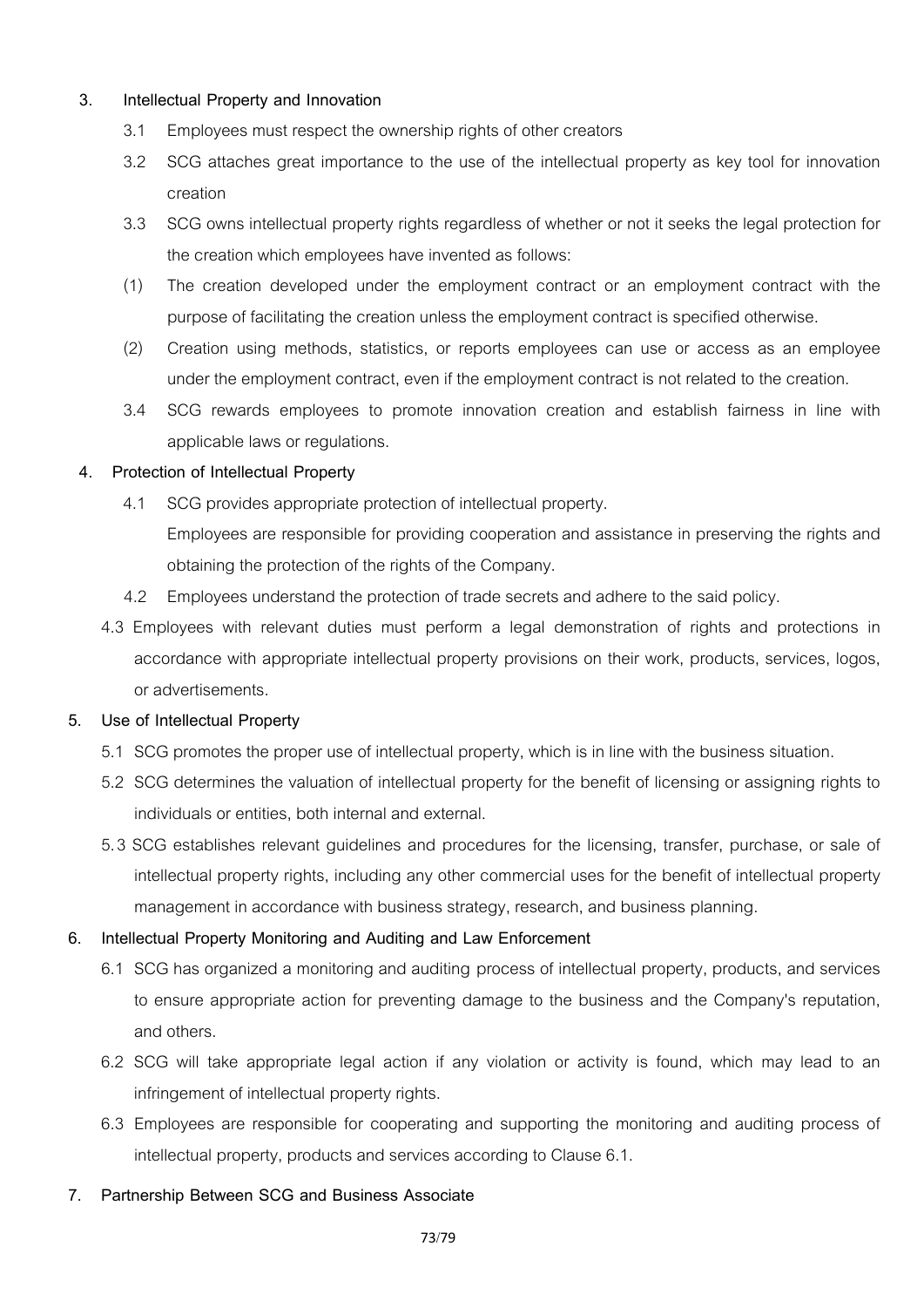Employees involved in the matters shall administer intellectual property in relation to each type of contract or agreement in an appropriate manner. Examples of an intellectual property contract or agreement that may be specified in the contract or agreement are confidentiality, proper information disclosure, intellectual property ownership, the exercise of intellectual property rights, and benefit-sharing.

### 3.3 Policies and Guidelines toward Stakeholders

#### **Stakeholder Engagement Policy**

SCG has always paid close attention to the engagement of stakeholders. This is evident from the corporate philosophy of engaging in business based on morality and responsibility to society as well as being a good citizen, implementing the code of conduct as a basis of work of all employees, employing the good corporate governance as a principle of management and exercising the sustainable development of SCG.

Along with the changing of the society, environment, and business conditions, groups of stakeholders are more complicated and carry higher expectations of fair treatment and demand participation in the expression of opinions, process of decision-making, and governance of affected issues. The engagement of stakeholders is thus more important than ever. SCG, therefore, provides "SCG Stakeholder Engagement Policy" in writing as a clear guideline for SCG employees in conducting business so as to offer shareholders long-term value added and more concerns to the impact over SCG stakeholders.

#### Definition of Stakeholders

Stakeholders are persons or groups of persons who are directly or indirectly affected by a business operation of SCG, as well as those who may have interests in a business operation of SCG, or abilities to influence over the outcomes of a business operation of SCG such as customers, employees, communities, shareholders, business partners, government agencies, intellectual leaders, etc.

#### Stakeholder Engagement Policy

SCG is committed to acting as a good citizen of society, especially in every community where SCG has business operations. It honours the rights of stakeholders and treats them fairly, listens to their opinions and concerns, builds understanding with stakeholders, encourages co-operation constructively in matters that interest stakeholders, and takes part in developing society and environment so that SCG continues developing its business sustainably.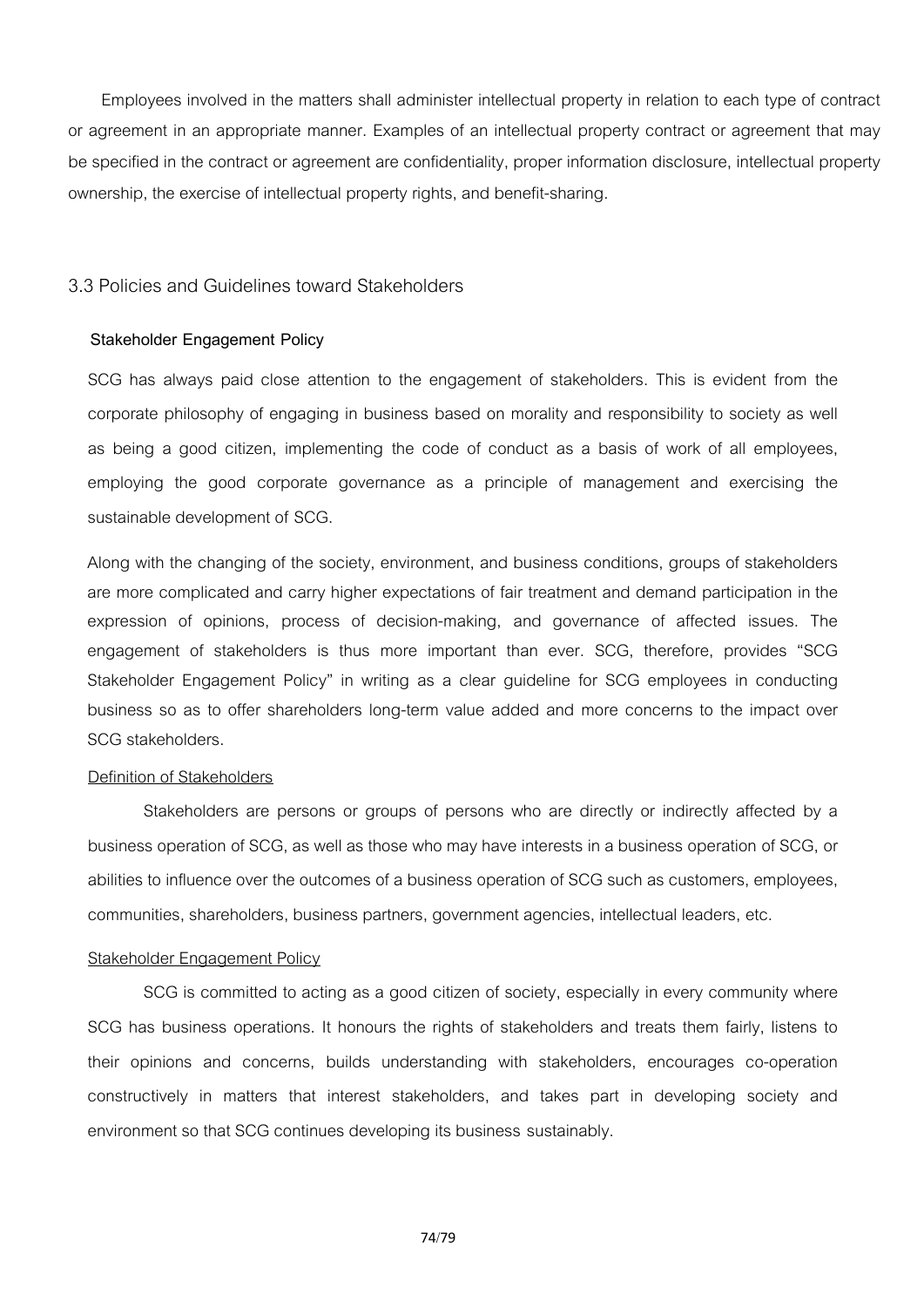#### Guidelines for the Engagement of Stakeholders

#### 1. Determining, Identifying, and Analyzing Stakeholders

Clearly determine, identify and categorize stakeholders taking into consideration the connection with each business unit in order to be able to analyze the risks and impacts, direct or indirect, incurred to each group of stakeholders comprehensively and clearly by bearing in mind that each group of stakeholders has its own set of perspectives and expectations. Different strategies and priorities of implementation thus need to be formulated for each respective group. Determine material sustainable development issues that affect decision making, operations, and operational effectiveness of SCG or stakeholders. In the formulation of business strategy formulation, identify the relationships and materiality of issues to SCG and stakeholders.

Develop stakeholder maps to identify stakeholders and relevant parties in SCG and to understand the perspective of stakeholders, potential impacts, and expectations of each stakeholder group. These stakeholder maps will be used in designing means of responding to the needs of stakeholders as well as appropriate strategies and communication methods that will sustainably influence the operation of SCG.

Good relations with stakeholders should be initiated from the very beginning, that is, from the planning stage, so that plans can be adjusted or work procedures can be revised on time.

2. Adopting Communication Strategies

Closely communicate and persistently build understanding with stakeholders in order to gain correct perception and lead to good relationship with and trust from stakeholders by adopting particular communication strategies, methods, formats, and procedures suitable to each group of stakeholders, situation, duration, and local culture. This may be determined by the degree of damage or the possible impact incurred from negligence or inaction.

### 3. Disclosing Information

Disclose information accurately, explicitly, transparently, and comprehensively in order to assure that the stakeholders received sufficient, consistent, and timely information. For example, the disclosure of useful information should be done at the appropriate time, stated the real purpose of information and assured that there is a transparent process of reporting information to stakeholders.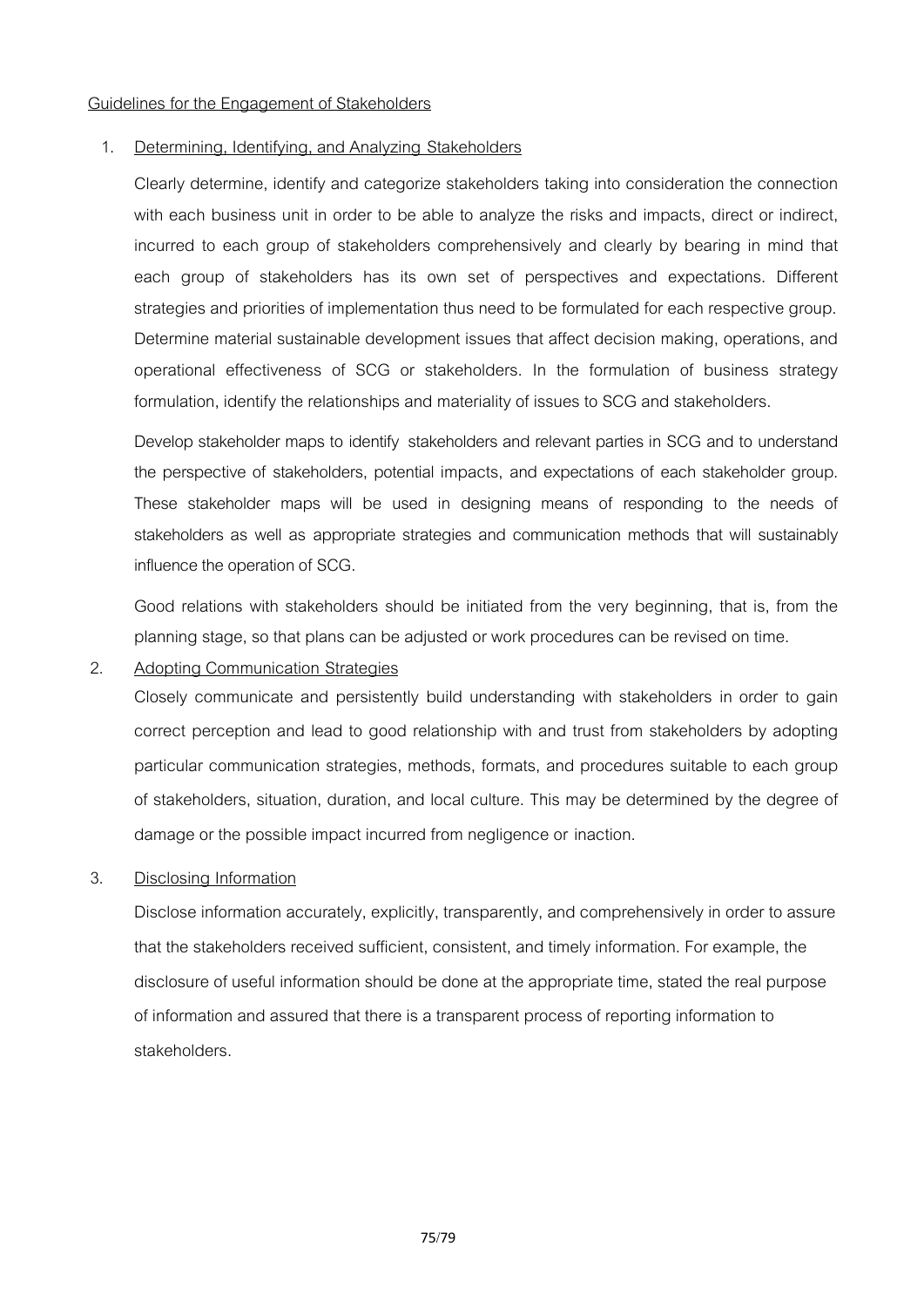However, in disclosing information, one should consider a factor of appropriateness and follow SCG Disclosure Policy.

### 4. Encouraging Participation

Encourage stakeholders to participate in matters that affect them; provide channels for receiving suggestions, problems, and complaints from stakeholders; give priority; welcome opinion and exchange views (Stakeholder Dialogue) constructively in order to perceive ideas, expectations, and needs of stakeholders. In doing the Stakeholder Dialogue, one must recognize that differences of stakeholders may affect the opinions, e.g. age, gender, education, experience, attitudes, etc. Moreover, one should provide preliminary information prior to discussion, report outcomes of the discussion, disseminate reports to participants, and collect information systematically. SCG should also consider participating in giving opinions and identifying problems or obstacles to those having roles in regulating rules and orders which could have a widespread economic, social, and environmental impact.

#### 5. Managing risks related to stakeholder engagement

Anticipate, identify, and prioritize risks related to stakeholder engagement in order to prepare plans to ensure a creative exchange of opinion with stakeholders. Risks that should be considered include reluctance to participate, fatigue, dissatisfaction with SCG's responses, presence of reserved stakeholders among those who prefer to share their opinion, presence stakeholders who intentionally obstruct an exchange of opinion, presence of stakeholders who have not received information, presence of stakeholders who do not have leverage, technical problems, and conflict among stakeholder groups.

### 6. Reviewing and reporting

Inspect and assess stakeholder engagement systematically to continuously enhance stakeholder engagement; develop action plans; foster cooperation between stakeholders and related parties in SCG, track the cooperation development process, and report to stakeholders. In addition, SCG must also disclose the overall results of its stakeholder engagement to the public, including obtained results, impact, and operation scopes, as well as demonstrate the relations between benefits from stakeholder engagement and SCG's operations.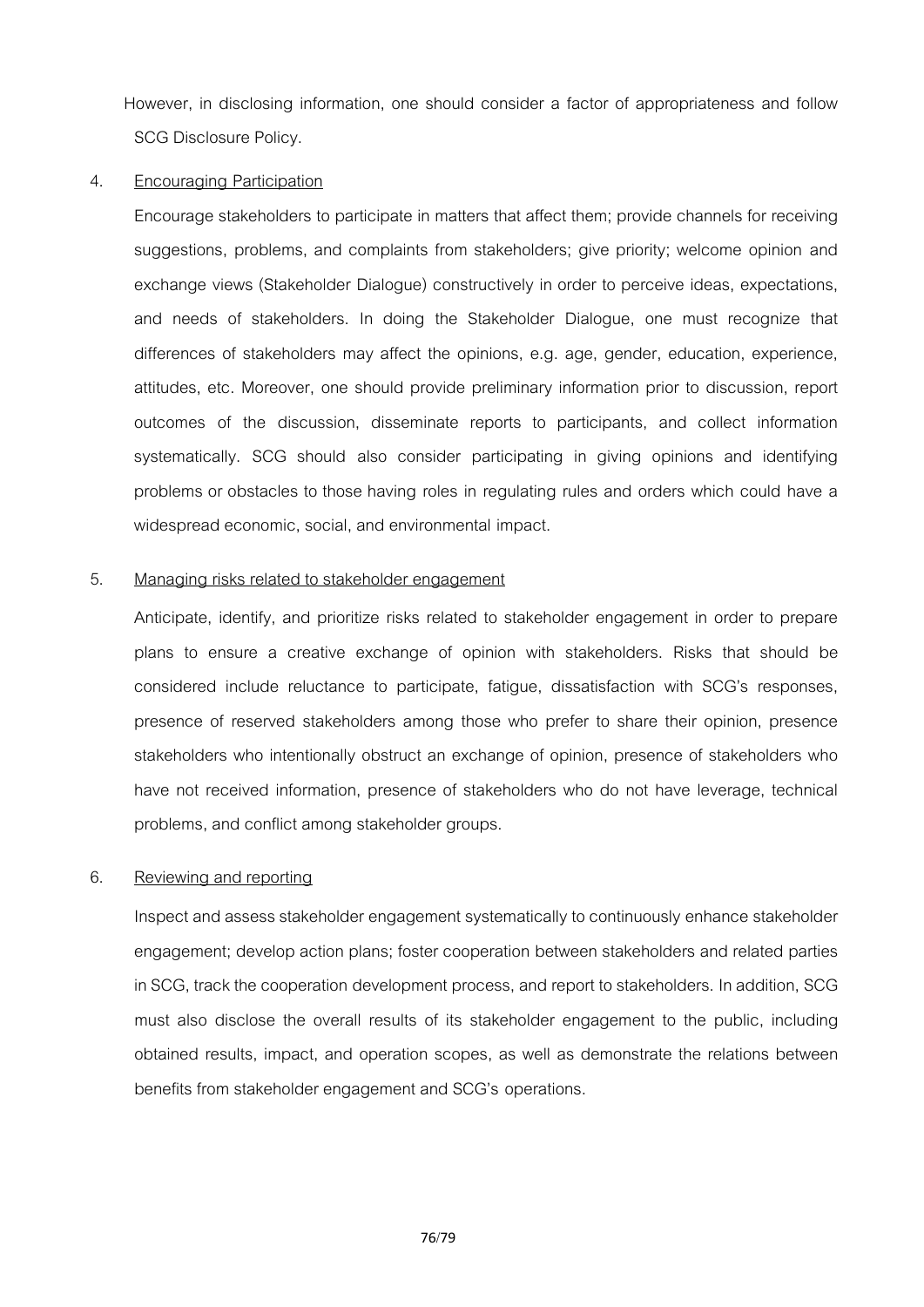#### The Duty of the Management

The duty of the management is to ensure efficient and effective stakeholder engagement operations in accordance with the policy by providing suitable resources, such as budgets and sufficient knowledgeable and skilled responsible individuals, and by putting in place systems of taking suggestions from stakeholders, compiling information, monitor progress, and conducting assessment. Information on stakeholder engagement will be integrated into the Company's corporate governance, strategies, and management at every level to create acceptance and develop sustainable business practices across the organization.

#### **Policiesand Practices Toward Stakeholders**

SCG has established policies and practices for 12 groups of stakeholders as guidelines for its business operations, added value creation, and sustainable development, as detailed below.

#### Policies and Practices Toward Stakeholders

SCG places great importance on its shareholders, who are owners of the business. Accordingly, the executives and employees as well as the Board of Directors, which itself represents shareholders, are committed to carrying out business in line with the principles of good corporate governance and SCG's own business philosophy to ensure maximum benefits and long-term economic value for shareholders. To ensure proper treatment of shareholders, the company has set forth the following guidelines, pledging:

- 1. To operate in accordance with SCG's corporate vision and corporate governance principles with honesty and prudence, and without conflict of interest, while creating good returns for every shareholder in a sustainable manner.
- 2. To respect the rights of shareholders and provide equitable and fair treatment to every one of them. Accordingly, to not perform any act that might violate or restrict the rights of shareholders.
- 3. To provide shareholders the right to propose the agenda of the Annual General Meeting of Shareholders and to nominate any qualified person to be a director with sufficient time in advance.
- 4. To provide shareholders with all significant details concerning the Shareholders' Meeting and the Meeting agenda items to be considered by the shareholders with sufficient time in advance.
- 5. To prevent the directors, executives, and employees in the involved departments as well as their spouses and children from making use of inside information for their ownbenefit or that of others before disclosure to the public.
- 6. To assign independent directors to take care of minor shareholders and to receive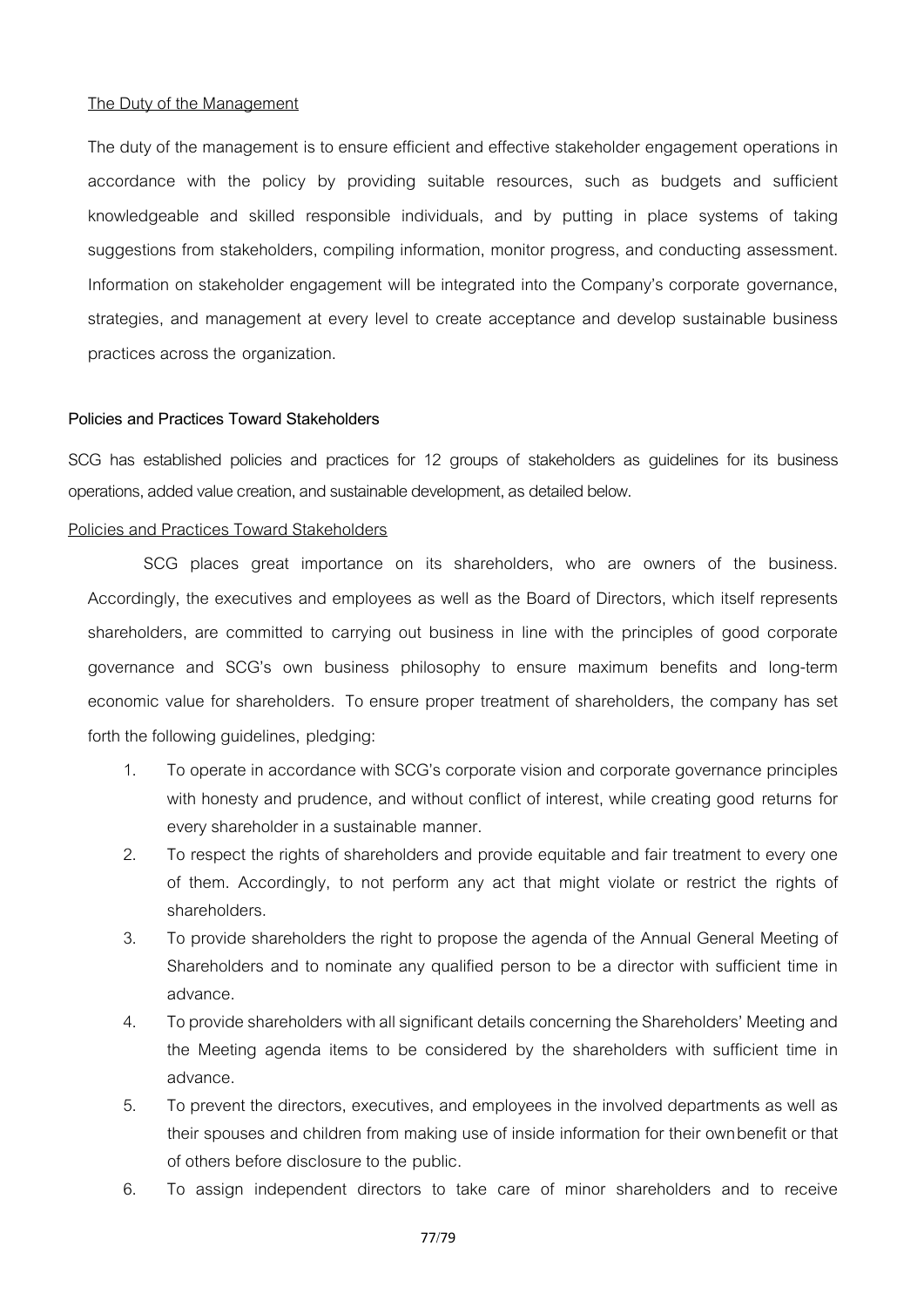complaints or suggestions from shareholders through easily accessible channels established by the Company.

- 7. To establish efficient measures for internal control, internal audit, and risk management.
- 8. To disclose the Company's significant information, financial reports, and operating results on an accurate, complete, timely, transparent, and reliable basis through easily accessible channels to consistently keep shareholders abreast of the Company's operating performance.

#### Policies and Practices Toward Employees

SCG firmly believes that employees are its most valuable assets and a vital contributing factor to the Company's success. As a consequence, the Company treats employees fairly with respect to human rights in accordance with SCG's human rights policy and with concern for their needs. The goals are to foster a good relationship between the Company and employees, to promote ongoing development of employees' skills and potential, and to provide job security and career advancement. The guidelines for practice toward employees are as follows:

- 1. To recruit employees through a fair and efficient selection system and employment conditions tofind "smartand ethical"employeeshaving strong qualifications and integrity to join the Company.
- 2. To treat employees with sensitivity and fairness while paying due respect to their personal rights, protecting these rights from being violated. Likewise, to support and respect the right of employees to express their opinions independently.
- 3. To provide channels for employees to file grievances and report any act of impropriety in violation of the SCG Code of Conduct as well as to protect the complainant from retribution or penalty related to filing a complaint (Whistleblowing Policy).
- 4. To provide employees in every field of work and at all levels sufficient and continuous professional development appropriate for their duties and responsibilities and to instill ethical awareness into every employee.
- 5. To promote and encourage working as a team to create unity and to raise employees' awareness about work discipline.
- 6. To evaluate employees' performance and provide fair remuneration on the basis of the suitability, capability, and competence of each individual. The Company is also committed to providing fair and appropriate benefits to employees. The benefits will be constantly improved to keep them on a par with those of leading companies in the same industry.
- 7. To raise awareness and promote employees' occupational health and safety while maintaining a congenial work environment that enables employees to feel like being part of a family.
- 8. To operate in compliance with internationally accepted occupational health and safety standards as well as environmental management standards.
- 9. To encourage employees to find a balance between family life and work.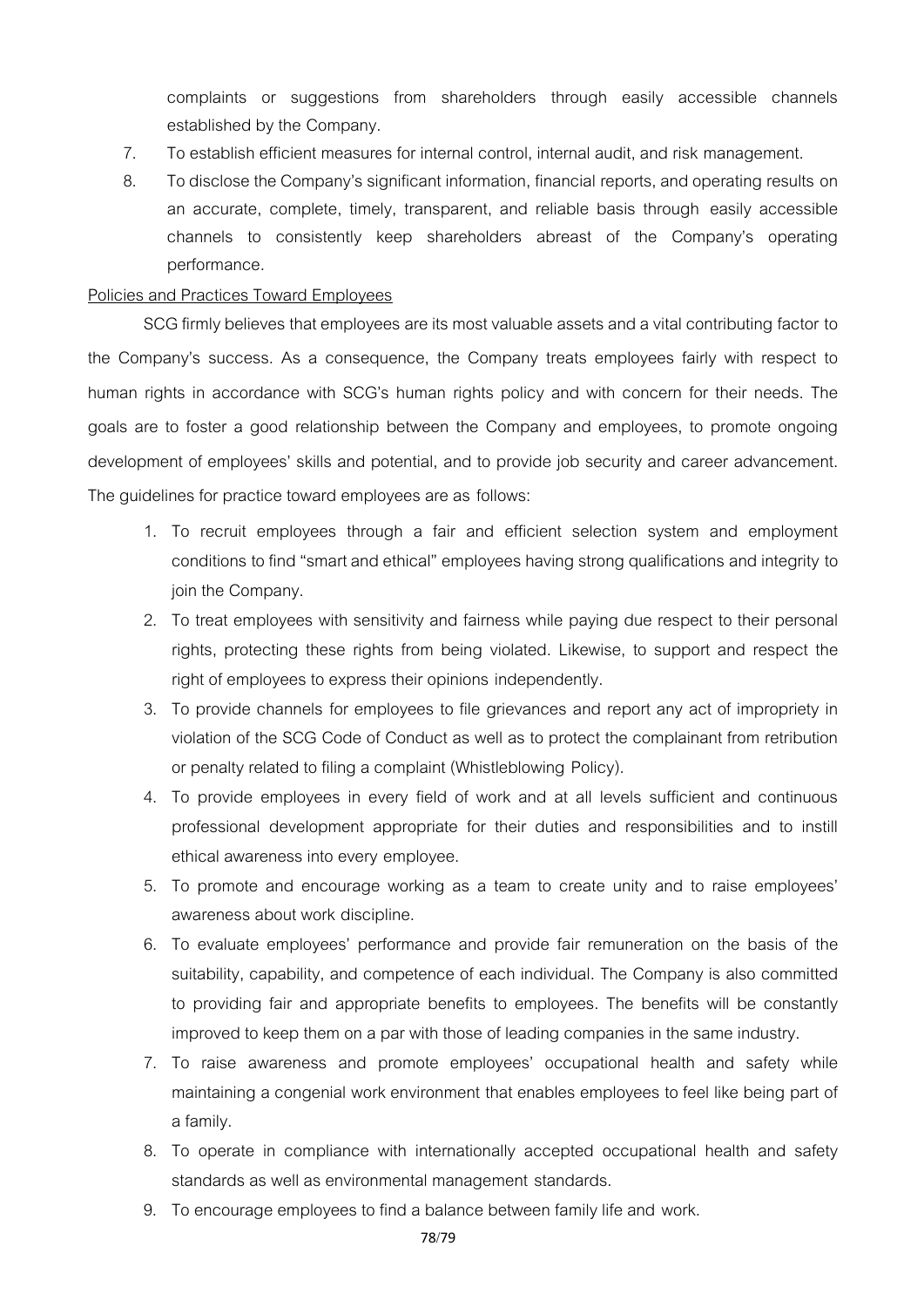10. To provide channels where important information can be disclosed to employees to keep them informed of the operations and operating results of all SCG business units.

### Policies and Practices Toward Customers

SCG pledges to ensure that customers for SCG products and services receive maximum benefits and complete satisfaction in terms of quality and fair price. Likewise the company pledges to develop and maintain a sustainable relationship with customers. The practice guidelines are as follows:

- 1. To deliver products and services that address the needs of consumers and the general public and to play a part in contributing to better quality of life and the sustainable development of society.
- 2. To constantly drive innovation and research & development to generate high quality, high value-added products and services that meet the needs of customers in multipleways.
- 3. To develop environmentally-friendly products and services with a focus on resourceefficiency, energy-efficiency, recyclability, and long life of service.
- 4. To produce safe, reliable products and services as well as to give accurate and adequate information about them to customers.
- 5. To store customers' information safely and systematically and refrain from abusing the information.
- 6. To set the prices of products and services at reasonable rates.
- 7. To implement a quality management system that matches international standards.
- 8. Tosetup acustomer support office to provide product information, advice, and solutions to problems, while also handling complaints, to ensure customers' highestsatisfaction.

### Policies and Practices Toward Suppliers

SCG always obeys fair competition standards and strictly complies with all contractual obligations, the SCG Code of Conduct, and all promises to suppliers. The guidelines are as follows:

- 1. To determine and establish fair and reasonable prices by taking into account the reasonableness of the offered prices, quality, and service levels and to be able to provide appropriate reasons during any audit.
- 2. To pay suppliers accurately and on time.
- 3. To establish clear procurement regulations.
- 4. To operate business sustainably and transparently by complying with all the terms and conditions agreed upon in a transaction and treating all involved parties equitably and fairly.
- 5. To refrain from demanding or accepting any improper benefits from its suppliers.
- 6. To pay regular visits to suppliers to exchange ideas and listen to their suggestions or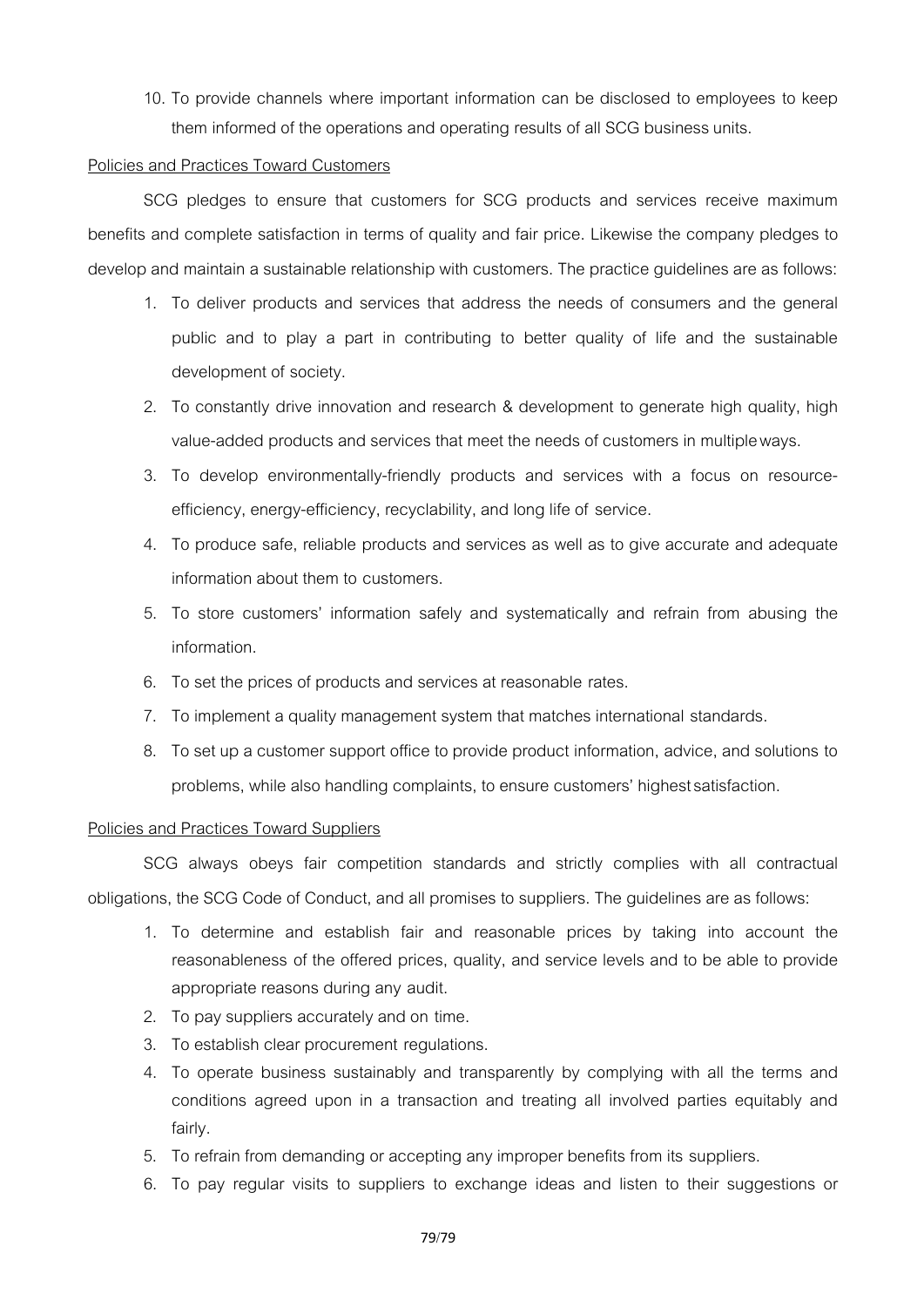advice on improvement.

- 7. To support procurement of eco-friendly and community products.
- 8. To refrain from purchasing products from suppliers that violate human rights or intellectual property law.
- 9. To refrain from disclosing information of suppliers to others without their prior consent.
- 10. To refrain from dealing in any business with any supplier that carries out illegal acts or acts against public order and good morals.
- 11. To provide support and encourage suppliers to adopt the principle of sustainable development through social and environmental responsibility in their business operations, in accordance with SCG Supplier Code of Conduct.

## Policies and Practices Toward Business Contractors

SCG assists its contractors with respect to human right standards, environment, work safety, and remuneration. Furthermore, the Company is resolved to develop the capabilities and knowledge of contractors both related to work and beyond to enable them to work more efficiently. The guidelines are as follows:

- 1. To determine appropriate and fair remuneration and ensure that the amount of remuneration paid by the contractors to their workers shall not be less than the wage rate stipulated by law.
- 2. To promote safety awareness among contractors and oversee a safe work environment in their operations.
- 3. To open up opportunities for contractors to meet with SCG executives to listen to their opinions and concerns so they can work more efficiently to achieve goals.
- 4. To encourage contractors to develop their knowledge to ensure maximum work efficiency.
- 5. To provide support and encourage contractors to adopt the principle of sustainable development through social and environmental responsibility in their business operations, in accordance with SCG Supplier Code of Conduct.

# Policies and Practices Toward Joint Venture Partners

SCG respects the rights of joint venture partners and treats every partner equitably and fairly. It also promotes fair treatment of relevant parties in accordance with the Company human rights policy. In addition, the Company works collaboratively with joint venture partners to ensure that the joint ventures achieve the shared goals. The relevant guidelines are as follows:

- 1. To collaborate with joint venture partners in supporting and strengthening the joint venture operations.
- 2. To encourage the exchange of ideas and suggestions with thejoint venture partners and to jointly define the business plans to ensure the sustainable growth and development of the joint ventures.
- 3. To monitor the operations of the joint ventures in order to ascertain that they comply with the law and the sustainable development approach.
- 4. To work with the joint venture partners in allocating profits from the joint ventures in a fair and transparent manner.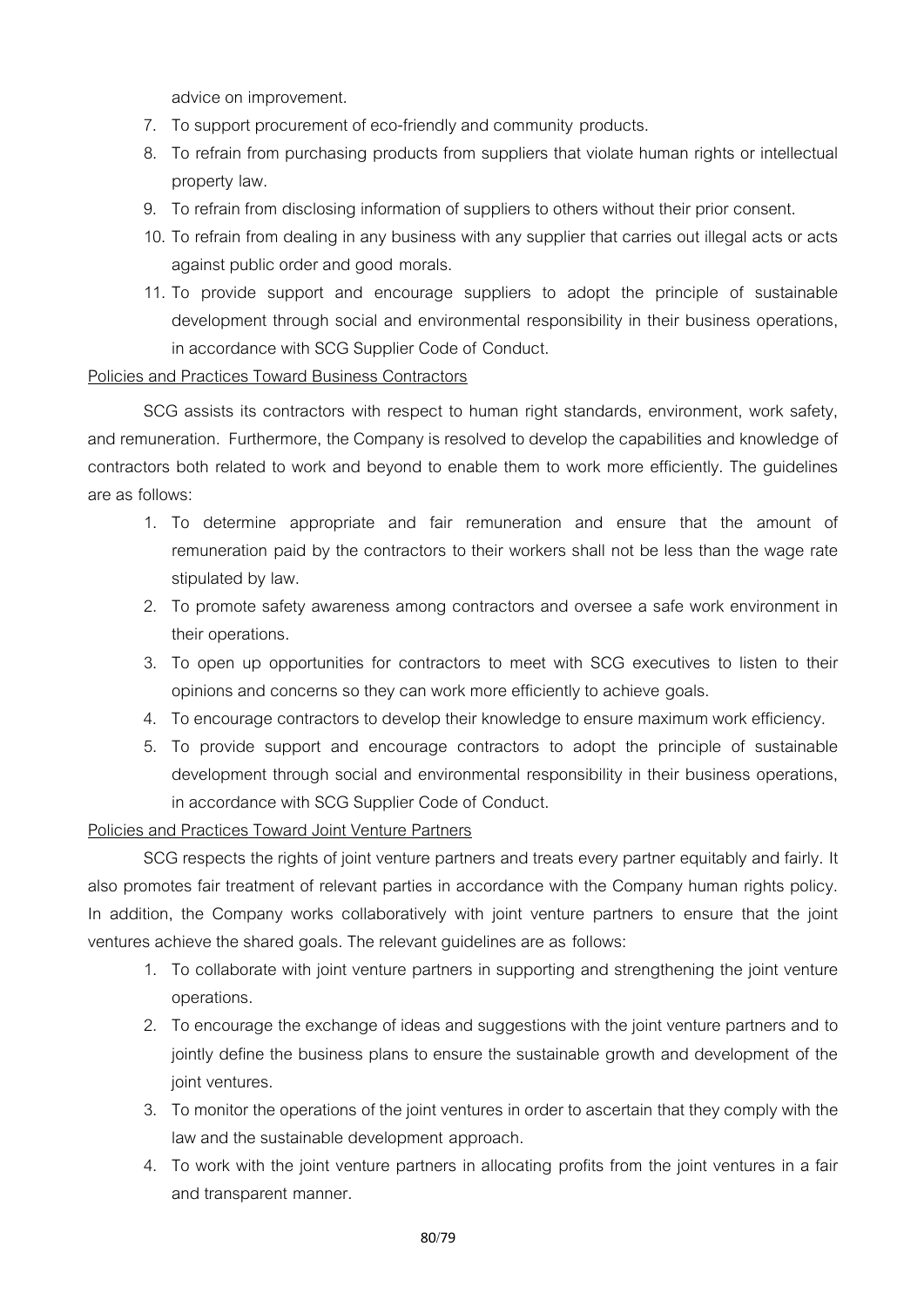# 5. To refrain from taking advantage of the joint venture partners in any way.

## Policies and Practices Toward Creditors

SCG has a policy to treat its creditors equitably, fairly, and transparently with commitment to strictly comply with all terms and conditions agreed upon. The guidelines are as follows:

- 1. To enter into contract with all types of creditors legally, equitably, fairly, and transparently without taking advantage of the contract party.
- 2. To refrain from resorting to dishonest means or concealment of any information that might harm the Company's creditors.
- 3. Tostrictlyabide byany term orcondition stated inanycontract entered into withall types of creditors accurately and straightforwardly.
- 4. To repay loans and interest in full to all types of creditors on time as agreed upon.

# Policies and Practices Toward the Community

SCG conducts business with respect to human rights, commitment to fairness to all stakeholders, and concern for social responsibility. The Company provides constant support to activities that contribute to improving the quality of life and development of the communities and societies in which SCG operates both in Thailand and the ASEAN countries. The Company encourages its employees and other concerned parties to be good citizens contributing to communities and society. The guidelines are as follows:

- 1. To support and provide needed assistance to society and communities, especially the communities surrounding SCG's plants.
- 2. To preserve the environment nearby the communities and to control and manage waste from the production process and general consumption as well as contamination released into the atmosphere through the use of efficient technology and close monitoring.
- 3. To promote and support the carrying out of activities/projects designed to develop the potential and capabilities of youths in the areas of education, science, technology, sports, and art as well as instilling ethics and morals into young people so they are both smart and ethical individuals.
- 4. To support activities/projects dedicated to providing immediate assistance to those affected by disasters and to improve the potential and quality of life of people in society through various efforts such as career development, and building strong communities to enable people to become self-reliant sustainably.
- 5. To support medical and public welfare activities/projects to enable people in local communities and society at large to have better health and better quality of life.
- 6. To promote and support activities in the areas of art, cultural heritage preservation, and sustaining religion as appropriate.
- 7. To provide support to foundations and charitable organizations to help and provide opportunities to the disenfranchised in society, empowering them to lead better lives. This support also extends to organizations carrying out activities beneficial to human resources development.
- 8. To open up opportunities for communities and other stakeholders to take part in the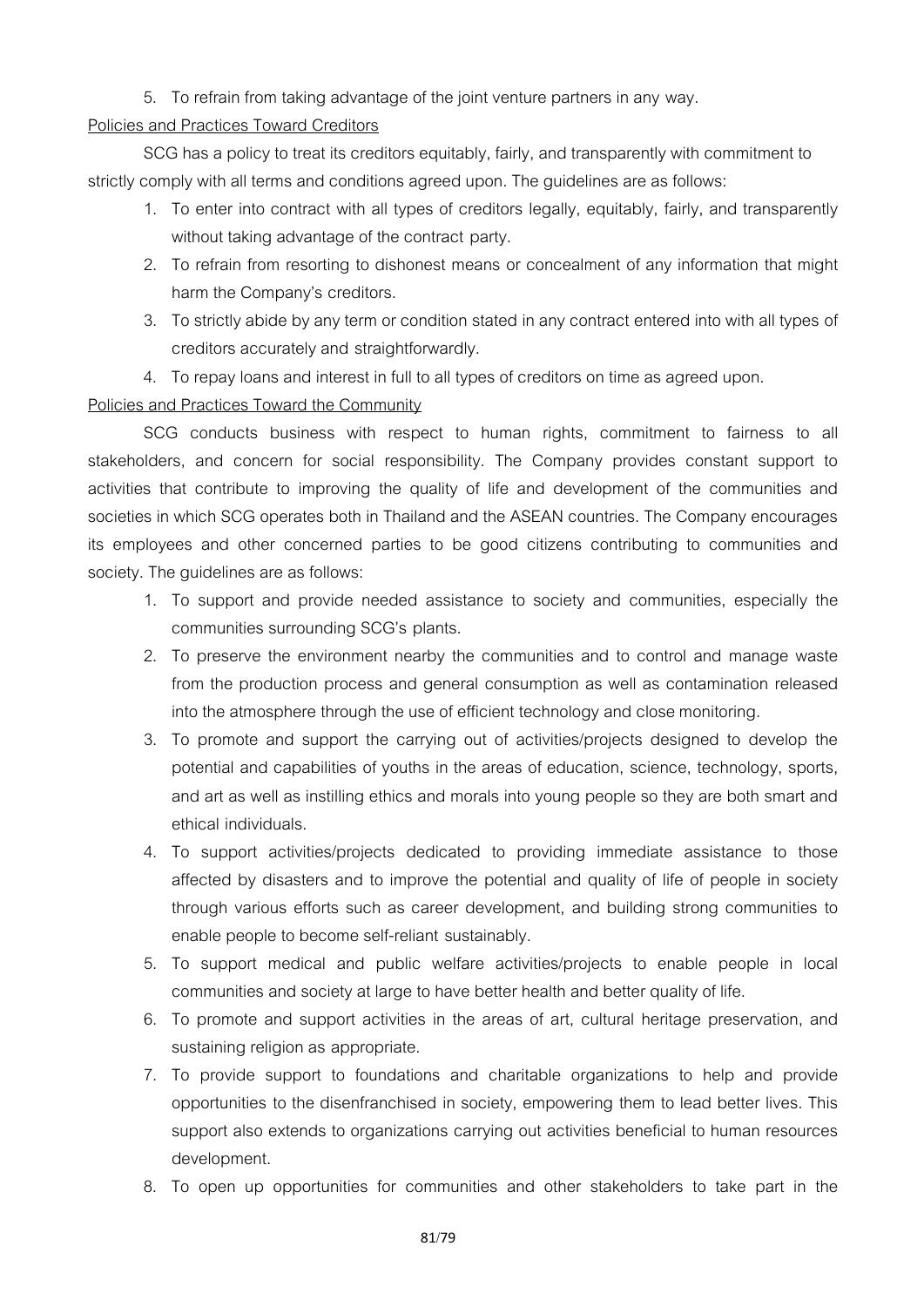activities/projects, to voice their opinions and suggestions, or to file complaints as a result of SCG's operations, with the goal of allowing industry and the community to coexist sustainably.

# Policies and Practices Toward Government Agencies

SCG places great importance on government agencies as stakeholders of the Company. Guidelines for engaging in transactions with government agencies are defined in SCG Code of Conduct to allow employees to proceed appropriately and in compliance. The Company also cooperates with government agencies, providing technical assistance and support for various activities. The guidelines are as follows:

- 1. To strictly abide by applicable laws and regulations and keep in mind that laws, regulations, cultures, and traditions in each locale may have different conditions, procedures, or practices.
- 2. To refrain from influencing government officers to abet and collude in improper acts.
- 3. To build a body of knowledge in community development for government agencies such as local administration organizations.
- 4. To provide support to activities undertaken by government agencies.
- 5. To participate in meetings to share ideas, and to provide technical assistance on a continuous basis.
- 6. To receive visits from government agencies.
- 7. To receive comments, suggestions, or complaints from government agencies.

# Policies and Practices Toward the Media

SCG stresses the importance of disclosing information to the media so they can communicate the information to the public accurately and rapidly. The guidelines are as follows:

- 1. To disclose information to the media equitably. The information must be accurate, clear, and right to the point.
- 2. To communicate information on a quick and timely basis.
- 3. To provide opportunities for the media to meet and talk with high-ranking executives.
- 4. To facilitate the media to get in contact with the Company.
- 5. To establish good relationships with the media through various activities such as plant visits to allow the media to observe the production process and plant management as well as obtain accurate first-hand information.

# Policies and Practices Toward the Civil Society Sector, Academia, and Opinion Leaders

SCG conducts business with concern for social responsibility and all stakeholders. In addition to full and accurate disclosure of information, the Company is open to comments and suggestions from every part of the civil society sector to ensure a shared approach to operating business sustainably alongside social and community development. The guidelines are as follows:

- 1. To disclose information regarding business operations transparently and verifiably.
- 2. To disclose information in the annual report, sustainability report, articles and news releases, as well as in the form of electronic documents and information.
- 3. To carry out business with concern for impact on the environment and the community and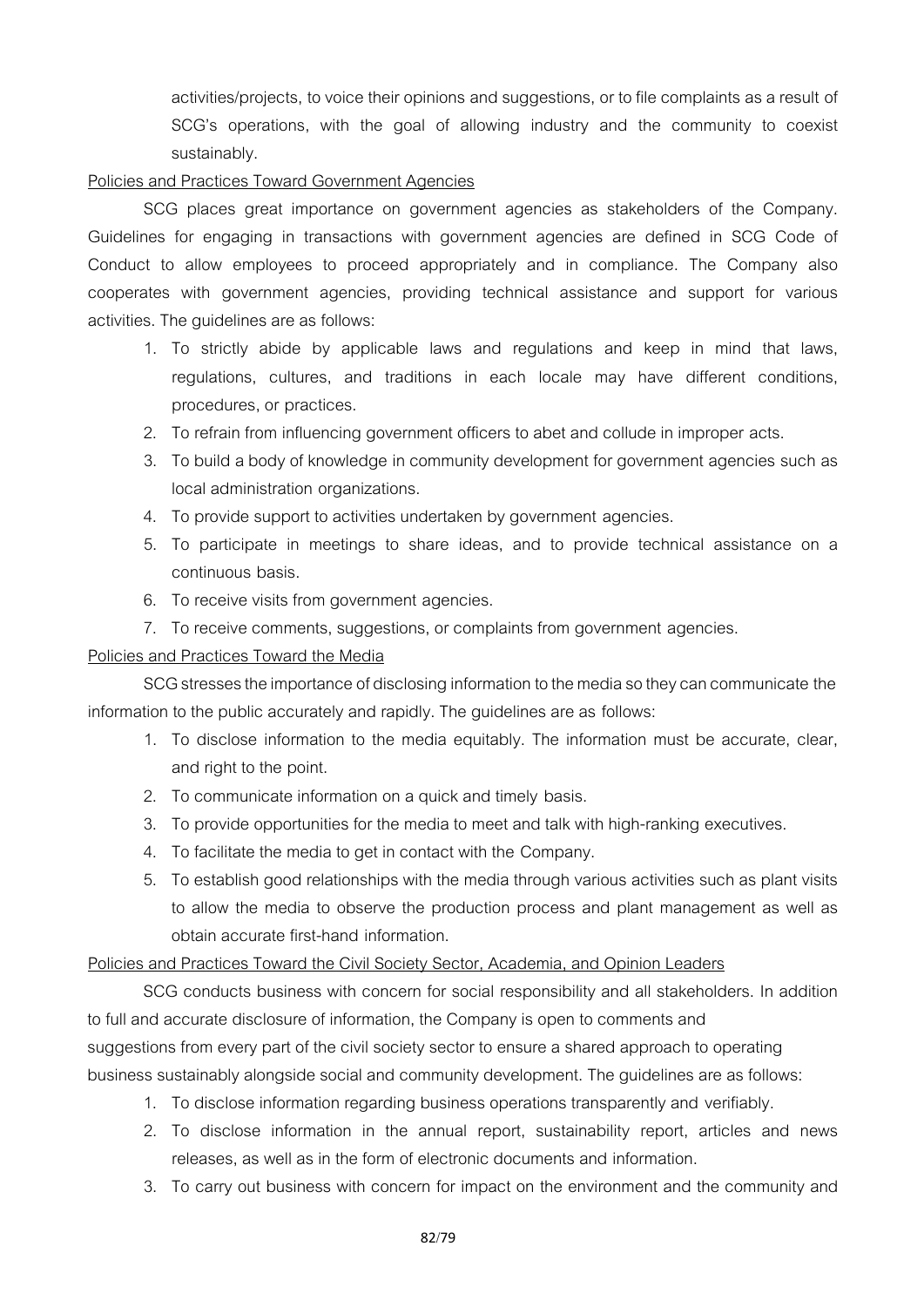to encourage involved persons to take part in protecting the environment.

- 4. To collaborate with the agencies concerned to foster a relationship with the community and promote community involvement.
- 5. To receive comments, suggestions, or complaints from the concerned parties to find means for collaboration and to meet the needs of all stakeholders.

### Policies and Practices toward Competitors

SCG has a policy to treat competitors fairly within the framework of honest competition. The Company is committed to carrying out business fairly in compliance with the law and SCG Code of Conduct and with concern for trade ethics and antitrust laws. The guidelines are as follows:

- 1. To operate under a fair competition framework and applicable laws ethically and transparently and to refrain from taking advantage of competitors unlawfully.
- 2. To refrain from obtaining confidential information through fraudulent or improper means.
- 3. To refrain from violating the intellectual property rights of competitors.
- 4. To refrain from attacking and destroying competitors' reputations by defaming them with any false statement.
- 5. To promote and support free trade and avoid entering into any agreement with competitors that may reduce or restrict competition.

#### **Diversity and Inclusion Policy**

SCG recognizes the significance of respecting human rights of every individual, ensuring equitable treatment to all without discrimination, and adhering to ethical business conduct as stipulated in SCG's Human Rights Policy, which includes respect for diversity and inclusion.

To ensure a diversity and inclusion practice that respects human rights, the Board of Directors of The Siam Cement Public Company Limited has deemed it appropriate to develop the Diversity and Inclusion Policy and Guidelines, applicable to all operations involved in SCG's products and services as well as all business activities of SCG ( direct activity) , including those of its business partner in the business value chain and joint ventures.

#### Definition Terms in the Diversity and Inclusion Policy

Diversity refers to individual differences in physical attribute, mental ability, race, nationality, country of origin, ethnicity, religion, gender, language, age, skin color, education, social status, culture, tradition or any other aspects as stipulated by laws of each country and treaty each country has commitment to.

Inclusion refers to the appreciation and acceptance of individual differences.

SCG refers to the Siam Cement Group Public Company Limited and subsidiaries of the Siam Cement Public Company Limited in its consolidated financial statements.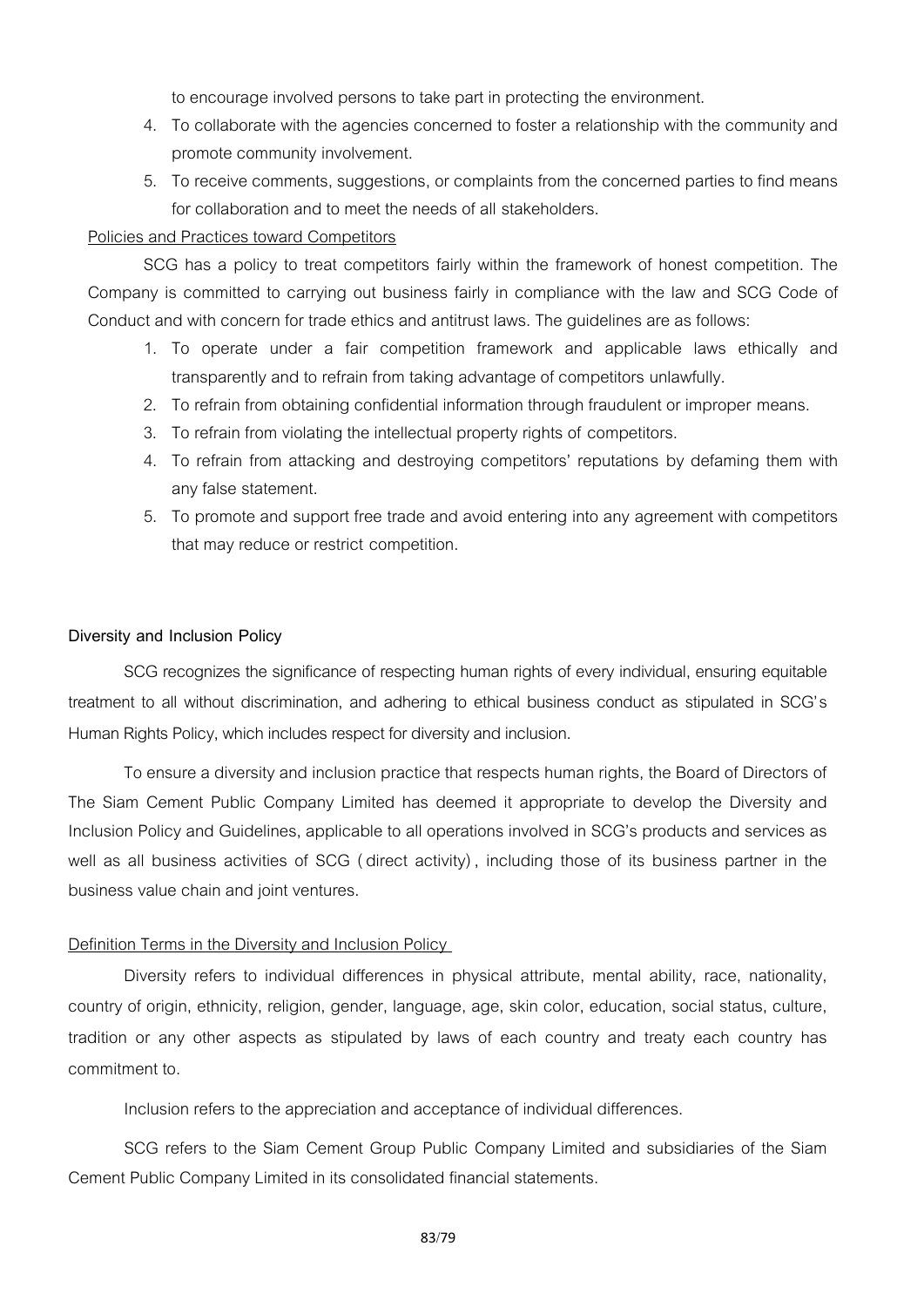# Diversity and Inclusion Policy

The Board of Directors, executives, management, and employees at all levels shall recognize and pledge to uphold respect for diversity and inclusion, and:

- Treat everyone equitably, respect and accept individual differences; either internal and outside SCG organization, and comply with SCG's policies, the laws of each country, and treaties by each country is bound;
- Foster an exemplary organizational culture that embraces diversity and inclusion and does not tolerate discrimination and inequitable treatment;
- Promote business practices that, ethically and respectfully, embrace diversity and inclusion in line with this policy among SCG's business partners in the business value chain, suppliers, contractors, and joint ventures.

## **Guidelines**

- 1. Everyone shall treat individuals equitably; show respect for diversity and inclusion; be open and promote openness to different opinions; foster an ambience and organizational culture that embraces diversity and inclusion in accordance with this policy.
- 2. Respect for diversity and inclusion is considered part of SCG's business strategy, which will promote SCG's business initiatives and development.
- 3. The executives, management, supervisors, and leaders at all levels shall promote respect for diversity and inclusion across SCG.
- 4. SCG encourages every business unit to take into consideration diversity and inclusion as appropriate when nominating members of the Board of Directors, members of other committee at any level, or candidates for other positions.
- 5. Diversity and inclusion practices must be strictly applied to human resource management, including recruitment, employment, employee development, career advancement, performance and remuneration management, retirement, and others.
- 6. SCG shall communicate with and educate SCG's business partners in the business value chain, suppliers, contractors, and joint ventures, as well as foster an understanding, prescribe directions, and provide other supports to promote business practices that embrace diversity and inclusion.
- 7. Every employee must exercise caution when performing duty to prevent human rights violations; be vigilant about diversity and inclusion; and do not willfully ignore any act considered to violate the rights of an individual related to SCG, in which case the employee shall report the incident to supervisors or responsible parties, cooperate in fact-finding processes, and should there be any inquiries, consult their supervisors or responsible parties through designated channels.
- 8. SCG shall fairly treat and protect any whistleblower who reports a violation of the rights of an individual related to SCG by implementing whistleblower protection measures to protect all whistleblowers and informants involved as stipulated in SCG Whistleblower Protection Policy.
- 9. Any person who violates the rights of another person on the basis of their individual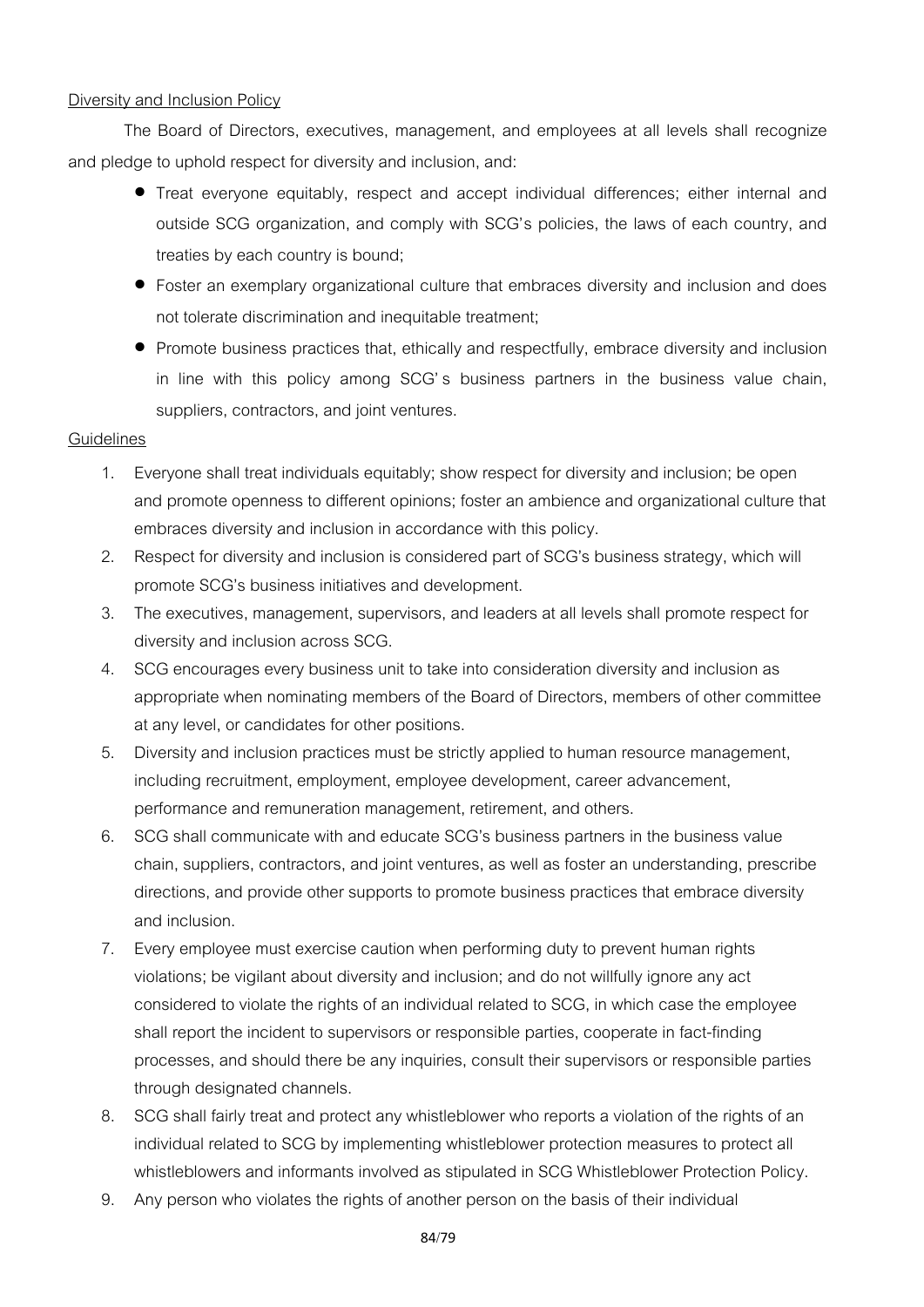differences, which is also considered a violation of SCG Code of Conduct, shall be subject to a disciplinary inquiry as prescribed by SCG's regulations and may also be subject to legal punishment if the act is against the law.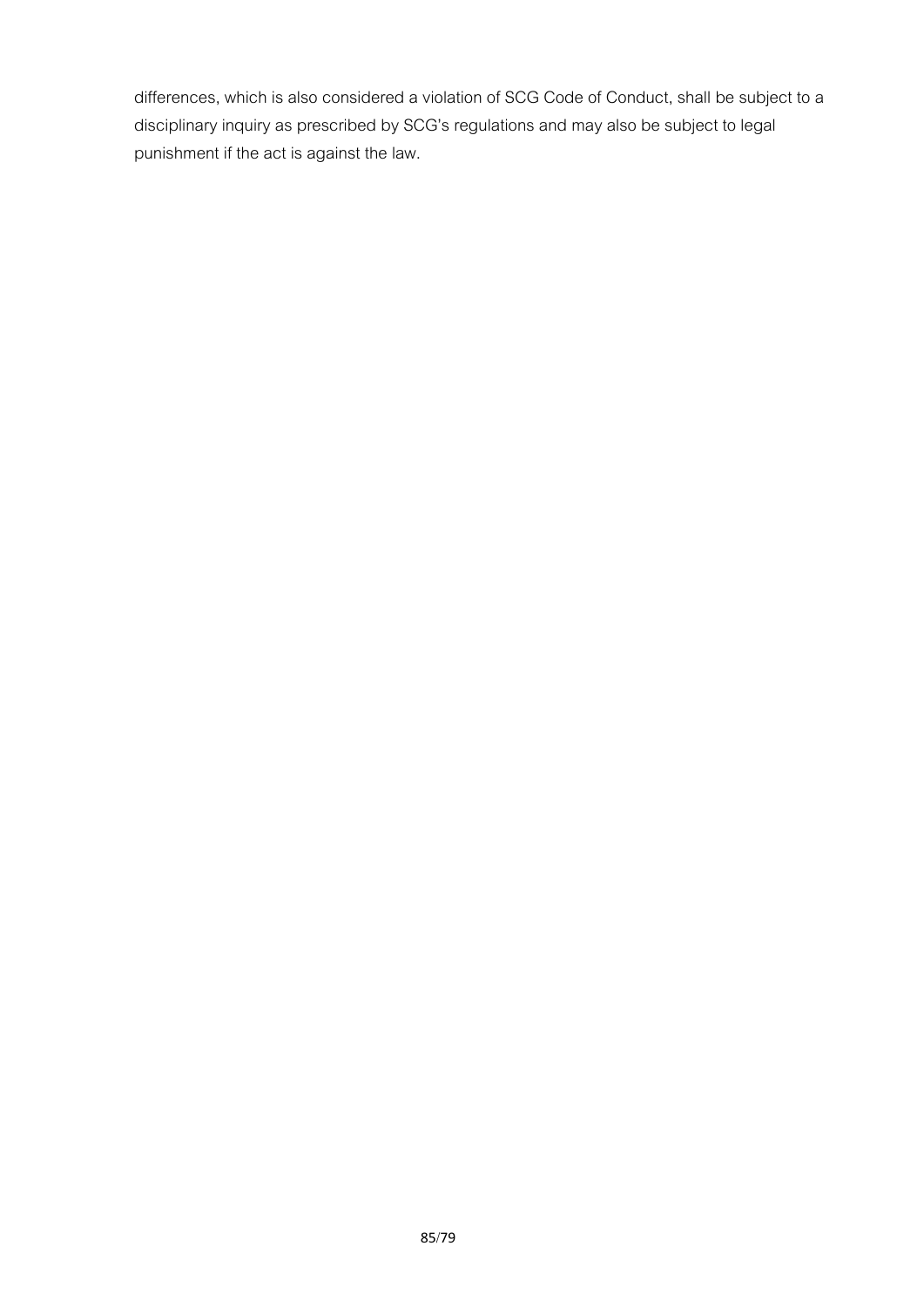# **SCG Dividend Policy**

The Company has a policy to distribute dividends at the rate of 40 - 50% of net profit as specified on the consolidated financial statements. The Company may consider changing the dividend distribution in case of necessity or extraordinary circumstances.

For dividend policy of most subsidiaries which are 100% owned by the company, the company takes into consideration their operating results, financial structure, financial position and investment plan, with no policy of transferring the interests.

# **SCG Supplier Code of Conduct**

SCG has developed SCG Supplier Code of Conduct in order to develop correct understanding among SCG suppliers and to serve as a mutual business standard to be adopted. SCG Supplier Code of Conduct comprises the five following principles.

- **1) Business ethics:** Conduct business with honesty; uphold fairness for all stakeholders; disclose correct and complete information; protect confidentiality; and respect intellectual properties of others.
- **2) Labor and human rights:** Do not discriminate; attach importance to labor protection, especially child labor, women's labor, and alien labor; do not use or exploit forced labor; and ensure correct and fair remuneration, benefits, and work periods.
- **3) Occupational health and safety:** Keep the work environment hygienic and safe; control risks of accidents and potential health impacts while on duty; and provide sufficient and ready personal protective equipment.
- **4) Environment:** Conduct business with consideration to impacts on natural resources and the environment as per the principles of 3Rs: namely reduce, reuse/recycle, and replenish.
- **5) Laws and regulations:** Abide by all applicable laws, rules and regulations.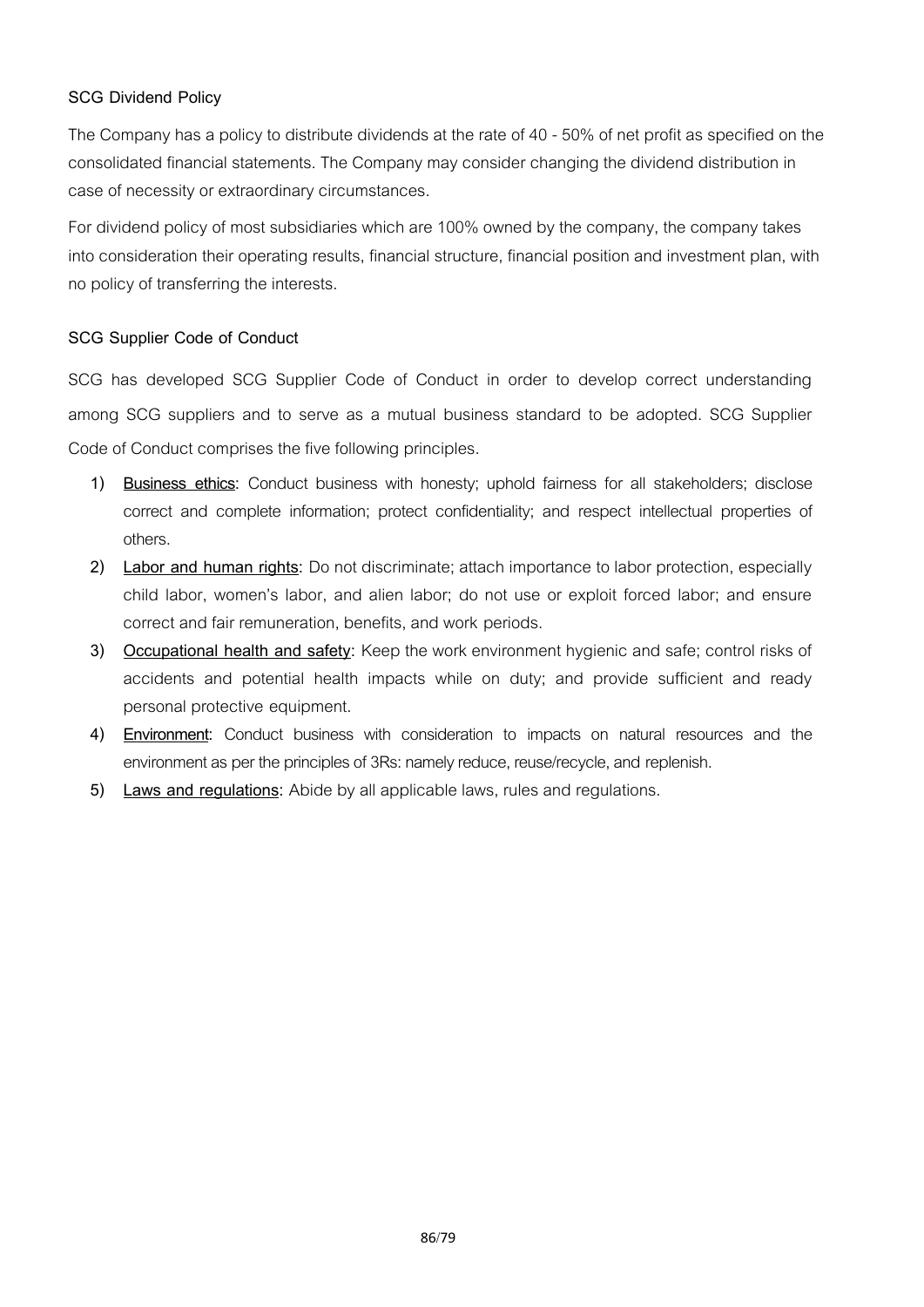## **Antitrust Policy**

Antitrust laws are vital economic laws directly related to all business operations. The government has enacted antitrust laws to ensure all businesses compete with fairness, to prevent trade distortion, and to control abusive market power which may cause damages to other businesses. Antitrust laws impose severe civil and criminal penalties on company and its executives, the result of which may seriously tarnish SCG's business reputation worldwide in case of non-compliance.

Adhering to fair competition and taking into consideration trade ethics together with interest of its customers and suppliers, Antitrust Policy has long been included as a part of SCG Code of Conduct. Recently, the government has enacted the new Trade Competition Act 2017 (B.E. 2560) which came into effect on October 5, 2017. The new Antitrust laws have introduced some important changes; therefore, the Board of Directors deemed it appropriate for SCG to review, recheck, compile, and publish guidelines on antitrust in writing, which SCG employees are required to study and strictly comply with.

## Policy

- 1. SCG shall always engage its business to adhere to fairness and ethics, respect rules and regulations, and strictly comply with antitrust laws. SCG shall not engage or involve in any practice that may result in unfair competition, distortion of free trade, or undermining or causing damages, obstruction, or restriction to business operations of others.
- 2. In case SCG is a dominant position in the market according to the law, SCG shall not unfairly or unreasonably abuse such market dominance which may distort free and fair competition.
- 3. SCG shall not directly or indirectly engage in any practice that may cease competition with its competitors, including not to exchange business information or enter into agreements with its competitors, suppliers, or customers in order to reduce or limit competition in the market.
- 4. All units involved, domestic and overseas, shall be required to study and comply with applicable antitrust laws, regulations and policies, including trade practices of the countries where SCG has business operations, including regulations on merger control.
- 5. SCG employees shall be aware at all times that compliance with antitrust laws is of paramount importance and shall exercise utmost caution in carrying out operations to ensure that SCG respects antitrust laws and trade ethics. SCG employees shall also inform SCG's suppliers of the significance of compliance with antitrust laws.
- 6. All units involved in transactions and investment activities shall establish control and audit system to ensure full compliance with antitrust laws.
- 7. To ensure compliance with this Antitrust Policy, SCG Code of Ethics, SCG Code of Conduct, and the Company's antitrust guidelines shall also be applied to the operations.
- 8. Non-compliance with this Antitrust Policy is considered a violation of SCG Code of Conduct.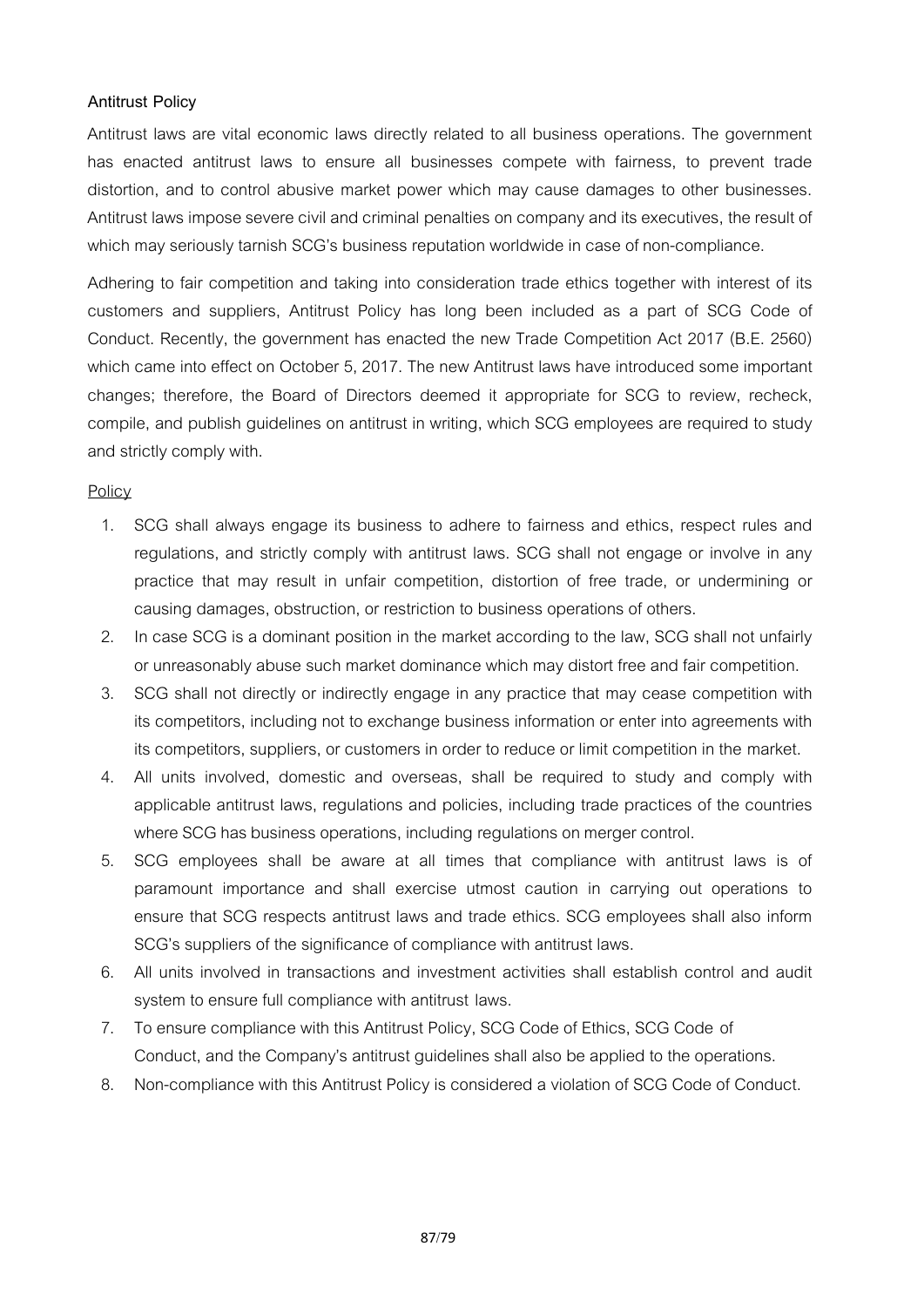#### **SCG Procurement and Vendor Selection Policies and Guidelines**

The Board of Directors of The Siam Cement Public Company Limited, in its meeting held on Wednesday 29 October 2014, approved the setting up and disclosure of SCG Procurement and Vendor Selection Policies and Guidelines to ensure that the selection process of SCG will be systematic, fair and transparent. SCG endorses vendors who are committed to ethical business practices and responsibilities toward society and environment and will not conduct transactions with any person who is involved in illegal or fraudulent activities or is suspected to do as such.

#### **Definitions**

**Procurement** means the purchase, hire of work, outsource service, transportation service, lease and hire purchase.

**Vendor** means a seller/supplier, contractor, service provider, lessor or hire purchase provider who delivers goods or services to SCG.

**Vendor List** means a list of Vendors who conduct transactions with SCG and whose names are listed in the SCG system.

**Approved Vendor List** means Vendors listed in the Vendor List who have undergone SCG's selection and performance evaluation processes for the relevant goods and service categories.

#### SCG Procurement and Vendor Selection Policies

SCG will conduct its Procurement in a systematic manner according to the strict controlled procurement regulations of SCG, taken into account the needs of SCG in terms of quality, price, quantity, time, service, delivery, after-sale service, warranty, and other requirements. SCG will not conduct transactions withany person whois involved inillegalor fraudulent activities or is suspected to do as such.

SCG Vendor Selection shall be systematic, fair and transparent. SCG endorses Vendors who are committed toethical business practices and responsibilities toward society and environment.

#### Qualifications of SCG Vendors

- 1. The Vendor shall have verifiable business facilities.
- 2. The Vendor shall have reliable staff, machinery and equipment, products, services, warehouses, financial status and performance records.
- 3. The Vendor shall agree to comply with SCG Supplier Code of Conduct.
- 4. The Vendor shall have satisfactory performance records, which will be evaluated by SCG on the basis of the quality of goods and services, including the delivery, after-sale services, warranty or other transactional requirements.
- 5. The Vendor shall have no conflict of interest with SCG's business.
- 6. The Vendor shall never be banned from doing business due to fraudulent conducts.

#### Application

1. Prospective vendors can submit an application form provided by SCG together with detailed information and supporting documents, which include a registration certificate or identity certificate, other certificates issued by government authorities, power of attorney documents,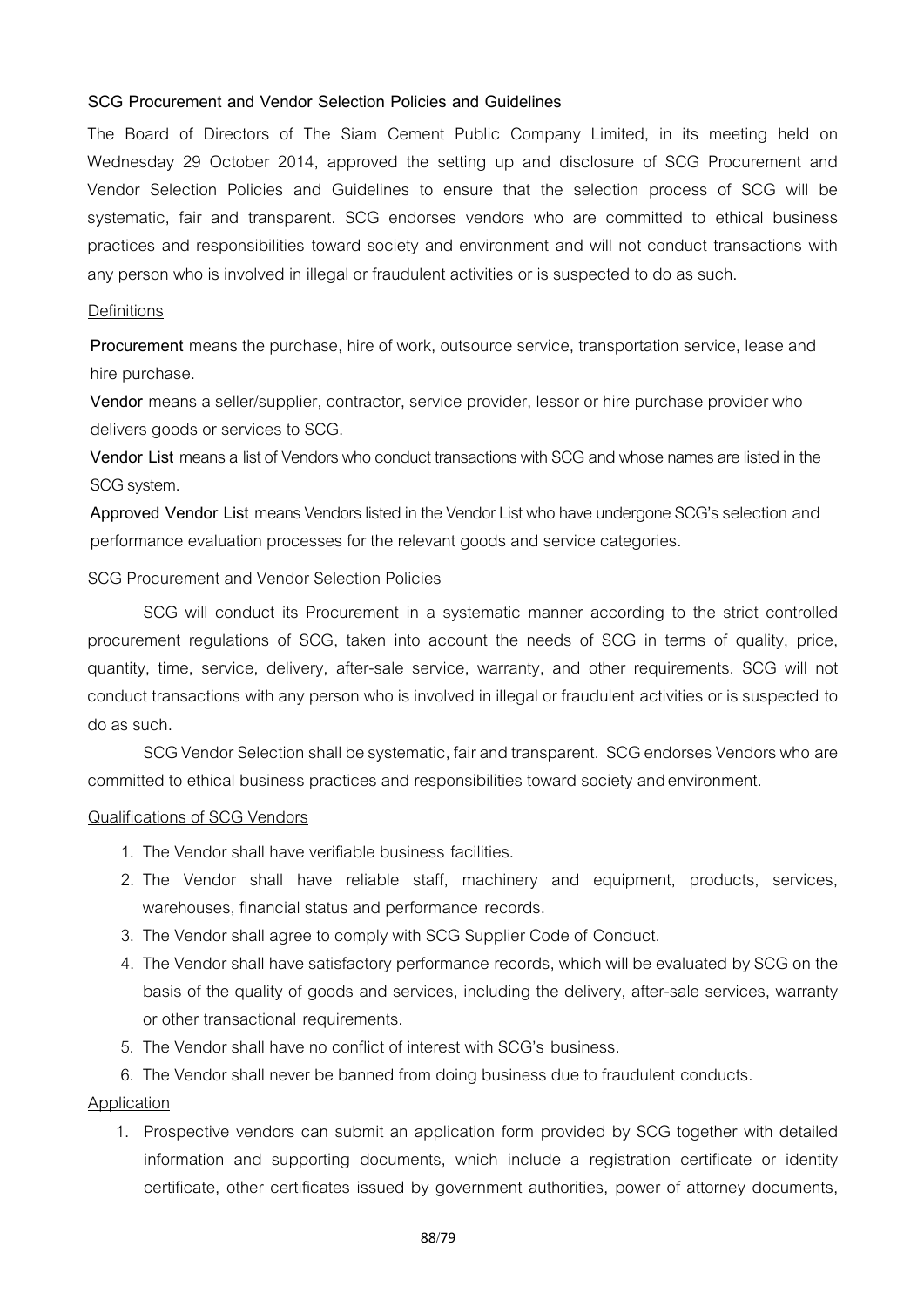bank account numbers and copies of registration certificates issued by the Department of Revenue such as a copy of the Certificate of Value Added Tax (Por Por 20). The application form and supporting documents shall be submitted to SCG's procurement unit.

2. SCG's Vendor shall sign its agreement to comply with SCG Supplier Code of Conduct.

# Business Transaction Procedures

- 1. SCG only deals business with Vendors listed in the Vendor List, except for the cases of a price quotation or a tender where the non-listed Vendors may be invited to submit a quotation or tender and can apply for a Vendor status thereafter if selected. SCG may ask its Vendors to agree to electronic transactions in accordance with the applicable electronic transactions laws for convenience and speed of the transactions.
- 2. A written purchase order or an agreement between a Vendor and SCG will be considered constituting the transactional obligations between both parties.
- 3. For submitting a price quotation or entering into an agreement, SCG may request in writing a performance bond, from the Vendor which will be returned after all transactional obligations are completed.
- 4. Upon the completion of their obligations under an agreement, contract or purchase order, Vendors shall submit the relevant tax invoices, receipts and/or other necessary supporting documents to SCG for payment at the time and place specified by SCG. This is to provide convenience and speed of operation for all work units. SCG will pay the Vendors for the prices of the delivered goods/services after deducting the withholding tax required by laws, and other expenses incurred under the agreement such as a performance bond. The payment will be transferred into the bank account notified by the Vendors unless a cheque payment is requested. SCG reserves the right to issue only account payee cheques.
- 5. Vendors may request an amendment of their data in the SCG system by contacting SCG's procurement unitand submitting supporting documents certified by the Vendors' authorized person.
- 6. Vendors may file a complaint on unfair treatment under the SCG Corporate Governance Principles through the specified channel at SCG Whistleblowing System, https://whistleblowing.scg.com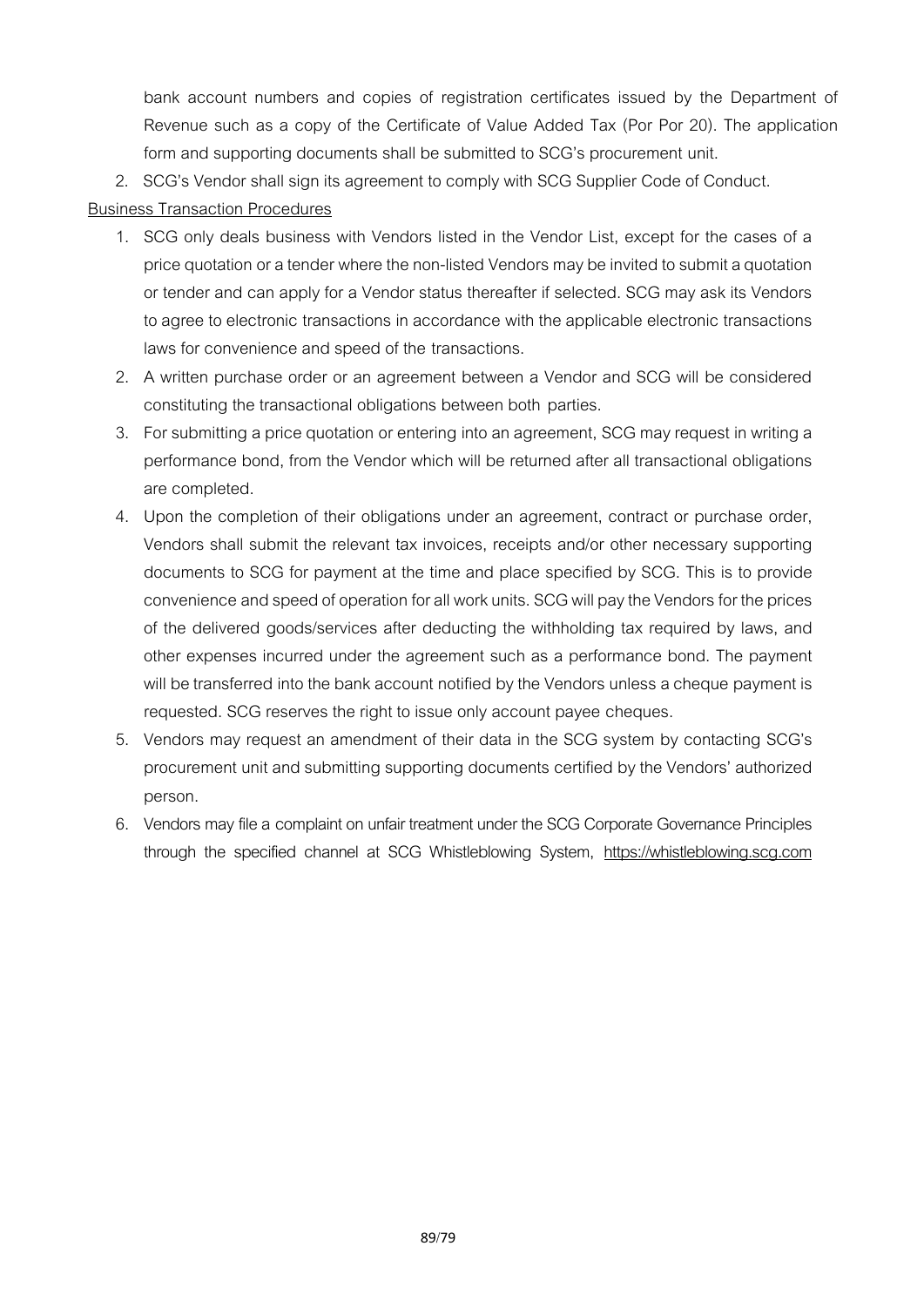## **SCG Environment and Climate Policy**

With commitment to be a regional business leader focusing on innovation and sustainability. SCG realized the importance of environmental and climate management as key drivers in sustainable growth of our business. SCG has therefore chartered this policy that revise from previous SCG Environment and Energy Policy (1 April 2016) in order to ensure its efficiency and effectiveness of our environmental and climate management, as in SCG business philosophy.

The policy outlined herewith shall be applied to all production operations, business facilities, business partner in value chain and joint venture: from designing, procuring, manufacturing of products, services and solutions, distribution and logistics, and managing of our wastes and end of used products. This policy shall also be applied to suppliers, contractors and service providers; other key business partners such as non-managed operations, joint venture partners, outsourcing partners, new project, modification project, due diligence of mergers and acquisitions with the following:

- 1. Conduct the business in comply with regulatory requirements as a minimum including alignment with global issues and response to local concerns in line with SCG Sustainable Development Guidelines and other our policies.
- 2. Operate the business with minimize the environment impacts by climate change mitigation and adaptation, protecting the environment, sustainable use of natural resources including energy and water through eco-efficiency and circular economy: alignment with the Paris Agreement challenge targets, zero waste to landfill, protecting of biodiversity and ecosystems, supply chain management, green procurement, and green and eco products, services and solutions.
- 3. Implement the environmental management system as a part of business operation along with continual improvement and audit of its management system to enhance environmental performance.
- 4. Identify materiality issues and develop an environment and climate management that is accompanied by key performance indicators and strategies driving to achieve their performance targets.
- 5. Be open, transparent and accountable to our stakeholders regarding our environment and climate performance and regularly reporting.
- 6. Educate and raise awareness on environment and climate management among employees, customers, suppliers, contractors and others related stakeholders.

To ensure that this Environment and Climate policy is embedded in our organizational culture and put into action, all companies shall adapt this policy to suit their business according to SCG Vision.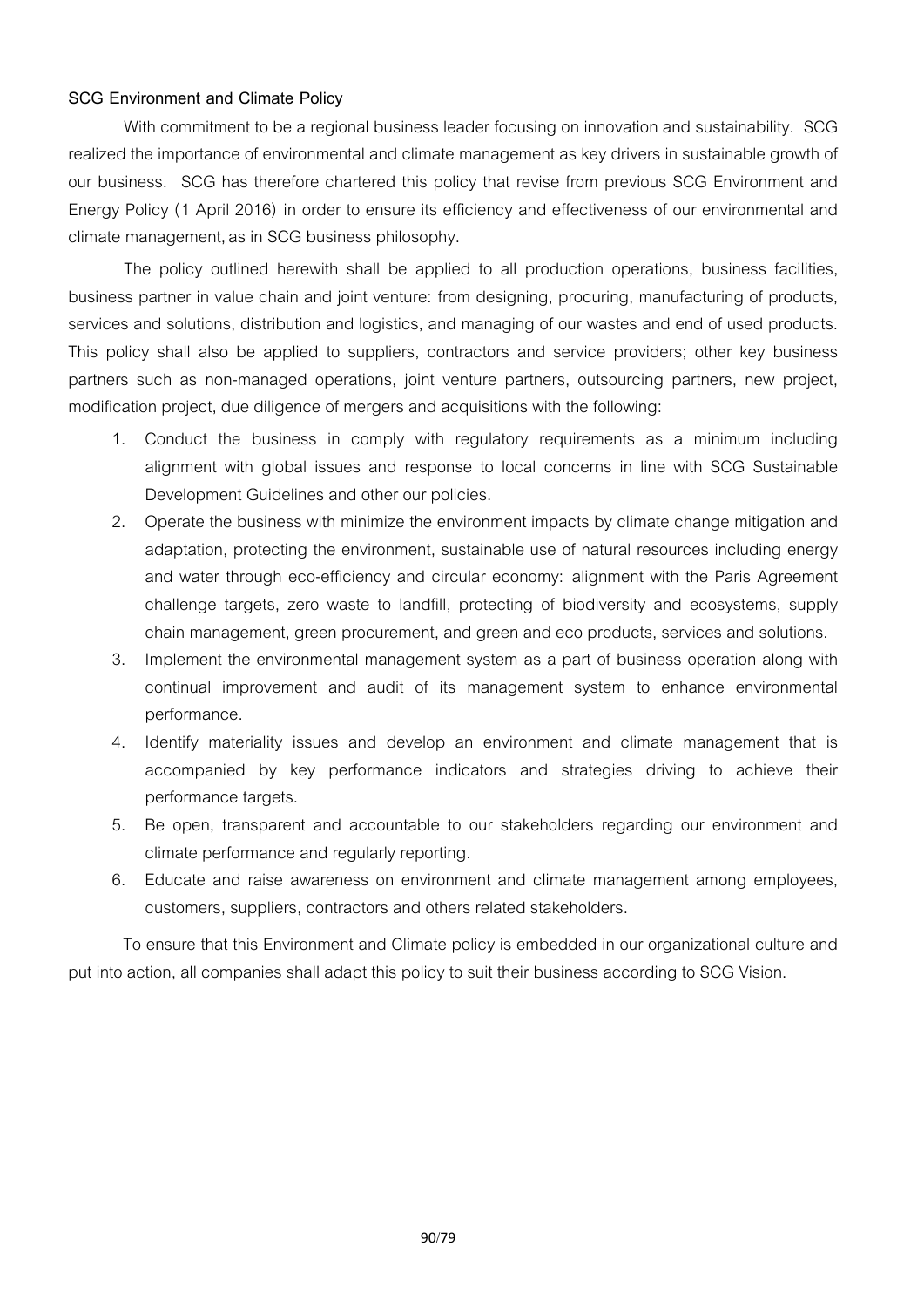**Part 4 Appendix**